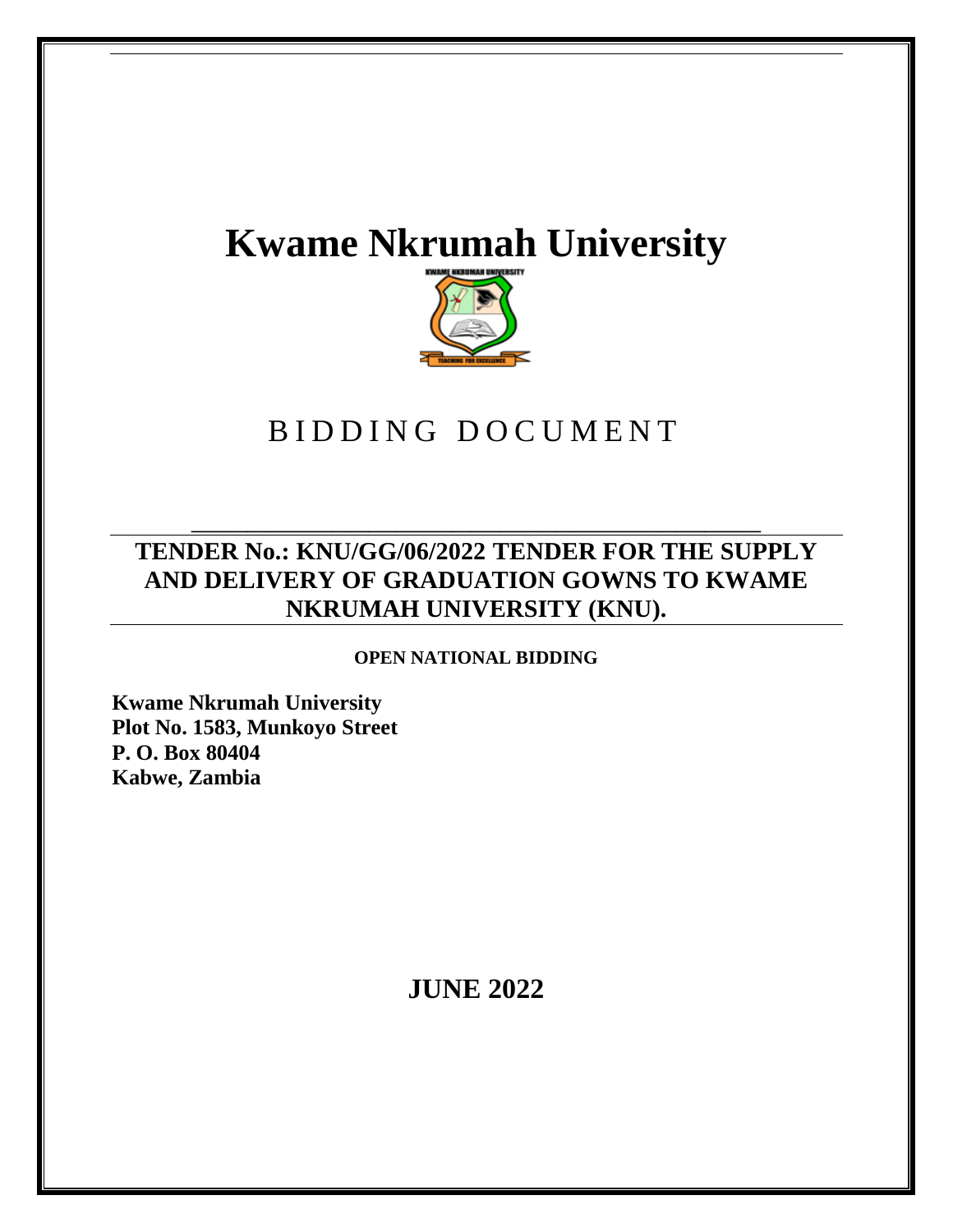# **SBD for Procurement of Goods**

### **Summary**

### **PART 1 – BIDDING PROCEDURES**

#### **Section I. Instructions to Bidders (ITB)**

This Section provides information to help Bidders prepare their bids. Information is also provided on the submission, opening, and evaluation of bids and on the award of Contracts. Section I contains provisions that are to be used without modification.

#### **Section II. Bidding Data Sheet (BDS)**

This Section includes provisions that are specific to each procurement and that supplement Section I, Instructions to Bidders.

#### **Section III. Evaluation and Qualification Criteria**

This Section specifies the criteria to be used to determine the best-evaluated bid, and the Bidder's qualification requirements to perform the contract.

#### **Section IV. Bidding Forms**

This Section includes the forms for the Bid Submission, Price Schedules, and Bid Security to be submitted with the Bid.

#### **Section V. Eligible Countries**

This Section contains information regarding eligible countries.

#### **PART 2 – SUPPLY REQUIREMENTS**

#### **Section VI. Schedule of Requirements**

This Section includes the List of Goods and Related Services, the Delivery and Completion Schedules, the Technical Specifications and the Drawings that describe the Goods and Related Services to be procured.

#### **PART 3 – CONTRACT**

#### **Section VII. General Conditions of Contract (GCC)**

This Section includes the general clauses to be applied in all contracts. The text of the clauses in this Section shall not be modified.

#### **Section VIII. Special Conditions of Contract (SCC)**

This Section includes clauses specific to each contract that modify or supplement Section VII, General Conditions of Contract.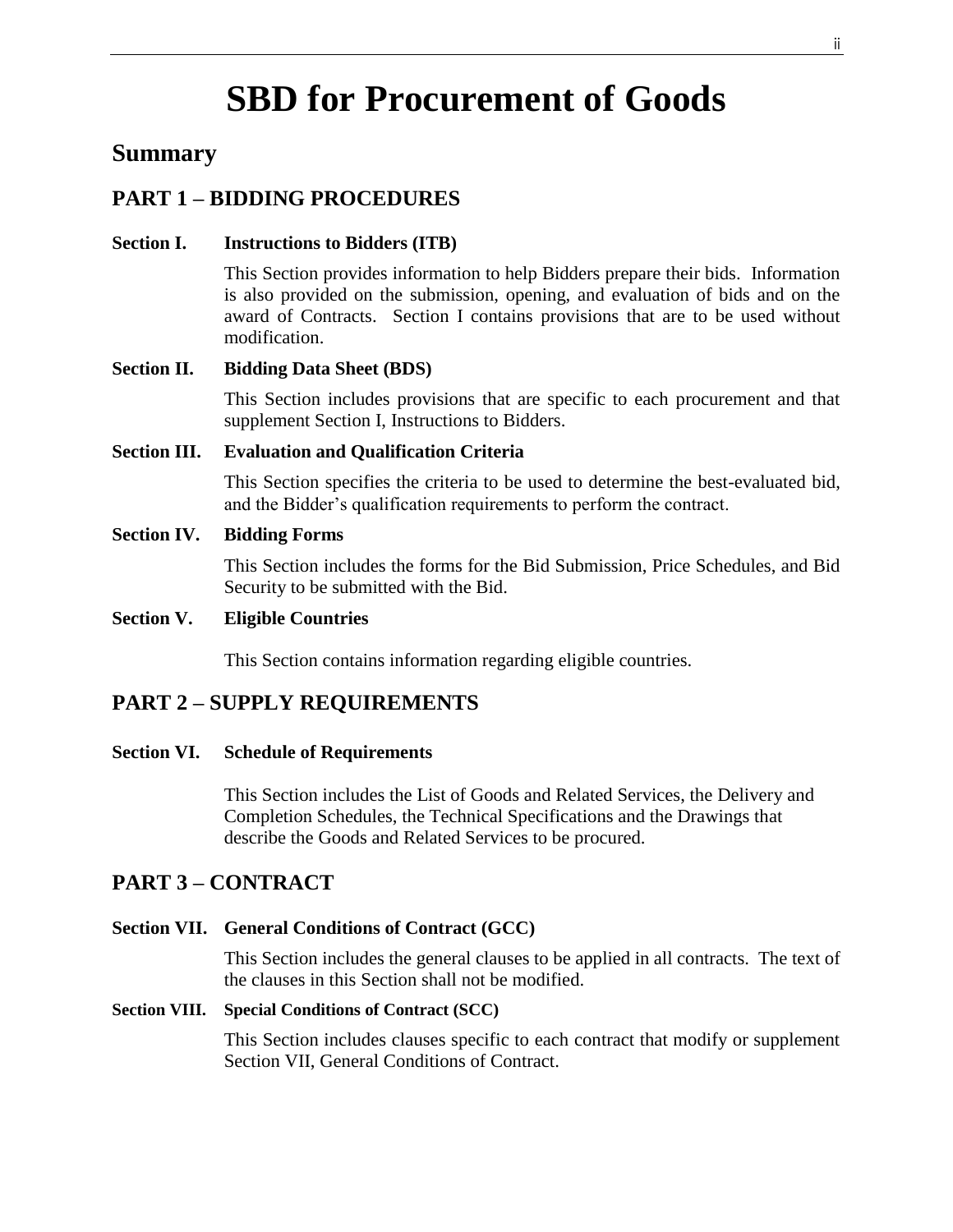#### **Section IX: Contract Forms**

This Section includes the form for the Agreement, which, once completed, incorporates corrections or modifications to the accepted bid that are permitted under the Instructions to Bidders, the General Conditions of Contract, and the Special Conditions of Contract.

The forms for Performance Security and Advance Payment Security, when required, shall only be completed by the successful Bidder after contract award.

#### **Attachment: Invitation for Bids**

An "Invitation for Bids" form is provided at the end of the Bidding Documents for information.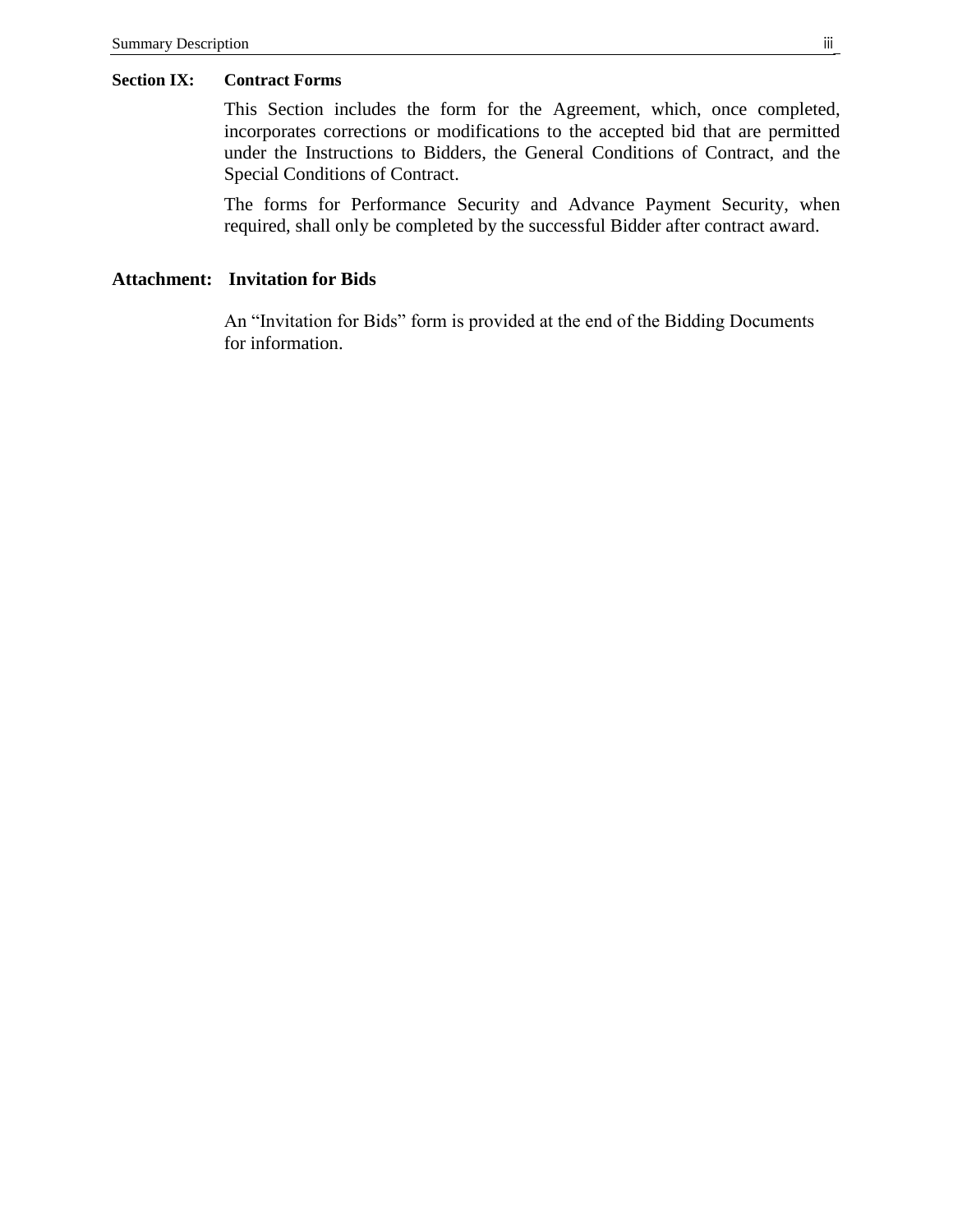## **Table of Contents**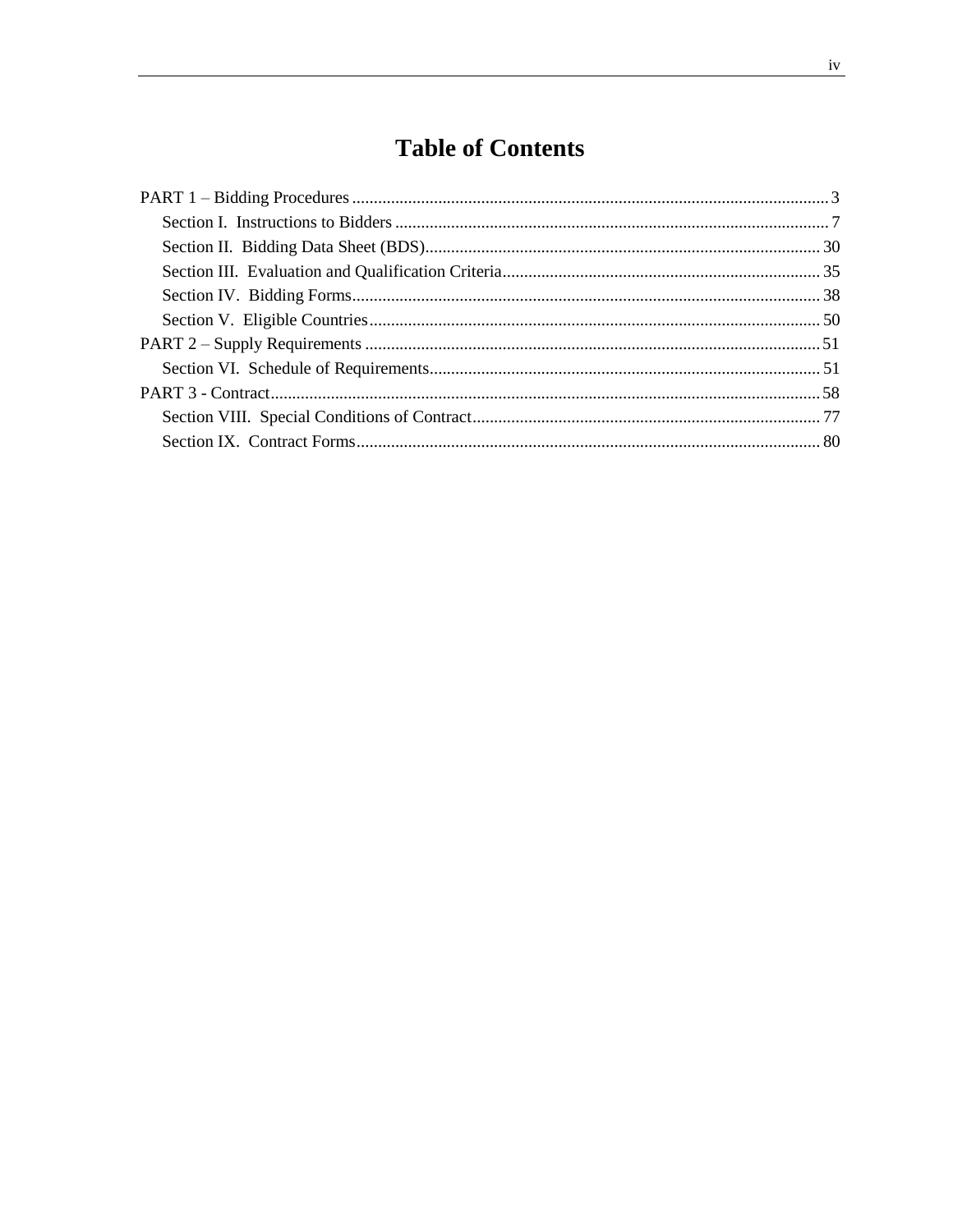#### KWAME NKRUMAH UNIVERSITY

#### **INVITATION FOR BIDS**

#### **KNU/GG/06/2022: TENDER FOR THE SUPPLY AND DELIVERY OF GRADUATION GOWNS**

1. Kwame Nkrumah University has set aside funds for eligible payments to be made for the tender for the supply and delivery of graduation Gowns and Accessories as follows:

| <b>S/N</b> | <b>Item Description</b>        | <b>U</b> oM | Quantity | <b>Maximum</b><br><b>Delivery</b><br><b>Period</b> |
|------------|--------------------------------|-------------|----------|----------------------------------------------------|
|            | <b>Under Graduate Gowns</b>    | Each        | 1000     |                                                    |
|            | <b>Year Charms</b>             | Each        | 1000     |                                                    |
|            | Hoods                          | Each        | 1990     | 8 Weeks                                            |
|            | <b>Tassels</b>                 | Each        | 1555     |                                                    |
|            | Mortarboards                   | Each        | 1950     |                                                    |
| 2          | Post Graduate Gowns. (Masters) | Each        | 55       |                                                    |

- 2. The bidding documents may be inspected at the Kwame Nkrumah website [\(www.nkrumah.edu.zm\)](http://www.nkrumah.edu.zm/). **Submission of bids and samples shall be through the tender box located at the Council Chamber, East Campus, along Munkoyo Street, Kabwe**
- 3. The bidding documents may be purchased by the bidders upon payment of a non-refundable fee of **K1000.00**. Bidders are advised to deposit the non-refundable fee in the account details provided below. **Please quote the tender Name and Number on the deposit slip.**

| <b>BANK</b>   | : ZANACO               |
|---------------|------------------------|
| A/C NAME      | : General Purpose Fund |
| A/C           | : 0140666300141        |
| <b>BRANCH</b> | : Kabwe                |

**REFERENCE: Tender for the supply and delivery of graduation Gowns – KNU/GG/06/2022**

- 4. The bid must be accompanied by a **three** (**3) years'** bid securing declaration and shall be valid for a period of 120 days after bid opening.
- 5. Sealed and bound bids and samples clearly marked: '**KNU/GG/06/2022: Tender for the supply and delivery of graduation Gowns** must be deposited in the tender box located at the Council Chamber, East Campus, Plot No. 1583, Munkoyo Street, Kabwe, on or before **Friday,22nd July 2022 at 10:30 hourslocal time. LATE, AND ELECTRONIC BIDS WILL BE REJECTED**. Bids will be opened thereafter in the presence of bidders or their representatives who choose to attend.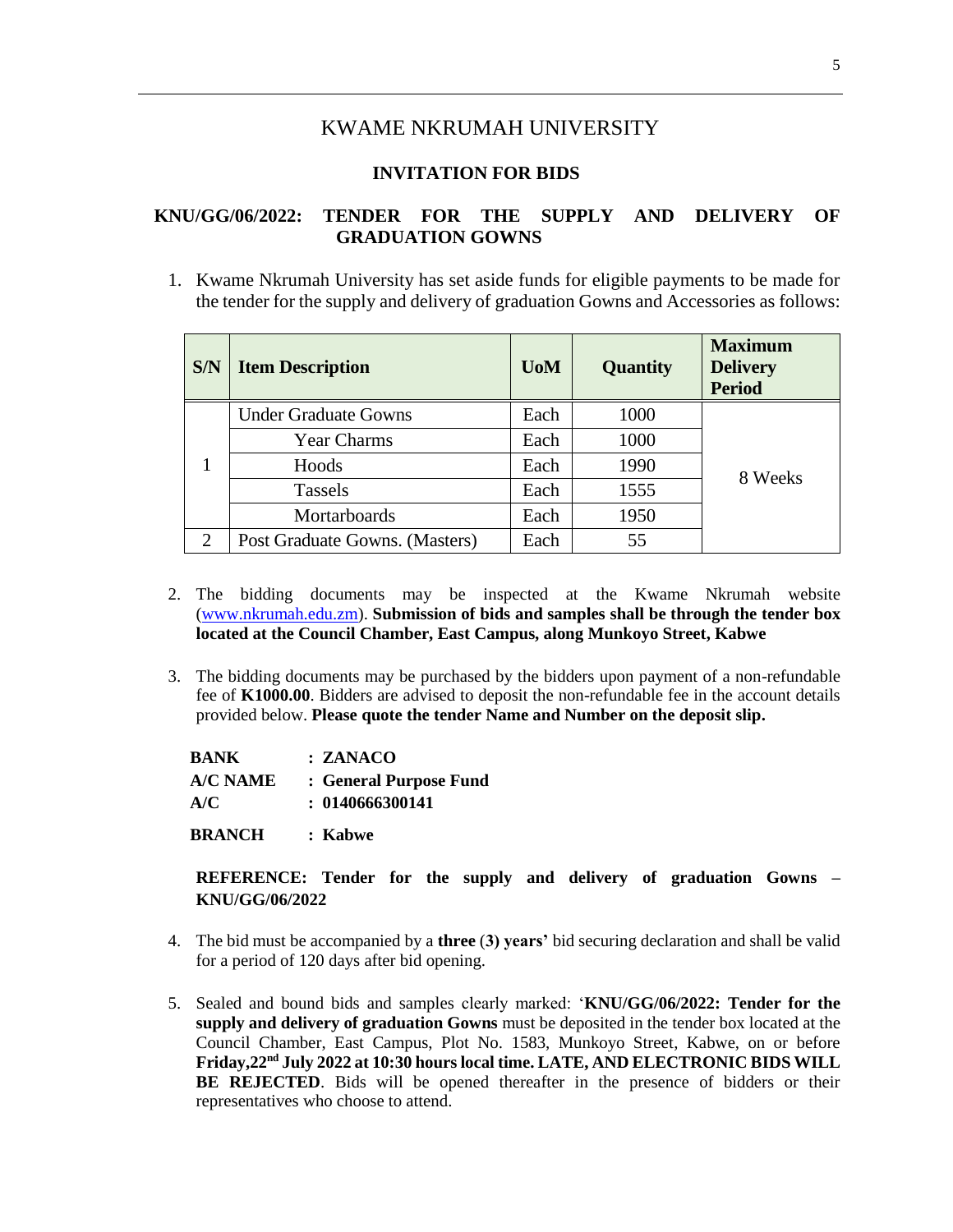| <b>Item</b><br>No. | <b>Description of Item</b>                                                                 | Date                                                                                                                                                                                                                                                                                                                                               |
|--------------------|--------------------------------------------------------------------------------------------|----------------------------------------------------------------------------------------------------------------------------------------------------------------------------------------------------------------------------------------------------------------------------------------------------------------------------------------------------|
| $\mathbf{1}$       | Date and Time of commencement<br>of inspection of sample, bid/sale<br>of Bidding Documents | Tuesday, $21st$ June 2022 at 10:00 hours.<br>Bidders are advised to purchase the<br>bidding documents at a non-refundable<br>fee of K1000.00.                                                                                                                                                                                                      |
| $\overline{2}$     | Last Date for requesting any<br>clarifications                                             | Friday 8 <sup>th</sup> July 2022                                                                                                                                                                                                                                                                                                                   |
| 3                  | Last Date and Time for the<br>submission of bids and samples                               | Friday $22nd$ July 2022 at 10:30 hours<br>Samples, and bids, shall be submitted<br>physically at Kwame Nkrumah<br>University, Plot No 1583, Munkoyo<br>Street, East Campus, in the <b>tender box</b> ,<br>located at the Council Chamber in a<br>closed envelope, clearly marked with<br>the <i>supplier's name</i> and the <i>tender</i><br>name. |
| 4                  | Date and time of opening of bids                                                           | Friday $22nd$ July 2022 at 10:30 hours<br>local time.                                                                                                                                                                                                                                                                                              |

6. Late bids, portion of bids, bids not received, and bids not opened and not readout in public at the bid opening ceremony shall not be accepted for evaluation irrespective of circumstances.

**David M Nsalamba. Acting Purchasing and Supplies Manager For/ VICE CHANCELLOR KWAME NKRUMAH UNIVERSITY**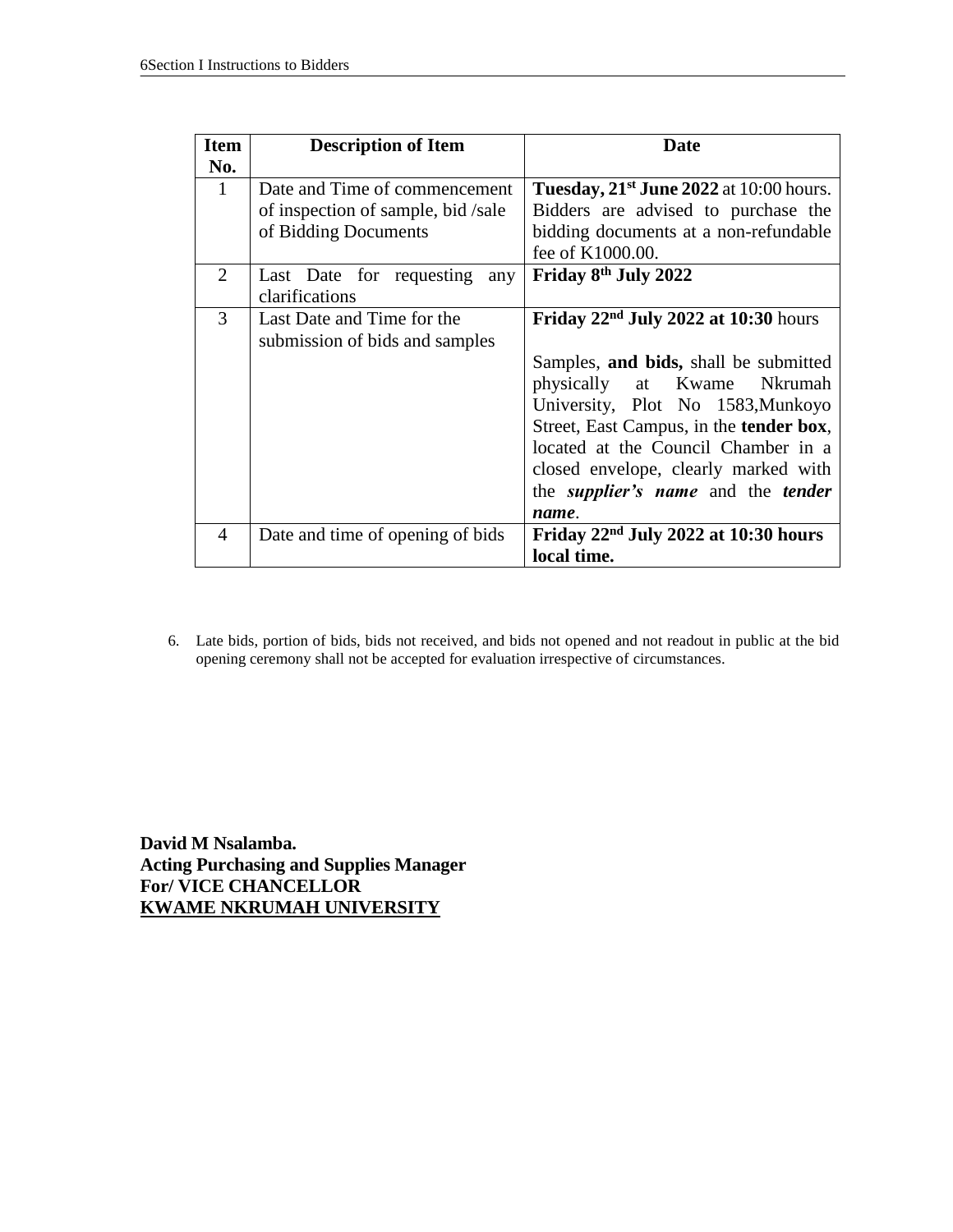# **PART 1 - Bidding Procedures**

# **Section I. Instructions to Bidders**

## **Table of Clauses**

| 1.               |                                                                             |  |
|------------------|-----------------------------------------------------------------------------|--|
| $\overline{2}$ . |                                                                             |  |
| 3.               |                                                                             |  |
| $\overline{4}$ . |                                                                             |  |
| 5.               |                                                                             |  |
|                  |                                                                             |  |
| 6.               |                                                                             |  |
| 7.               |                                                                             |  |
| 8.               |                                                                             |  |
|                  |                                                                             |  |
| 9.               |                                                                             |  |
| 10.              |                                                                             |  |
| 11.              |                                                                             |  |
| 12.              |                                                                             |  |
| 13.              |                                                                             |  |
| 14.              |                                                                             |  |
| 15.              |                                                                             |  |
| 16.              |                                                                             |  |
| 17.              | Documents Establishing the Eligibility of the Goods and Related Services 18 |  |
| 18.              | Documents Establishing the Conformity of the Goods and Related Services18   |  |
| 19.              |                                                                             |  |
| 20.              |                                                                             |  |
| 21.              |                                                                             |  |
| 22.              |                                                                             |  |
|                  |                                                                             |  |
| 23.              |                                                                             |  |
| 24.              |                                                                             |  |
| 25.              |                                                                             |  |
| 26.              |                                                                             |  |
| 27.              |                                                                             |  |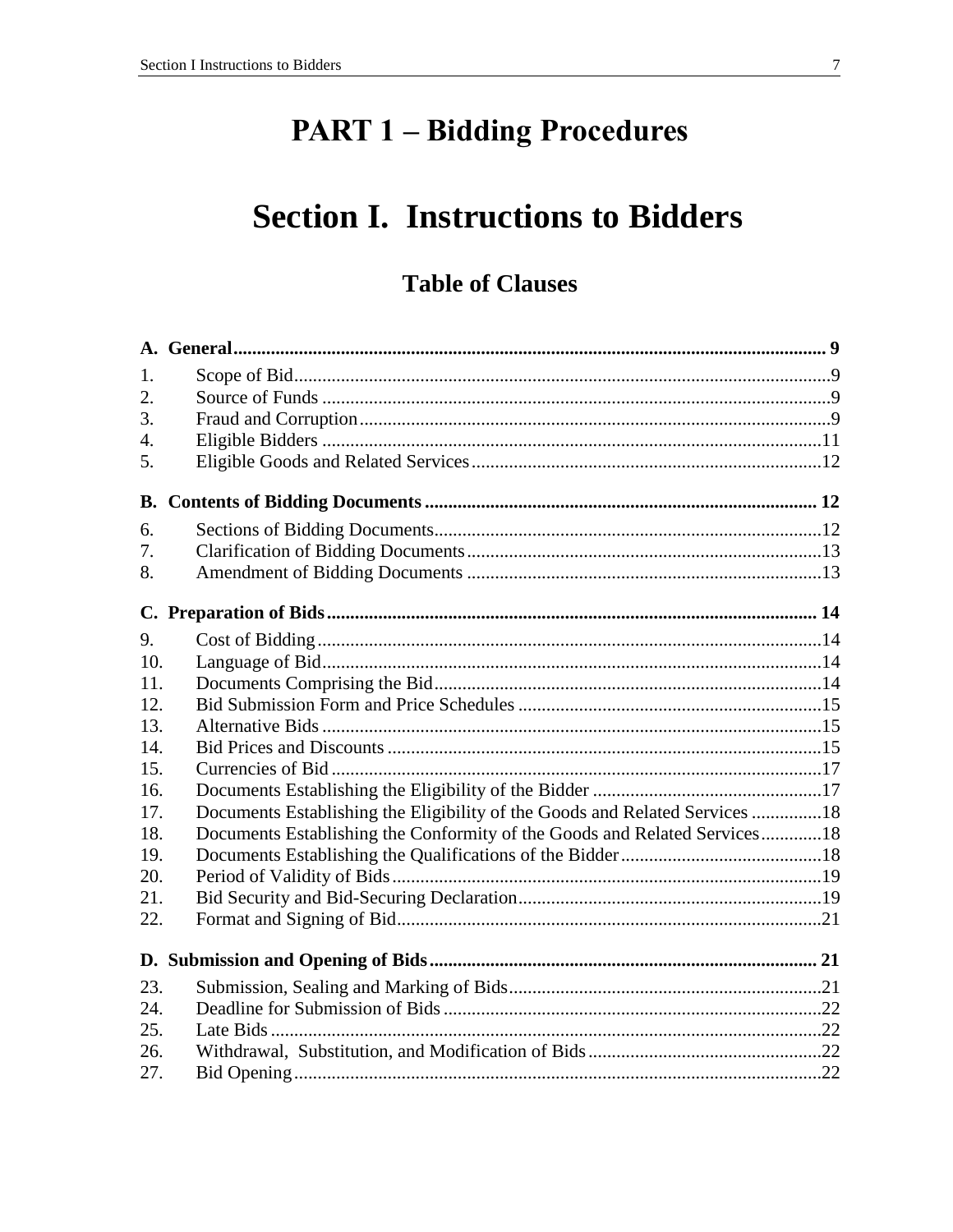|     |                                                                       | 23 |
|-----|-----------------------------------------------------------------------|----|
| 28. |                                                                       |    |
| 29. |                                                                       |    |
| 30. |                                                                       |    |
| 31. |                                                                       |    |
| 32. |                                                                       |    |
| 33. |                                                                       |    |
| 34. |                                                                       |    |
| 35. |                                                                       |    |
| 36. |                                                                       |    |
| 37. |                                                                       |    |
| 38. |                                                                       |    |
| 39. | Purchaser's Right to Accept Any Bid, and to Reject Any or All Bids 28 |    |
|     |                                                                       | 28 |
| 40. |                                                                       |    |
| 41. |                                                                       |    |
| 42. |                                                                       |    |
| 43. |                                                                       |    |
| 44. |                                                                       |    |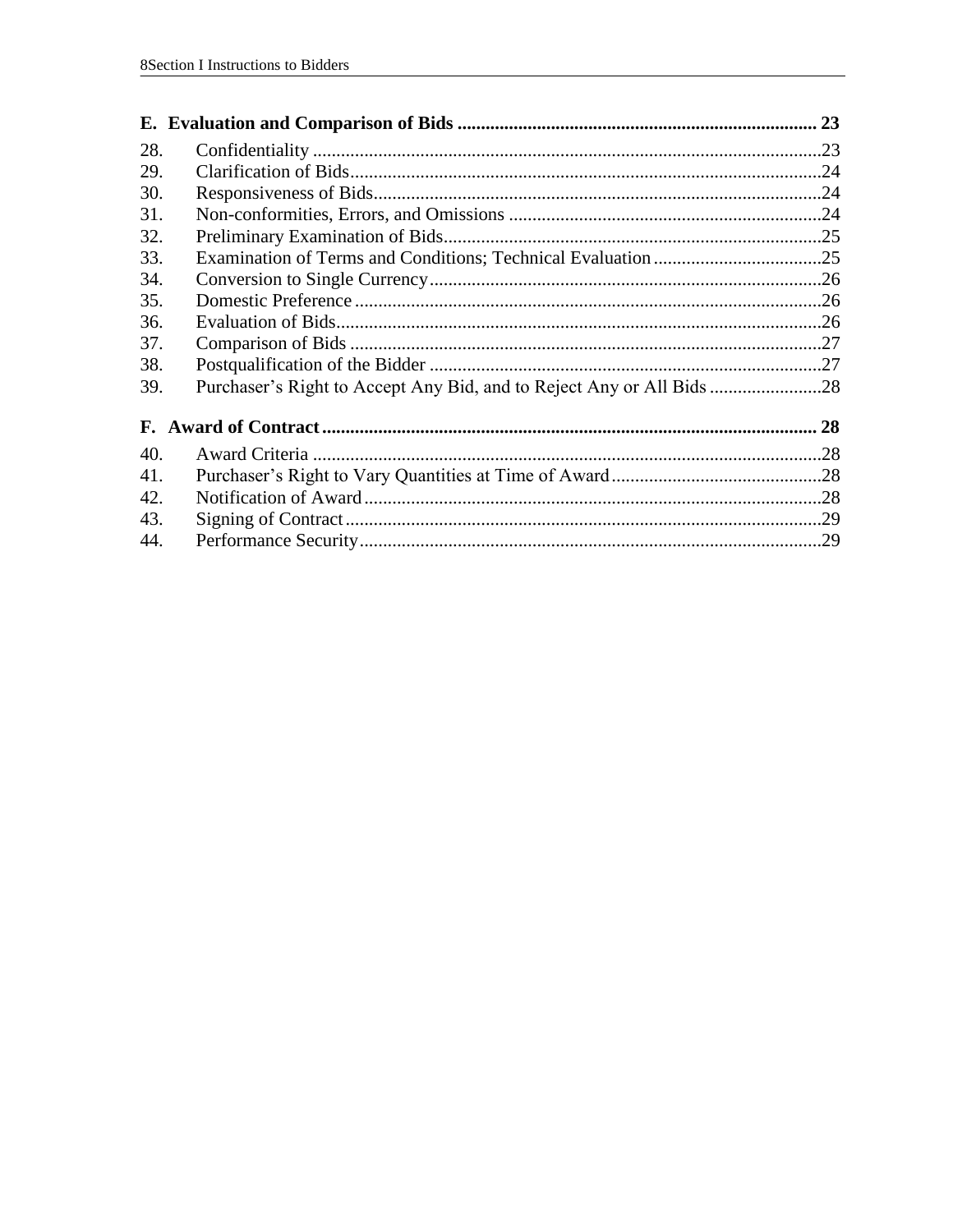### **Section I. Instructions to Bidders**

#### **A. General**

| <b>Scope of Bid</b> | 1.1 |     | The Procuring Entity <b>indicated in the Bidding Data Sheet (BDS)</b> , issues<br>these Bidding Documents for the supply of Goods and Related Services<br>incidental thereto as specified in Section VI, Schedule of Requirements.<br>The name and identification number of this Open International Bidding<br>(OIB) procurement are <b>specified in the BDS.</b> The name, identification,<br>and number of lots of are <b>provided in the BDS.</b> |  |  |  |
|---------------------|-----|-----|------------------------------------------------------------------------------------------------------------------------------------------------------------------------------------------------------------------------------------------------------------------------------------------------------------------------------------------------------------------------------------------------------------------------------------------------------|--|--|--|
|                     | 1.2 |     | Throughout these Bidding Documents:                                                                                                                                                                                                                                                                                                                                                                                                                  |  |  |  |
|                     |     | (a) | the term "in writing" means communicated in written form (e.g., by<br>mail, e-mail, fax, telex) with proof of receipt.                                                                                                                                                                                                                                                                                                                               |  |  |  |
|                     |     | (b) | if the context so requires, "singular" means "plural" and vice versa.                                                                                                                                                                                                                                                                                                                                                                                |  |  |  |
|                     |     | (c) | "day" means calendar day.                                                                                                                                                                                                                                                                                                                                                                                                                            |  |  |  |
|                     |     | (d) | the term "Contract Manager" refers to the officer, body or<br>institution appointed under Section 76 of the Public Procurement<br>Act of 2020.                                                                                                                                                                                                                                                                                                       |  |  |  |
|                     |     | (e) | "Government" refers to the Government of the Republic of Zambia,<br>any Dreaming Entity, or the relevant enneavels exthenity as defined.                                                                                                                                                                                                                                                                                                             |  |  |  |

- any Procuring Entity, or the relevant approvals authority as defined in the Public Procurement Act of 2020; and
- (f) "ZPPA" refers to the Zambia Public Procurement Authority.
- 2.1 The Procuring Entity **specified in the BDS** has set aside funds (hereinafter called "funds") toward the cost of goods **named in the BDS.** The Procuring Entity intends to apply a portion of the funds to eligible payments under the contract for which these Bidding Documents are issued.
	- 2.2 Payments by the Procuring Entity will be made only at the request of the Contract Manager **named in the BDS.**

**Fraud and Corruption** 3.1 It is Government's policy to require that Procuring Entities (including any beneficiaries of the funds), as well as bidders, suppliers, and contractors and their agents (whether declared or not), personnel, subcontractors, subconsultants, service providers and suppliers under Government-financed contracts, observe the highest standard of ethics during the procurement and execution of such contracts.<sup>1</sup> In pursuance of this policy, Government:

**Source of Funds**

 $\overline{a}$ 

<sup>1</sup> *In this context, any action taken by a bidder, supplier, contractor, or any of its personnel, agents, subcontractors, sub-consultants, service providers, suppliers and/or their employees to influence the procurement process or contract execution for undue advantage is improper.*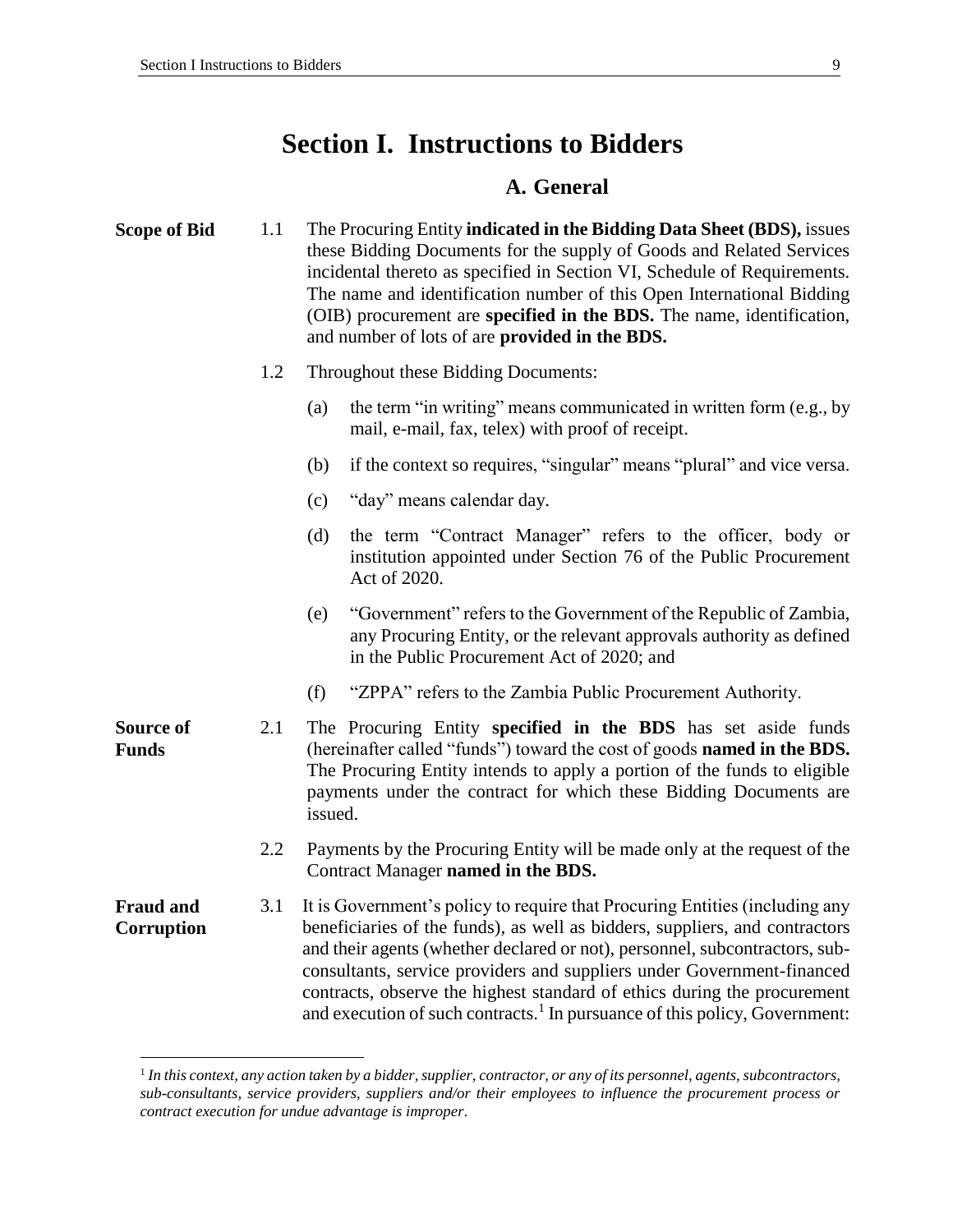- (a) defines, for the purposes of this provision, the terms set forth below as follows:
	- (i) "corrupt practice" means the offering, giving, receiving, or soliciting, directly or indirectly, of anything of value to influence the action of a public official in the procurement process or in contract execution.
	- (ii) "fraudulent practice" is any act or omission, including a misrepresentation, that knowingly or recklessly misleads, or attempts to mislead, a party to obtain a financial or other benefit or to avoid an obligation<sup>1</sup>;
	- (iii) "collusive practice" is an arrangement between two or more parties<sup>2</sup> designed to achieve an improper purpose, including to influence improperly the actions of another party.
	- (iv) "coercive practice" is impairing or harming, or threatening to impair or harm, directly or indirectly, any party or the property of the party to influence improperly the actions of a party<sup>3</sup>;
	- (v) "obstructive practice" is
		- (aa) deliberately destroying, falsifying, altering, or concealing of evidence material to the investigation or making false statements to investigators in order to materially impede an investigation into allegations of a corrupt, fraudulent, coercive or collusive practice; and/or threatening, harassing or intimidating any party to prevent it from disclosing its knowledge of matters relevant to the investigation or from pursuing the investigation; or
		- (bb) acts intended to materially impede the exercise of an inspection and audit rights provided for under sub-clause 3.2 below.
- (b) will reject a proposal for award if it determines that the bidder recommended for award has, directly or through an agent, engaged in corrupt, fraudulent, collusive, coercive, or obstructive practices in competing for the contract in question.
- (c) will cancel the portion of the funds allocated to a contract if it determines at any time that representatives of the Procuring Entity or of a beneficiary of the funds engaged in corrupt, fraudulent, collusive, or coercive practices during the procurement or the

 $\overline{a}$ 

<sup>1</sup> *"Party" refers to a public official; the terms "benefit" and "obligation" relate to the procurement process or contract execution; and the "act or omission" is intended to influence the procurement process or contract execution.*

<sup>2</sup> *"Parties" refers to participants in the procurement process (including public officials) attempting to establish bid prices at artificial, non-competitive levels.*

<sup>3</sup> *"Party" refers to a participant in the procurement process or contract execution.*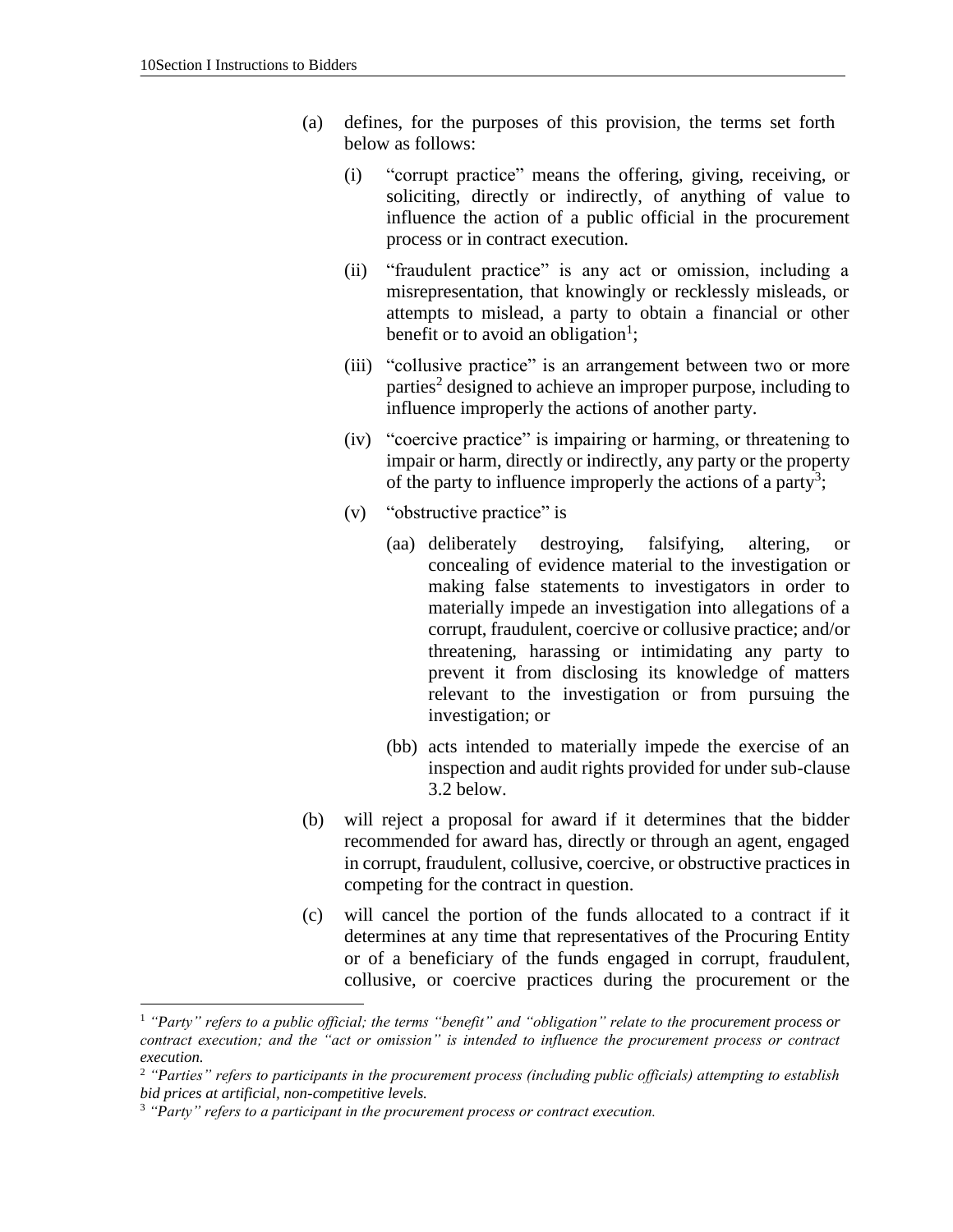execution of that contract, without the Procuring Entity having taken timely and appropriate action to address such practices when they occur; and

- (d) will sanction a firm or an individual, at any time, in accordance with prevailing sanctions procedures, including suspending or barring a bidder or supplier in accordance with Sections ninety-five, ninetysix and ninety-seven of the Public Procurement Act of 2020 and in accordance with regulations 163 to 167 of the Public Procurement Regulations of 2011. A bidder or supplier aggrieved by such a decision may appeal in accordance with Section hundreds of the Public Procurement Act of 2020.
- 3.2 In further pursuance of this policy, Bidders shall permit inspection of any accounts and records and other documents relating to the Bid submission and contract performance, and to have them audited by auditors appointed by Government.
- 3.3 Furthermore, Bidders shall be aware of the provision stated in Sub-Clause 35.1 (a) (iii) of the General Conditions of Contract.
- **Eligible Bidders** 4.1 A Bidder, and all parties constituting the Bidder, may have the nationality of any country, subject to the restrictions specified in Section V, Eligible Countries. A Bidder shall be deemed to have the nationality of a country if the Bidder is a citizen or is constituted, incorporated, or registered and operates in conformity with the provisions of the laws of that country. This criterion shall also apply to the determination of the nationality of proposed subcontractors or suppliers for any part of the Contract including Related Services.
	- 4.2 A Bidder shall not have a conflict of interest. All bidders found to have conflict of interest shall be disqualified. Bidders may be considered to have a conflict of interest with one or more parties in this bidding process, if they:
		- (a) are associated with a firm which has been engaged by the Procuring Entity to provide consulting services for the preparation of the design, specifications, and other documents to be used for the procurement of the goods to be purchased under these Bidding Documents; or
		- (b) submit more than one bid in this bidding process, except for alternative offers permitted under ITB Clause 13. However, this does not limit the participation of subcontractors in more than one bid.
	- 4.3-4.4 A firm that has been sanctioned by ZPPA in accordance with the above ITB Clause 3.1 (d), shall be ineligible to be awarded a Government-financed contract, or benefit from a Government-financed contract, financially or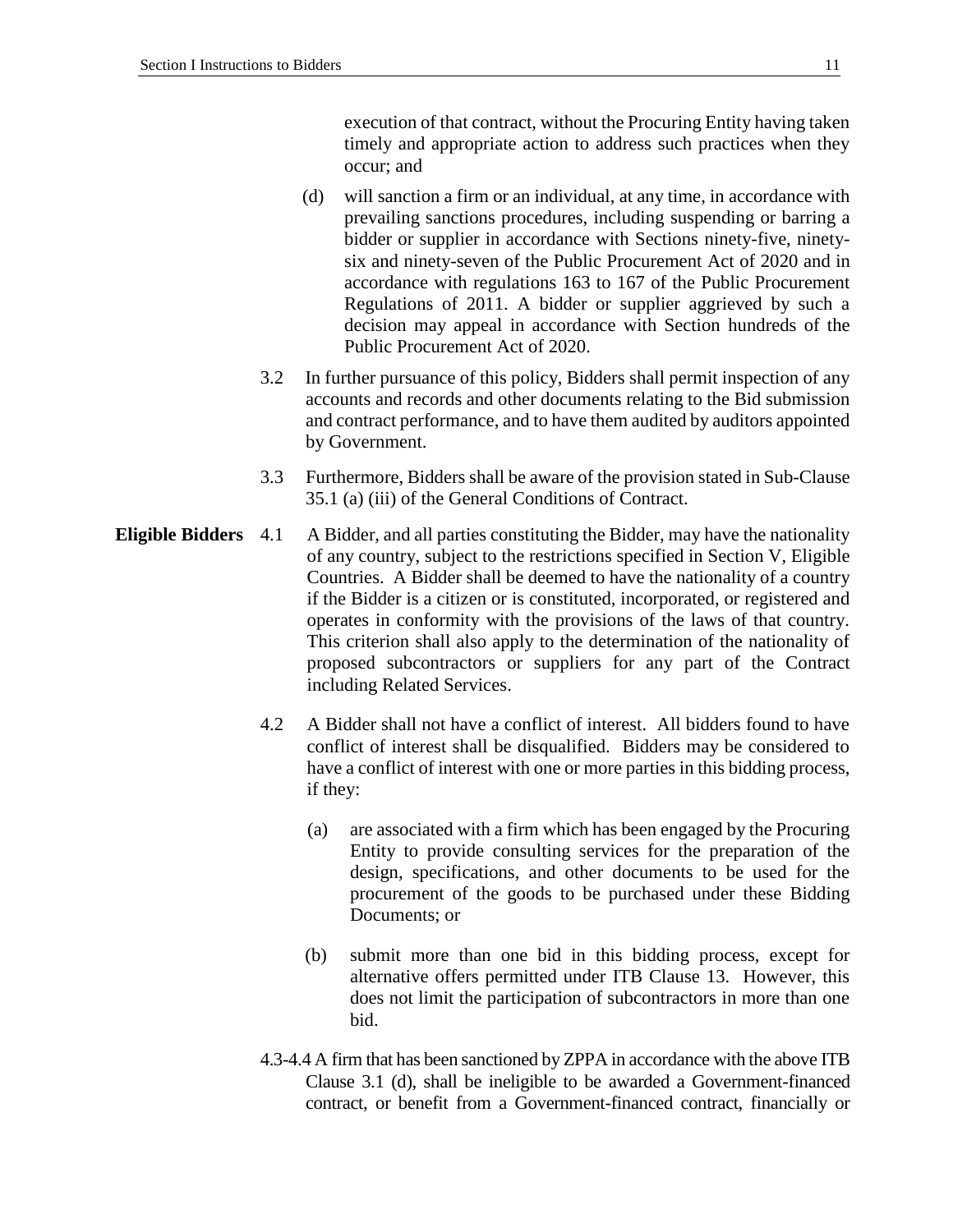otherwise, during such period as ZPPA shall determine. The list of debarred firms is available at the electronic address specified in the **BDS.**

- 4.5 A statutory corporation or body or company in which Government has a majority or controlling interest shall be eligible only if they meet the provisions of the Public Procurement Act of 2020. To establish eligibility, the government-owned enterprise or institution should provide all relevant documents (including its charter) sufficient to demonstrate that it meets the provisions of the Public Procurement Act of 2020.
- 4.6 Bidders shall provide such evidence of their continued eligibility satisfactory to the Procuring Entity, as the Procuring Entity shall reasonably request.
- **Eligible Goods and Related Services** 5.1 All the Goods and Related Services to be supplied under the Contract and financed by Government may have their origin in any country in accordance with Section V, Eligible Countries.
	- 5.2 For purposes of this Clause, the term "goods" includes commodities, raw material, machinery, equipment, and industrial plants; and "related services" includes services such as insurance, installation, training, and initial maintenance.
	- 5.3 The term "origin" means the country where the goods have been mined, grown, cultivated, produced, manufactured, or processed; or, through manufacture, processing, or assembly, another commercially recognized article results that differs substantially in its basic characteristics from its components.

#### **B. Contents of Bidding Documents**

**Sections of Bidding Documents** 6.1 The Bidding Documents consist of Parts 1, 2, and 3, which include all the Sections indicated below, and should be read in conjunction with any Addendum issued in accordance with ITB Clause 8.

#### **PART 1 Bidding Procedures**

- Section I. Instructions to Bidders (ITB)
- Section II. Bidding Data Sheet (BDS)
- Section III. Evaluation and Qualification Criteria
- Section IV. Bidding Forms
- Section V. Eligible Countries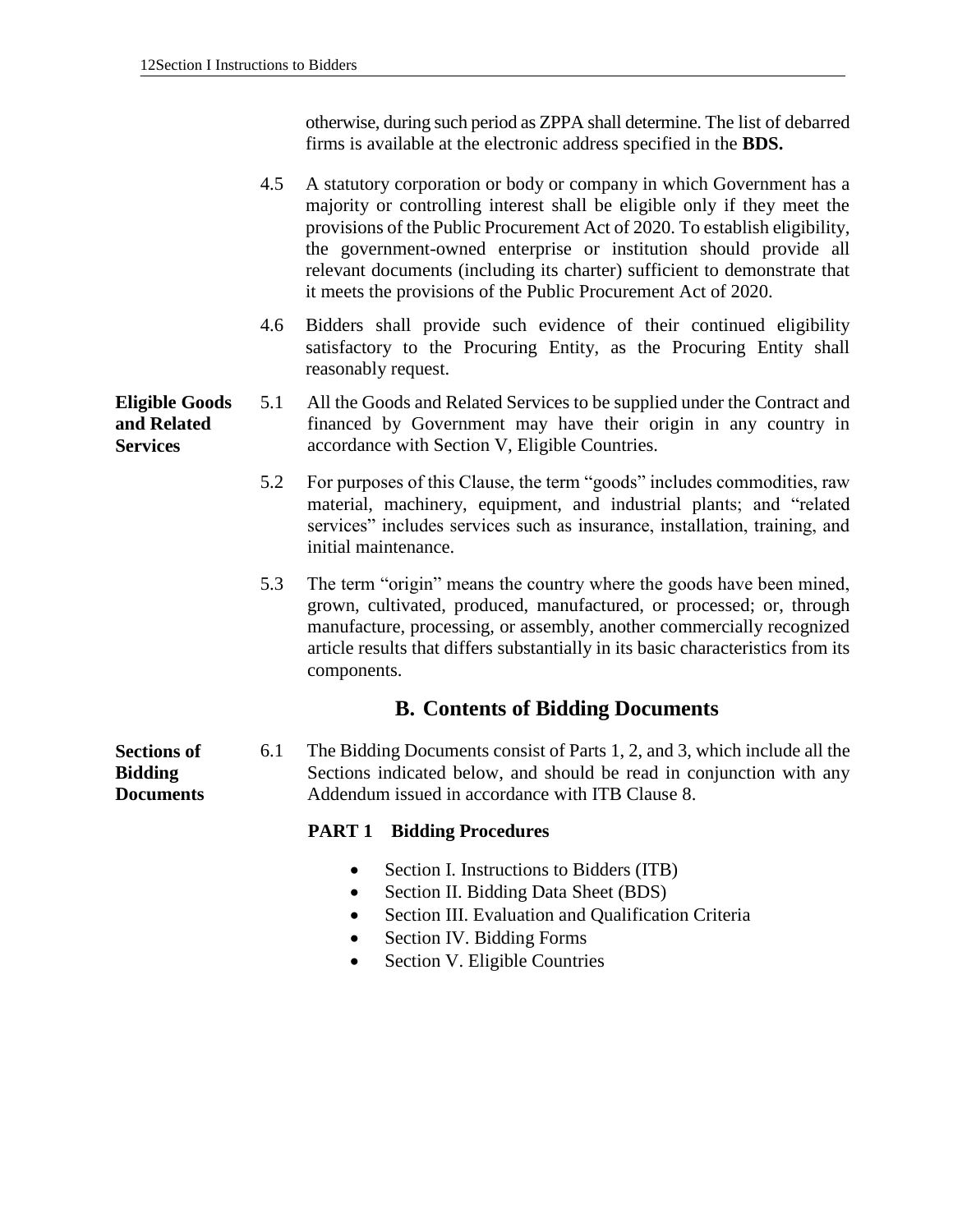#### **PART 2 Supply Requirements**

• Section VI. Schedule of Requirements

#### **PART 3 Contract**

- Section VII. General Conditions of Contract (GCC)
- Section VIII. Special Conditions of Contract (SCC)
- Section IX. Contract Forms
- 6.2 The Invitation for Bids issued by the Procuring Entity is not part of the Bidding Documents.
- 6.3 The Procuring Entity is not responsible for the completeness of the Bidding Documents and their addendum if they were not obtained directly from the Procuring Entity.
- 6.4 The Bidder is expected to examine all instructions, forms, terms, and specifications in the Bidding Documents. Failure to furnish all information or documentation required by the Bidding Documents may result in the rejection of the bid.
- **Clarification of Bidding Documents** 7.1 A prospective Bidder requiring any clarification of the Bidding Documents shall contact the Procuring Entity in writing at the Procuring Entity's address **specified in the BDS.** The Procuring Entity will respond in writing to any request for clarification, provided that such request is received no later than twenty-one (21) days prior to the deadline for submission of bids. The Procuring Entity shall forward copies of its response to all those who have acquired the Bidding Documents directly from it, including a description of the inquiry but without identifying its source. Should the Procuring Entity deem it necessary to amend the Bidding Documents because of a clarification, it shall do so following the procedure under ITB Clause 8 and ITB Sub-Clause 24.2.

#### **Amendment of Bidding Documents** 8.1 At any time prior to the deadline for submission of bids, the Procuring Entity may amend the Bidding Documents by issuing addendum.

- 8.2 Any addendum issued shall be part of the Bidding Documents and shall be communicated in writing to all who have obtained the Bidding Documents directly from the Procuring Entity.
- 8.3 To give prospective Bidders reasonable time in which to take an addendum into account in preparing their bids, the Procuring Entity may, at its discretion, extend the deadline for the submission of bids, pursuant to ITB Sub-Clause 24.2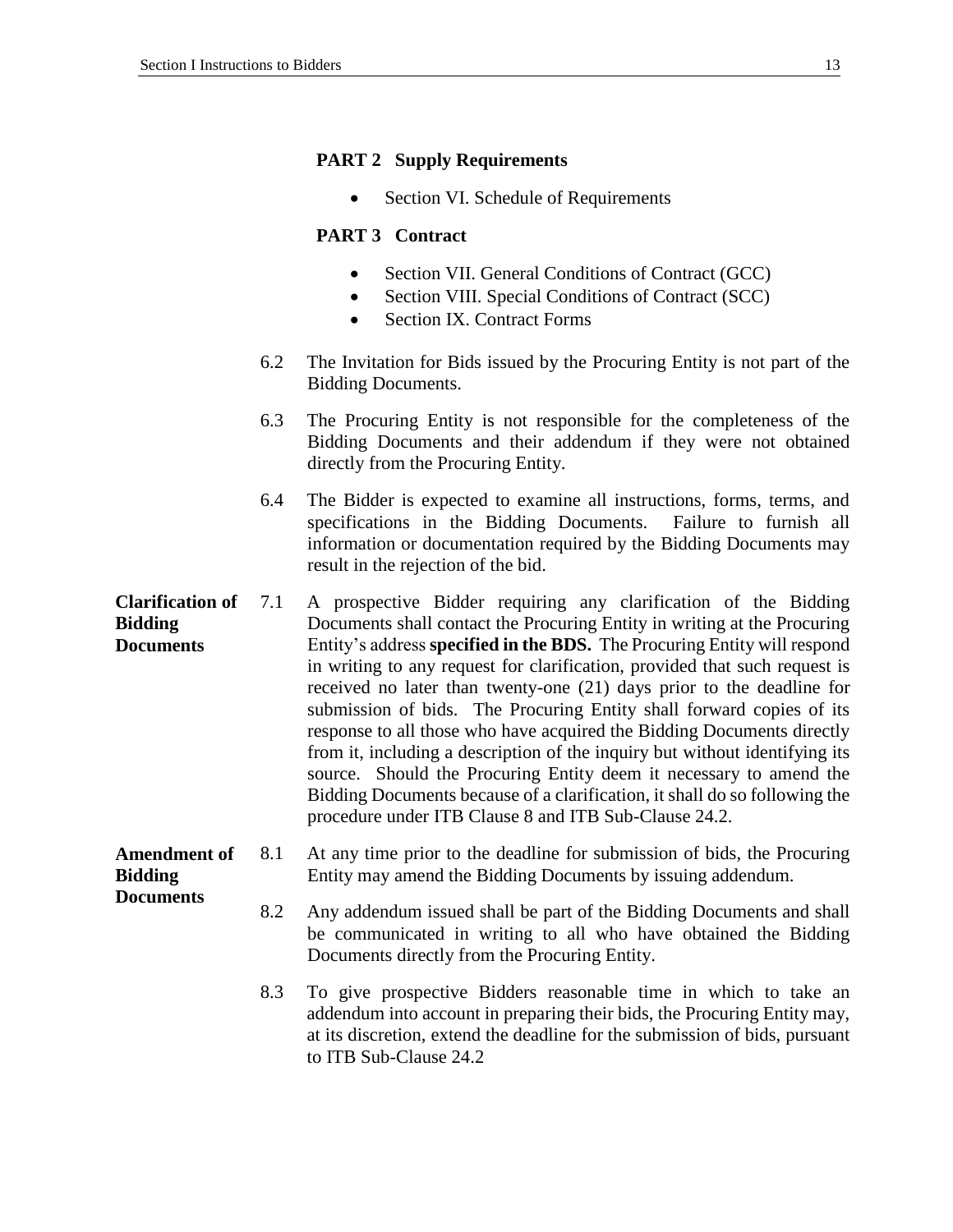### **C. Preparation of Bids**

- **Cost of Bidding** 9.1 The Bidder shall bear all costs associated with the preparation and submission of its bid, and the Procuring Entity shall not be responsible or liable for those costs, regardless of the conduct or outcome of the bidding process.
- **Language of Bid** 10.1 The Bid, as well as all correspondence and documents relating to the bid exchanged by the Bidder and the Procuring Entity, shall be written in the language **specified in the BDS.** Supporting documents and printed literature that are part of the Bid may be in another language provided they are accompanied by an accurate translation of the relevant passages into the language **specified in the BDS,** in which case, for purposes of interpretation of the Bid, such translation shall govern.

**Documents Comprising the Bid**

- 11.1 The Bid shall comprise the following:
	- (a) Bid Submission Form and the applicable Price Schedules, in accordance with ITB Clauses 12, 14, and 15.
	- (b) Bid Security or Bid-Securing Declaration, in accordance with ITB Clause 21, if required.
	- (c) written confirmation authorizing the signatory of the Bid to commit the Bidder, in accordance with ITB Clause 22.
	- (d) documentary evidence in accordance with ITB Clause 16 establishing the Bidder's eligibility to bid.
	- (e) documentary evidence in accordance with ITB Clause 17, that the Goods and Related Services to be supplied by the Bidder are of eligible origin.
	- (f) documentary evidence in accordance with ITB Clauses 18 and 30, that the Goods and Related Services conform to the Bidding Documents.
	- (g) documentary evidence in accordance with ITB Clause 19 establishing the Bidder's qualifications to perform the contract if its bid is accepted, and
	- (h) any other document **required in the BDS.**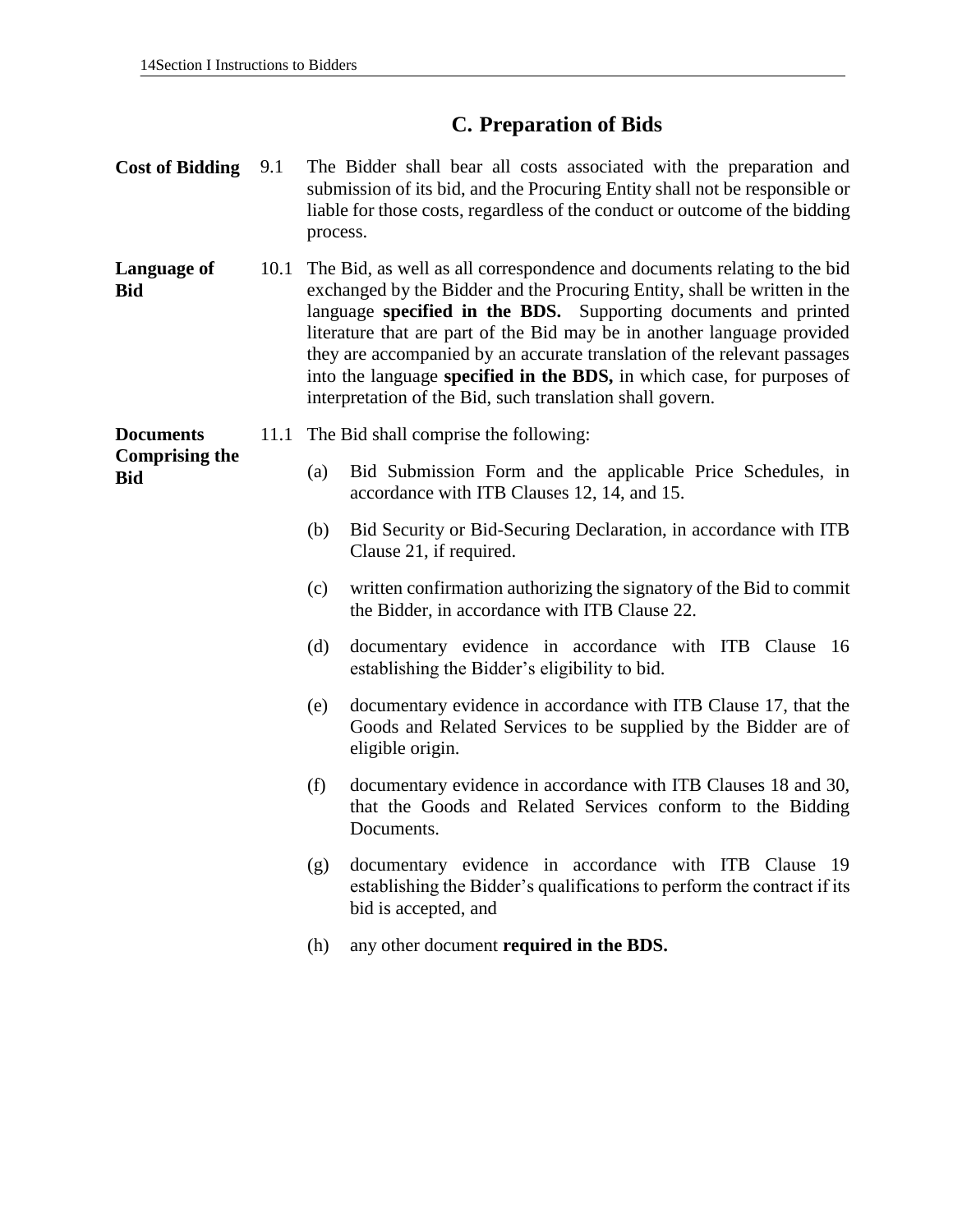**Bid Submission Form and Price Schedules**  12.1 The Bidder shall submit the Bid Submission Form using the form furnished in Section IV, Bidding Forms. This form must be completed without any alterations to its format, and no substitutes shall be accepted. All blank spaces shall be filled in with the information requested.

- 12.2 The Bidder shall submit the Price Schedules for Goods and Related Services, according to their origin as appropriate, using the forms furnished in Section IV, Bidding Forms
- **Alternative Bids** 13.1 Unless otherwise **specified in the BDS,** alternative bids shall not be considered.

**Bid Prices and Discounts** 14.1 The prices and discounts quoted by the Bidder in the Bid Submission Form and in the Price, Schedules shall conform to the requirements specified below.

- 14.2 All lots and items must be listed and priced separately in the Price Schedules.
- 14.3 The price to be quoted in the Bid Submission Form shall be the total price of the bid, excluding any discounts offered.
- 14.4 The Bidder shall quote any unconditional discounts and indicate the method for their application in the Bid Submission Form.
- 14.5 The terms EXW, CIP, and other similar terms shall be governed by the rules prescribed in the current edition of Incoterms, published by The International Chamber of Commerce, as specified in the **BDS.**
- 14.6 Prices shall be quoted as specified in each Price Schedule included in Section IV, Bidding Forms. The dis-aggregation of price components is required solely for the purpose of facilitating the comparison of bids by the Procuring Entity. This shall not in any way limit the Procuring Entity's right to contract on any of the terms offered. In quoting prices, the Bidder shall be free to use transportation through carriers registered in any eligible country, in accordance with Section V Eligible Countries. Similarly, the Bidder may obtain insurance services from any eligible country in accordance with Section V Eligible Countries. Prices shall be entered in the following manner:
	- (a) For Goods manufactured in the Zambia:
		- (i) the price of the Goods quoted EXW (ex-works, ex-factory, ex warehouse, ex showroom, or off-the-shelf, as applicable), including all customs duties and sales and other taxes already paid or payable on the components and raw material used in the manufacture or assembly of the Goods.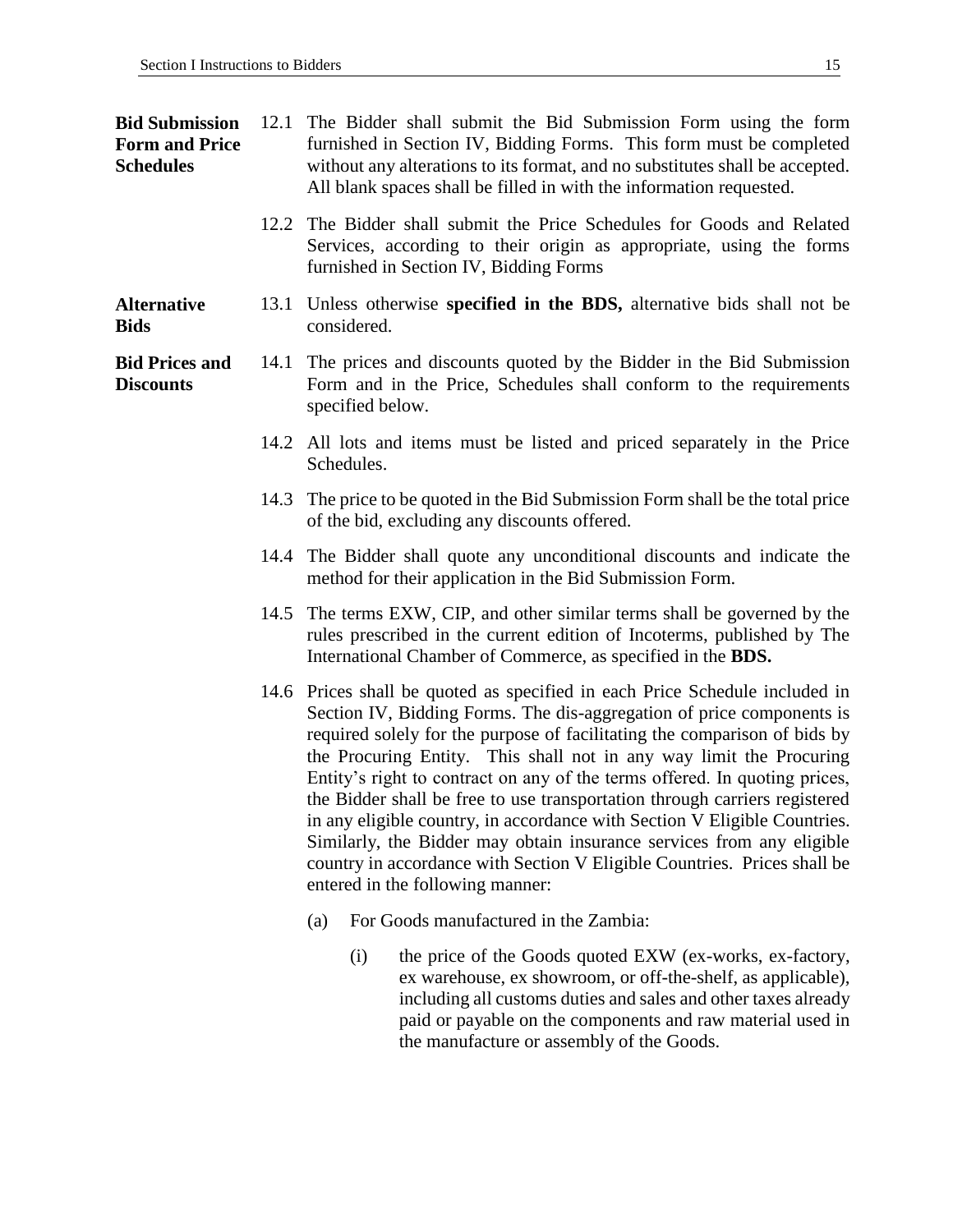- (ii) any sales tax and other taxes which will be payable on the Goods if the contract is awarded to the Bidder; and
- (iii) the price for inland transportation, insurance, and other local services required to convey the Goods to their destination (Project Site) specified in the **BDS.**
- (b) For Goods manufactured outside Zambia, to be imported:
	- (i) the price of the Goods, quoted CIP named place of destination, in Zambia, or CIF named port of destination, as specified in the **BDS.**
	- (ii) the price for inland transportation, insurance, and other local services required to convey the Goods from the named place of destination to their destination (Project Site) specified in the **BDS.**
	- (iii) in addition to the CIP prices specified in  $(b)(i)$  above, the price of the Goods to be imported may be quoted FCA (named place of destination) or CPT (named place of destination), if so, specified in the **BDS.**
- (c) For Goods manufactured outside Zambia, already imported:

[For previously imported Goods, the quoted price shall be distinguishable from the original import value of these Goods declared to customs and shall include any rebate or mark-up of the local agent or representative and all local costs except import duties and taxes, which have been and/or have to be paid by the Procuring Entity. For clarity the bidders are asked to quote the price including import duties, and additionally to provide the import duties and the price net of import duties which is the difference of those values.]

- (i) the price of the Goods, including the original import value of the Goods; plus, any mark-up (or rebate); plus, any other related local cost, and custom duties and other import taxes already paid or to be paid on the Goods already imported.
- (ii) the custom duties and other import taxes already paid (need to be supported with documentary evidence) or to be paid on the Goods already imported.
- (iii) the price of the Goods, obtained as the difference between (i) and (ii) above.
- (iv) any sales and other taxes which will be payable on the Goods if the contract is awarded to the Bidder; and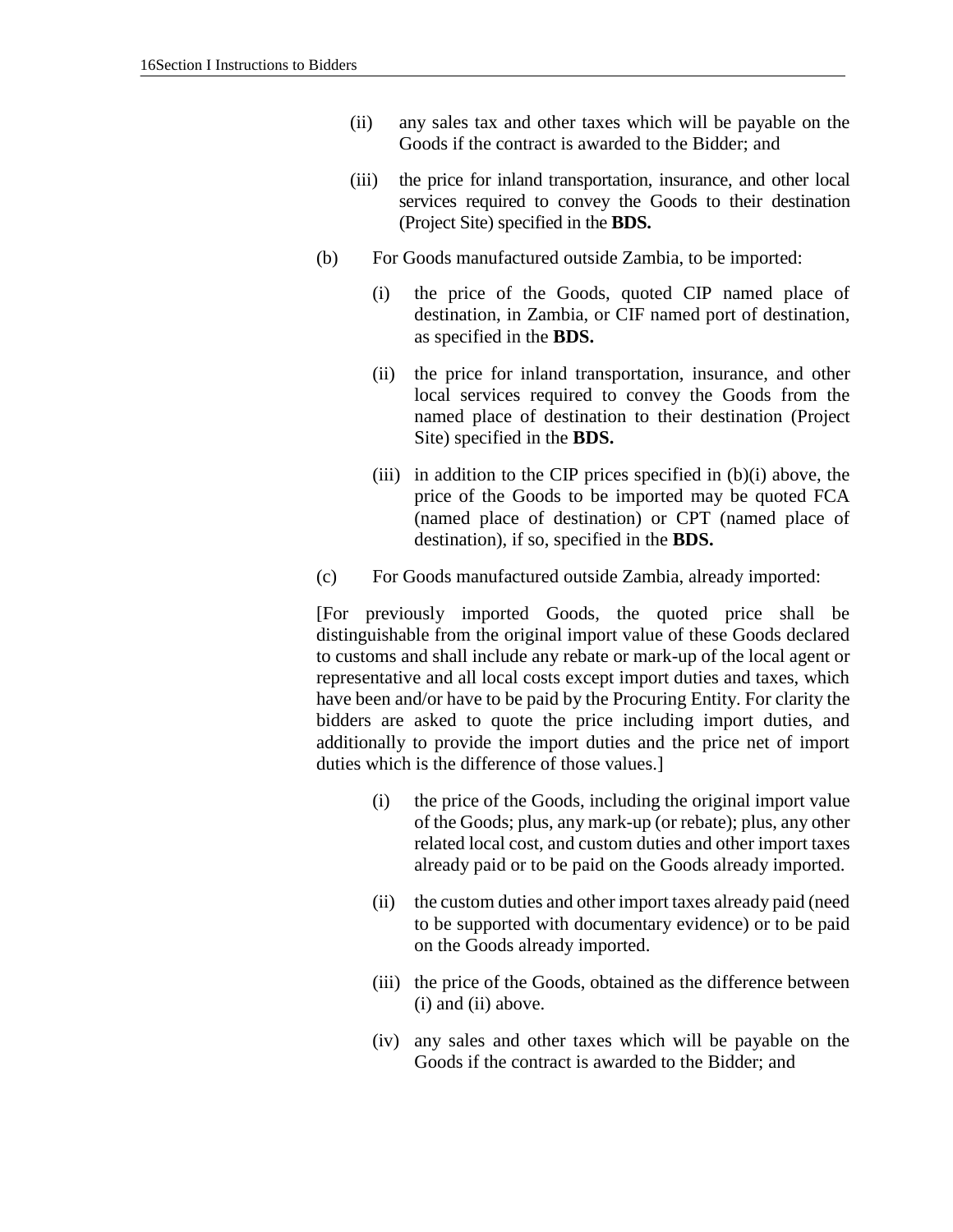- (v) the price for inland transportation, insurance, and other local services required to convey the Goods from the named place of destination to their final destination (Project Site) specified in the **BDS.**
- (d) for Related Services, other than inland transportation and other services required to convey the Goods to their destination, whenever such Related Services are specified in the Schedule of Requirements:
	- (i) the price of each item comprising the Related Services (inclusive of any applicable taxes).
- 14.7 Prices quoted by the Bidder shall be fixed during the Bidder's performance of the Contract and not subject to variation on any account, unless otherwise specified in the **BDS.** A Bid submitted with an adjustable price quotation shall be treated as non-responsive and shall be rejected, pursuant to ITB Clause 30. However, if in accordance with the **BDS,** prices quoted by the Bidder shall be subject to adjustment during the performance of the Contract, a bid submitted with a fixed price quotation shall not be rejected, but the price adjustment shall be treated as zero.
- 14.8 If so indicated in ITB Sub-Clause 1.1, bids are being invited for individual contracts (lots) or for any combination of contracts (packages). Unless otherwise indicated in the **BDS,** prices quoted shall correspond to 100 % of the items specified for each lot and to 100% of the quantities specified for each item of a lot. Bidders wishing to offer any price reduction (discount) for the award of more than one Contract shall specify the applicable price reduction in accordance with ITB Sub-Clause 14.4 provided the bids for all lots are submitted and opened at the same time.
- **Currencies of Bid** 15.1 The Bidder shall quote in Zambian Kwacha the portion of the bid price that corresponds to expenditures incurred in Zambian Kwacha, unless otherwise specified in the **BDS.**
	- 15.2 The Bidder may express the bid price in the currency of any country in accordance with Section V, Eligible countries. If the Bidder wishes to be paid in a combination of amounts in different currencies, it may quote its price accordingly but shall use no more than three currencies in addition to Zambian Kwacha.

**Documents Establishing the Eligibility of the Bidder**

16.1 To establish their eligibility in accordance with ITB Clause 4, Bidders shall complete the Bid Submission Form, included in Section IV, Bidding Forms.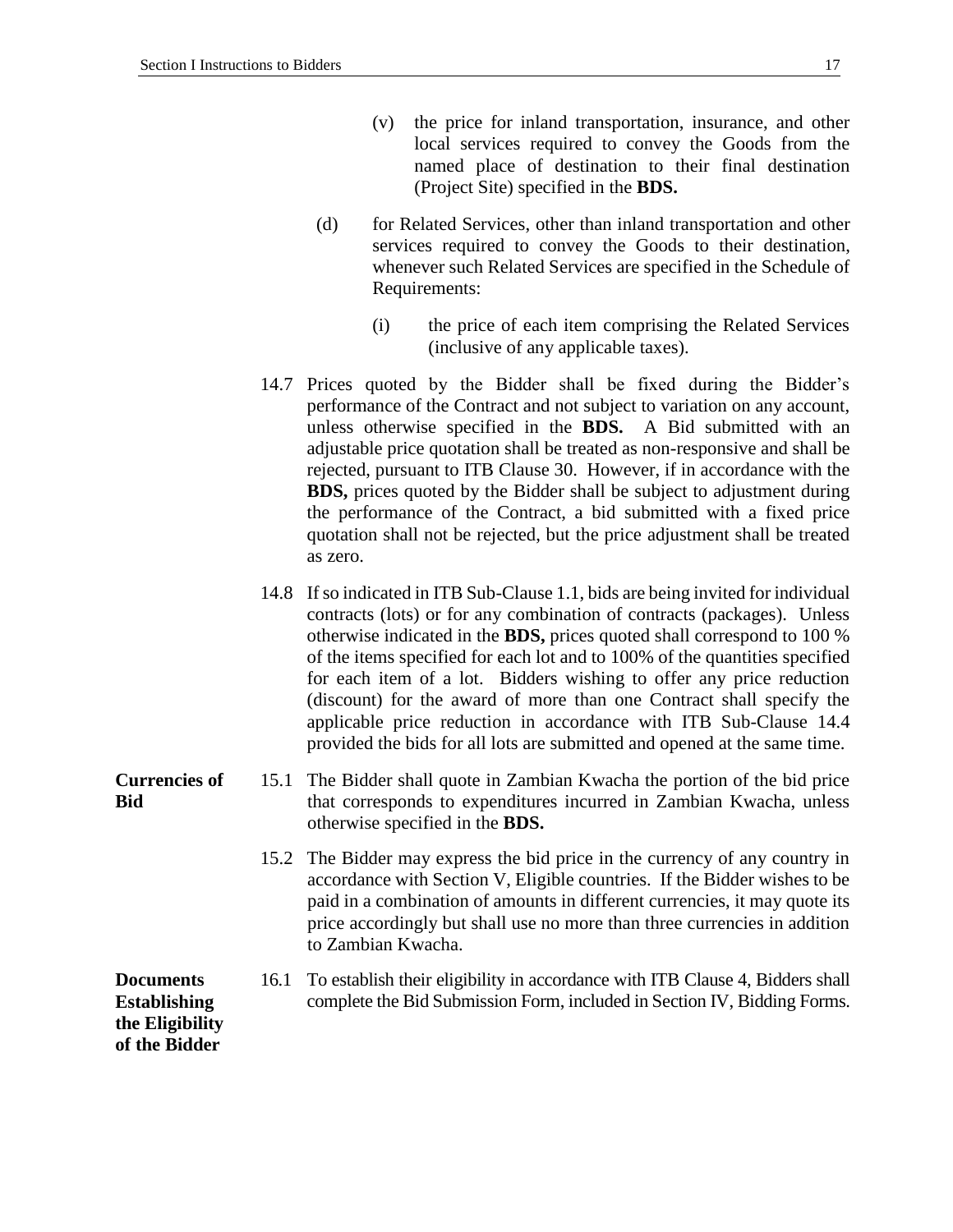#### **Documents Establishing the Eligibility of the Goods and Related Services**

**Documents Establishing the Conformity of the Goods and Related Services**

- 17.1 To establish the eligibility of the Goods and Related Services in accordance with ITB Clause 5, Bidders shall complete the country-oforigin declarations in the Price Schedule Forms, included in Section IV, Bidding Forms.
- 18.1 To establish the conformity of the Goods and Related Services to the Bidding Documents, the Bidder shall furnish as part of its Bid the documentary evidence that the Goods conform to the technical specifications and standards specified in Section VI, Schedule of Requirements.
- 18.2 The documentary evidence may be in the form of literature, drawings, or data, and shall consist of a detailed item by item description of the essential technical and performance characteristics of the Goods and Related Services, demonstrating substantial responsiveness of the Goods and Related Services to the technical specification, and if applicable, a statement of deviations and exceptions to the provisions of the Schedule of Requirements.
- 18.3 The Bidder shall also furnish a list giving full particulars, including available sources and current prices of spare parts, special tools, etc., necessary for the proper and continuing functioning of the Goods during the period **specified in the BDS** following commencement of the use of the goods by the Procuring Entity.
- 18.4 Standards for workmanship, process, material, and equipment, as well as references to brand names or catalogue numbers specified by the Procuring Entity in the Schedule of Requirements, are intended to be descriptive only and not restrictive. The Bidder may offer other standards of quality, brand names, and/or catalogue numbers, if it demonstrates, to the Procuring Entity's satisfaction, that the substitutions ensure substantial equivalence or are superior to those specified in the Schedule of Requirements.
- 19.1 The documentary evidence of the Bidder's qualifications to perform the contract if its bid is accepted shall establish to the Procuring Entity's satisfaction:
	- (a) that, if **required in the BDS,** a Bidder that does not manufacture or produce the Goods it offers to supply shall submit the Manufacturer's Authorization using the form included in Section IV, Bidding Forms to demonstrate that it has been duly authorized by the manufacturer or producer of the Goods to supply these Goods in Zambia.
	- (b) that, if **required in the BDS,** in case of a Bidder not doing business within Zambia, the Bidder is or will be (if awarded the contract)

**Documents Establishing the Qualifications of the Bidder**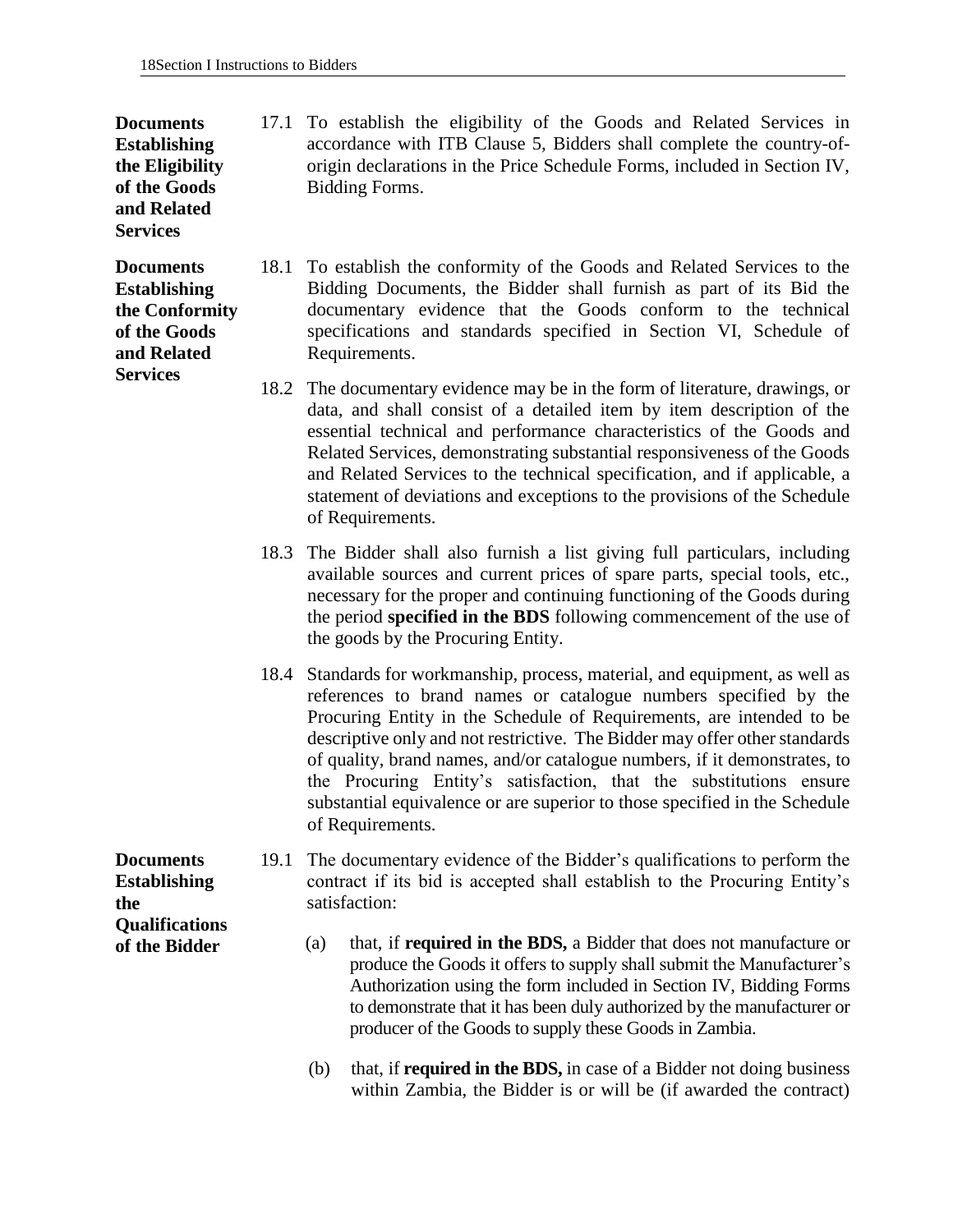represented by an Agent in Zambia equipped and able to carry out the Supplier's maintenance, repair and spare parts-stocking obligations prescribed in the Conditions of Contract and/or Technical Specifications; and

(c) that the Bidder meets each of the qualification criterion specified in Section III, Evaluation and Qualification Criteria.

**Period of Validity of Bids** 20.1 Bids shall remain valid for the period **specified in the BDS** after the bid submission deadline date prescribed by the Procuring Entity. A bid valid for a shorter period shall be rejected by the Procuring Entity as nonresponsive.

- 20.2 In exceptional circumstances, prior to the expiration of the bid validity period, the Procuring Entity may request bidders to extend the period of validity of their bids. The request and the responses shall be made in writing. If a Bid Security is requested in accordance with ITB Clause 21, it shall also be extended for a corresponding period. A Bidder may refuse the request without forfeiting its Bid Security. A Bidder granting the request shall not be required or permitted to modify its bid, except as provided in ITB Sub-Clause 20.3.
- 20.3 In the case of fixed price contracts, if the award is delayed by a period exceeding fifty-six (56) days beyond the expiry of the initial bid validity, the Contract price shall be adjusted as specified in the request for extension. Bid evaluation shall be based on the Bid Price without taking into consideration the above correction.
- **Bid Security** 21.1 The Bidder shall furnish as part of its bid, a Bid Security, or a Bid-Securing Declaration, if required, as **specified in the BDS.**
	- 21.2 The Bid Security shall be in the amount specified in the BDS and denominated in Zambian Kwacha or a freely convertible currency, and shall:
		- (a) at the bidder's option, be in the form of either a letter of credit, or a bank guarantee from a banking institution, or a bond issued by a surety.
		- (b) be issued by a reputable institution selected by the bidder and located in any eligible country. If the institution issuing the bond is located outside Zambia, it shall have a correspondent financial institution located in Zambia to make it enforceable.
		- (c) be substantially in accordance with one of the forms of Bid Security included in Section IV, Bidding Forms, or other form approved by the Procuring Entity prior to bid submission.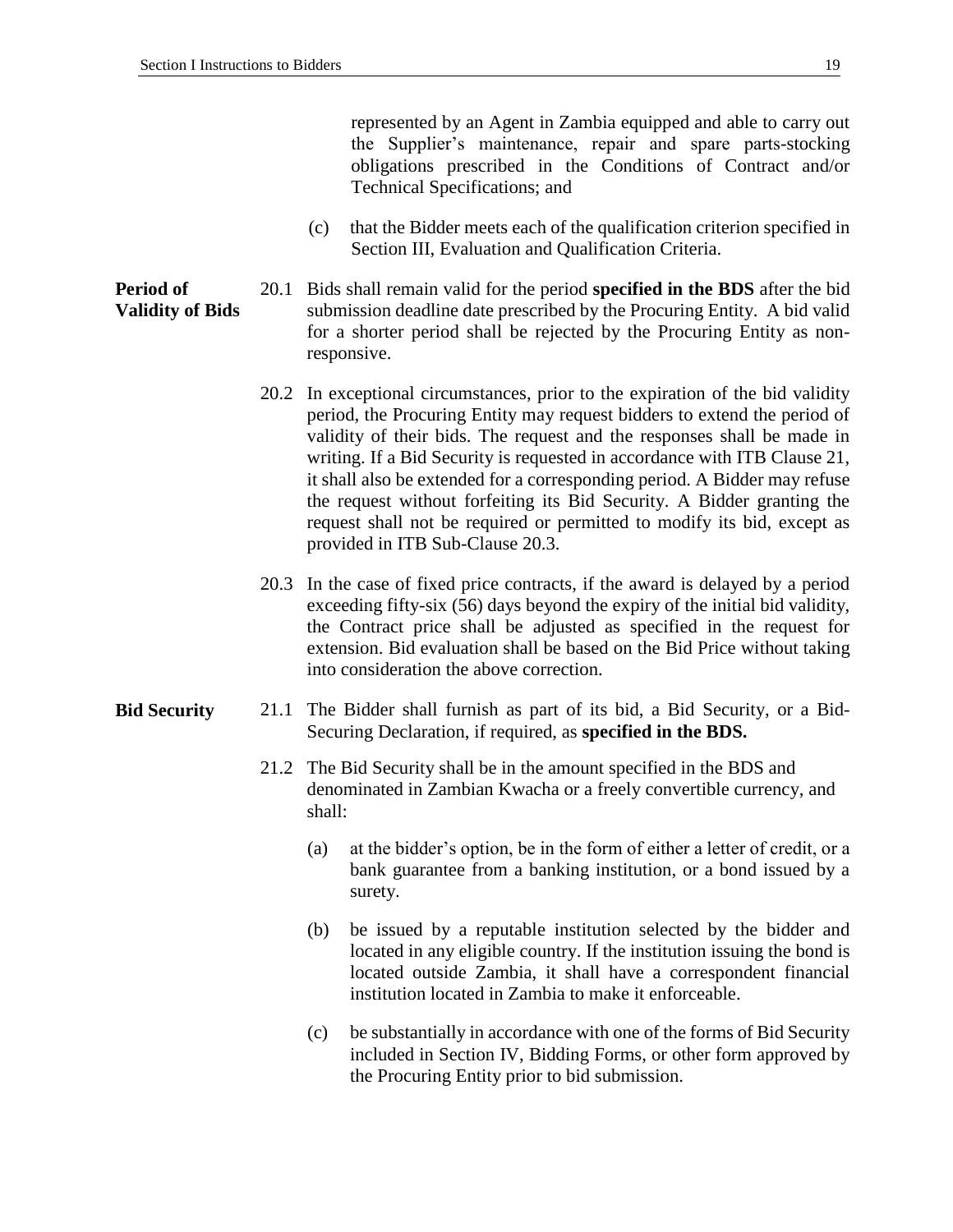- (d) be payable promptly upon written demand by the Procuring Entity in case the conditions listed in ITB Clause 21.5 are invoked.
- (e) be submitted in its original form; copies will not be accepted.
- (f) remain valid for a period of 28 days beyond the validity period of the bids, as extended, if applicable, in accordance with ITB Clause 20.2.
- 21.3 If a Bid Security or a Bid- Securing Declaration is required in accordance with ITB Sub-Clause 21.1, any bid not accompanied by a substantially responsive Bid Security or Bid Securing Declaration in accordance with ITB Sub-Clause 21.1, shall be rejected by the Procuring Entity as nonresponsive.
- 21.4 The Bid Security of unsuccessful Bidders shall be returned as promptly as possible upon the successful Bidder's furnishing of the Performance Security pursuant to ITB Clause 44.
- 21.5 The Bid Security may be forfeited, or the Bid Securing Declaration executed:
	- (a) if a Bidder withdraws its bid during the period of bid validity specified by the Bidder on the Bid Submission Form, except as provided in ITB Sub-Clause 20.2; or
	- (b) if the successful Bidder fails to:
		- (i) sign the Contract in accordance with ITB Clause 43.
		- (ii) furnish a Performance Security in accordance with ITB Clause 44.
- 21.6 The Bid Security or Bid- Securing Declaration of a JV must be in the name of the JV that submits the bid. If the JV has not been legally constituted at the time of bidding, the Bid Security or Bid-Securing Declaration shall be in the names of all future partners as named in the letter of intent mentioned in Section IV "Bidding Forms," Bidder Information Form Item 7.
- 21.7 If a bid security is **not required in the BDS**, and
	- (a) if a Bidder withdraws its bid during the period of bid validity specified by the Bidder on the Letter of Bid Form, except as provided in ITB 20.2, or
	- (b) if the successful Bidder fails to: sign the Contract in accordance with ITB 43; or furnish a performance security in accordance with ITB 44.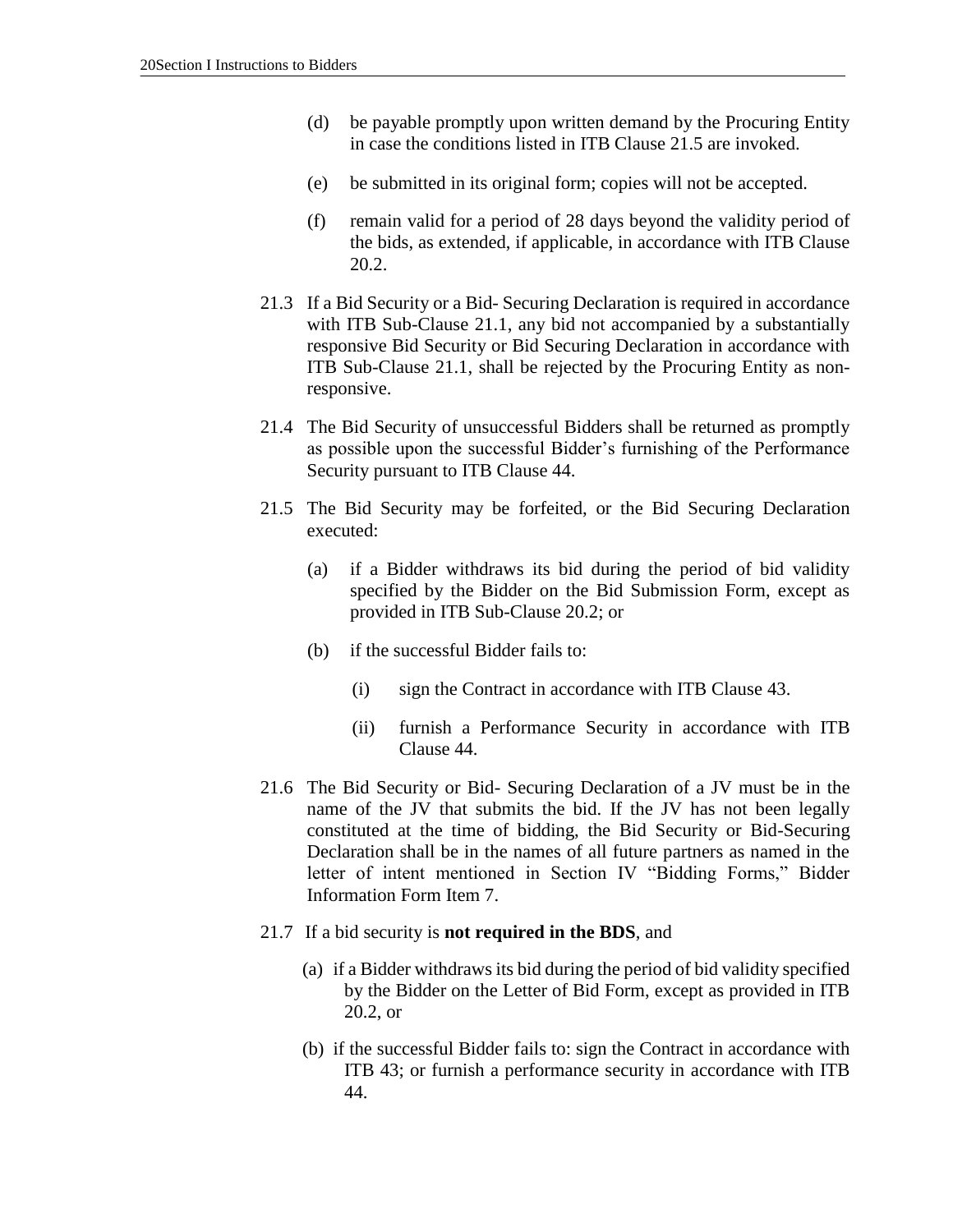the Procuring Entity may, **if provided for in the BDS**, declare the Bidder disqualified to be awarded a contract by the Procuring Entity for a period of time **as stated in the BDS**.

#### **Format and Signing of Bid** 22.1 The Bidder shall prepare one original of the documents comprising the bid as described in ITB Clause 11 and clearly mark it "ORIGINAL." In addition, the Bidder shall submit copies of the bid, in the number specified in the **BDS** and clearly mark them "COPY." In the event of any discrepancy between the original and the copies, the original shall prevail.

- 22.2 The original and all copies of the bid shall be typed or written in indelible ink and shall be signed by a person duly authorized to sign on behalf of the Bidder.
- 22.3 Any interlineation, erasures, or overwriting shall be valid only if they are signed or initialed by the person signing the Bid.

#### **D. Submission and Opening of Bids**

23.1 Bidders may always submit their bids by mail or by hand. When so specified in the **BDS,** bidders shall have the option of submitting their bids electronically.

- (a) Bidders submitting bids by mail or by hand, shall enclose the original and each copy of the Bid, including alternative bids, if permitted in accordance with ITB Clause 13, in separate sealed envelopes, duly marking the envelopes as "ORIGINAL" and "COPY." These envelopes containing the original and the copies shall then be enclosed in one single envelope. The rest of the procedure shall be in accordance with ITB sub-Clauses 23.2 and 23.3.
- (b) Bidders submitting bids electronically shall follow the electronic bid submission procedures specified in the **BDS.**
- 23.2 The inner and outer envelopes shall:
	- (a) Bear the name and address of the Bidder.
	- (b) be addressed to the Procuring Entity in accordance with ITB Sub-Clause 24.1.
	- (c) bear the specific identification of this bidding process indicated in ITB 1.1 and any additional identification marks as **specified in the BDS;** and
	- (d) bear a warning not to open before the time and date for bid opening, in accordance with ITB Sub-Clause 27.1.

**Submission, Sealing and Marking of Bids**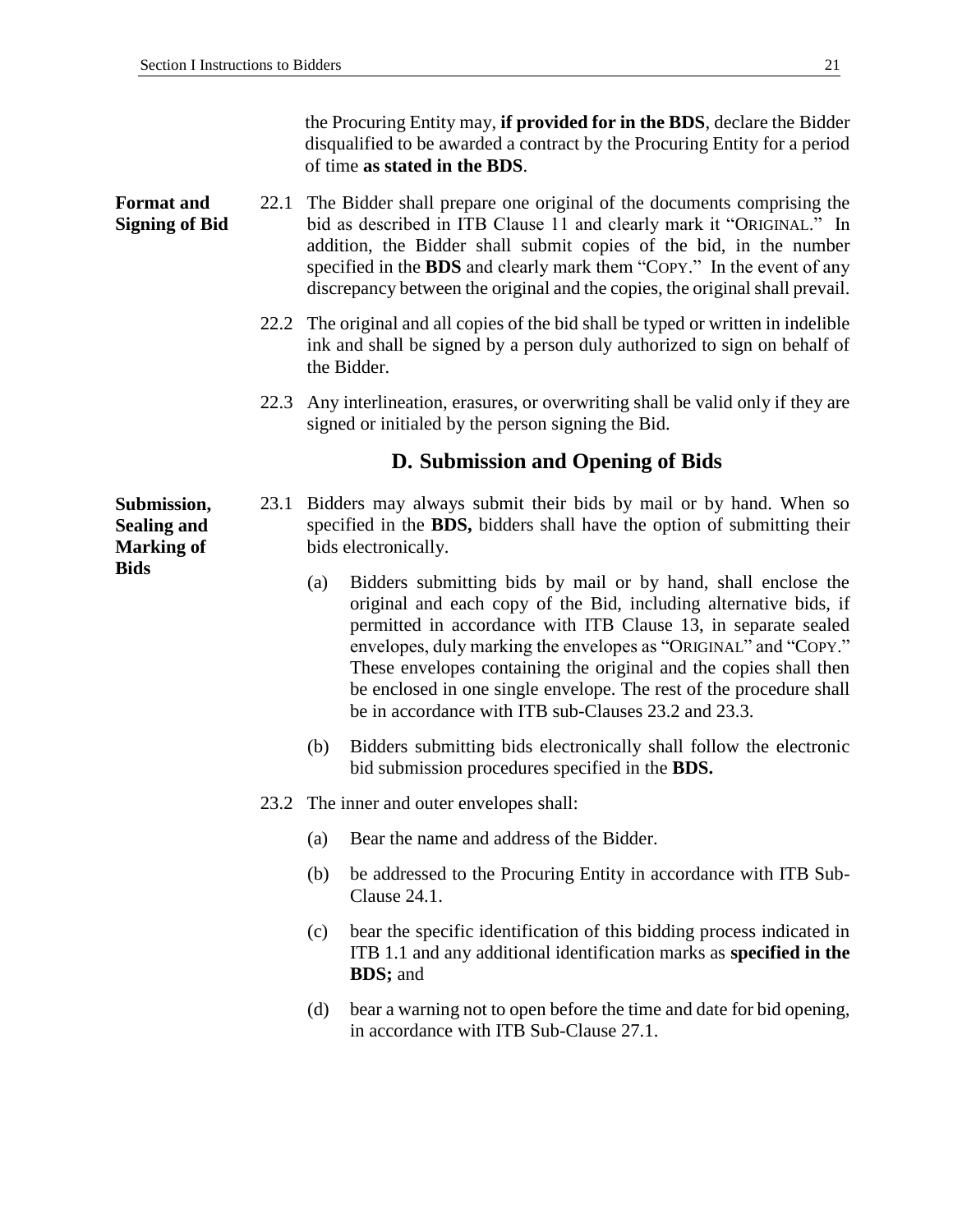**Bids**

| 23.3 If all envelopes are not sealed and marked as required, the Procuring |
|----------------------------------------------------------------------------|
| Entity will assume no responsibility for the misplacement or premature     |
| opening of the bid.                                                        |

**Deadline for Submission of**  24.1 Bids must be received by the Procuring Entity at the address and no later than the date and time **specified in the BDS.**

> 24.2 The Procuring Entity may, at its discretion, extend the deadline for the submission of bids by amending the Bidding Documents in accordance with ITB Clause 8, in which case all rights and obligations of the Procuring Entity and Bidders previously subject to the deadline shall thereafter be subject to the deadline as extended.

**Late Bids** 25.1 The Procuring Entity shall not consider any bid that arrives after the deadline for submission of bids, in accordance with ITB Clause 24. Any bid received by the Procuring Entity after the deadline for submission of bids shall be declared late, rejected, and returned unopened to the Bidder.

**Withdrawal, Substitution, and Modification of Bids**  26.1 A Bidder may withdraw, substitute, or modify its Bid after it has been submitted by sending a written notice in accordance with ITB Clause 23, duly signed by an authorized representative, and shall include a copy of the authorization (the power of attorney) in accordance with ITB Sub-Clause 22.2, (except that no copies of the withdrawal notice are required). The corresponding substitution or modification of the bid must accompany the respective written notice. All notices must be:

- (a) submitted in accordance with ITB Clauses 22 and 23 (except that withdrawal notices do not require copies), and in addition, the respective envelopes shall be clearly marked "WITHDRAWAL," "SUBSTITUTION," or "MODIFICATION;" and
- (b) received by the Procuring Entity prior to the deadline prescribed for submission of bids, in accordance with ITB Clause 24.
- 26.2 Bids requested to be withdrawn in accordance with ITB Sub-Clause 26.1 shall be returned unopened to the Bidders.
- 26.3 No bid may be withdrawn, substituted, or modified in the interval between the deadline for submission of bids and the expiration of the period of bid validity specified by the Bidder on the Bid Submission Form or any extension thereof.
- **Bid Opening** 27.1 The Procuring Entity shall conduct the bid opening in public at the address, date and time **specified in the BDS.** Any specific electronic bid opening procedures required if electronic bidding is permitted in accordance with ITB Sub-Clause 23.1, shall be as **specified in the BDS.**
	- 27.2 First, envelopes marked "WITHDRAWAL" shall be opened and read out and the envelope with the corresponding bid shall not be opened but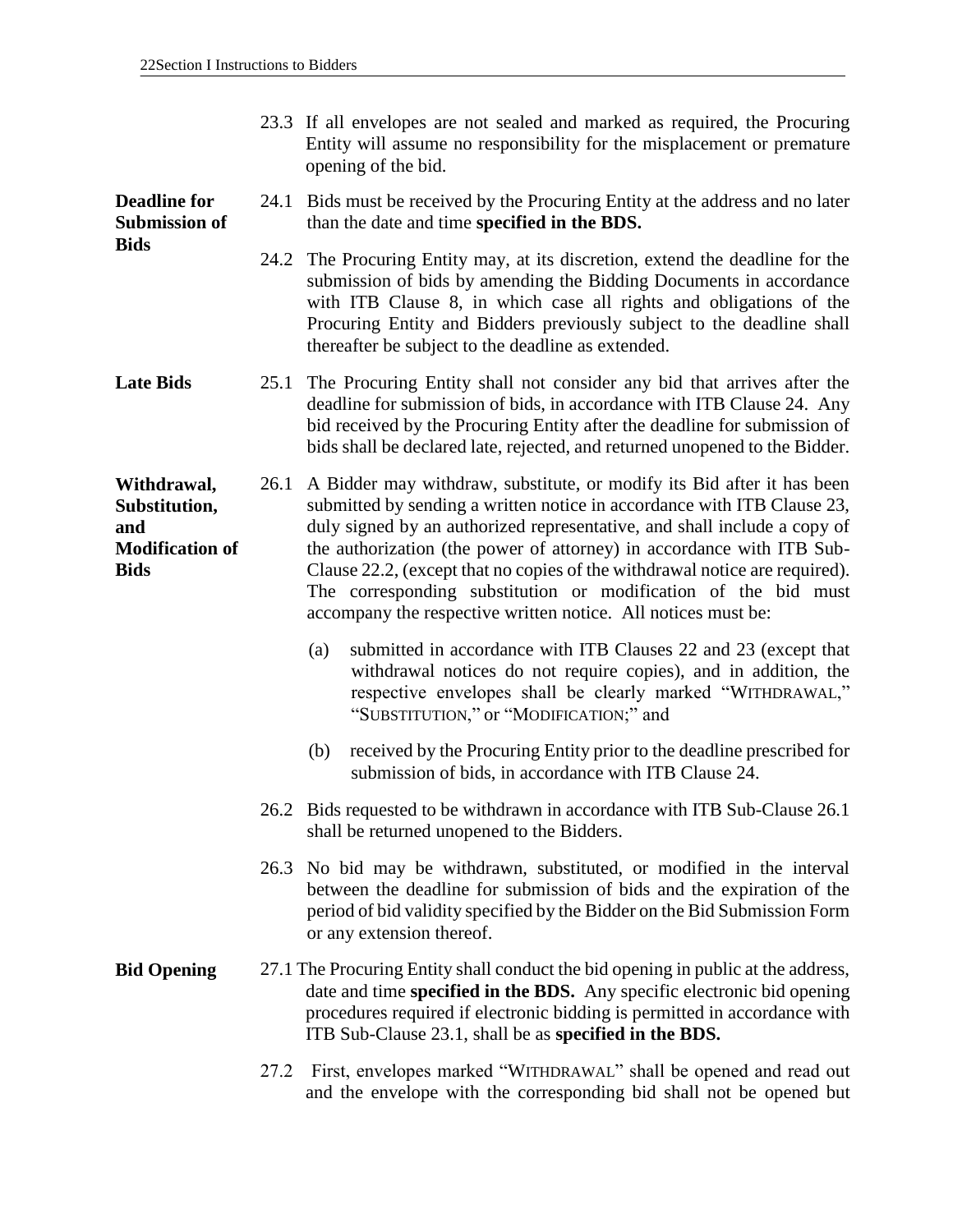returned to the Bidder. If the withdrawal envelope does not contain a copy of the "power of attorney" confirming the signature as a person duly authorized to sign on behalf of the Bidder, the corresponding bid will be opened. No bid withdrawal shall be permitted unless the corresponding withdrawal notice contains a valid authorization to request the withdrawal and is read out at bid opening. Next, envelopes marked "SUBSTITUTION" shall be opened and read out and exchanged with the corresponding Bid being substituted, and the substituted Bid shall not be opened, but returned to the Bidder. No Bid substitution shall be permitted unless the corresponding substitution notice contains a valid authorization to request the substitution and is read out at bid opening. Envelopes marked "MODIFICATION" shall be opened and read out with the corresponding Bid. No Bid modification shall be permitted unless the corresponding modification notice contains a valid authorization to request the modification and is read out at Bid opening. Only envelopes that are opened and read out at Bid opening shall be considered further.

- 27.3 All other envelopes shall be opened one at a time, reading out: the name of the Bidder and whether there is a modification; the Bid Prices, including any discounts and alternative offers; the presence of a Bid Security or Bid-Securing Declaration, if required; and any other details as the Procuring Entity may consider appropriate. Only discounts and alternative offers read out at Bid opening shall be considered for evaluation. No Bid shall be rejected at Bid opening except for late bids, in accordance with ITB Sub-Clause 25.1.
- 27.4 The Procuring Entity shall prepare a record of the Bid opening that shall include, as a minimum: the name of the Bidder and whether there is a withdrawal, substitution, or modification; the Bid Price, per lot if applicable, including any discounts, and alternative offers if they were permitted; and the presence or absence of a Bid Security or Bid-Securing Declaration, if one was required. The Bidders' representatives who are present shall be requested to sign the attendance sheet. A copy of the record shall be distributed to all Bidders who submitted bids in time and posted online when electronic bidding is permitted.

#### **E. Evaluation and Comparison of Bids**

- **Confidentiality** 28.1 Information relating to the examination, evaluation, comparison, and post-qualification of bids, and recommendation of contract award, shall not be disclosed to bidders or any other persons not officially concerned with such process until publication of the Contract Award.
	- 28.2 Any effort by a Bidder to influence the Procuring Entity in the examination, evaluation, comparison, and post-qualification of the bids or contract award decisions may result in the rejection of its Bid.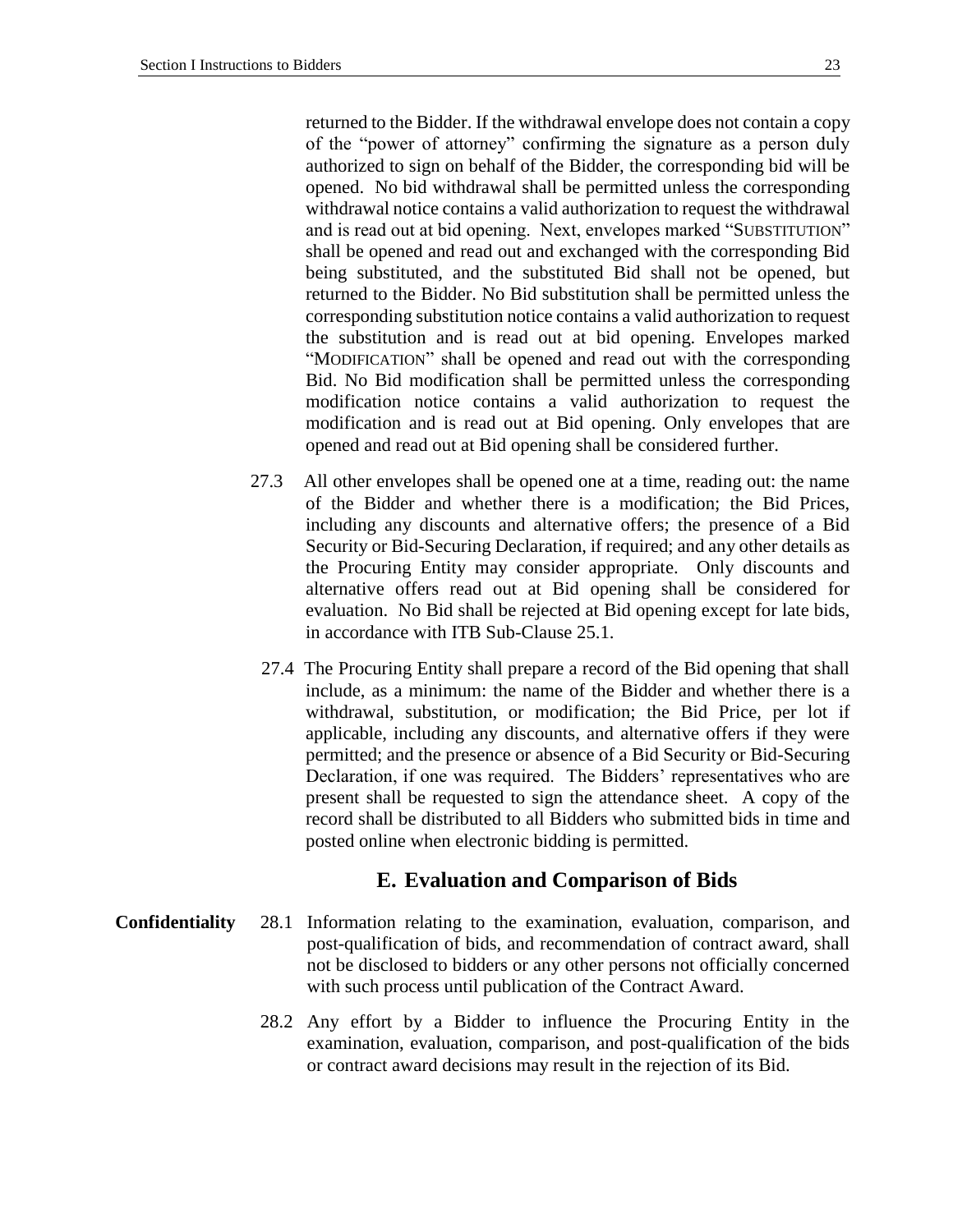- 28.3 Notwithstanding ITB Sub-Clause 28.2, from the time of bid opening to the time of Contract Award, if any Bidder wishes to contact the Procuring Entity on any matter related to the bidding process, it should do so in writing.
- **Clarification of Bids** 29.1 To assist in the examination, evaluation, comparison and postqualification of the bids, the Procuring Entity may, at its discretion, ask any Bidder for a clarification of its Bid. Any clarification submitted by a Bidder in respect to its Bid and that is not in response to a request by the Procuring Entity shall not be considered. The Procuring Entity's request for clarification and the response shall be in writing. No change in the prices or substance of the Bid shall be sought, offered, or permitted, except to confirm the correction of arithmetic errors discovered by the Procuring Entity in the Evaluation of the bids, in accordance with ITB Clause 31.

#### **Responsiveness of Bids** 30.1 The Procuring Entity's determination of a bid's responsiveness is to be based on the contents of the bid itself.

- 30.2 A substantially responsive Bid is one that conforms to all the terms, conditions, and specifications of the Bidding Documents without material deviation, reservation, or omission. A material deviation, reservation, or omission is one that:
	- (a) affects in any substantial way the scope, quality, or performance of the Goods and Related Services specified in the Contract; or
	- (b) limits in any substantial way, inconsistent with the Bidding Documents, the Procuring Entity's rights or the Bidder's obligations under the Contract; or
	- (c) if rectified would unfairly affect the competitive position of other bidders presenting substantially responsive bids.
- 30.3 If a bid is not substantially responsive to the Bidding Documents, it shall be rejected by the Procuring Entity and may not subsequently be made responsive by the Bidder by correction of the material deviation, reservation, or omission.

**Nonconformities, Errors, and Omissions** 31.1 Provided that a Bid is substantially responsive, the Procuring Entity may waive any non-conformities or omissions in the Bid that do not constitute a material deviation.

> 31.2 Provided that a bid is substantially responsive, the Procuring Entity may request that the Bidder submit the necessary information or documentation, within a reasonable period, to rectify nonmaterial nonconformities or omissions in the bid related to documentation requirements. Such omission shall not be related to any aspect of the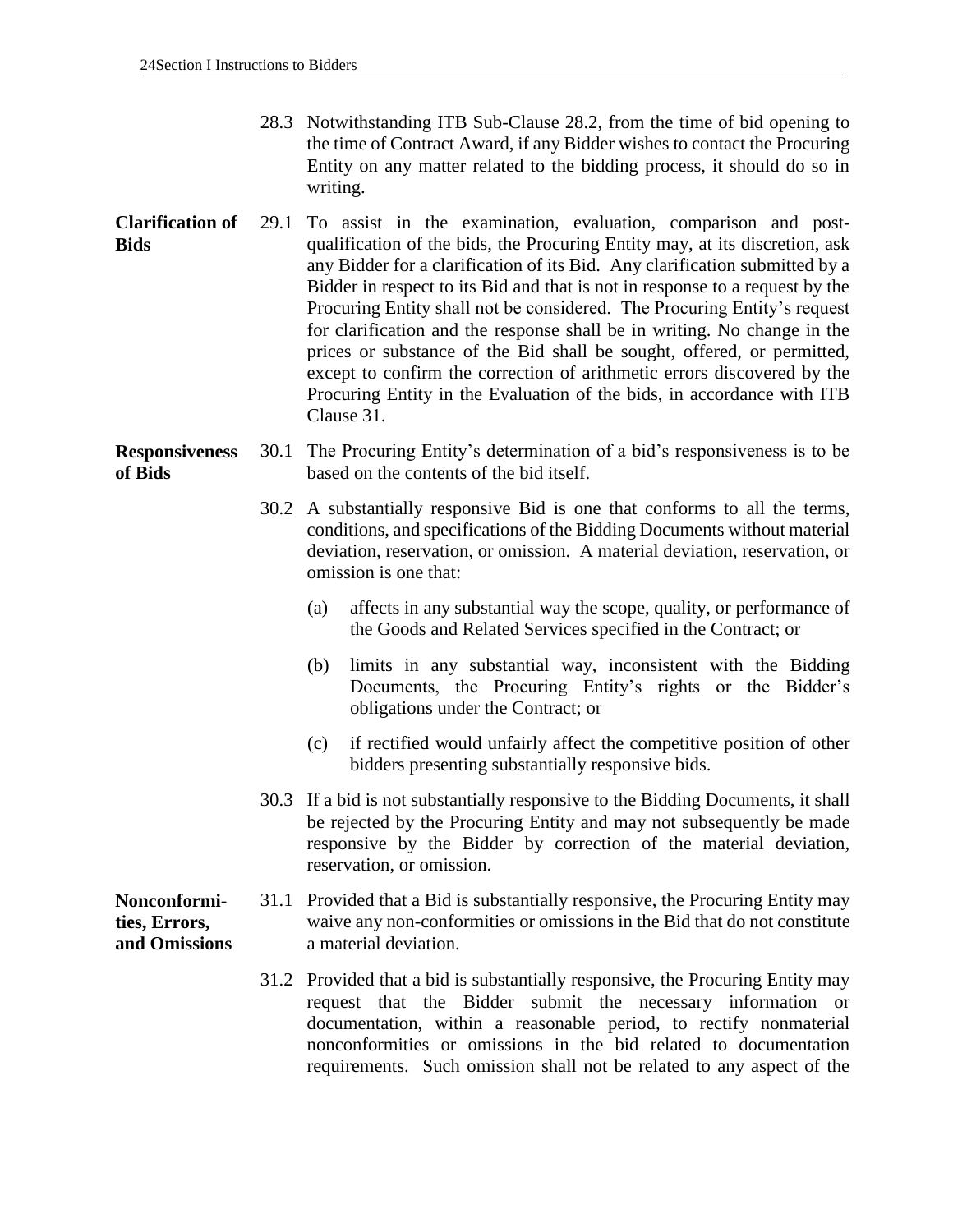price of the Bid. Failure of the Bidder to comply with the request may result in the rejection of its Bid.

- 31.3 Provided that the Bid is substantially responsive, the Procuring Entity shall correct arithmetical errors on the following basis:
	- (a) if there is a discrepancy between the unit price and the line-item total that is obtained by multiplying the unit price by the quantity, the unit price shall prevail and the line-item total shall be corrected, unless in the opinion of the Procuring Entity there is an obvious misplacement of the decimal point in the unit price, in which case the line-item total as quoted shall govern and the unit price shall be corrected.
	- (b) if there is an error in a total corresponding to the addition or subtraction of subtotals, the subtotals shall prevail, and the total shall be corrected; and
	- (c) if there is a discrepancy between words and figures, the amount in words shall prevail, unless the amount expressed in words is related to an arithmetic error, in which case the amount in figures shall prevail subject to (a) and (b) above.
- 31.4 If the Bidder that submitted the best-evaluated Bid does not accept the correction of errors, its Bid shall be rejected.

**Preliminary Examination of Bids** 32.1 The Procuring Entity shall examine the bids to confirm that all documents and technical documentation requested in ITB Clause 11 have been provided, and to determine the completeness of each document submitted.

- 32.2 The Procuring Entity shall confirm that the following documents and information have been provided in the Bid. If any of these documents or information is missing, the offer shall be rejected.
	- (a) Bid Submission Form, in accordance with ITB Sub-Clause 12.1.
	- (b) Price Schedules, in accordance with ITB Sub-Clause 12.2.
	- (c) Bid Security or Bid Securing Declaration, in accordance with ITB Clause 21, if applicable.
- **Examination of**  33.1 The Procuring Entity shall examine the Bid to confirm that all terms and conditions specified in the GCC, and the SCC have been accepted by the Bidder without any material deviation or reservation.

#### 33.2 The Procuring Entity shall evaluate the technical aspects of the Bid submitted in accordance with ITB Clause 18, to confirm that all requirements specified in Section VI, Schedule of Requirements of the

#### **Terms and Conditions Technical Evaluation**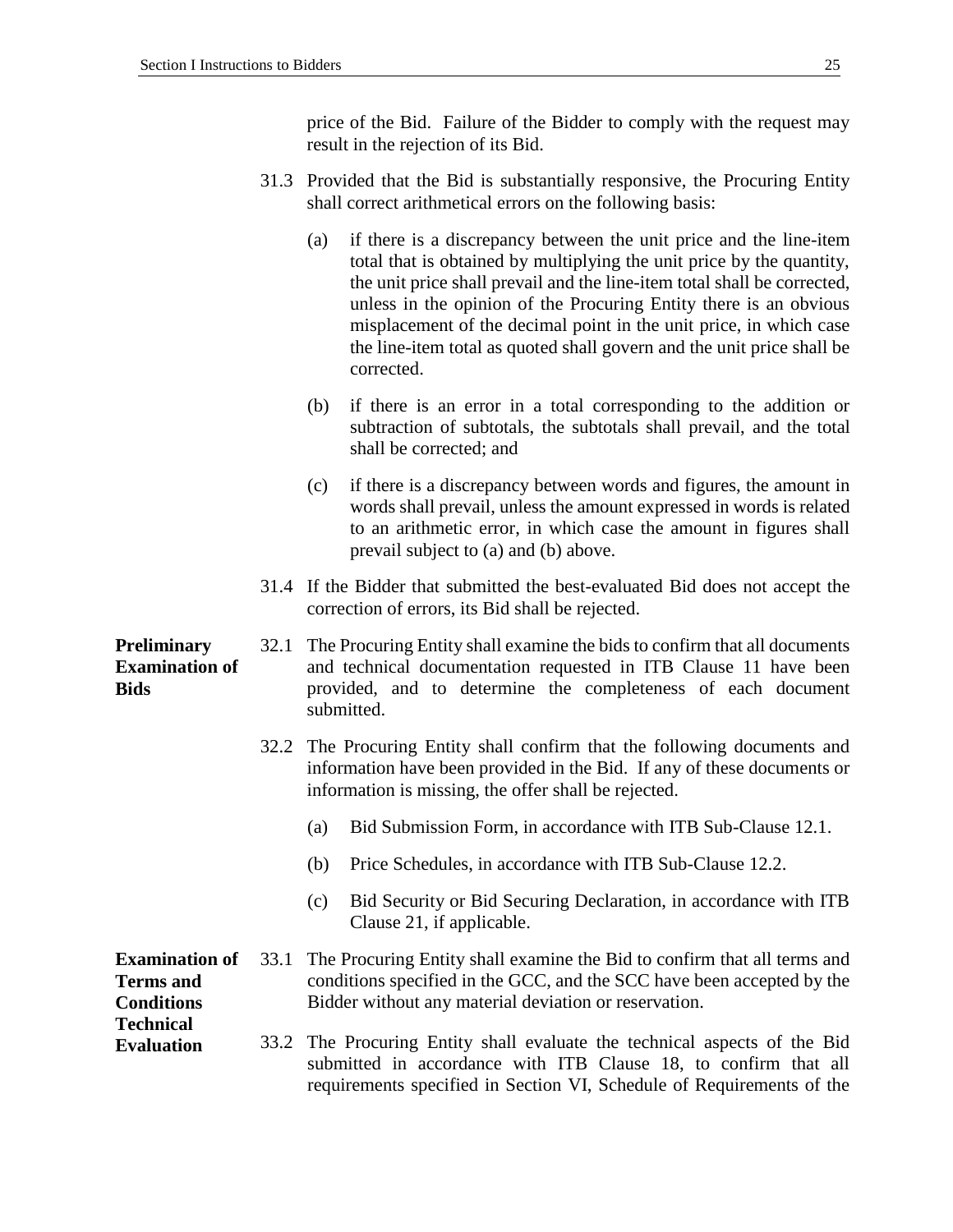Bidding Documents have been met without any material deviation or reservation.

- 33.3 If, after the examination of the terms and conditions and the technical evaluation, the Procuring Entity determines that the Bid is not substantially responsive in accordance with ITB Clause 30, it shall reject the Bid.
- **Conversion to Single Currency** 34.1 For evaluation and comparison purposes, the Procuring Entity shall convert all bid prices expressed in amounts in various currencies into an amount in a single currency **specified in the BDS,** using the selling exchange rates established by the source and on the date **specified in the BDS.**

**Domestic Preference** 35.1 Domestic preference shall not be a factor in bid evaluation, unless otherwise **specified in the BDS.**

**Evaluation of Bids** 36.1 The Procuring Entity shall evaluate each bid that has been determined, up to this stage of the evaluation, to be substantially responsive.

- 36.2 To evaluate a Bid, the Procuring Entity shall only use all the factors, methodologies and criteria defined in ITB Clause 36. No other criteria or methodology shall be permitted.
- 36.3 To evaluate a Bid, the Procuring Entity shall consider the following:
	- (a) evaluation will be done for Items or Lots, as **specified in the BDS;**  and the Bid Price as quoted in accordance with clause 14.
	- (b) price adjustment for correction of arithmetic errors in accordance with ITB Sub-Clause 31.3.
	- (c) price adjustment due to discounts offered in accordance with ITB Sub-Clause 14.4.
	- (d) adjustments due to the application of the evaluation criteria **specified in the BDS** from amongst those set out in Section III, Evaluation and Qualification Criteria.
	- (e) adjustments due to the application of a margin of preference, in accordance with ITB Clause 35 if applicable.
- 36.4 The Procuring Entity's evaluation of a bid will exclude and not take into account:
	- (a) In the case of Goods manufactured in Zambia, sales, and other similar taxes, which will be payable on the goods if a contract is awarded to the Bidder.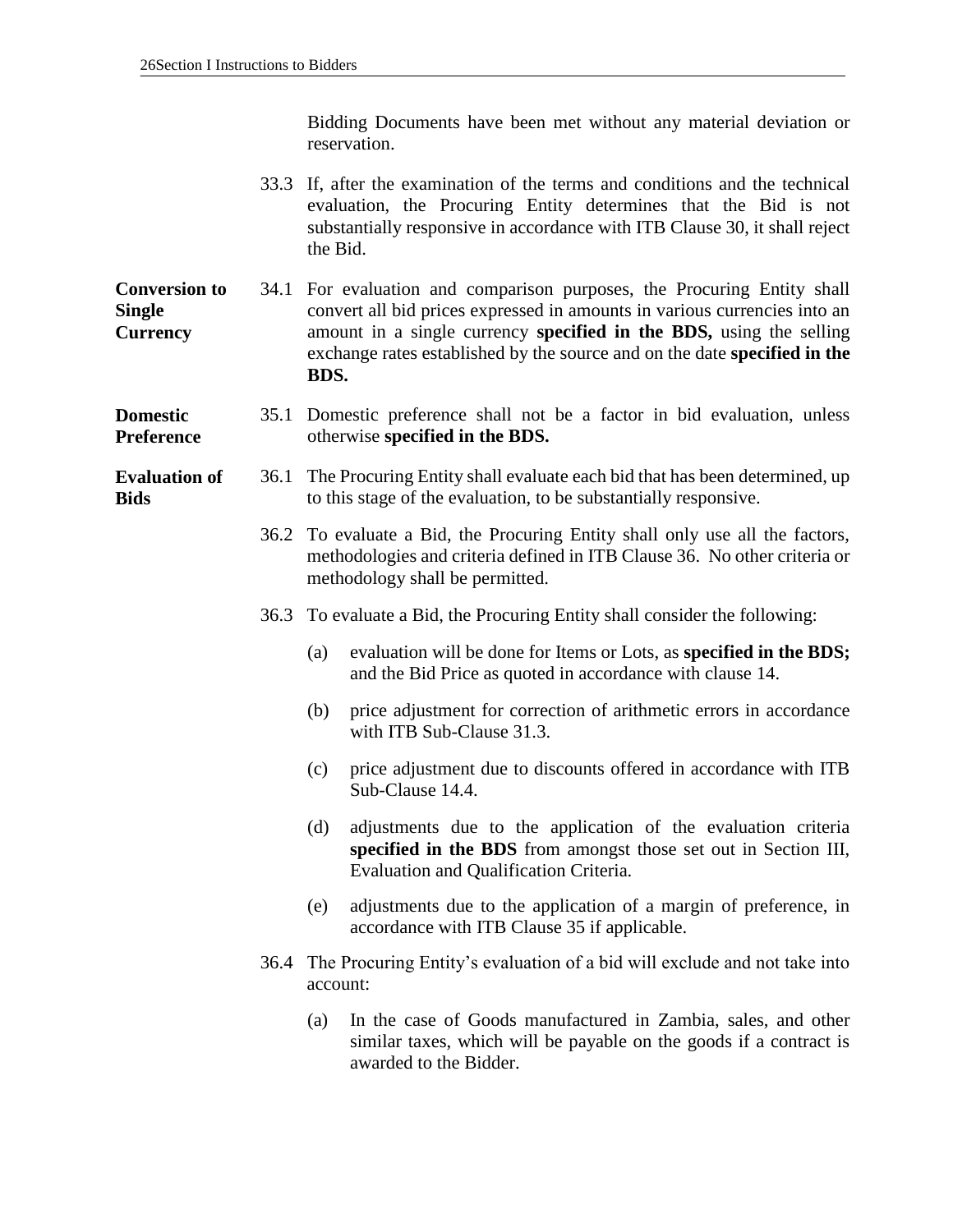- (b) in the case of Goods manufactured outside Zambia, already imported or to be imported, customs duties and other import taxes levied on the imported Good, sales and other similar taxes, which will be payable on the Goods if the contract is awarded to the Bidder.
- (c) any allowance for price adjustment during the period of execution of the contract, if provided in the bid.
- 36.5 The Procuring Entity's evaluation of a bid may require the consideration of other factors, in addition to the Bid Price quoted in accordance with ITB Clause 14. These factors may be related to the characteristics, performance, and terms and conditions of purchase of the Goods and Related Services. The effect of the factors selected, if any, shall be expressed in monetary terms to facilitate comparison of bids, unless otherwise specified in Section III, Evaluation and Qualification Criteria. The factors, methodologies, and criteria to be used shall be as specified in ITB 36.3 (d).
- 36.6 If so,**specified in the BDS,** these Bidding Documents shall allow Bidders to quote separate prices for one or more lots, and shall allow the Procuring Entity to award one or multiple lots to more than one Bidder. The methodology of evaluation to determine the best-evaluated lot combinations, is specified in Section III, Evaluation and Qualification Criteria.
- **Comparison of Bids** 37.1 The Procuring Entity shall compare all substantially responsive bids to determine the best-evaluated bid, in accordance with ITB Clause 36.

**Post qualification of the Bidder**

- 38.1 The Procuring Entity shall determine to its satisfaction whether the Bidder that is selected as having submitted the best-evaluated and substantially responsive bid is qualified to perform the Contract satisfactorily.
	- 38.2 The determination shall be based upon an examination of the documentary evidence of the Bidder's qualifications submitted by the Bidder, pursuant to ITB Clause 19.
	- 38.3 An affirmative determination shall be a prerequisite for award of the Contract to the Bidder. A negative determination shall result in disqualification of the bid, in which event the Procuring Entity shall proceed to the next best-evaluated bid to make a similar determination of that Bidder's capabilities to perform satisfactorily.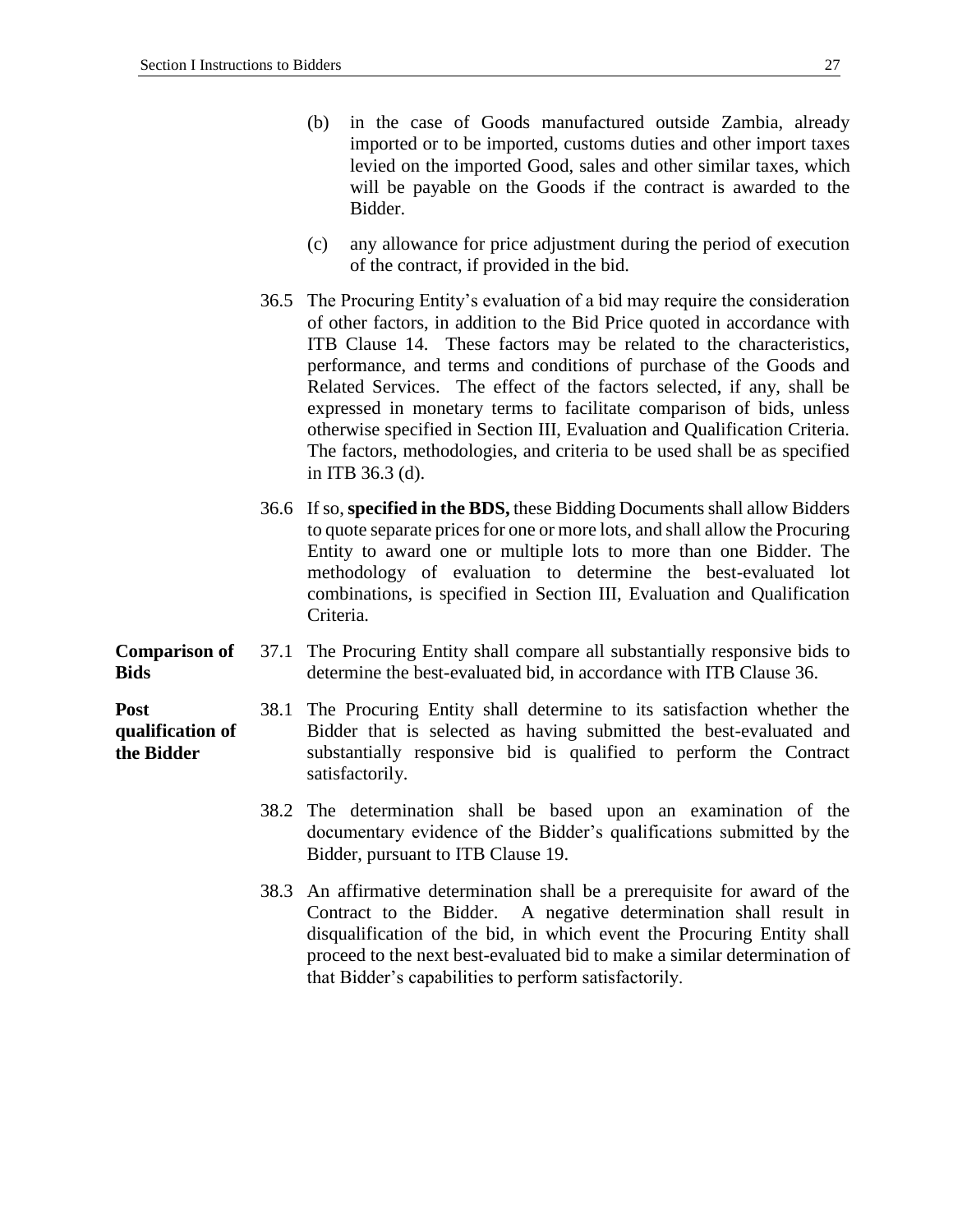**Procuring Entity's Right to Accept Any Bid, and to Reject Any or All Bids**

39.1 The Procuring Entity reserves the right to accept or reject any bid, and to annul the bidding process and reject all bids at any time prior to contract award, without thereby incurring any liability to Bidders.

### **F. Award of Contract**

- **Award Criteria** 40.1 The Procuring Entity shall award the Contract to the Bidder whose offer has been determined to be the best-evaluated bid and is substantially responsive to the Bidding Documents, provided further that the Bidder is determined to be qualified to perform the Contract satisfactorily.
- **Time of Award**  41.1 At the time the Contract is awarded, the Procuring Entity reserves the right to increase or decrease the quantity of Goods and Related Services originally specified in Section VI, Schedule of Requirements, provided this does not exceed the percentages **specified in the BDS,** and without any change in the unit prices or other terms and conditions of the bid and the Bidding Documents.
- **Notification of Award** 42.1 Prior to the expiration of the period of bid validity, the Procuring Entity shall notify the successful Bidder, in writing, that its Bid has been accepted.
	- 42.2 Until a formal Contract is prepared and executed, the notification of award shall constitute a binding Contract.
	- 42.3 The Procuring Entity shall publish in all applicable physical and online publications the results identifying the bid and lot numbers and the following information: (i) name of each Bidder who submitted a Bid; (ii) bid prices as read out at bid opening; (iii) name and evaluated prices of each Bid that was evaluated; (iv) name of bidders whose bids were rejected and the reasons for their rejection; and (v) name of the winning Bidder, and the price it offered, as well as the duration and summary scope of the contract awarded. After publication of the award, unsuccessful bidders may request in writing to the Procuring Entity for a debriefing seeking explanations on the grounds on which their bids were not selected. The Procuring Entity shall promptly respond in writing to any unsuccessful Bidder who, after Publication of contract award, requests a debriefing.
	- 42.4 Upon the successful Bidder's furnishing of the signed Contract Form and performance security pursuant to ITB Clause 44, the Procuring Entity will promptly notify each unsuccessful Bidder and will discharge its bid security, pursuant to ITB Clause 21.4.

**Procuring Entity's Right to Vary** 

**Quantities at**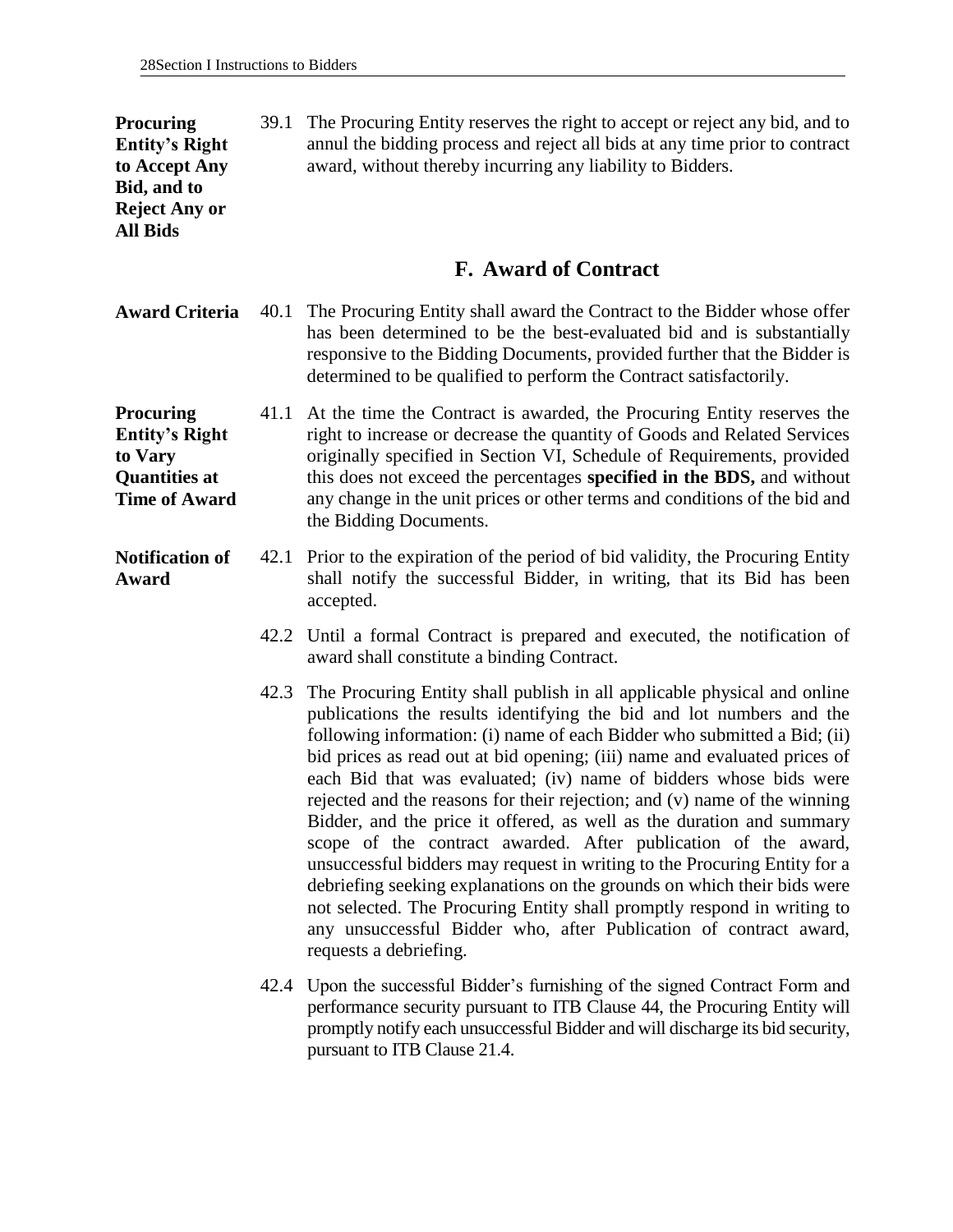#### **Signing of Contract**

- 38.1 Promptly after notification, the Procuring Entity shall send the successful Bidder the Agreement and the Special Conditions of Contract.
	- 38.2 Within twenty-eight (28) days of receipt of the Agreement, the successful Bidder shall sign, date, and return it to the Procuring Entity.
	- 38.3 Notwithstanding ITB 43.2 above, in case signing of the Contract Agreement is prevented by any export restrictions attributable to the Procuring Entity, to the Republic of Zambia, or to the use of the products/goods, systems or services to be supplied, where such export restrictions arise from trade regulations from a country supplying those products/goods, systems or services, the Bidder shall not be bound by its bid, always provided, however, that the Bidder can demonstrate to the satisfaction of the Procuring Entity that signing of the Contact Agreement has not been prevented by any lack of diligence on the part of the Bidder in completing any formalities, including applying for permits, authorizations and licenses necessary for the export of the products/goods, systems or services under the terms of the Contract.
- **Performance Security** 44.1 Within twenty-eight (28) days of the receipt of notification of award from the Procuring Entity, the successful Bidder, if required, shall furnish the Performance Security in accordance with the GCC, using for that purpose the Performance Security Form included in Section IX Contract forms, or another Form acceptable to the Procuring Entity. The Procuring Entity shall promptly notify the name of the winning Bidder to each unsuccessful Bidder and discharge the Bid Securities of the unsuccessful bidders pursuant to ITB Sub-Clause 21.4.
	- 44.2 Failure of the successful Bidder to submit the above-mentioned Performance Security or sign the Contract shall constitute sufficient grounds for the annulment of the award and forfeiture of the Bid Security or execution of the Bid-Securing Declaration. In that event the Procuring Entity may award the Contract to the next best-evaluated Bidder, whose offer is substantially responsive and is determined by the Procuring Entity to be qualified to perform the Contract satisfactorily.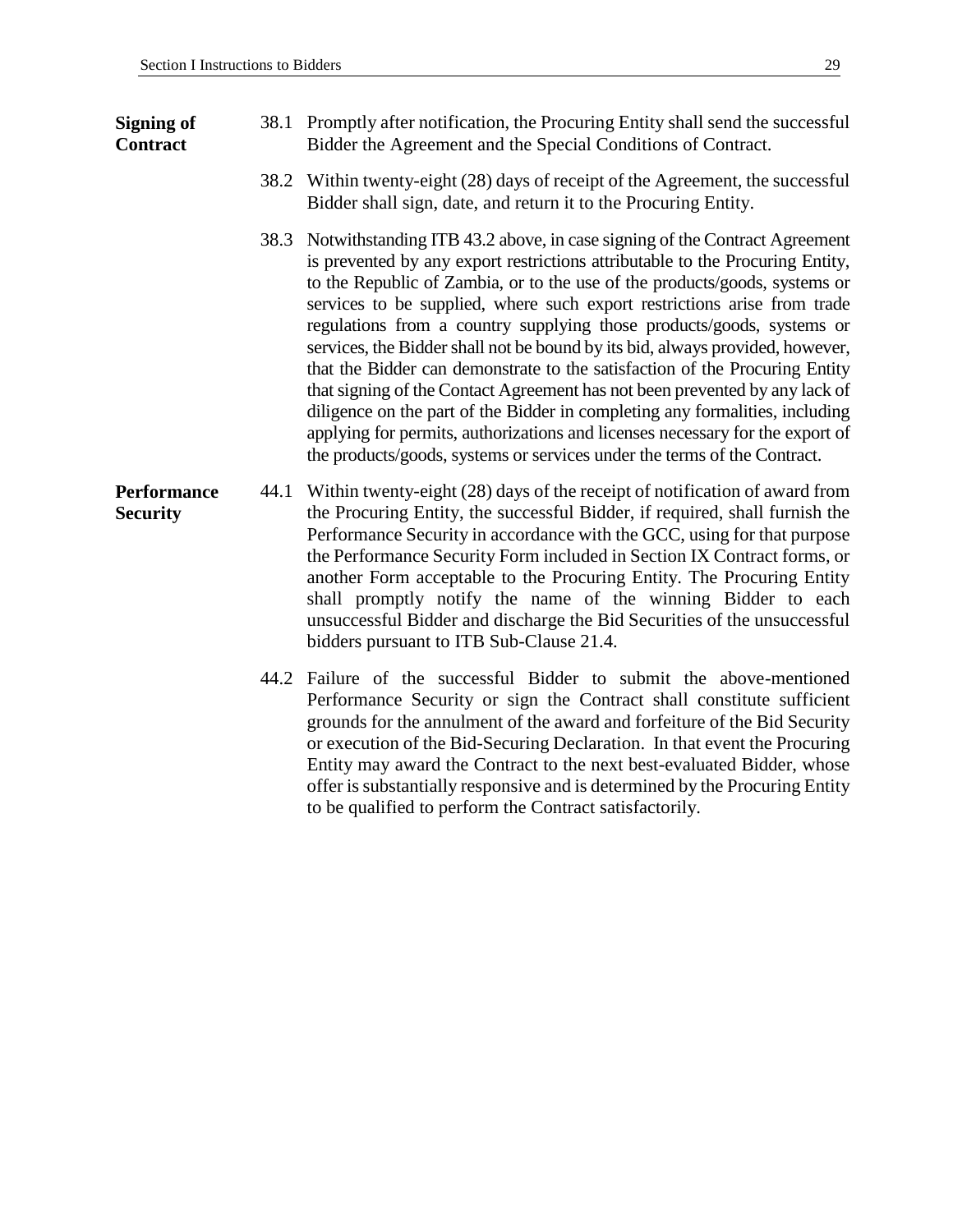# **Section II. Bidding Data Sheet (BDS)**

The following specific data for the goods to be procured shall complement, supplement, or amend the provisions in the Instructions to Bidders (ITB). Whenever there is a conflict, the provisions herein shall prevail over those in ITB.

| <b>ITB</b><br><b>Clause</b><br><b>Reference</b> | A. General                                                                                                                   |                                                                                                                                                  |                                                   |                  |                 |                                                    |
|-------------------------------------------------|------------------------------------------------------------------------------------------------------------------------------|--------------------------------------------------------------------------------------------------------------------------------------------------|---------------------------------------------------|------------------|-----------------|----------------------------------------------------|
| <b>ITB 1.1</b>                                  |                                                                                                                              |                                                                                                                                                  | The Procuring Entity is: Kwame Nkrumah University |                  |                 |                                                    |
| <b>ITB 1.1</b>                                  |                                                                                                                              | The name and identification number of the tender are:<br>TENDER No. KNU/GG/06/2022: TENDER FOR THE SUPPLY<br>AND<br>DELIVERY OF GRADUATION GOWNS |                                                   |                  |                 |                                                    |
| $\lq$ TTB 2.1                                   |                                                                                                                              |                                                                                                                                                  | The Procuring Entity is: Kwame Nkrumah University |                  |                 |                                                    |
| <b>ITB 2.1</b>                                  |                                                                                                                              | The name of the Tender is:<br>KNU/GG/06/2022: TENDER FOR THE SUPPLY AND DELIVERY OF<br><b>GRADUATION GOWNS</b>                                   |                                                   |                  |                 |                                                    |
|                                                 |                                                                                                                              | S/<br>N                                                                                                                                          | <b>Item Description</b>                           | U <sub>0</sub> M | <b>Quantity</b> | <b>Maximum</b><br><b>Delivery</b><br><b>Period</b> |
|                                                 |                                                                                                                              |                                                                                                                                                  | <b>Under Graduate Gowns</b>                       | Each             | 1000            |                                                    |
|                                                 |                                                                                                                              |                                                                                                                                                  | <b>Year Charms</b>                                | Each             | 1000            |                                                    |
|                                                 |                                                                                                                              | 1                                                                                                                                                | Hoods                                             | Each             | 1990            | 8 Weeks                                            |
|                                                 |                                                                                                                              |                                                                                                                                                  | <b>Tassels</b>                                    | Each             | 1555            |                                                    |
|                                                 |                                                                                                                              |                                                                                                                                                  | Mortarboards                                      | Each             | 1950            |                                                    |
|                                                 |                                                                                                                              | $\overline{2}$                                                                                                                                   | Post Graduate Gowns. (Masters)                    | Each             | 55              |                                                    |
| <b>ITB 4.3</b>                                  | A list of firms debarred from participating in Zambian Government-financed projects<br>is available at http://www.ppa.org.zm |                                                                                                                                                  |                                                   |                  |                 |                                                    |
|                                                 | <b>B. Contents of Bidding Documents</b>                                                                                      |                                                                                                                                                  |                                                   |                  |                 |                                                    |
| <b>ITB</b> 7.1                                  | For <b>Clarification of bid purposes</b> only, the Procuring Entity's address is:                                            |                                                                                                                                                  |                                                   |                  |                 |                                                    |
|                                                 | <b>Attention: Acting Procurement Manager</b>                                                                                 |                                                                                                                                                  |                                                   |                  |                 |                                                    |
|                                                 | Address: Kwame Nkrumah University,<br><b>East Campus</b><br>Plot No. 1583, Munkoyo Street,                                   |                                                                                                                                                  |                                                   |                  |                 |                                                    |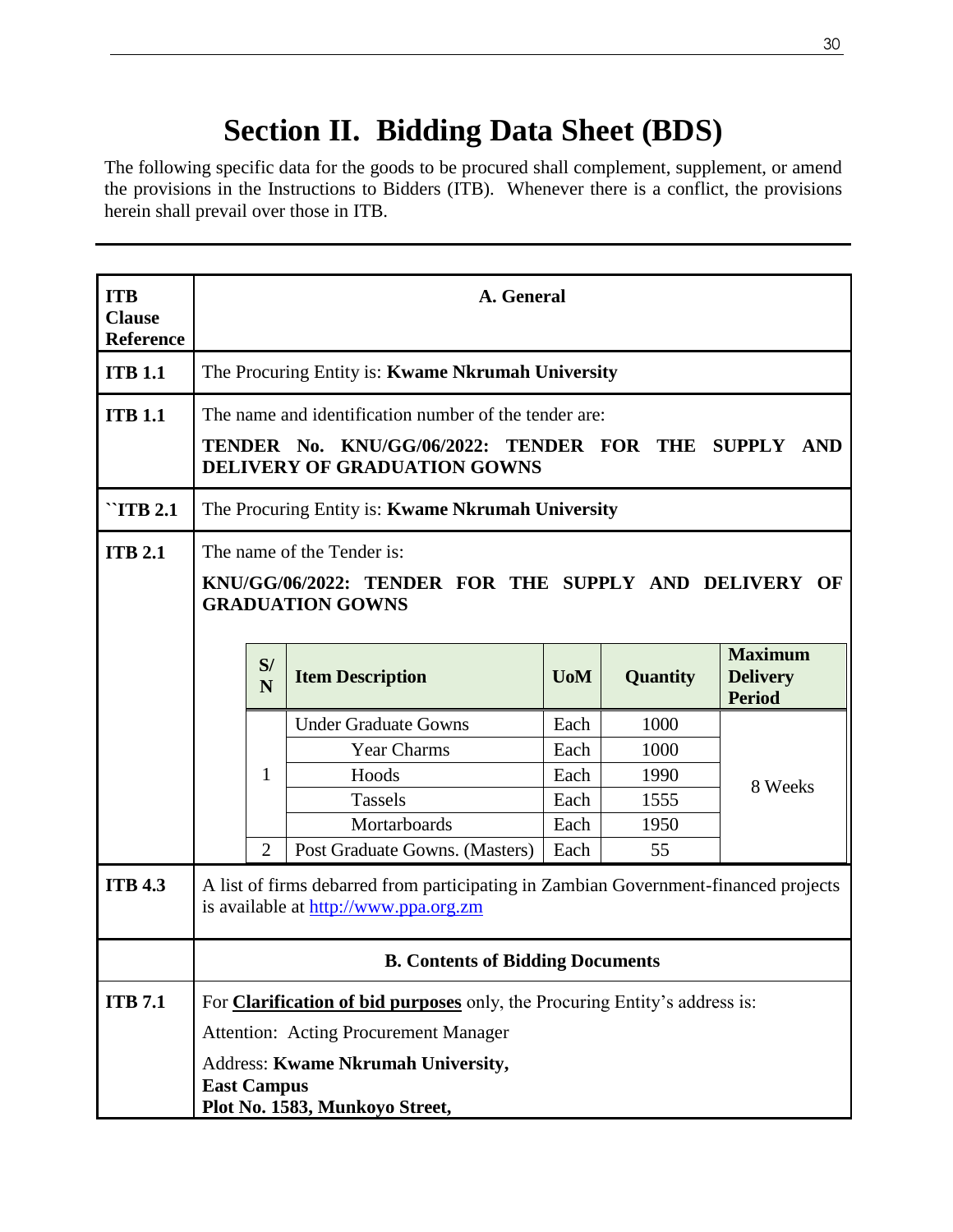|                 | P.O. Box 80404, Kabwe, Zambia.                                                                                                                                                                                                                                                            |
|-----------------|-------------------------------------------------------------------------------------------------------------------------------------------------------------------------------------------------------------------------------------------------------------------------------------------|
|                 | Cell: 0965-710454                                                                                                                                                                                                                                                                         |
|                 | <b>Email:</b><br>david.nsalamba@nkrumah.edu.zm<br>in<br>copy<br>royda.mukosa@nkrumah.edu.zm                                                                                                                                                                                               |
|                 | Note: Viewing of Samples: will be done during working days (from 9:30 hours to<br>12:30 hours and from 14:30 hours to 16:30 hours) at Procurement Offices located at<br>East Campus, Plot No. 1583, Munkoyo Street, Kwame Nkrumah University, Kabwe                                       |
|                 | Requests for clarification should be received by the Employer not later than: 14 days<br>before the tender closing date.                                                                                                                                                                  |
| <b>ITB</b> 7.1  | <b>Pre-Bid Meeting (N/A)</b>                                                                                                                                                                                                                                                              |
|                 | <b>C. Preparation of Bids</b>                                                                                                                                                                                                                                                             |
| <b>ITB 11.1</b> | The additional materials required to be completed and submitted are:                                                                                                                                                                                                                      |
| (f)             | 1. Company Registration Certificate or Certificate of Incorporation<br>2. PACRA Print Out<br>Proof of having purchased the solicitation Document<br>3.                                                                                                                                    |
|                 | Bid validity period of minimum 120 days<br>4.                                                                                                                                                                                                                                             |
|                 | Valid 2022 NAPSA Compliance Certificate<br>5.                                                                                                                                                                                                                                             |
|                 | Valid 2022 ZRA Tax Clearance Certificate<br>6.                                                                                                                                                                                                                                            |
|                 | 7. Written Power of Attorney, clearly stating full names of the appointed<br>representative, specimen signature and names and signatures of the appointing<br>authorities (The Power of Attorney shall be from Management or Board of<br>Directors or Company Secretary (Company Lawyer). |
|                 | 8. Bid Submission Form (signed by the bidder's representative with Power of<br>Attorney)                                                                                                                                                                                                  |
|                 | 9. Bid Securing Declaration, (The suspension period should be for a period of<br>three years, from the date of bid submission signed/sealed on company headed<br>paper by a Representative with Power of Attorney)                                                                        |
|                 | 10. Litigation Status from an Independent Legal Practitioner<br>11. Delivery period shall not be more than eight (8) weeks.                                                                                                                                                               |
|                 | 12. JV Agreement (NOT APPLICABLE):                                                                                                                                                                                                                                                        |
|                 | 13. Audited Financial Statements for 2019 and 2020                                                                                                                                                                                                                                        |
|                 | 14. At least two (2) Samples as per Nkrumah design and colors (One<br>Undergraduate and one Postgraduate) bidders should make sure they view the<br>samples,                                                                                                                              |
|                 | 15. Signed Price Schedules.                                                                                                                                                                                                                                                               |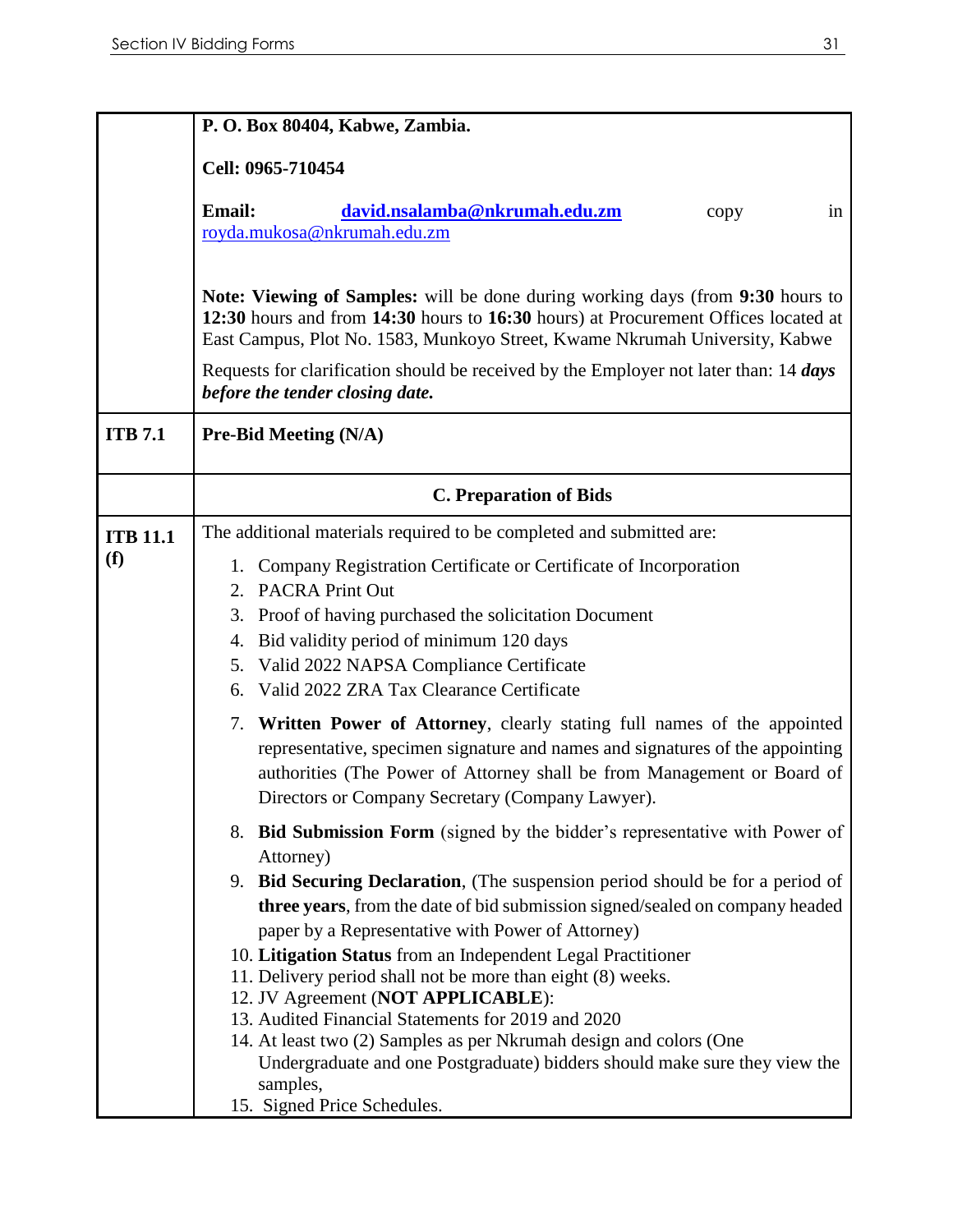| <b>ITB 13.1</b>                                 | Alternative Bids shall not be considered.                                                                                                                                                                                                                 |  |  |  |
|-------------------------------------------------|-----------------------------------------------------------------------------------------------------------------------------------------------------------------------------------------------------------------------------------------------------------|--|--|--|
| <b>ITB 14.5</b>                                 | The Incoterms edition is: "Incoterms 2015"                                                                                                                                                                                                                |  |  |  |
| <b>ITB 14.6</b><br>$(b)$ (i) and<br>$(c)$ (iii) | Place of Destination:<br>Kwame Nkrumah University, Main Stores at Main Campus, Plot No. 1583,<br>Munkoyo Street, Kabwe, Zambia                                                                                                                            |  |  |  |
| <b>ITB 14.6</b><br>$(b)$ (iii)                  | In addition to the CIP price specified in ITB 14.6 (b)(i), the price of the Goods<br>manufactured outside Zambia shall be quoted: DDP, Kabwe                                                                                                              |  |  |  |
| <b>ITB 14.7</b>                                 | The prices quoted by the Bidder shall not be adjustable.                                                                                                                                                                                                  |  |  |  |
| <b>ITB 14.8</b>                                 | Prices quoted shall correspond to specific items                                                                                                                                                                                                          |  |  |  |
| <b>ITB 15.1</b>                                 | The Bidder is required to quote in Zambian Kwacha (ZMW).                                                                                                                                                                                                  |  |  |  |
| <b>ITB 16.3</b>                                 | Period the Goods are expected to be functioning (for the purpose of spare parts):<br>N/A.                                                                                                                                                                 |  |  |  |
| <b>ITB 17.1</b><br>(a)                          | After sales service is: Not Required                                                                                                                                                                                                                      |  |  |  |
| <b>ITB 20.1</b>                                 | The bid validity period shall be One hundred and twenty (120) days from tender<br>opening date.                                                                                                                                                           |  |  |  |
| <b>ITB 21.1</b>                                 | The Bid shall include a Bid Securing Declaration with a suspension period of<br>three years, issued by the representative with Power of Attorney.                                                                                                         |  |  |  |
| <b>ITB 21.2</b>                                 | Bidders shall submit a Bid Securing Declaration with a suspension period of<br>three years, issued by the representative with Power of Attorney and the bid<br>shall be valid for 120 days from the date of tender closing and opening                    |  |  |  |
| <b>ITB</b><br>23.1(a)                           | Bidder shall submit one (01) original of the bid and five (05) copies.                                                                                                                                                                                    |  |  |  |
|                                                 | D. Submission and Opening of Bids                                                                                                                                                                                                                         |  |  |  |
| <b>ITB</b><br>23.1(b)                           | Bidders shall NOT have the option of submitting their bids electronically.                                                                                                                                                                                |  |  |  |
| <b>ITB 23.2</b>                                 | Bids and Samples must be submitted Physically, through a tender box located at the<br>Council Chamber, East Campus, Plot No. 1583, Munkoyo Street, clearly labelled<br>'KNU/GG/06/2022: TENDER FOR THE SUPPLY AND DELIVERY OF<br><b>GRADUATION GOWNS'</b> |  |  |  |
|                                                 | Samples are to be submitted together with the bids physically. The inner and outer<br>envelopes of the <b>bids</b> and <b>samples</b> shall bear the following additional identification<br>marks:                                                        |  |  |  |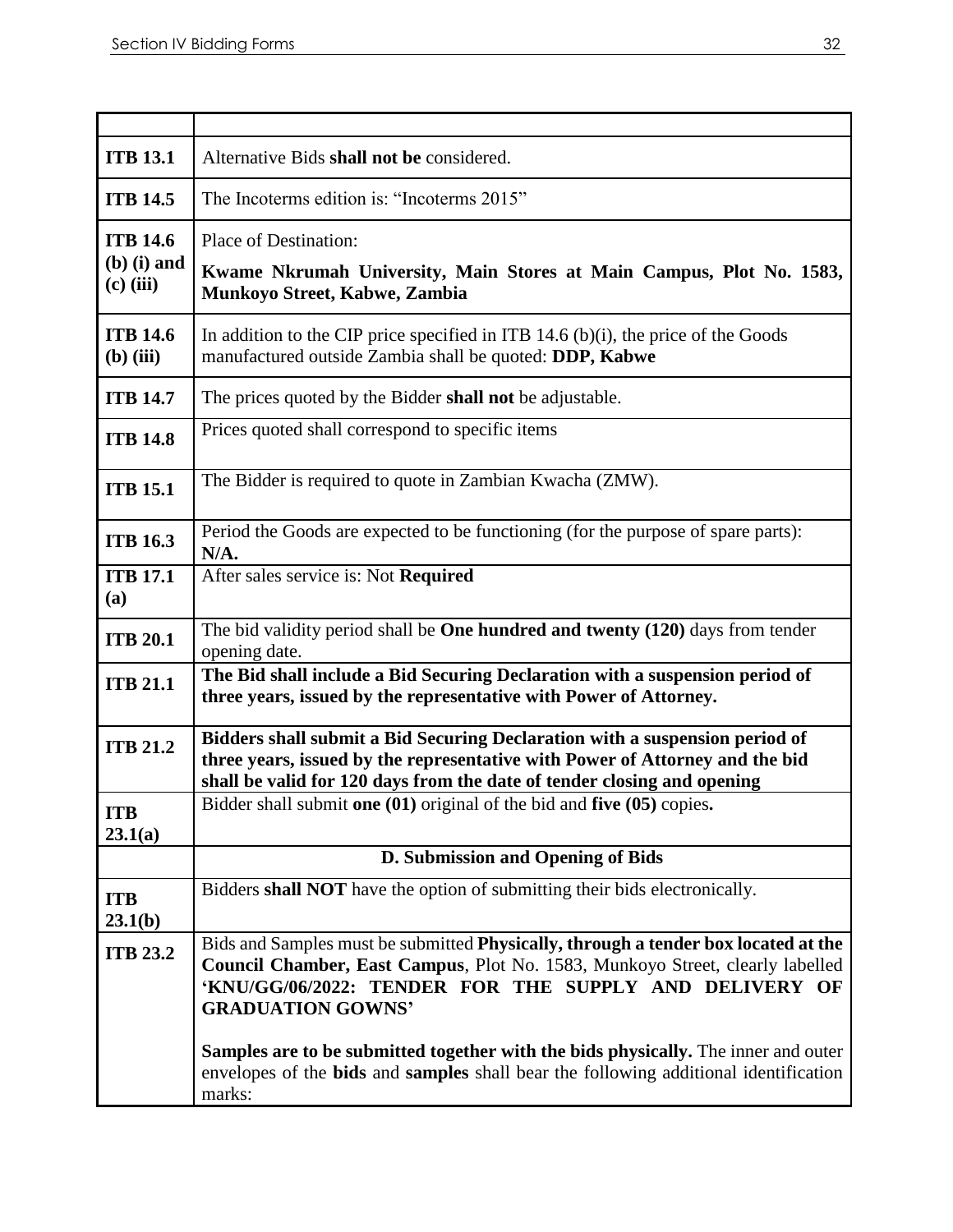|                       | TENDER No. KNU/GG/06/2022: TENDER FOR THE SUPPLY AND<br><b>DELIVERY OF GRADUATION GOWNS</b><br>DO NOT OPEN BEFORE: Friday, 22 <sup>nd</sup> July 2022 at 10:30 hours                                                                                                                                                                                                     |
|-----------------------|--------------------------------------------------------------------------------------------------------------------------------------------------------------------------------------------------------------------------------------------------------------------------------------------------------------------------------------------------------------------------|
|                       |                                                                                                                                                                                                                                                                                                                                                                          |
| <b>ITB 27.1</b>       | For bid submission purposes, the Procuring Entity's address is:<br><b>Attention: The Vice Chancellor</b>                                                                                                                                                                                                                                                                 |
|                       | Address:                                                                                                                                                                                                                                                                                                                                                                 |
|                       | <b>Kwame Nkrumah University</b>                                                                                                                                                                                                                                                                                                                                          |
|                       | <b>East Campus</b>                                                                                                                                                                                                                                                                                                                                                       |
|                       | Plot No. 1583, Munkoyo Street                                                                                                                                                                                                                                                                                                                                            |
|                       | Kabwe, Zambia                                                                                                                                                                                                                                                                                                                                                            |
|                       | The deadline for the submission of bids is:<br>Date: Friday 22 <sup>nd</sup> July 2022<br>Time: 10:30 local time                                                                                                                                                                                                                                                         |
|                       | Note: Both bids and samples must be submitted at Kwame Nkrumah University<br>(KNU), Plot No 1583, Munkoyo Street, East Campus, in the tender box, located by<br>the Council Chamber in a closed envelope, clearly marked with the <i>supplier's name</i> ,<br>the <i>tender name:</i> 'KNU/GG/06/2022: Tender for the supply and delivery of<br><b>Graduation Gowns.</b> |
| <b>ITB 27.1</b>       | The bid opening shall take place at: Kwame Nkrumah University (KNU), Plot No<br>1583, Munkoyo Street, East Campus in the Council Chamber                                                                                                                                                                                                                                 |
|                       | Date: Friday 22nd July 2022, 10:30 hours                                                                                                                                                                                                                                                                                                                                 |
| <b>ITB 27.1</b>       | Electronic bid submission shall <b>NOT</b> be permitted                                                                                                                                                                                                                                                                                                                  |
|                       | E. Evaluation and Comparison of Bids                                                                                                                                                                                                                                                                                                                                     |
| <b>ITB</b><br>32.3(d) | The adjustments shall be determined using the following criteria, from amongst those<br>set out in Section III, Evaluation and Qualification Criteria: [refer to Schedule III,<br>Evaluation and Qualification Criteria; insert complementary details if necessary]                                                                                                      |
|                       | Deviation in Delivery schedule: No<br>(a)                                                                                                                                                                                                                                                                                                                                |
|                       | the cost of major replacement components, mandatory spare parts, and<br>(b)<br>service: No.                                                                                                                                                                                                                                                                              |
|                       | the performance and productivity of the equipment offered; No.<br>(c)                                                                                                                                                                                                                                                                                                    |
| <b>ITB 32.5</b>       | Bidders shall be allowed to quote separate prices for the various line items.                                                                                                                                                                                                                                                                                            |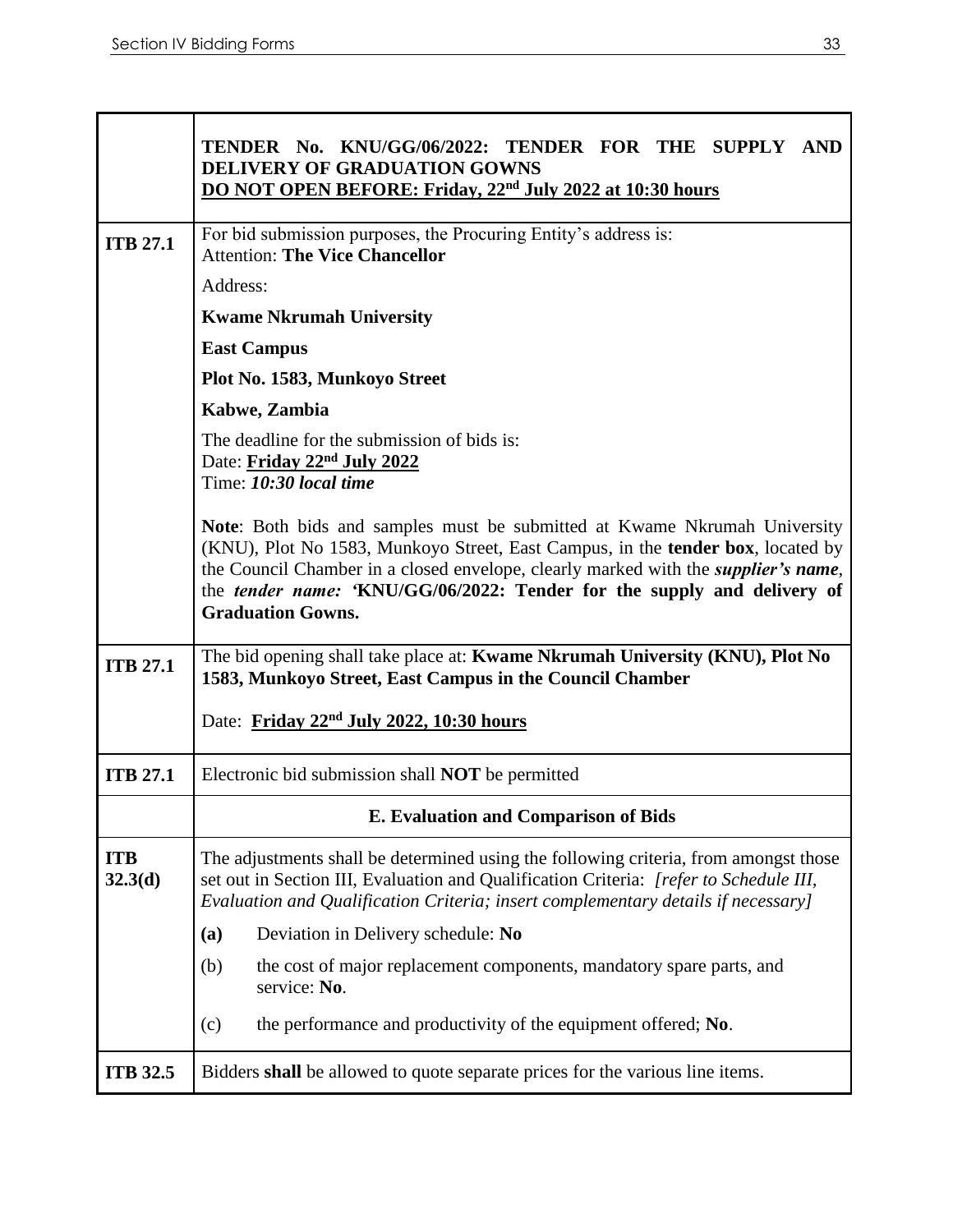| <b>ITB</b> 34.1 | All Bid prices shall be expressed in: <b>Zambian Kwacha and submission of bids</b><br>foreign currencies shall not be allowed. |
|-----------------|--------------------------------------------------------------------------------------------------------------------------------|
|                 | <b>F.</b> Award of Contract                                                                                                    |
| <b>ITB</b> 37.1 | The maximum percentage by which quantities may be increased is: twenty-five<br>percent $(25%)$ of the original quantity        |
|                 | The maximum percentage by which quantities may be decreased is: twenty five<br>percent $(25%)$ of the original quantity        |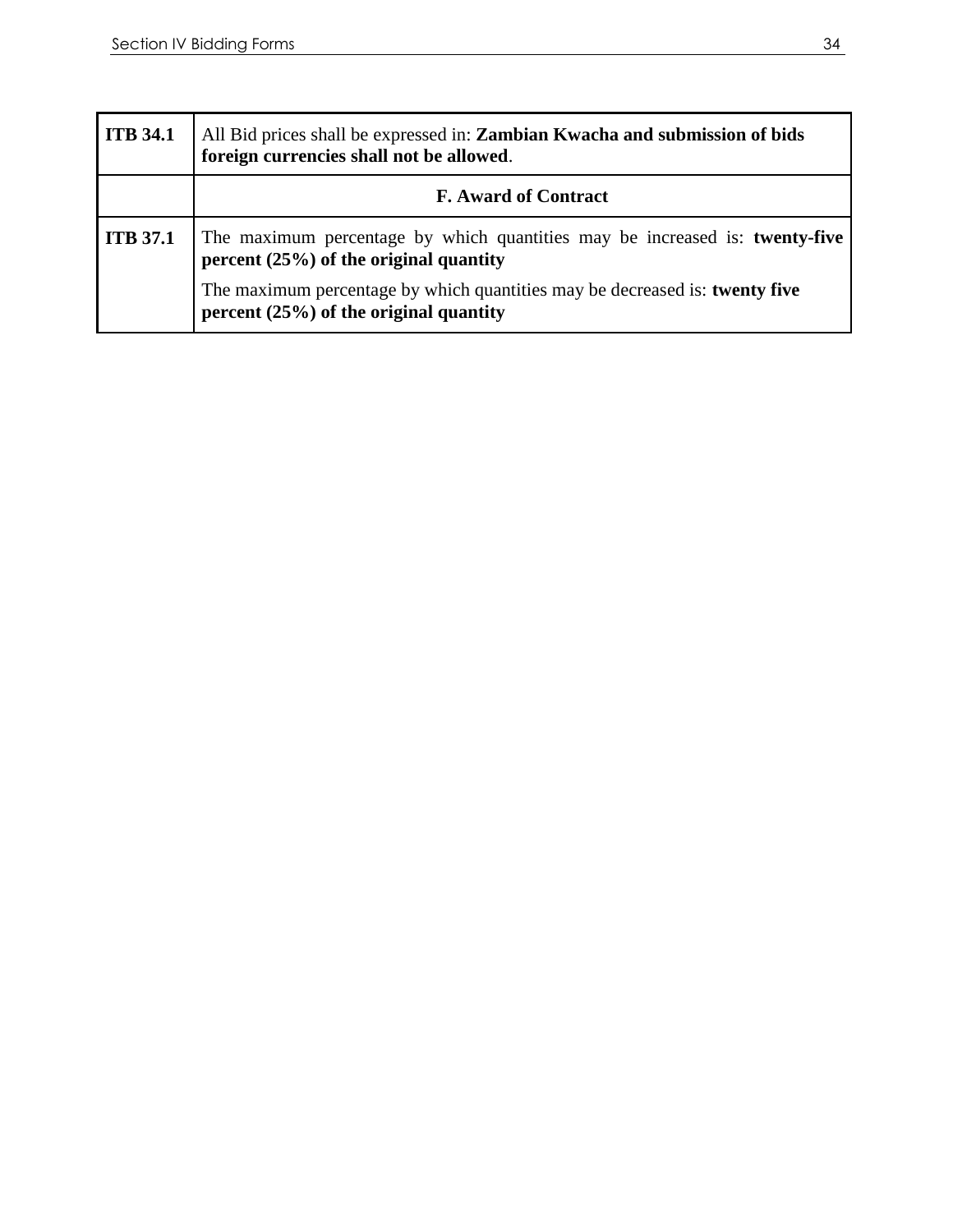# **Section III. Evaluation and Qualification Criteria**

*This Section complements the Instructions to Bidders. It contains the criteria that the Procuring Entity may use to evaluate a bid and determine whether a Bidder has the required qualifications. No other criteria shall be used.* 

## **Table of Contents**

- 1. Evaluation Criteria
- 2. Multiple Contracts
- 3. Post-qualification Requirements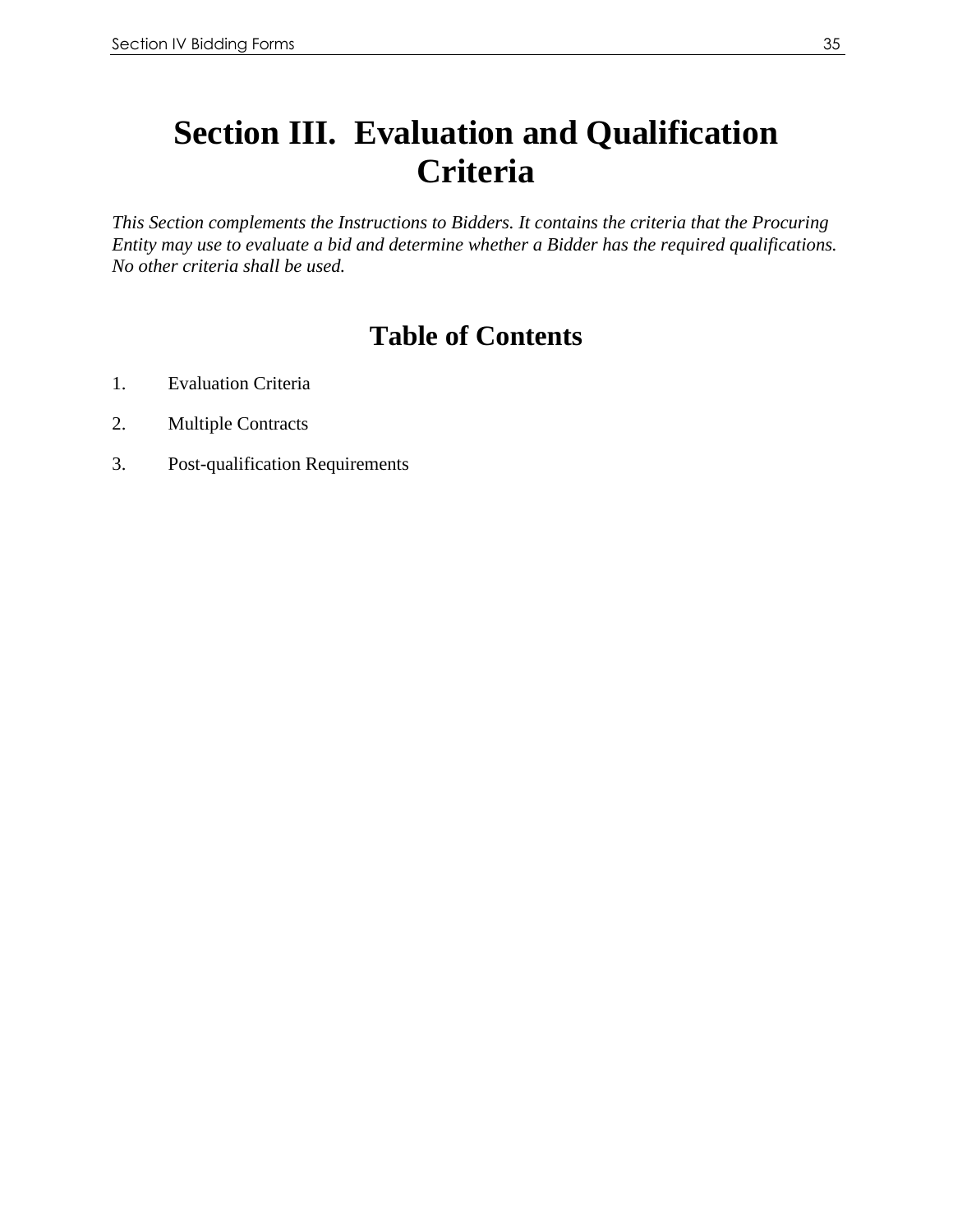## **1. Evaluation Criteria (ITB 32.3 (d)**

This Section complements the Instructions to Bidders. It contains the criteria that the Procuring Entity may use to evaluate a bid and determine whether a Bidder has the required qualifications. No other criteria shall be used.

#### **i) PRELIMINARY EXAMINATION**

- 1) Company Registration Certificate or Certificate of Incorporation
- 2) PACRA Print Out
- 3) Proof of having purchased the solicitation Document
- 4) Bid validity period of minimum 120 days
- 5) Valid 2022 NAPSA Compliance Certificate
- 6) Valid 2022 ZRA Tax Clearance Certificate
- 7) Written Power of Attorney, clearly stating full names of the appointed representative, specimen signature and names and signatures of the appointing authorities (The Power of Attorney shall be from Management or Board of Directors or Company Secretary (Company Lawyer).
- 8) Bid Submission Form (signed by the bidder's representative with Power of Attorney)
- 9) Bid Securing Declaration, (The suspension period should be for a period of three years, from the date of bid submission signed/sealed on company headed paper by a Representative with Power of Attorney)
- 10) Litigation Status from an Independent Legal Practitioner
- 11) Delivery period shall not be more than eight (8) weeks.
- 12) **Audited Financial Statements** for 2019 and 2020
- 13) **Signed** Price Schedules.

**Note:** Bidders not in compliance with the above will be disqualified at this stage

#### **ii) TECHNICAL EVALUATION**

The following criteria shall be used to evaluate bids at the technical stage. Bidders must comply to the following:

#### *this part will assess compliance with technical specifications*

(a) **Bidders to provide at least two (02) samples** (One Undergraduate and one Postgraduate) as per model provided by the University which shall comply with designs (colour, quality and material texture), bidders should make sure they view the samples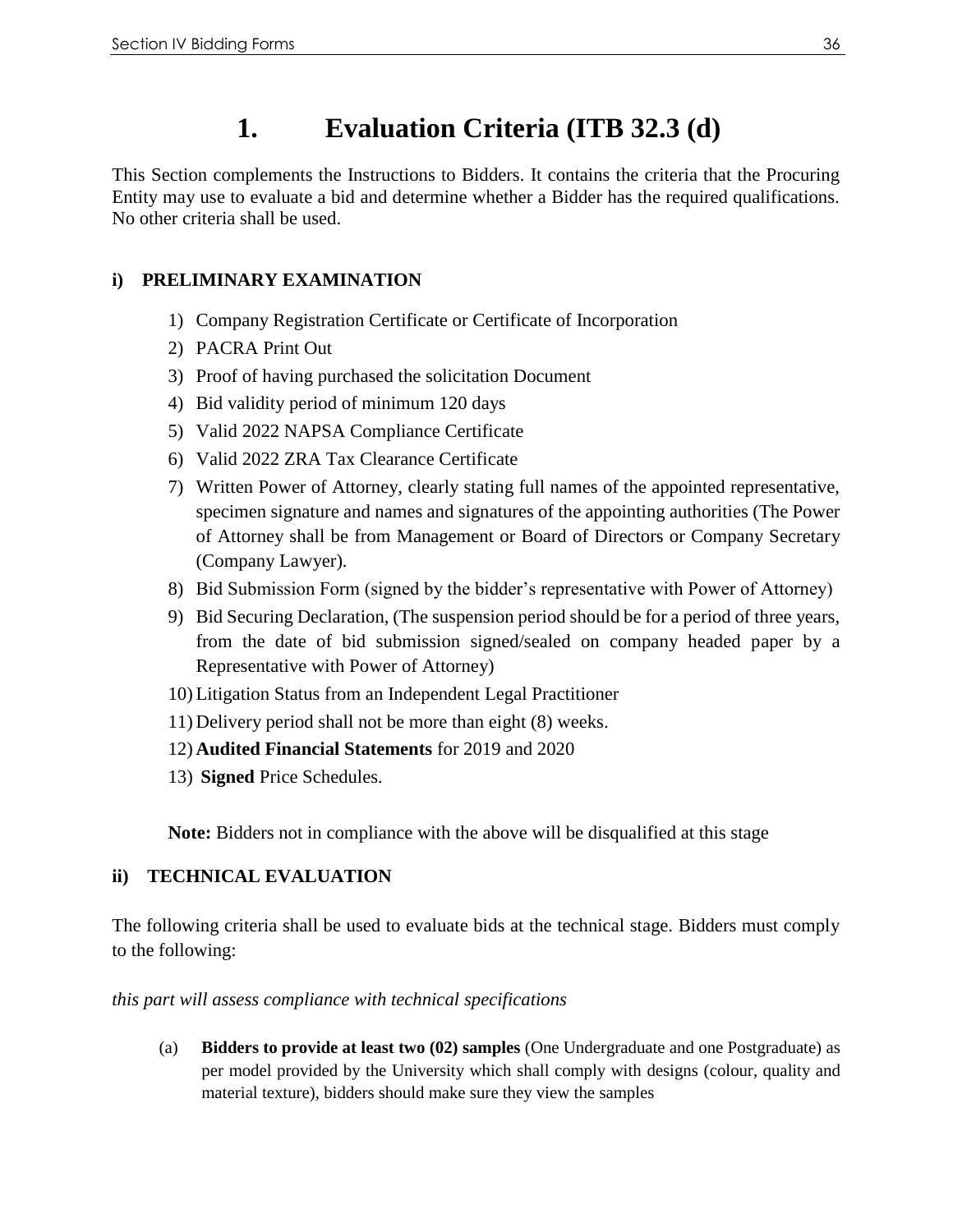- (b) **Experience** Bidders must submit two (02) copies of orders/contracts as evidence of having supplied similar goods before (i.e., gowns, uniforms, suits, etc.) (Bidder has at least two years' experience).
- (c) **Reference Letters** Bidders must provide two (02) Reference letters of having supplied similar goods before from a minimum of two (2) Institutions where the bidder supplied similar goods in the last five (5) years.
- (d) **Quality** of material used **(to be rated satisfactory or unsatisfactory)**
- (e) **Attractiveness/finishing**/visual appeal **(to be rated good or poor**)
- (f) **Manufacturer's,** Authorisation letter, if not Manufacturer (If you are a Manufacturer, please provide written proof),

*Note: That Bidders not in compliance to the above criteria shall be disqualified at this stage* 

#### **iii) COMMERCIAL/FINANCIAL EVALUATION**

The following criteria will be used at commercial and financial evaluation stage.

- a. Proof of Bidder having supplied items of a similar nature and magnitude to reputable organizations the value of which should have been at least 50% of the proposed tender price.
- b. the minimum amount of liquid assets and/or credit facilities net of other contractual commitments of the successful Bidder shall be twice the Value of the Proposed Tender Price. Or Proof of line of credit from a registered commercial bank shall be submitted as part of the bid if applicable.
- c. Price comparison for bidders who will be compliant with all the above stated criteria and the lowest bidders will be awarded.
- d. Price should be in Zambian Kwacha and bid price clearly shown.
- e. Price to remain firm during the contract duration.
- f. VAT/TOT to be shown separately (if applicable); and
- g. Delivery/completion period to be stated at least  $6 8$  weeks.

*NB. If a Price Schedule shows items listed but not priced, their prices shall be assumed to be included in the prices of other items. An item not listed in the Price Schedule shall be assumed to be not included in the bid, and provided that the bid is substantially responsive, the average price of the item quoted by substantially responsive bidders will be added to the bid price and the equivalent total cost of the bid so determined will be used for price comparison.*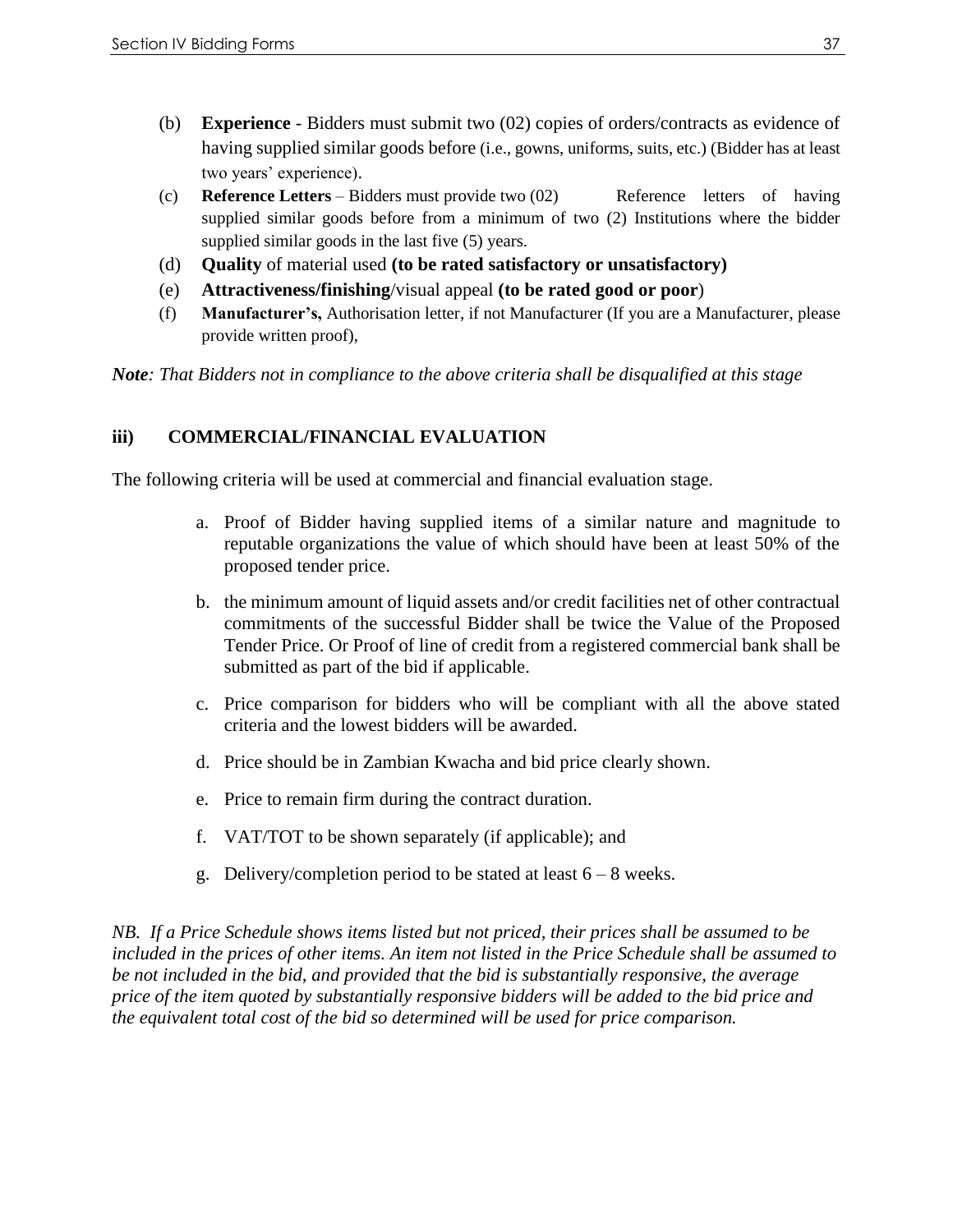#### **2. Multiple Contracts (ITB 32.5) – Not Applicable**

The Procuring Entity shall award multiple contracts to the Bidder that offers the best-evaluated combination of bids (one contract per bid) and meets the post-qualification criteria (this Section III, Sub-Section ITB 34.2 Post-Qualification Requirements)

The Procuring Entity shall:

- (a) evaluate only lots or contracts that include at least the percentages of items per lot and quantity per item as specified in ITB Sub Clause 14.7
- (b) consider:
	- (i) the best-evaluated bid for each lot and
	- (ii) the price reduction per lot and the methodology for its application as offered by the Bidder in its bid.

#### **3. Comparison of Bids (ITB 33.1)**

The best-evaluated bid shall be determined by establishing the most responsive bidder to all the requirements in the tender.

#### **4. Capability Scrutiny**

After determining the best-evaluated bid in accordance with ITB Sub-Clause 33.1, the Procuring Entity shall carry out the post-qualification of the Bidder in accordance with ITB Clause 34, using only the requirements specified. Requirements not included in the text shall not be used in the evaluation of the Bidder's qualifications.

# **Section IV. Bidding Forms**

### **Table of Forms**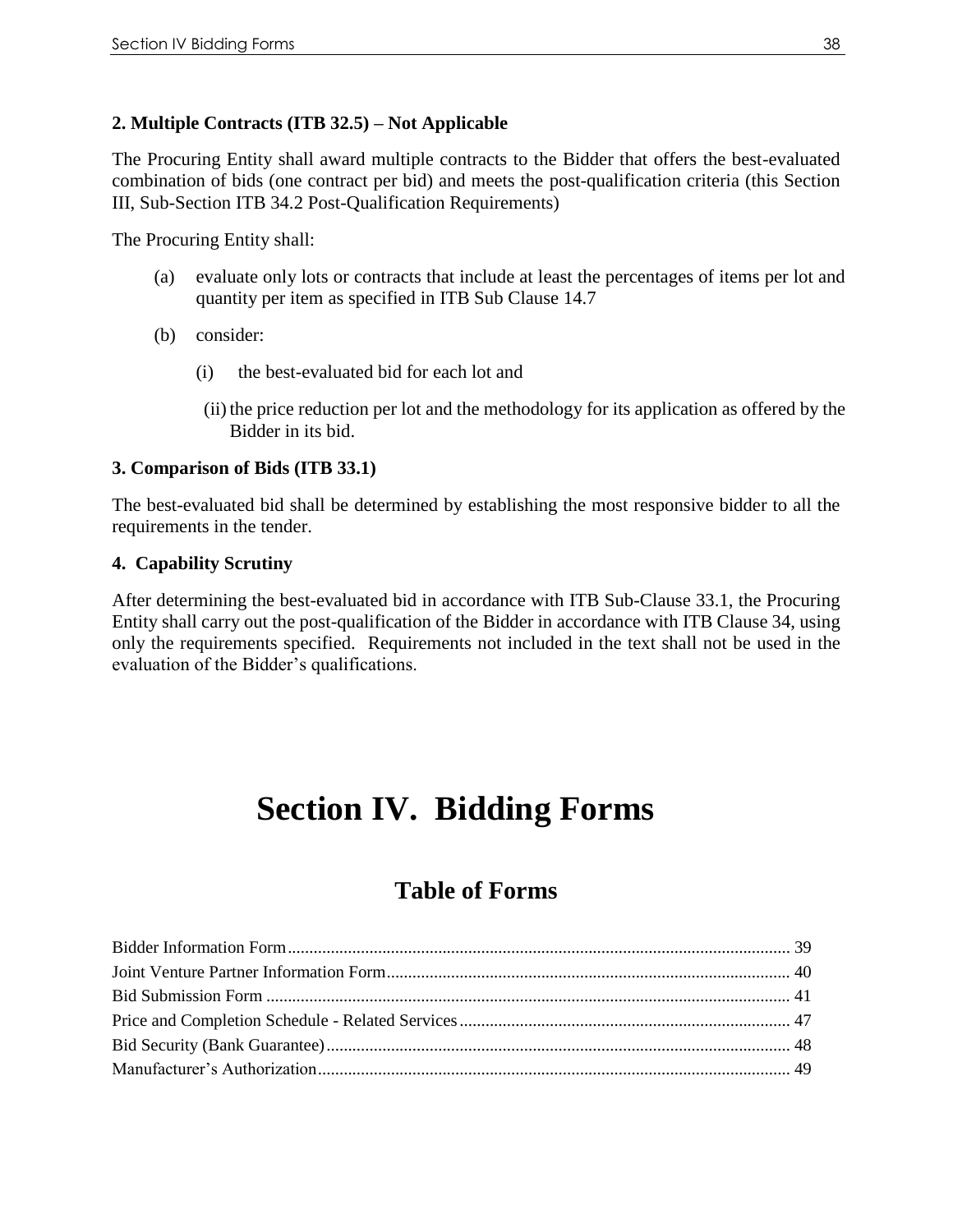### **Bidder Information Form**

*[The Bidder shall fill in this Form in accordance with the instructions indicated below. No alterations to its format shall be permitted and no substitutions shall be accepted.]*

> Date: *[insert date (as day, month and year) of Bid Submission*] NCB No.: *[insert number of bidding process]*

> > Page \_\_\_\_\_\_\_\_\_\_ of \_\_\_\_\_\_\_\_\_\_ pages

| 1. Bidder's Legal Name [insert Bidder's legal name]                                                                                                                     |  |  |  |  |  |
|-------------------------------------------------------------------------------------------------------------------------------------------------------------------------|--|--|--|--|--|
| 2. In case of JV, legal name of each party: [insert legal name of each party in JV]                                                                                     |  |  |  |  |  |
| 3. Bidder's actual or intended Country of Registration: [insert actual or intended Country of<br>Registration]                                                          |  |  |  |  |  |
| 4. Bidder's Year of Registration: [insert Bidder's year of registration]                                                                                                |  |  |  |  |  |
| 5. Bidder's Legal Address in Country of Registration: [insert Bidder's legal address in country of<br><i>registration</i> ]                                             |  |  |  |  |  |
| 6. Bidder's Authorized Representative Information                                                                                                                       |  |  |  |  |  |
| Name: <i>[insert Authorized Representative's name]</i>                                                                                                                  |  |  |  |  |  |
| Address: [insert Authorized Representative's Address]                                                                                                                   |  |  |  |  |  |
| Telephone/Fax numbers: [insert Authorized Representative's telephone/fax numbers]                                                                                       |  |  |  |  |  |
| Email Address: <i>[insert Authorized Representative's email address]</i>                                                                                                |  |  |  |  |  |
| 7. Attached are copies of original documents of: [check the box(es) of the attached original<br>documents]                                                              |  |  |  |  |  |
| Articles of Incorporation or Registration of firm named in 1, above, in accordance with ITB<br>Sub-Clauses 4.1 and 4.2.                                                 |  |  |  |  |  |
| In case of JV, letter of intent to form JV or JV agreement, in accordance with ITB Sub-Clause<br>4.1.                                                                   |  |  |  |  |  |
| In case of government owned entity -, documents establishing legal and financial autonomy<br>and compliance with commercial law, in accordance with ITB Sub-Clause 4.5. |  |  |  |  |  |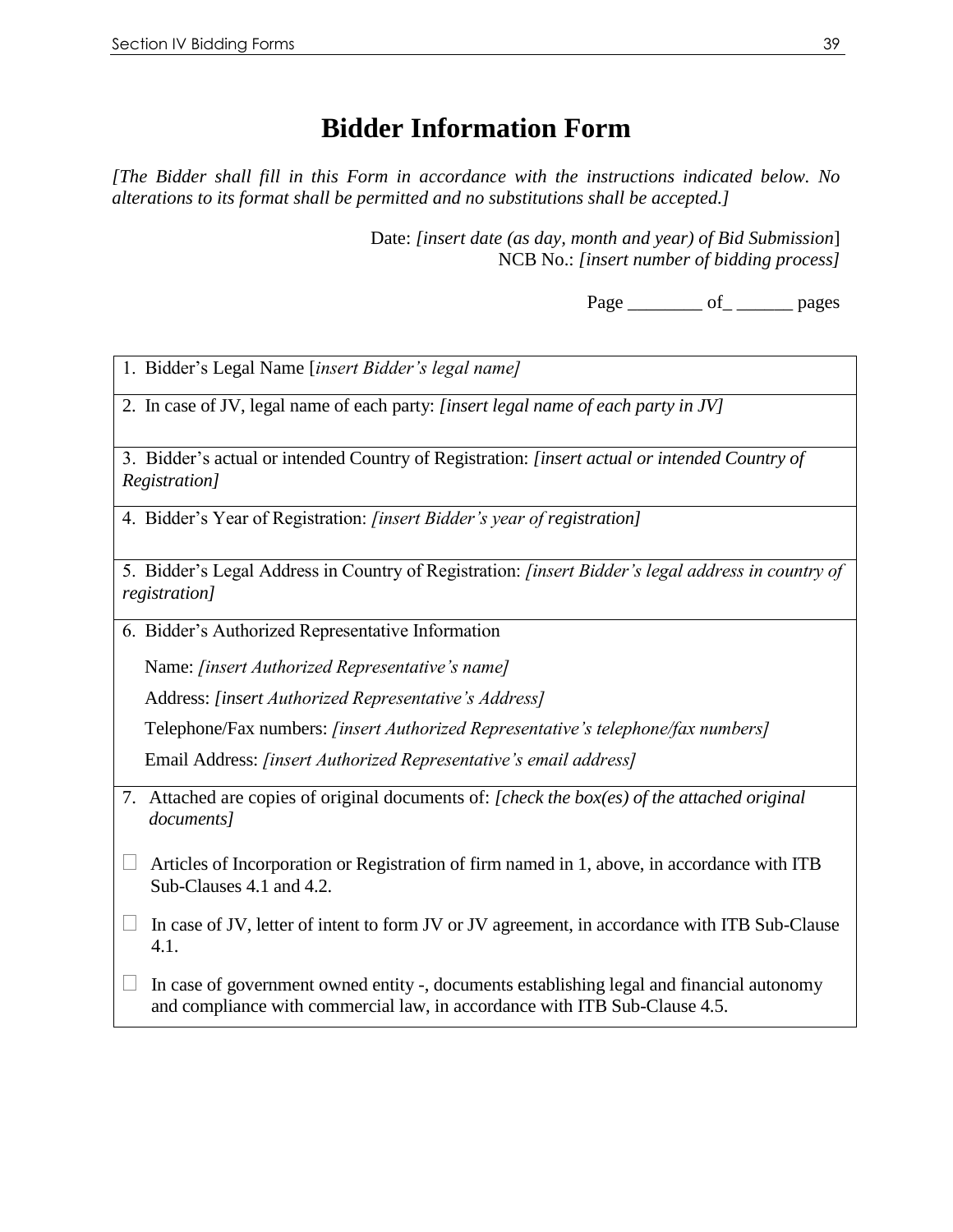### **Joint Venture Partner Information Form**

*[The Bidder shall fill in this Form in accordance with the instructions indicated below].* Date: *[insert date (as day, month and year) of Bid Submission*] NCB No: *[insert number of bidding process]*

Page \_\_\_\_\_\_\_\_ of \_\_\_\_\_\_\_\_\_ pages

- 1. Bidder's Legal Name: *[insert Bidder's legal name]*
- 2. JV's Party legal name: *[insert JV's Party legal name]*
- 3. JV's Party Country of Registration: *[insert JV's Party country of registration]*
- 4. JV's Party Year of Registration: *[insert JV's Part year of registration]*
- 5. JV's Party Legal Address in Country of Registration: *[insert JV's Party legal address in country of registration]*
- 6. JV's Party Authorized Representative Information

Name: *[insert name of JV's Party authorized representative]*

Address: *[insert address of JV's Party authorized representative]*

Telephone/Fax numbers: *[insert telephone/fax numbers of JV's Party authorized representative]*

Email Address: *[insert email address of JV's Party authorized representative]*

- 7. Attached are copies of original documents of: *[check the box(es) of the attached original documents]*
- $\Box$  Articles of Incorporation or Registration of firm named in 2, above, in accordance with ITB Sub-Clauses 4.1 and 4.2.
- $\Box$  In case of government owned entity, documents establishing legal and financial autonomy and compliance with commercial law, in accordance with ITB Sub-Clause 4.5.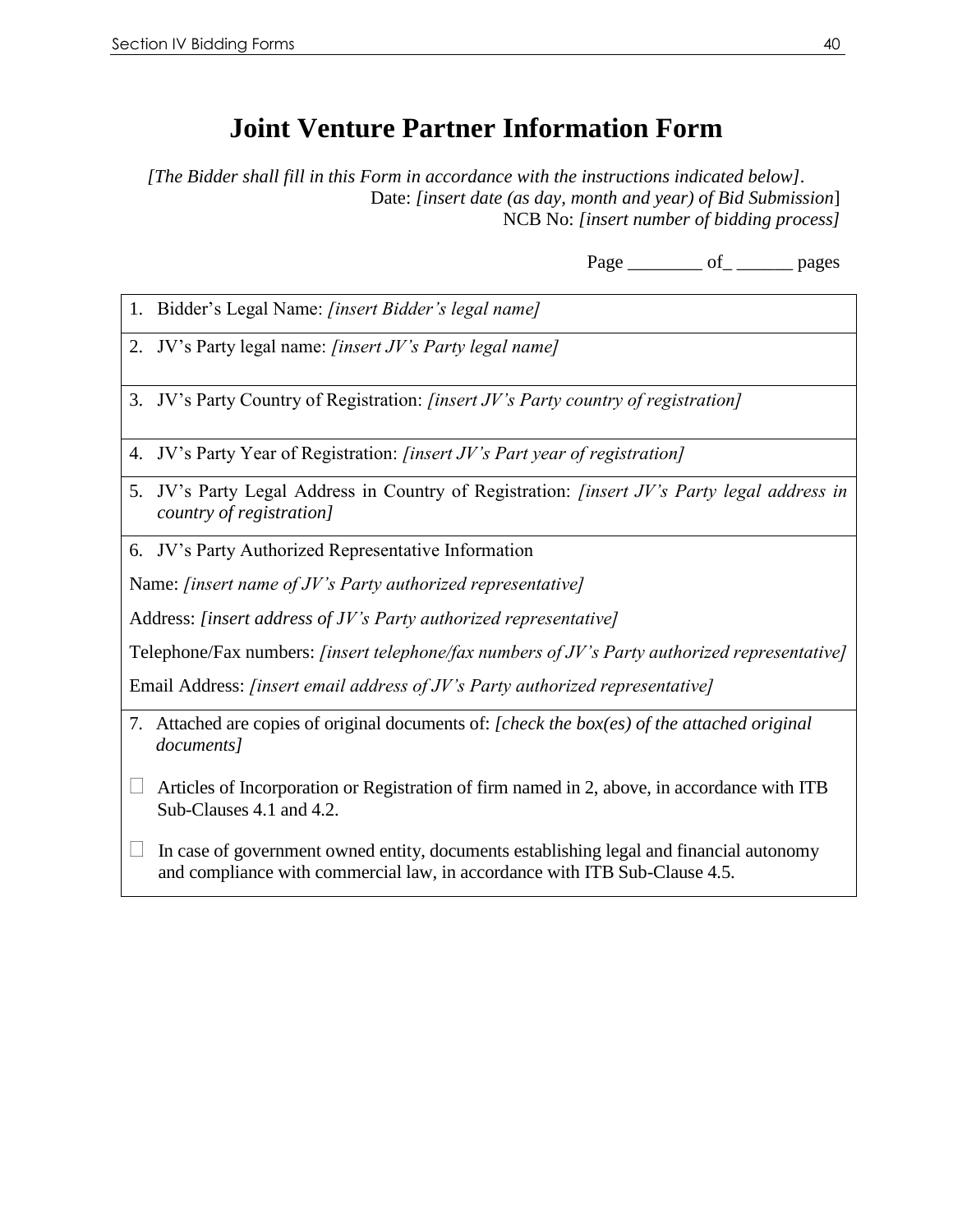### **Bid Submission Form**

*[The Bidder shall fill in this Form in accordance with the instructions indicated No alterations to its format shall be permitted and no substitutions shall be accepted.]*

> Date: *[insert date (as day, month and year) of Bid Submission]* NCB No.: *[insert number of bidding process]* Invitation for Bid No.: *[insert No of IFB]* Alternative No.: *[insert identification No if this is a Bid for an alternative]*

To: *[insert complete name of Procuring Entity]*

We, the undersigned, declare that:

- (a) We have examined and have no reservations to the Bidding Documents, including Addenda No.: *[insert the number and issuing date of each Addenda];*
- (b) We offer to supply in conformity with the Bidding Documents and in accordance with the Delivery Schedules specified in the Schedule of Requirements the following Goods and Related Services *[insert a brief description of the Goods and Related Services];*
- (c) The total price of our Bid, excluding any discounts offered in item (d) below, is: *[insert the total bid price in words and figures];*
- (d) The discounts offered and the methodology for their application are:

**Discounts.** If our bid is accepted, the following discounts shall apply.*[Specify in detail each discount offered and the specific item of the Schedule of Requirements to which it applies.]* 

**Methodology of Application of the Discounts.** The discounts shall be applied using the following method: *[Specify in detail the method that shall be used to apply the discounts].*

- (e) Our bid shall be valid for the period of time specified in ITB Sub-Clause 18.1, from the date fixed for the bid submission deadline in accordance with ITB Sub-Clause 22.1, and it shall remain binding upon us and may be accepted at any time before the expiration of that period.
- (f) If our bid is accepted, we commit to obtain a performance security in accordance with ITB Clause 40 and GCC Clause 16 for the due performance of the Contract.
- (g) We have no conflict of interest in accordance with ITB Sub-Clause 4.2.
- (h) Our firm, its affiliates or subsidiaries—including any subcontractors or suppliers for any part of the contract—has not been declared ineligible by ZPPA, in accordance with ITB Sub-Clause 4.3;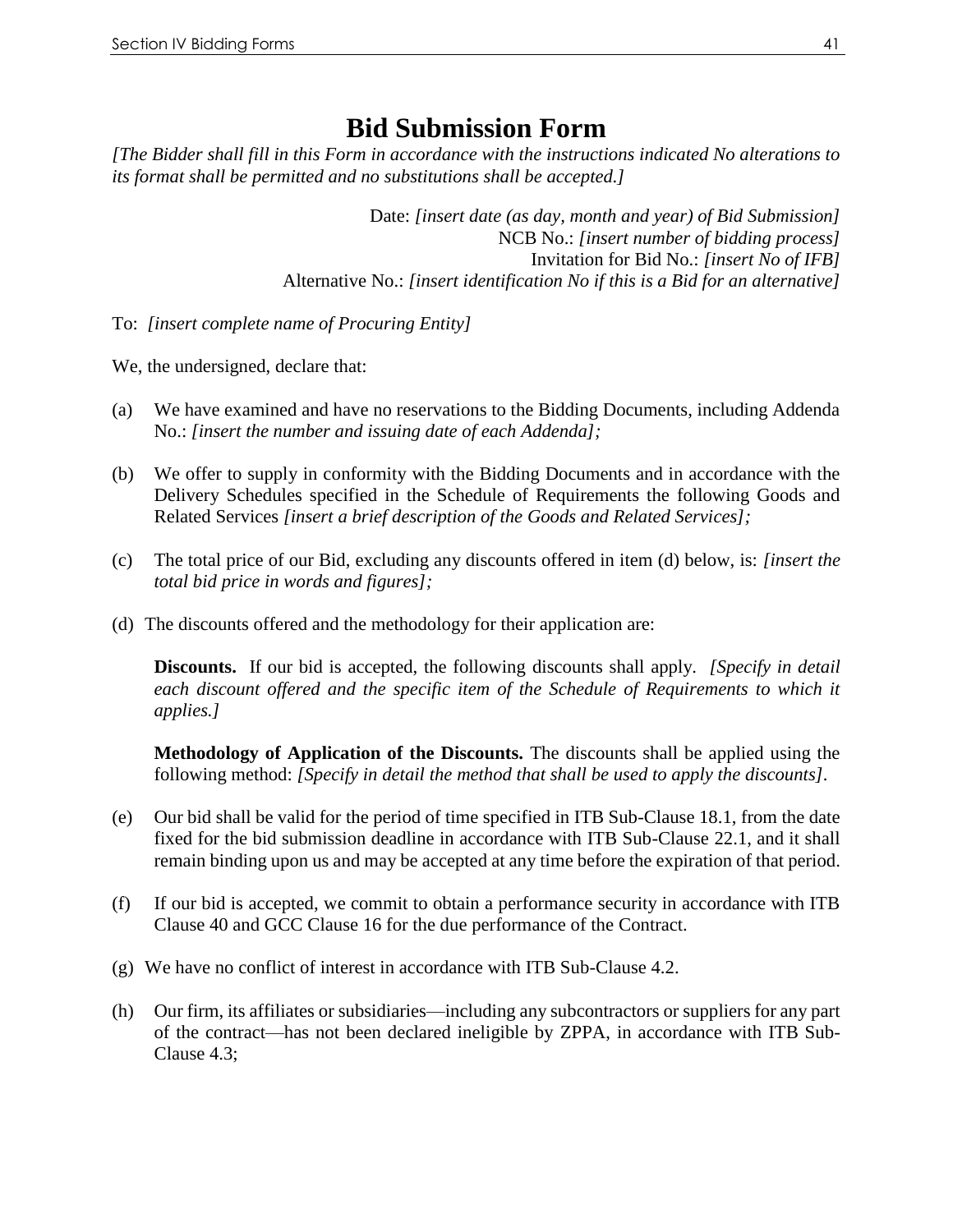(i) The following commissions, gratuities, or fees have been paid or are to be paid with respect to the bidding process or execution of the Contract: *[insert complete name of each Recipient, its full address, the reason for which each commission or gratuity was paid and the amount and currency of each such commission or gratuity]*

| Name of Recipient | Address | Reason | Amount |
|-------------------|---------|--------|--------|
|                   |         |        |        |
|                   |         |        |        |
|                   |         |        |        |
|                   |         |        |        |

(If none has been paid or is to be paid, indicate "none.")

- (j) We understand that this bid, together with your written acceptance thereof included in your notification of award, shall constitute a binding contract between us, until a formal contract is prepared and executed.
- (k) We understand that you are not bound to accept the best-evaluated bid or any other bid that you may receive.

Signed: *[insert signature of person whose name and capacity are shown]* In the capacity of *[insert legal capacity of person signing the Bid Submission Form]*

Name: *[insert complete name of person signing the Bid Submission Form]*

Duly authorized to sign the bid for and on behalf of: *[insert complete name of Bidder]*

Dated on \_\_\_\_\_\_\_\_\_\_\_\_ day of \_\_\_\_\_\_\_\_\_\_\_\_\_\_\_\_\_\_, \_\_\_\_\_\_\_ *[insert date of signing]*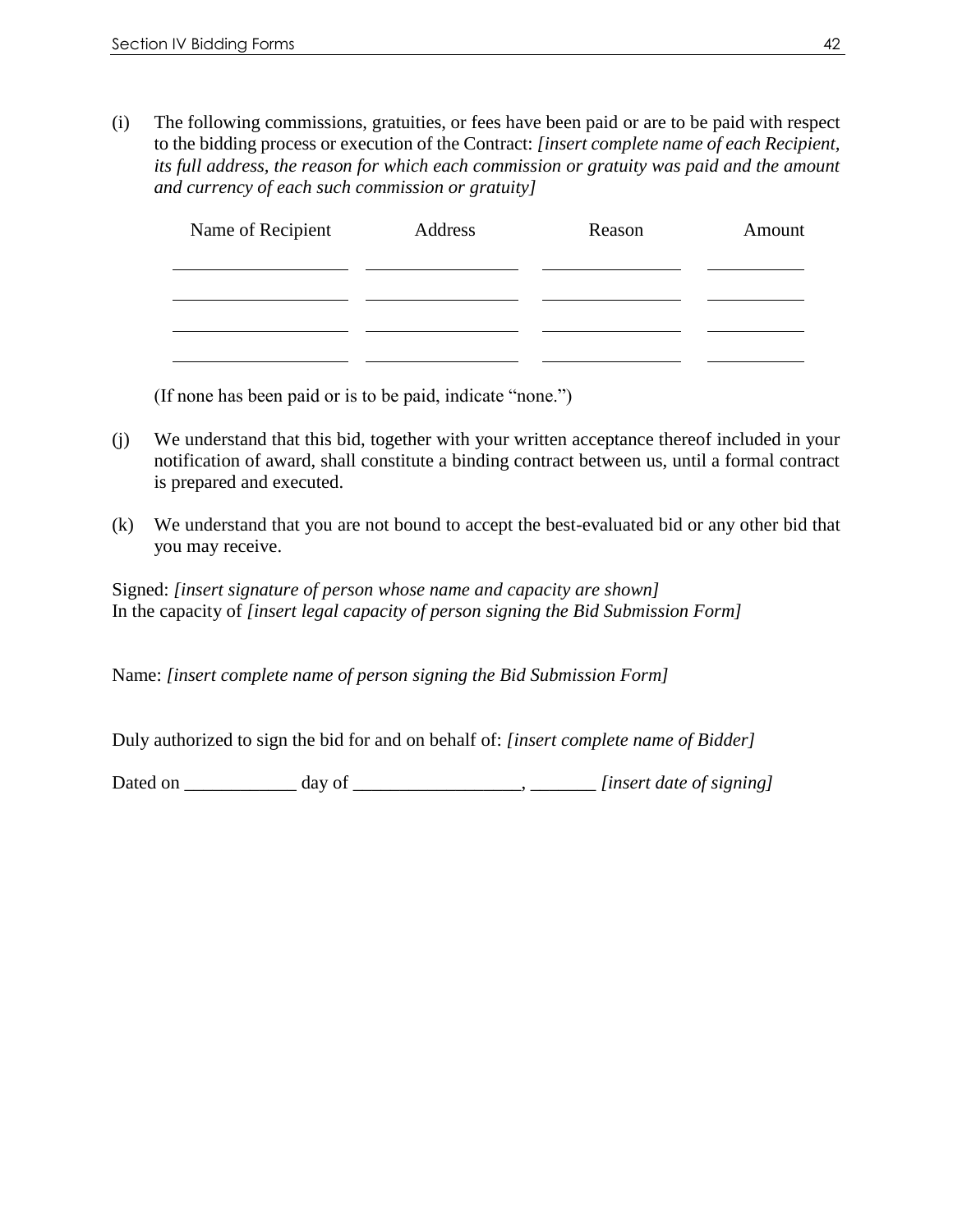### **Bid-Securing Declaration**

**IFB:** *[insert: title and number of IFB]*

**To:** *[insert: name and address of Procuring Entity]*

We, the undersigned, declare that:

We understand that, according to your conditions, bids must be supported by a Bid-Securing Declaration.

We accept that we, and in the case of a Joint Venture all partners to it, will automatically be suspended from being eligible for participating in bidding for any contract with you for the period of time of *[three years],* in case of, and starting from the date of, breaching our obligation(s) under the bidding conditions due to:

- (a) withdrawing our bid, or any part of our bid, during the period of bid validity specified in the Bid Submission Form or any extension of the period of bid validity which we subsequently agreed to; or
- (b) having been notified of the acceptance of our bid by you during the period of bid validity, (i) failing or refusing to execute the Contract Agreement, or (ii) failing or refusing to furnish the performance security, if required, in accordance with the Instructions to Bidders.

We understand this Bid-Securing Declaration shall expire if we are not the successful Bidder, upon the earlier of (i) our receipt of your notification to us of the name of the successful Bidder; or (ii) twenty-eight days after the expiration of the period of bid validity.

If the submission of alternative bids was permitted, and in case we did submit one or more alternative bids, this Bid-Securing Declaration applies to these parts of our bid as well.

#### **Signed:** *[insert signature of person whose name and capacity are shown below]*

**Name:** [*insert name of person signing the Bid-Securing Declaration],* in the capacity of *[insert: legal capacity of person signing the Bid-Securing Declaration]*

Duly authorized to sign the bid for and on behalf of: *[insert name of Bidder]*

**Dated** on \_\_\_\_\_\_\_\_\_\_\_\_\_\_\_\_\_\_\_\_\_ day of . 20

*[add Corporate Seal (where appropriate)]*

*[Note to Bidders: Joint Ventures need to ensure that, their Bid-Securing Declaration meets the requirements for Joint Ventures as stated in the ITB Clause on "Securing the Bid".]*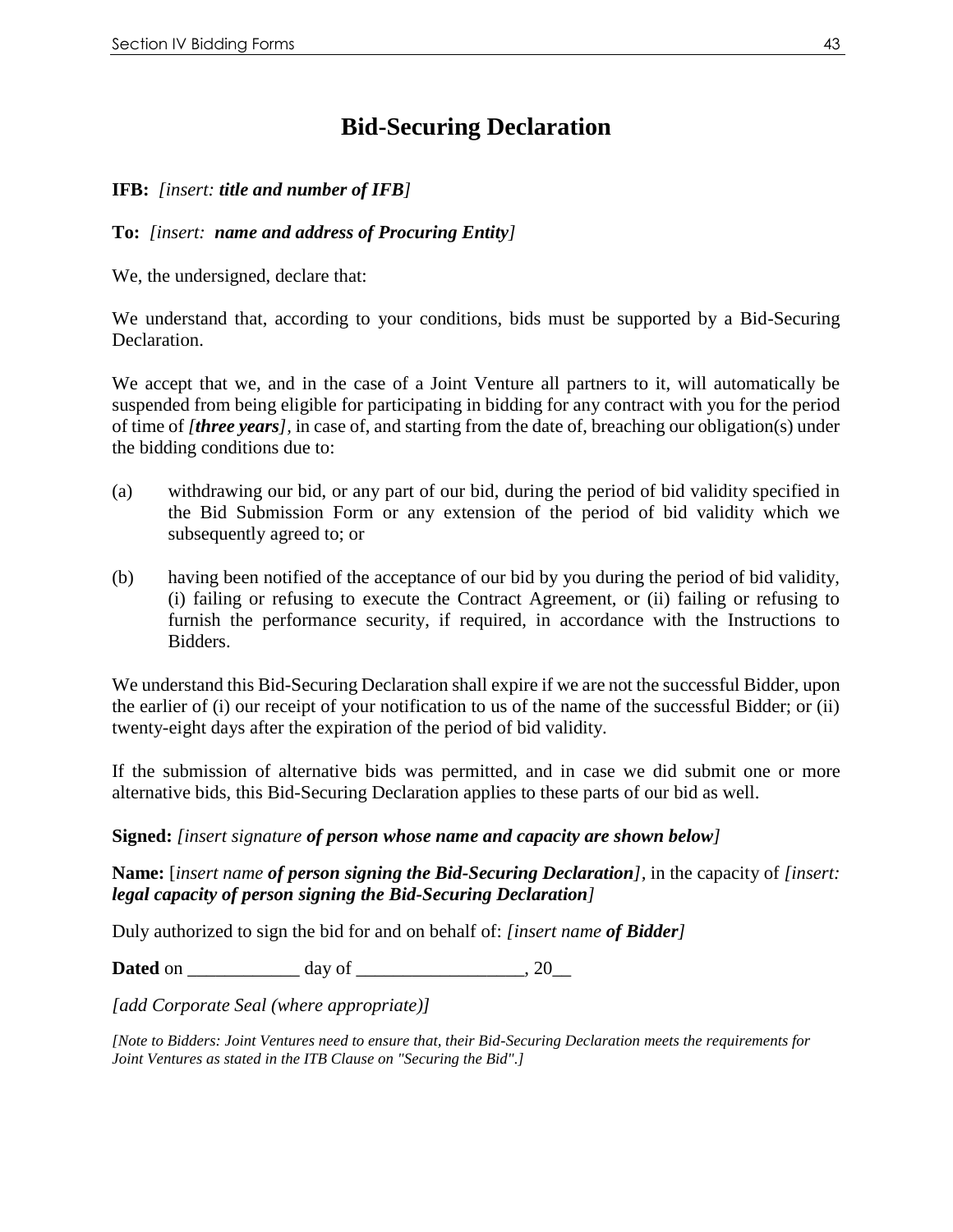

Pebble Road Lusaka, Zambia *XYZ Zambia Limited 1*

CC Holdings CC Holdings Park Gravel Roads P.O. Box 64792 **LUSAKA**.

### **RE: POWER OF ATTORNEY - TENDER FOR THE PROVISION OF GARDENING SERVICES**

The Board of Directors of XYZ ZAMBIA LIMITED at their meeting of 31<sup>st</sup> January 2055

appointed the following person:

Mr. K. K. Kite, holder of NRC Number 548921/46/1, the Operations Manager, whose specimen signature is shown below:

 K. K. K To fully represent and sign all documentation relating to the above-named tender, on behalf of the company.

Yours faithfully,

F. F. F

F. F. Fathars For and on behalf of the Board of Directors BOARD CHAIRPERSON XYZ ZAMBIA LIMITED

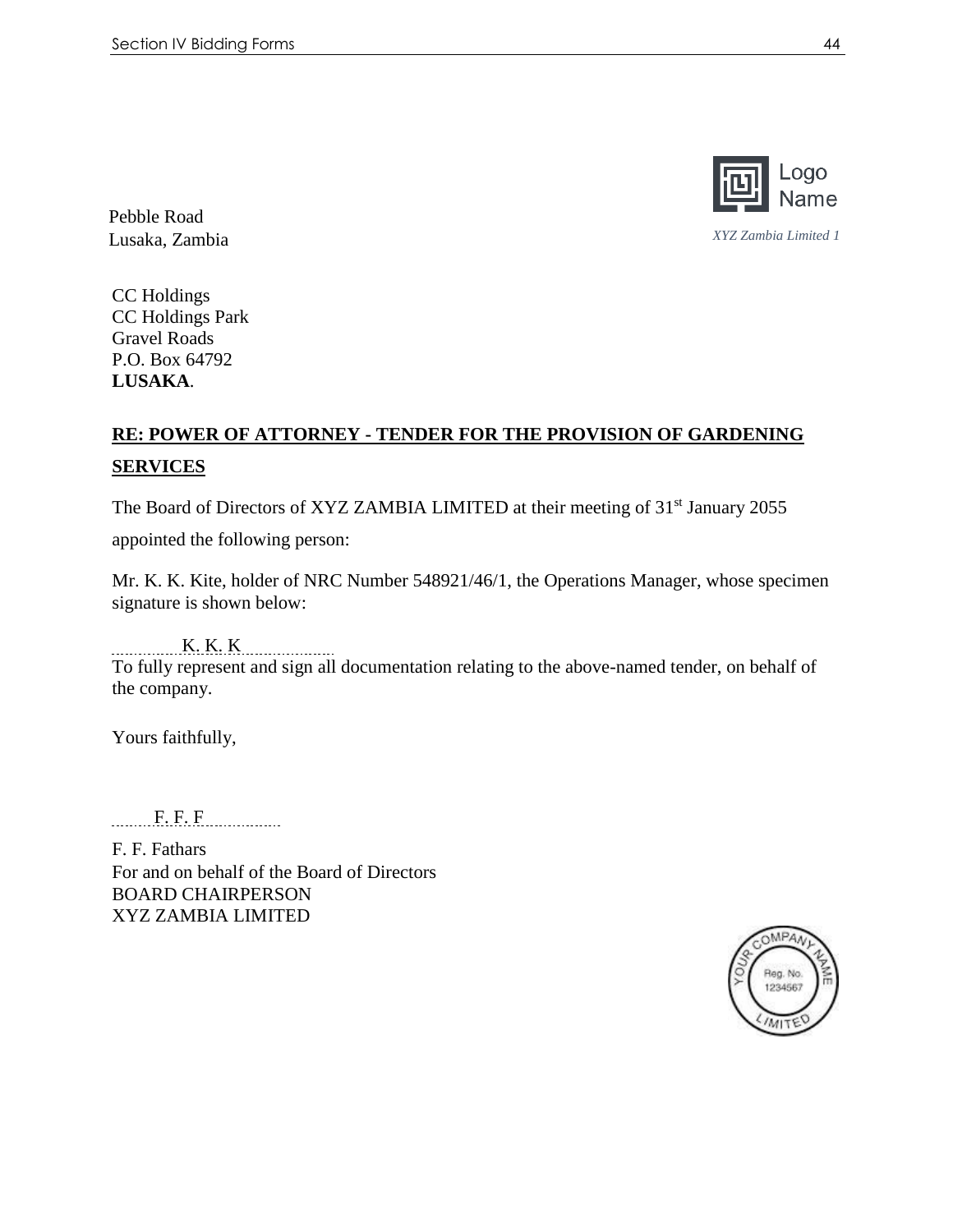# **Price Schedule Forms**

*[The Bidder shall fill in these Price Schedule Forms in accordance with the instructions indicated. The list of line items in column 1 of the Price Schedules shall coincide with the List of Goods and Related Services specified by the Procuring Entity in the Schedule of Requirements.]*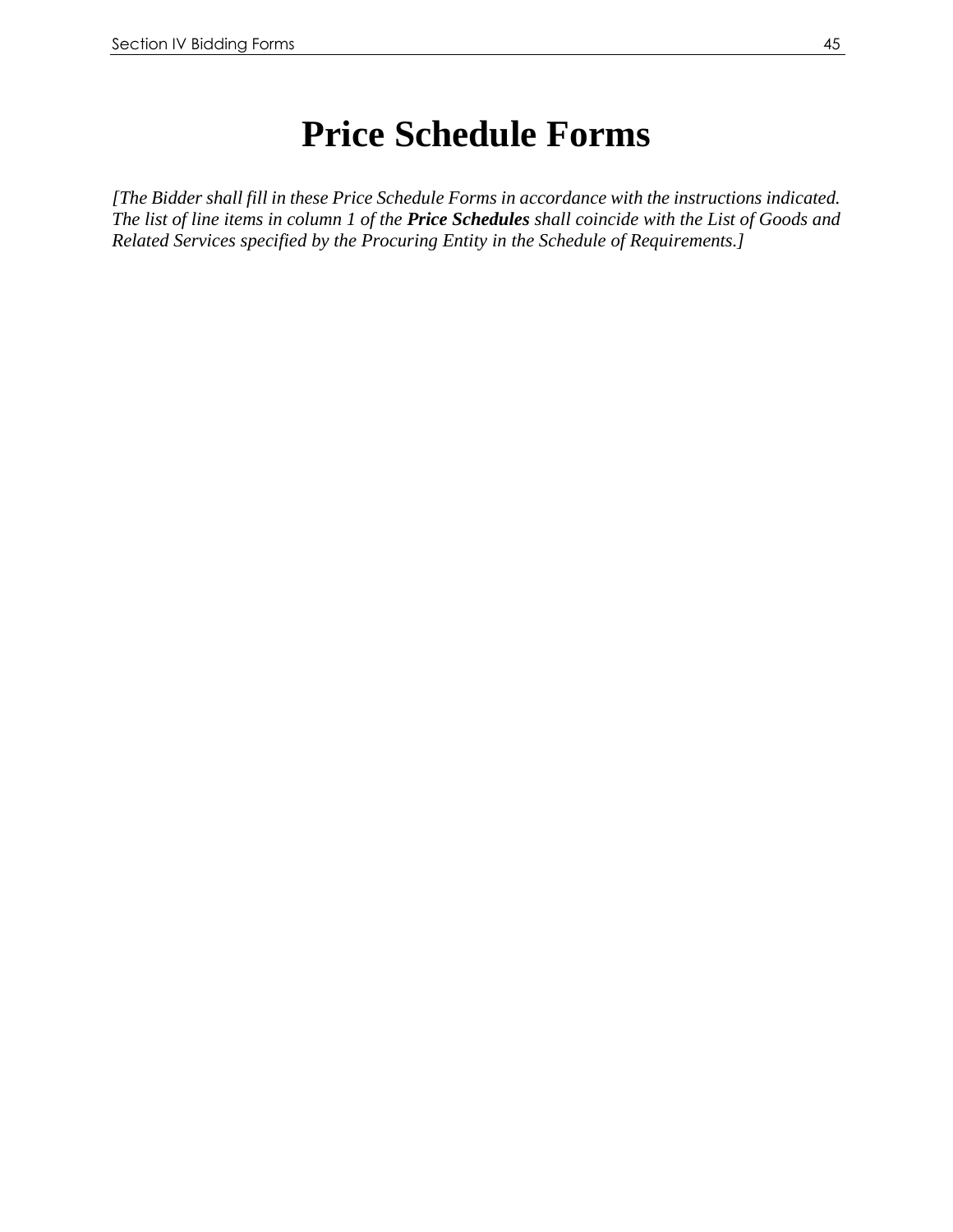Price Schedule: Goods

|                                |                             |                                  | <b>Total Price: Goods</b>                                                      |                                       |                                                            |                       |
|--------------------------------|-----------------------------|----------------------------------|--------------------------------------------------------------------------------|---------------------------------------|------------------------------------------------------------|-----------------------|
| 5                              |                             |                                  |                                                                                |                                       |                                                            |                       |
| $\overline{4}$                 |                             |                                  |                                                                                |                                       |                                                            |                       |
| $\overline{3}$                 |                             |                                  |                                                                                |                                       |                                                            |                       |
| $\sqrt{2}$                     |                             |                                  |                                                                                |                                       |                                                            |                       |
|                                |                             |                                  |                                                                                |                                       |                                                            |                       |
| [insert number of<br>the item] | [insert name of Good]       | [insert quoted<br>Delivery Date] | [insert number of<br>units to be supplied<br>and name of the<br>physical unit] | [insert unit price]                   | [insert total price per<br>line item]                      |                       |
| Lot<br>$N^{\circ}$             | <b>Description of Goods</b> | <b>Delivery Date</b>             | <b>Quantity</b> and<br>physical unit                                           | <b>Unit price DDP</b>                 | <b>Total price per</b><br>line item<br>$(Col. 4 \times 5)$ | <b>Delivery Point</b> |
|                                |                             | 3                                |                                                                                |                                       | 6                                                          |                       |
|                                |                             |                                  |                                                                                | Page $N^{\circ}$ ________ of ________ |                                                            |                       |
|                                |                             |                                  |                                                                                |                                       |                                                            |                       |
|                                |                             |                                  |                                                                                |                                       |                                                            |                       |
|                                |                             |                                  |                                                                                |                                       |                                                            |                       |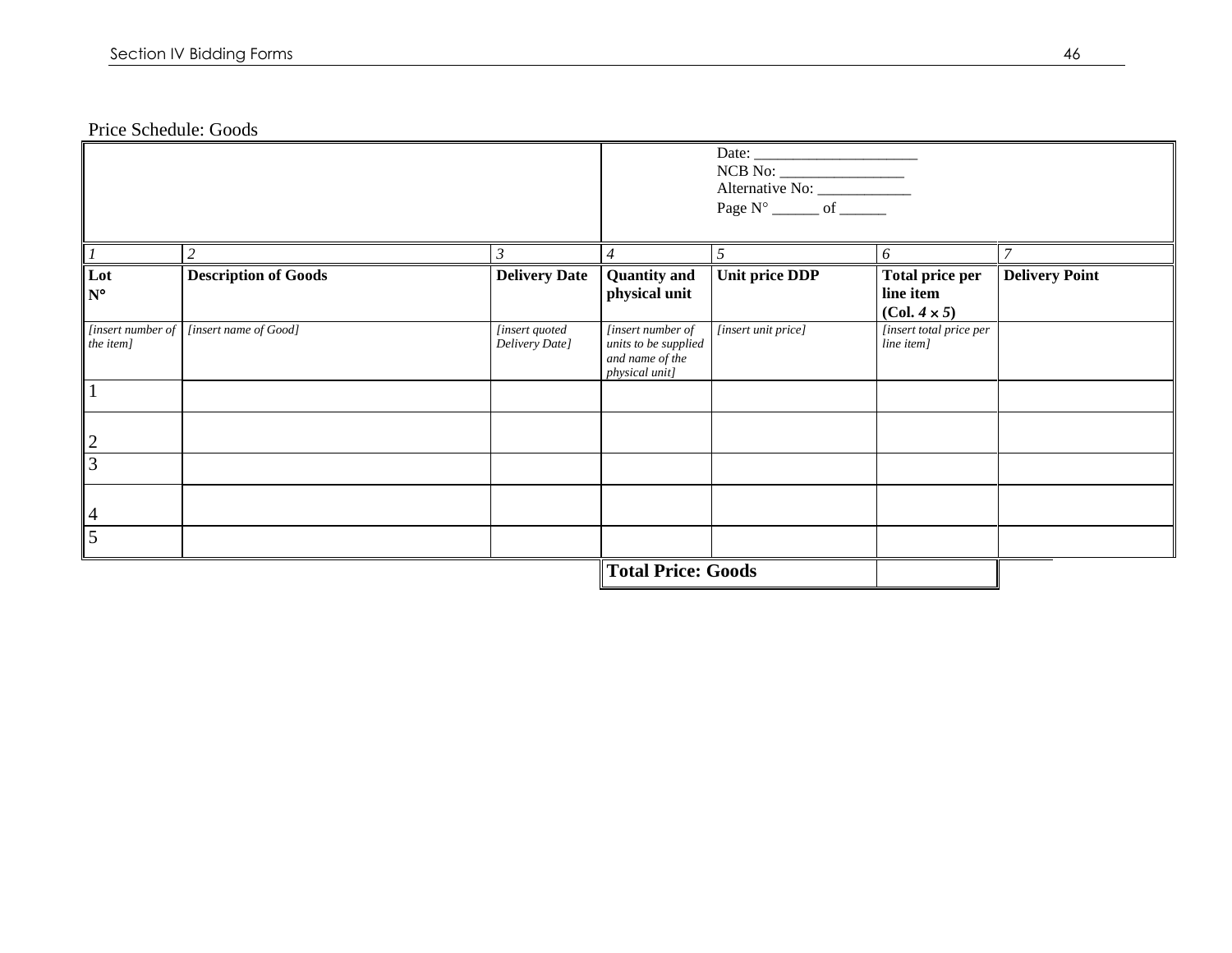## **Price and Completion Schedule - Related Services**

|                                               | $\overline{c}$                 | $\mathfrak{Z}$                                          | $\overline{4}$                                                         | 5                                                                        | NCB No:<br>Page N°<br>6                 | Alternative No: _________________<br>of<br>$\overline{7}$ |
|-----------------------------------------------|--------------------------------|---------------------------------------------------------|------------------------------------------------------------------------|--------------------------------------------------------------------------|-----------------------------------------|-----------------------------------------------------------|
| $\boldsymbol{l}$<br><b>Service</b>            | <b>Description of Services</b> | <b>Country of</b>                                       | <b>Delivery Date at</b>                                                | Quantity and physical unit                                               | Unit price                              | <b>Total Price per</b>                                    |
| $N^{\circ}$                                   |                                | Origin                                                  | place of Final<br>destination                                          |                                                                          |                                         | <b>Service</b><br>(Col. 5 x 6 or<br>estimate)             |
| [insert<br>number of<br>$\it the$<br>Service] | [insert name of Services]      | <i>finsert country</i><br>of origin of the<br>Services] | [insert delivery date at<br>place of final<br>destination per Service] | [insert number of units to be supplied and<br>name of the physical unit] | [insert unit price per<br><i>item</i> ] | [insert total price per<br>item]                          |
|                                               |                                |                                                         |                                                                        |                                                                          |                                         |                                                           |
|                                               |                                |                                                         |                                                                        |                                                                          |                                         |                                                           |
|                                               |                                |                                                         |                                                                        |                                                                          |                                         |                                                           |
|                                               |                                |                                                         |                                                                        |                                                                          |                                         |                                                           |
|                                               |                                |                                                         |                                                                        |                                                                          |                                         |                                                           |
|                                               |                                |                                                         |                                                                        |                                                                          |                                         |                                                           |
|                                               |                                |                                                         |                                                                        |                                                                          |                                         |                                                           |
|                                               |                                |                                                         |                                                                        |                                                                          |                                         |                                                           |
|                                               |                                |                                                         |                                                                        | <b>Total Price: Related Services</b>                                     |                                         |                                                           |

**Name of Bidder:** *[insert complete name of Bidder].* **Signature of Bidder**: *[signature of person signing the Bid]* 

**Date:** *[insert date]*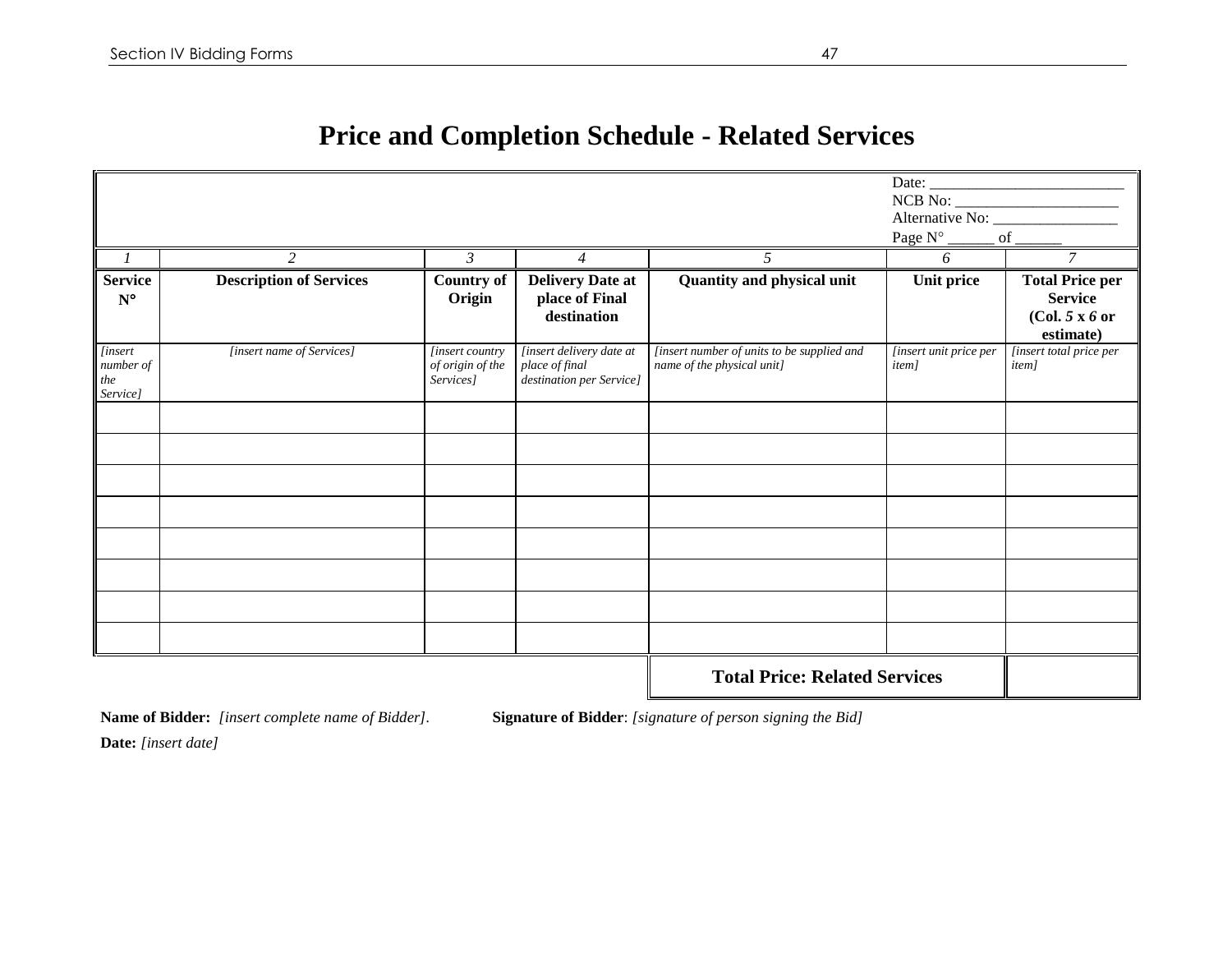## **Bid Security (Bank Guarantee)**

*[The Bank shall fill in this Bank Guarantee Form in accordance with the instructions indicated.]*

*[insert Bank's Name, and Address of Issuing Branch or Office]*

#### **Beneficiary: National Pension Scheme Authority Head Office, NAPSA House, Corner of Church & Kabelenga Roads, Lusaka**

**Date:** *[insert date]*

**BID GUARANTEE No.:** *[insert bid Guarantee number]*

We have been informed that *[insert name of the Bidder]* (hereinafter called "the Bidder") has submitted to you its bid dated *[insert date]* (hereinafter called "the Bid") for the execution of *[insert name of Contract]*.

Furthermore, we understand that, according to your conditions, bids must be supported by a Bid Guarantee.

At the request of the Bidder, we *[insert name of Bank]* hereby irrevocably undertake to pay you any sum or sums not exceeding in total an amount of *[insert amount in figures expressed in Zambian Kwacha], [insert amount in words]* upon receipt by us of your first demand in writing accompanied by a written statement stating that the Bidder is in breach of its obligation(s) under the bid conditions, because the Bidder:

- (a) has withdrawn its Bid during the period of bid validity specified by the Bidder in the Bid Submission Form; or
- (b) having been notified of the acceptance of its Bid by the Procuring Entity during the period of bid validity as stated in the Bid Submission Form or extended by the Employer at any time prior to expiration of this period, (i) fails or refuses to execute the Contract, if required, or (ii) fails or refuses to furnish the Performance Security, in accordance with the ITB.

This Guarantee will expire: (a) if the Bidder is the successful Bidder, upon our receipt of copies of the Contract signed by the Bidder and the Performance Security issued to you upon the instruction of the Bidder; or (b) if the Bidder is not the successful Bidder, upon the earlier of (i) our receipt of a copy of your notification to the Bidder that the Bidder was unsuccessful; or (ii) twenty-eight days after the expiration of the Bidder's Bid.

Consequently, any demand for payment under this Guarantee must be received by us at the office on or before that date.

This Guarantee is subject to the Uniform Rules for Demand Guarantees, ICC Publication No. 458.

*[Signature(s) of authorized bank's representative(s)]*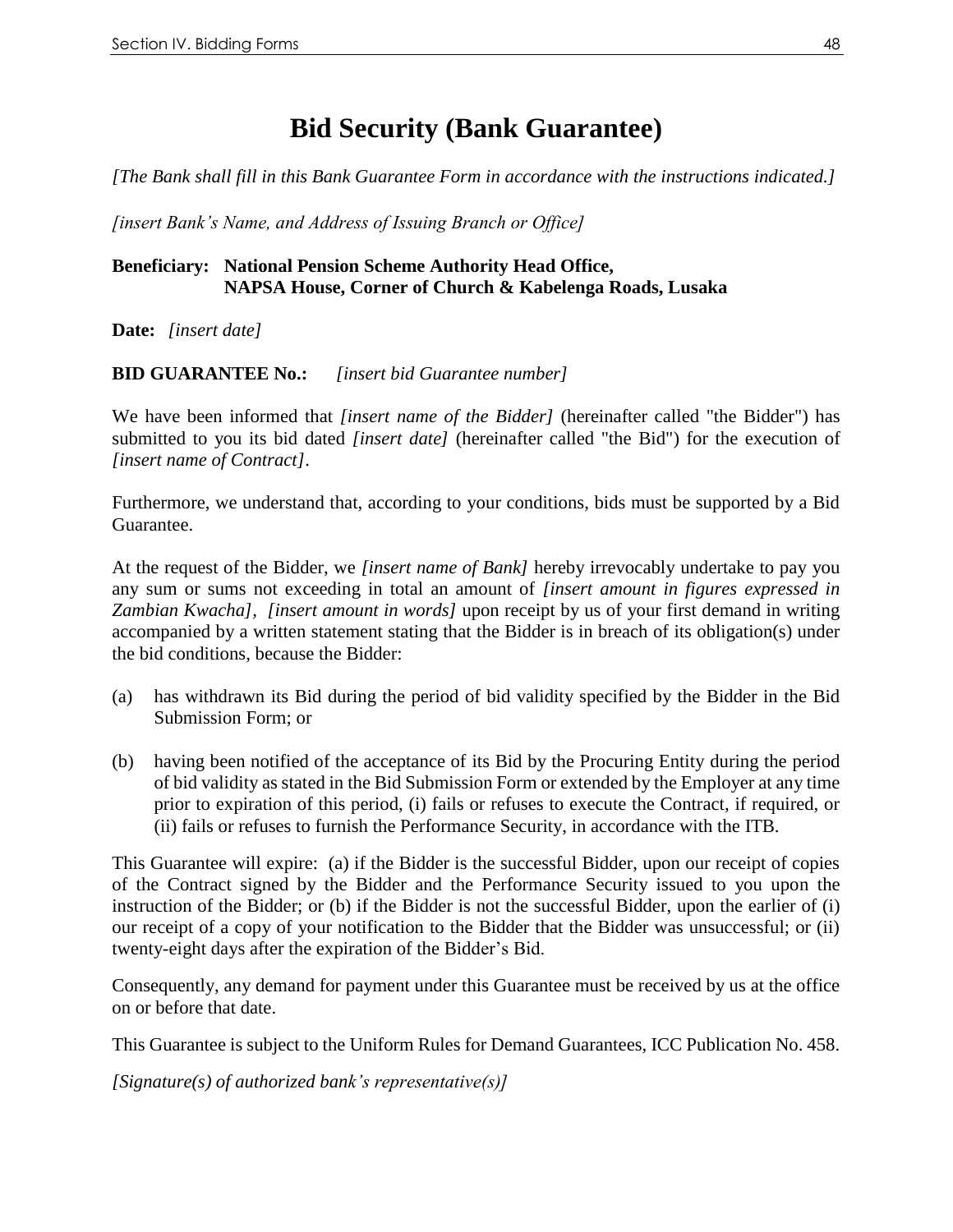### **Manufacturer's Authorization**

*[The Bidder shall require the Manufacturer to fill in this Form in accordance with the instructions indicated. This letter of authorization should be on the letterhead of the Manufacturer and should be signed by a person with the proper authority to sign documents that are binding on the Manufacturer. The Bidder shall include it in its bid, if so indicated in the BDS.]*

Date: *[insert date (as day, month and year) of Bid Submission]* ONB No.: *[insert number of bidding process]* Alternative No.: *[insert identification No if this is a Bid for an alternative]* 24.1

To: [*insert complete name of Procuring Entity]*

#### WHEREAS

We *[insert complete name of Manufacturer],* who are official manufacturers of *[insert type of goods manufactured],* having factories at [insert full address of Manufacturer's factories], do hereby authorize *[insert complete name of Bidder]* to submit a bid the purpose of which is to provide the following Goods, manufactured by us *[insert name and or brief description of the Goods],* and to subsequently negotiate and sign the Contract.

We hereby extend our full guarantee and warranty in accordance with Clause 28 of the General Conditions of Contract, with respect to the Goods offered by the above firm.

Signed: *[insert signature(s) of authorized representative(s) of the Manufacturer]* 

Name: *[insert complete name(s) of authorized representative(s) of the Manufacturer]*

Title: *[insert title]*

Dated on \_\_\_\_\_\_\_\_\_\_\_\_ day of \_\_\_\_\_\_\_\_\_\_\_\_\_\_\_\_\_\_\_\_\_\_\_*\_\_\_\_\_\_\_\_\_\_\_ [insert date of signing]*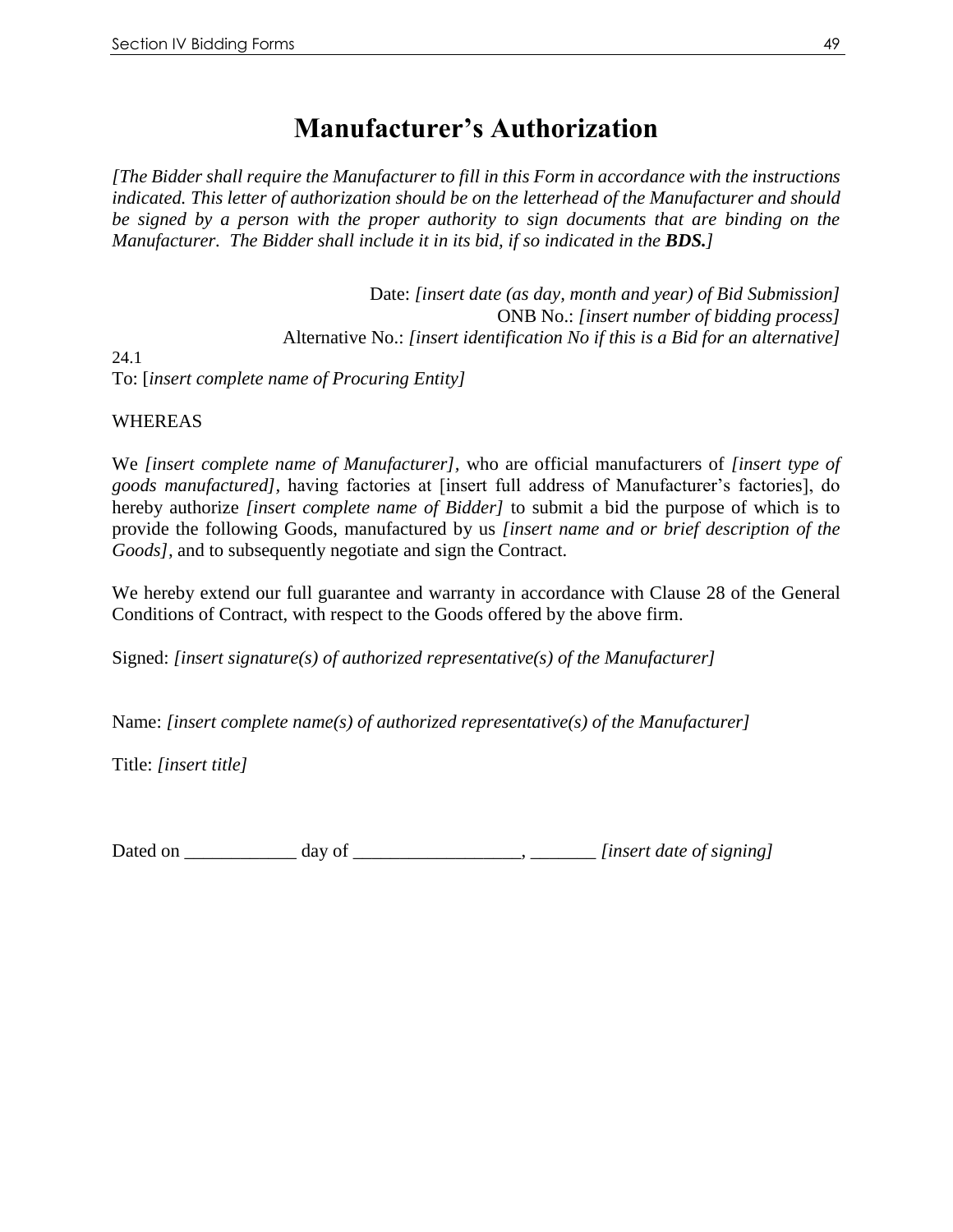# **Section V. Eligible Countries**

#### **Eligibility for the Provision of Goods, Works, and Services in Zambia**

- 1. In accordance with Section 89 of the Public Procurement Act No. 8 of 2020 and Clause 155 of the Public Procurement Regulations of 2011, Government permits firms and individuals from all countries to offer goods, works and services for Governmentfinanced projects. As an exception, firms of a Country or goods manufactured in a Country may be excluded if:
	- (i): as a matter of law or official regulation, the Borrower's Country prohibits commercial relations with that Country, provided that Cooperating Partners involved are satisfied that such exclusion does not preclude effective competition for the supply of the Goods or Works required, or
	- (ii): by an Act of Compliance with a Decision of the United Nations Security Council taken under Chapter VII of the Charter of the United Nations, Government prohibits any import of goods from that Country or any payments to persons or entities in that Country.
- 2. For the information of bidders, at the present time firms, goods and services from the following countries are excluded from this bidding:

\_\_\_\_\_*NONE*\_\_\_\_\_\_\_\_\_\_\_\_\_\_\_\_\_

\_\_\_\_\_\_\_\_\_\_\_\_\_\_\_\_\_\_\_\_\_\_\_\_\_

\_\_\_\_\_\_\_\_\_\_\_\_\_\_\_\_\_\_\_\_\_\_\_\_\_

 $NONE$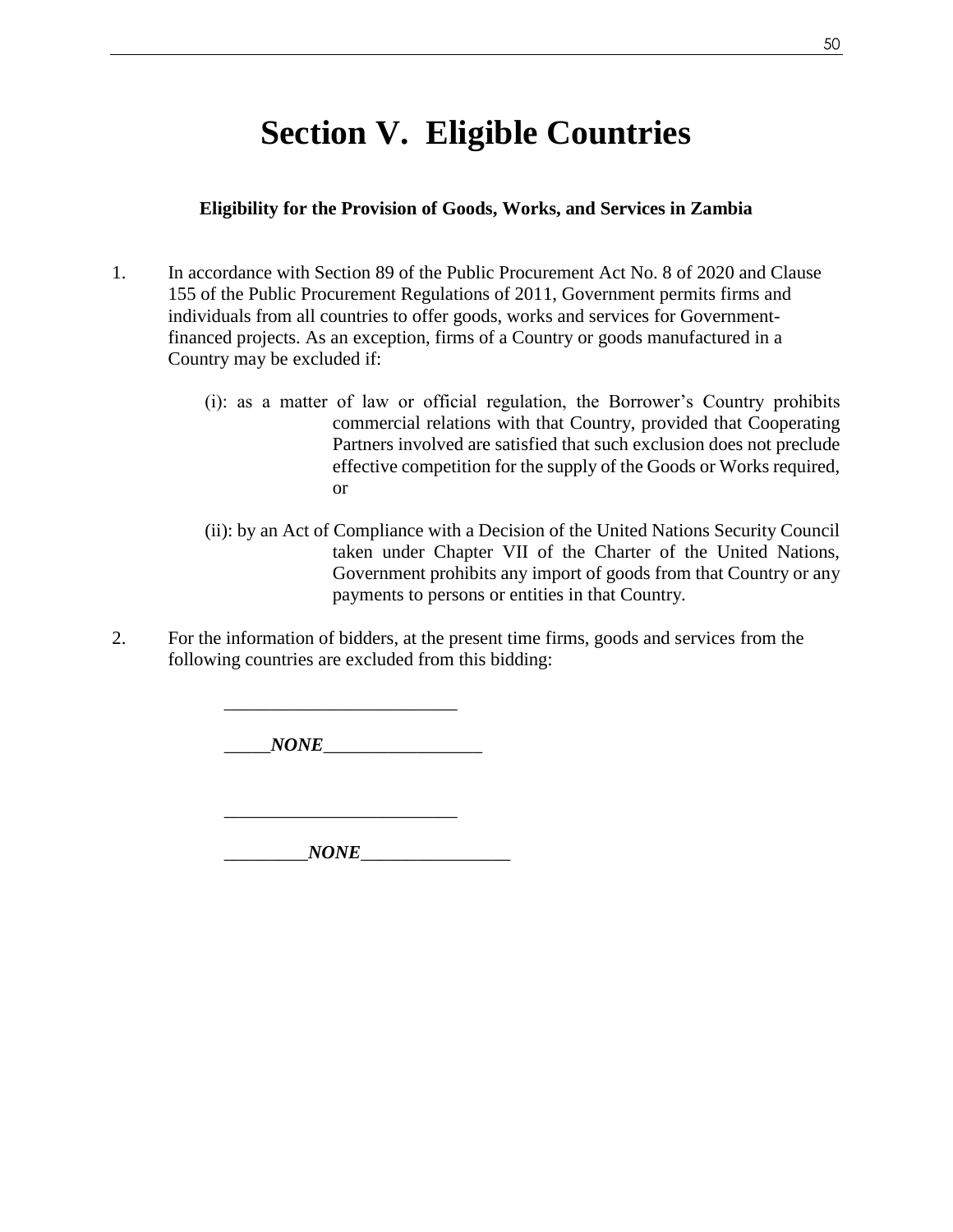# **PART 2 – Supply Requirements**

# **Section VI. Schedule of Requirements**

### **Contents**

| 1. |  |
|----|--|
| 2. |  |
| 3. |  |
| 4. |  |
| 5. |  |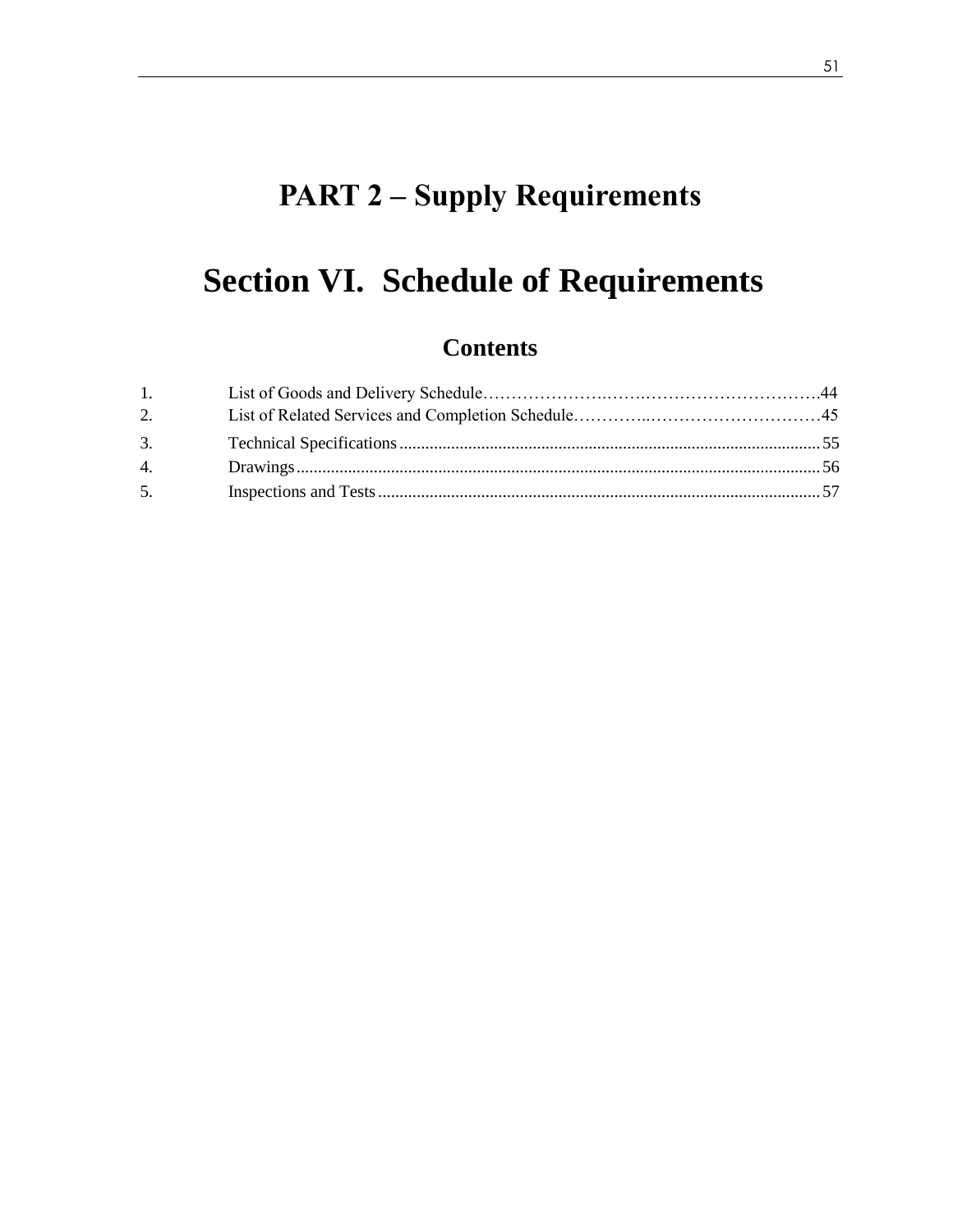# **1. List of Goods and Delivery Schedule**

| Line                       | <b>Description of Goods</b>       | <b>Quantity</b> | <b>Physical</b> | <b>Final (Project</b>                                        | <b>Delivery (as per Incoterms) Date</b>                      |                                                              |                                                                                                    |
|----------------------------|-----------------------------------|-----------------|-----------------|--------------------------------------------------------------|--------------------------------------------------------------|--------------------------------------------------------------|----------------------------------------------------------------------------------------------------|
| <b>Item</b><br>$N^{\circ}$ |                                   |                 | unit            | Site)<br><b>Destination as</b><br>specified in<br><b>BDS</b> | <b>Earliest</b><br><b>Delivery Date</b>                      | <b>Latest Delivery</b><br><b>Date</b>                        | <b>Bidder's offered</b><br>Delivery date [to<br>be provided by the<br>bidder]                      |
| $\mathbf{1}$               | <b>Under Graduate Gowns</b>       | 1000            | Each            | Kwame<br>Nkrumah<br>University<br><b>Main Stores</b>         | 8 weeks from<br>the date of<br>effectiveness the<br>Contract | 8 weeks from the<br>date of<br>effectiveness the<br>Contract | <i>linsert the number</i><br>of days following<br>the date of<br>effectiveness of the<br>Contract] |
| $\overline{2}$             | <b>Year Charms</b>                | 1000            | Each            | Kwame<br>Nkrumah<br>University<br><b>Main Stores</b>         | 8 weeks from<br>the date of<br>effectiveness the<br>Contract | 8 weeks from the<br>date of<br>effectiveness the<br>Contract |                                                                                                    |
| 3                          | Hoods                             | 1990            | Each            | Kwame<br>Nkrumah<br>University<br><b>Main Stores</b>         | 8 weeks from<br>the date of<br>effectiveness the<br>Contract | 8 weeks from the<br>date of<br>effectiveness the<br>Contract |                                                                                                    |
| $\overline{4}$             | Tassels                           | 1555            | Each            | Kwame<br>Nkrumah<br>University<br><b>Main Stores</b>         | 8 weeks from<br>the date of<br>effectiveness the<br>Contract | 8 weeks from the<br>date of<br>effectiveness the<br>Contract |                                                                                                    |
| 5                          | Mortarboards                      | 1950            | Each            | Kwame<br>Nkrumah<br>University<br><b>Main Stores</b>         | 8 weeks from<br>the date of<br>effectiveness the<br>Contract | 8 weeks from the<br>date of<br>effectiveness the<br>Contract |                                                                                                    |
| 6                          | Post Graduate Gowns.<br>(Masters) | 55              | Each            | Kwame<br>Nkrumah                                             | 8 weeks from<br>the date of                                  | 8 weeks from the<br>date of                                  |                                                                                                    |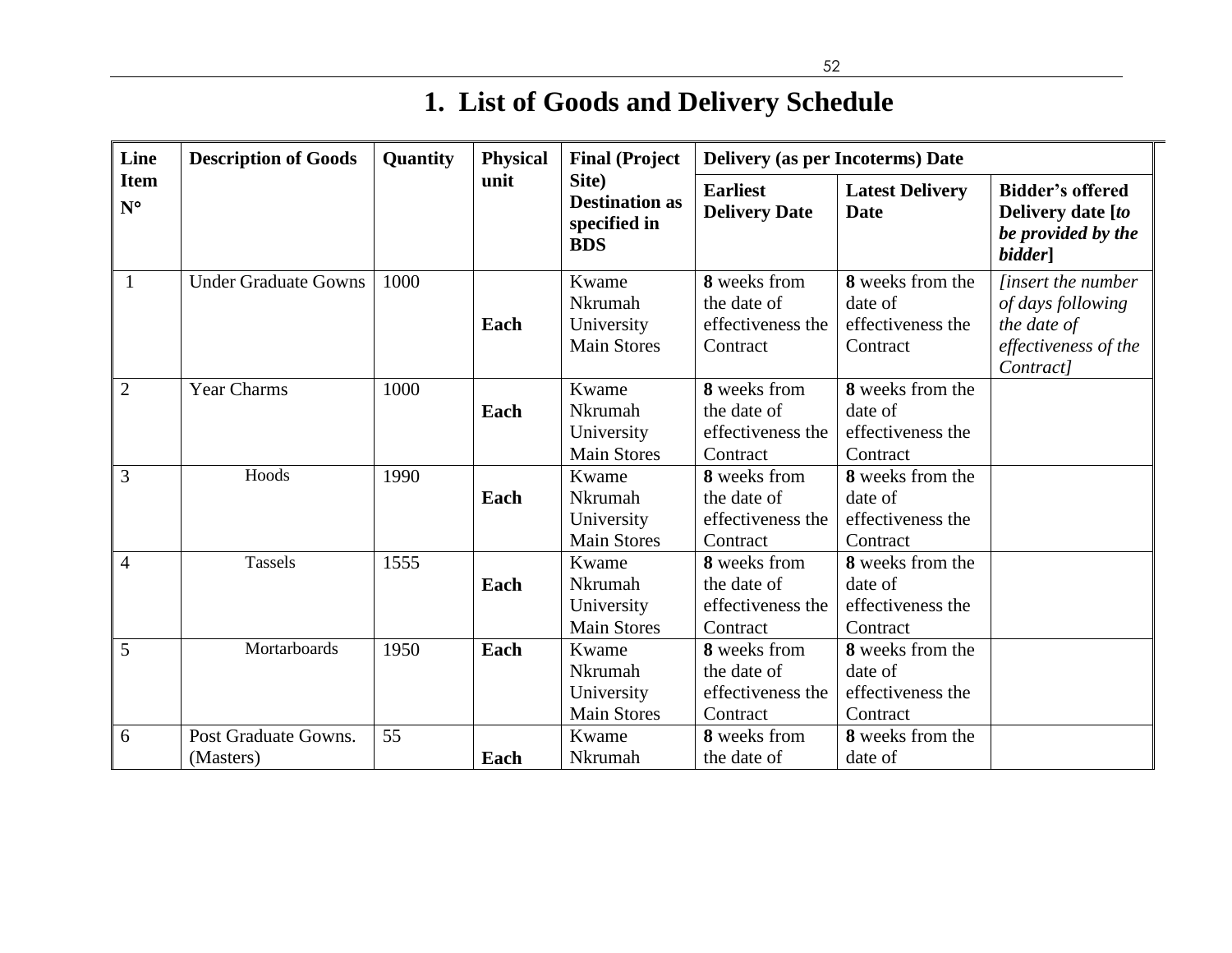|  | <b>Jniversity</b> | the<br>ette<br>ectivenes: | $\sim$<br>effectiveness the |  |
|--|-------------------|---------------------------|-----------------------------|--|
|  | Stores<br>Main    | ~<br>ontract              | Contract                    |  |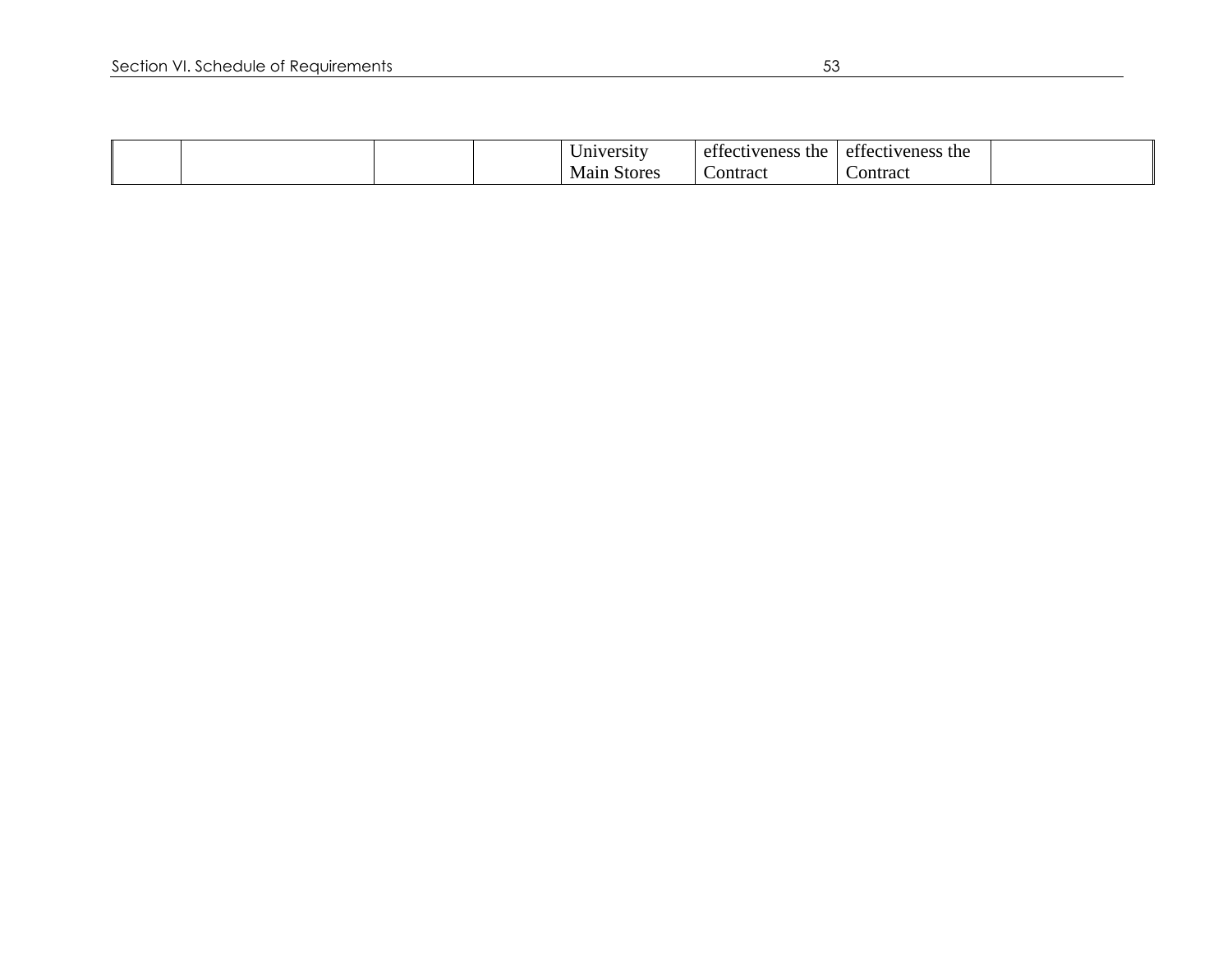| <b>Service</b> | <b>Description of Service</b> | $\mathbf{Quantity}^1$ | <b>Physical</b><br>Unit | <b>Place where Services</b><br>shall be performed | Final<br>Completion<br>Date(s) of<br><b>Services</b> |
|----------------|-------------------------------|-----------------------|-------------------------|---------------------------------------------------|------------------------------------------------------|
|                |                               |                       | each                    | <b>KNU Main Campus at</b><br><b>Main Stores</b>   |                                                      |
|                |                               |                       | each                    | <b>KNU Main Campus at</b><br><b>Main Stores</b>   |                                                      |
|                |                               |                       |                         |                                                   |                                                      |
|                |                               |                       |                         |                                                   |                                                      |
|                |                               |                       |                         |                                                   |                                                      |

## **2. List of Related Services and Completion Schedule**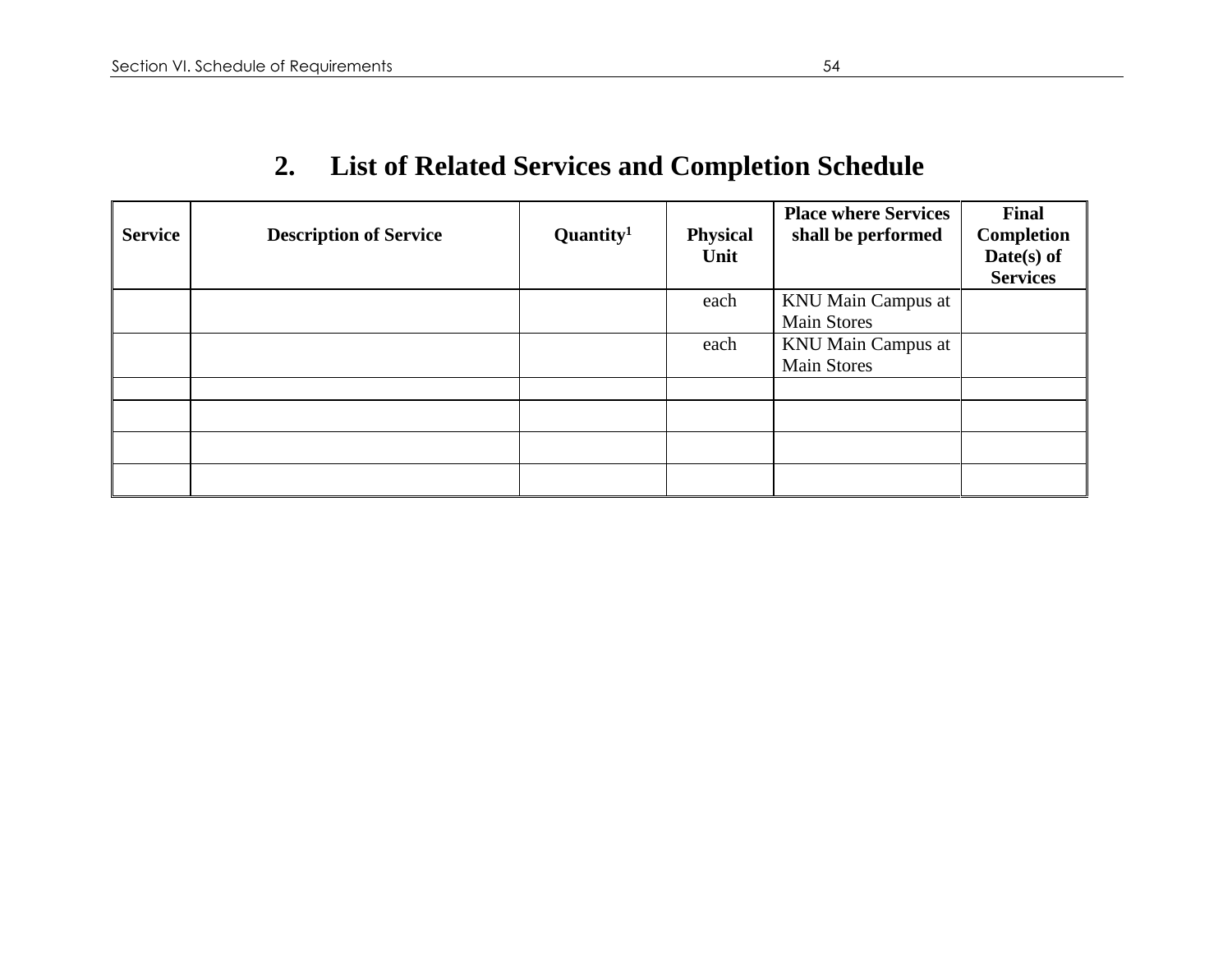## **3. Technical Specifications**

*"Summary of Technical Specifications. The Goods and Related Services shall comply with following Technical Specifications and Standards:*

#### **BELOW IS THE BREAK DOWN OF THE REQUIREMENT**

| N <sub>0</sub> | <b>Name of Goods or Related</b><br><b>Service</b> | <b>Technical</b><br><b>Specifications</b><br>and<br><b>Standards</b>                                                                                                                                                                                                                                                                           | <b>UoM</b> | Quantity |
|----------------|---------------------------------------------------|------------------------------------------------------------------------------------------------------------------------------------------------------------------------------------------------------------------------------------------------------------------------------------------------------------------------------------------------|------------|----------|
| 1              | <b>Undergraduate Gowns</b>                        | Bidders will be required to submit<br>samples and the desired<br>actual<br>specifications are as follows:<br><b>Firm Cotton</b><br><b>Eco Friendly and Easy Care</b><br>$\cdot$<br><b>Shrink Resistance</b><br>$\bullet$<br><b>Tailoring Finish</b><br>$\bullet$<br>Dry Cleanable<br>Right Shade of Colour<br>to<br>Nkrumah's approval         | Each       | 1000     |
| $\overline{2}$ | Post-Graduate<br>Gowns(Masters)                   | Bidders will be required to submit<br>samples and the<br>desired<br>actual<br>specifications are as follows:<br><b>Firm Cotton</b><br><b>Eco Friendly and Easy Care</b><br>$\bullet$<br><b>Shrink Resistance</b><br>$\bullet$<br><b>Tailoring Finish</b><br>$\bullet$<br>Dry Cleanable<br>Shade of Colour<br>Right<br>to<br>Nkrumah's approval | Each       | 55       |

*Detailed Technical Specifications and Standards: All Bidders are required to view the samples provided by the Purchaser and they shall be required to submit actual sample(s) of Gowns during submission of Bids*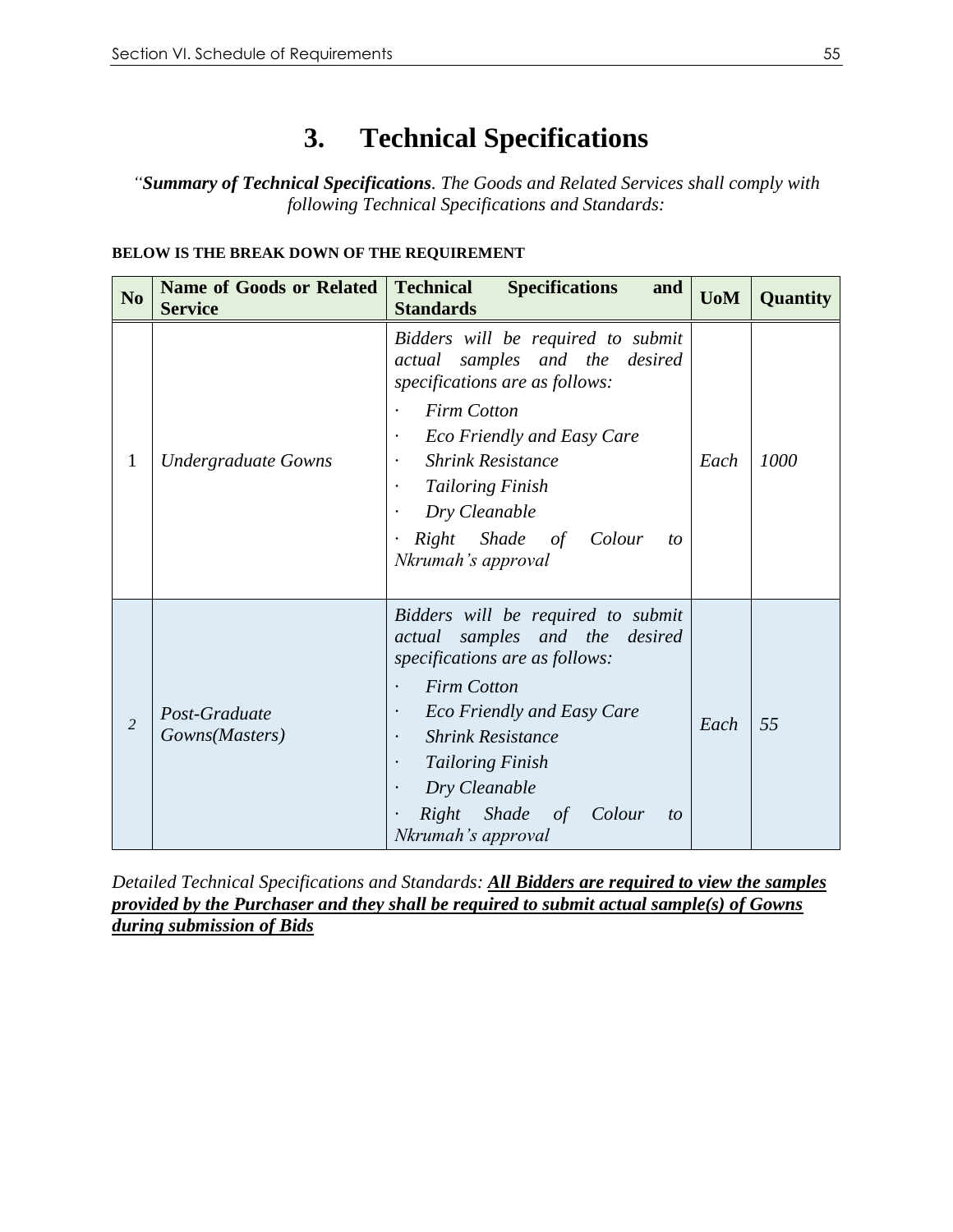## **4. Drawings**

Included here are the expected designs of the gowns:

| S/N            | <b>Name of School</b>                           | <b>Description/Colour</b><br><b>Scheme</b> | <b>UoM</b> | Qty        |
|----------------|-------------------------------------------------|--------------------------------------------|------------|------------|
| $\mathbf{A}$   | <b>UNDERGRADUATE GOWNS</b>                      |                                            |            |            |
|                |                                                 | <b>Black Gown</b>                          | Each       | <b>TBA</b> |
|                |                                                 | <b>Black Cap</b>                           | Each       | <b>TBA</b> |
| $\mathbf{1}$   | School of Business Studies (SBS)                | Gold Hood                                  | Each       | <b>TBA</b> |
|                |                                                 | <b>Tassels</b>                             | Each       | <b>TBA</b> |
|                |                                                 | <b>Mortarboards</b>                        | Each       | <b>TBA</b> |
|                |                                                 | <b>Black Gown</b>                          | Each       | <b>TBA</b> |
|                |                                                 | <b>Black Cap</b>                           | Each       | <b>TBA</b> |
| $\overline{2}$ | School of Humanities and Social Sciences (SHSS) | White Hood                                 | Each       | <b>TBA</b> |
|                |                                                 | <b>Tassels</b>                             | Each       | <b>TBA</b> |
|                |                                                 | <b>Mortarboards</b>                        | Each       | <b>TBA</b> |
|                |                                                 | <b>Black Gown</b>                          | Each       | <b>TBA</b> |
|                | School of Natural Sciences (SNS)                | <b>Black Cap</b>                           | Each       | <b>TBA</b> |
| 3              |                                                 | Red Hood                                   | Each       | <b>TBA</b> |
|                |                                                 | <b>Tassels</b>                             | Each       | <b>TBA</b> |
|                |                                                 | <b>Mortarboards</b>                        | Each       | <b>TBA</b> |
|                |                                                 | <b>Black Gown</b>                          | Each       | <b>TBA</b> |
|                |                                                 | <b>Black Cap</b>                           | Each       | <b>TBA</b> |
| $\overline{4}$ | School of Education (SOE)                       | Green Hood                                 | Each       | <b>TBA</b> |
|                |                                                 | <b>Tassels</b>                             | Each       | <b>TBA</b> |
|                |                                                 | <b>Mortarboards</b>                        | Each       | <b>TBA</b> |
| B              | <b>POSTGRADUATE - MASTERS</b>                   |                                            |            |            |
| $\mathbf{1}$   | <b>School of Humanities and Social Sciences</b> | Green Gown, Black                          | Each       | <b>TBA</b> |
|                |                                                 | Cap, White Hood                            |            |            |
| $\overline{2}$ | <b>School of Education</b>                      | Green Gown, Black                          | Each       | <b>TBA</b> |
|                |                                                 | Cap, Green Hood                            |            |            |
| 3              | <b>School of Business Studies</b>               | Green Gown, Black<br>Cap, Gold Hood        | Each       | <b>TBA</b> |
|                |                                                 | Green Gown, Black                          |            | <b>TBA</b> |
| $\overline{4}$ | <b>School of Natural Sciences</b>               | Cap, Red Hood                              | Each       |            |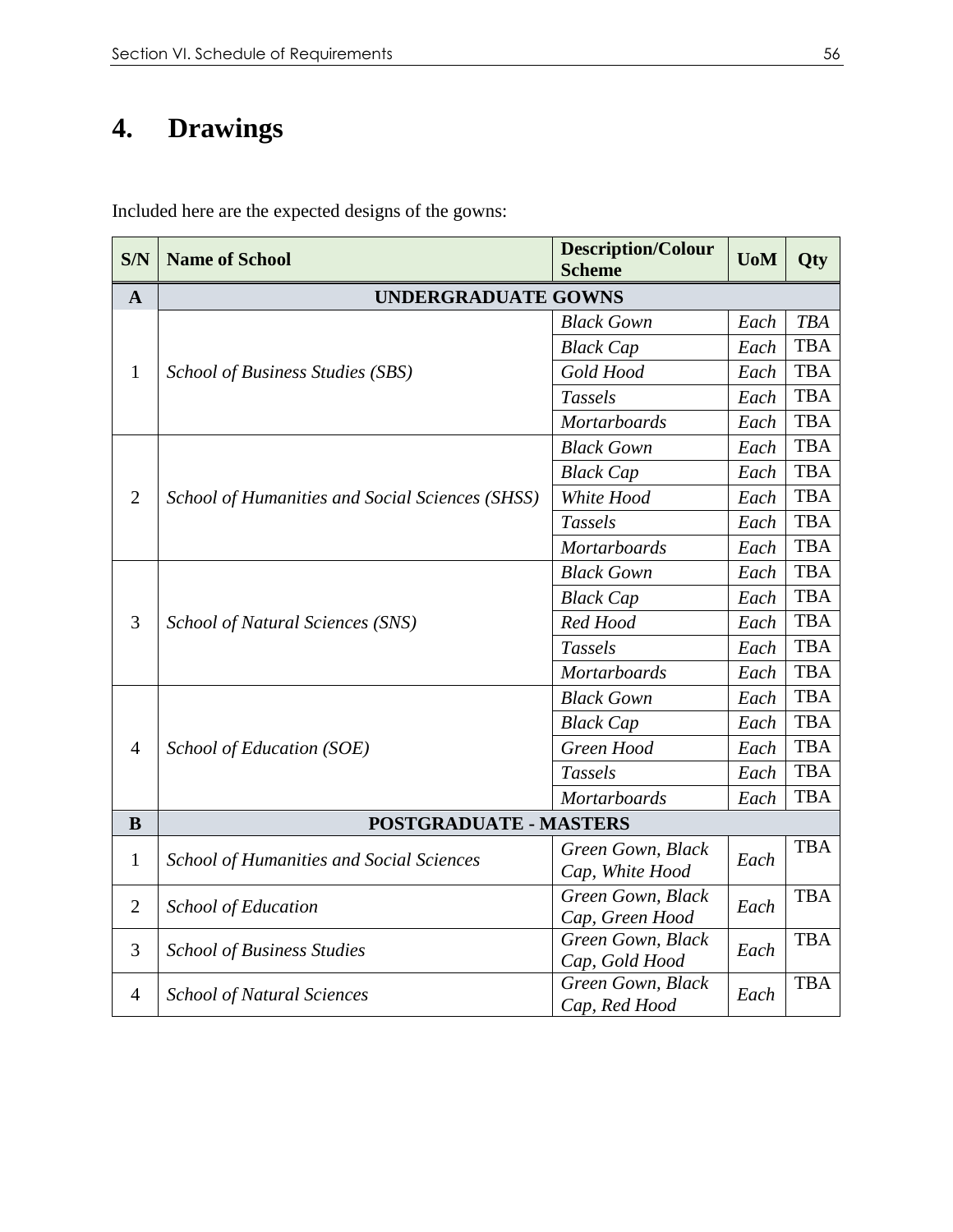## **5. Inspections and Tests**

The following inspections and tests shall be performed:

|                                    | <b>List of Inspections and Tests</b> |                                                                                                     |  |  |  |
|------------------------------------|--------------------------------------|-----------------------------------------------------------------------------------------------------|--|--|--|
| <b>Line-Item</b><br>N <sub>0</sub> | <b>Brief Description</b><br>of Item  | <b>Inspection and/or Test</b>                                                                       |  |  |  |
|                                    | Undergraduate<br>Gowns               | Bidders will be required to submit actual samples<br>and the desired specifications are as follows: |  |  |  |
|                                    |                                      | <b>Firm Cotton</b>                                                                                  |  |  |  |
|                                    |                                      | <b>Eco Friendly and Easy Care</b>                                                                   |  |  |  |
|                                    |                                      | <b>Shrink Resistance</b>                                                                            |  |  |  |
|                                    |                                      | <b>Tailoring Finish</b>                                                                             |  |  |  |
|                                    |                                      | Dry Cleanable                                                                                       |  |  |  |
|                                    |                                      | Right Shade of Colour to Nkrumah's approval                                                         |  |  |  |
|                                    | Post-Graduate<br>Gowns(Masters)      | Bidders will be required to submit actual samples<br>and the desired specifications are as follows: |  |  |  |
|                                    |                                      | <b>Firm Cotton</b>                                                                                  |  |  |  |
|                                    |                                      | Eco Friendly and Easy Care                                                                          |  |  |  |
|                                    |                                      | <b>Shrink Resistance</b>                                                                            |  |  |  |
|                                    |                                      | <b>Tailoring Finish</b>                                                                             |  |  |  |
|                                    |                                      | Dry Cleanable                                                                                       |  |  |  |
|                                    |                                      | Right Shade of Colour to Nkrumah's approval                                                         |  |  |  |

**Note**: Inspection will be done both at pre-shipment (at manufacturer's Place) and at delivery (buyers place)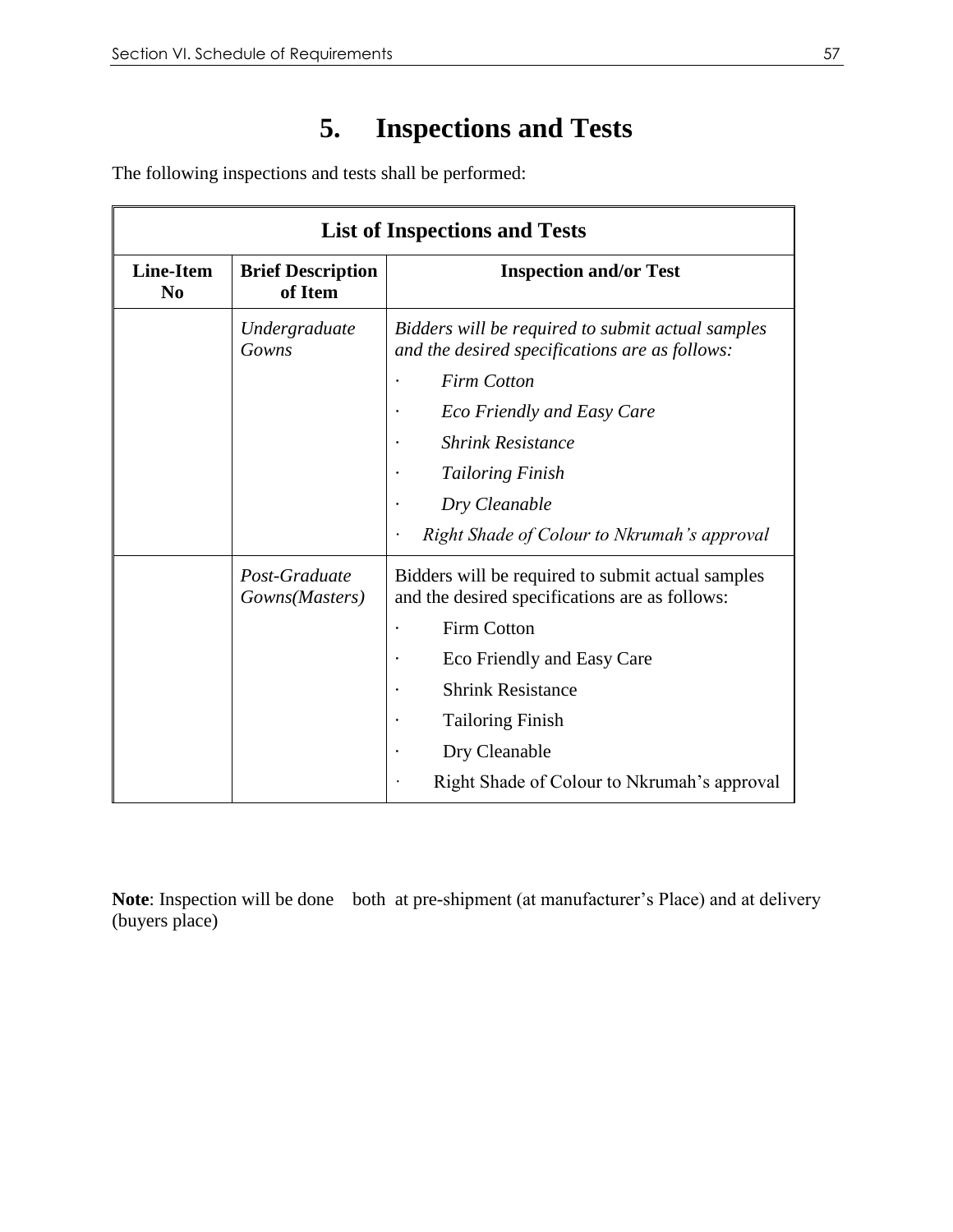## **PART 3 - Contract**

# **Section VII. General Conditions of Contract**

### **Table of Clauses**

| 2.                     |  |
|------------------------|--|
| 3.                     |  |
| $\overline{4}$ .<br>5. |  |
| 6.                     |  |
| 7.                     |  |
| 8.                     |  |
| 9.                     |  |
|                        |  |
|                        |  |
|                        |  |
|                        |  |
|                        |  |
|                        |  |
|                        |  |
|                        |  |
|                        |  |
|                        |  |
|                        |  |
|                        |  |
|                        |  |
|                        |  |
|                        |  |
|                        |  |
|                        |  |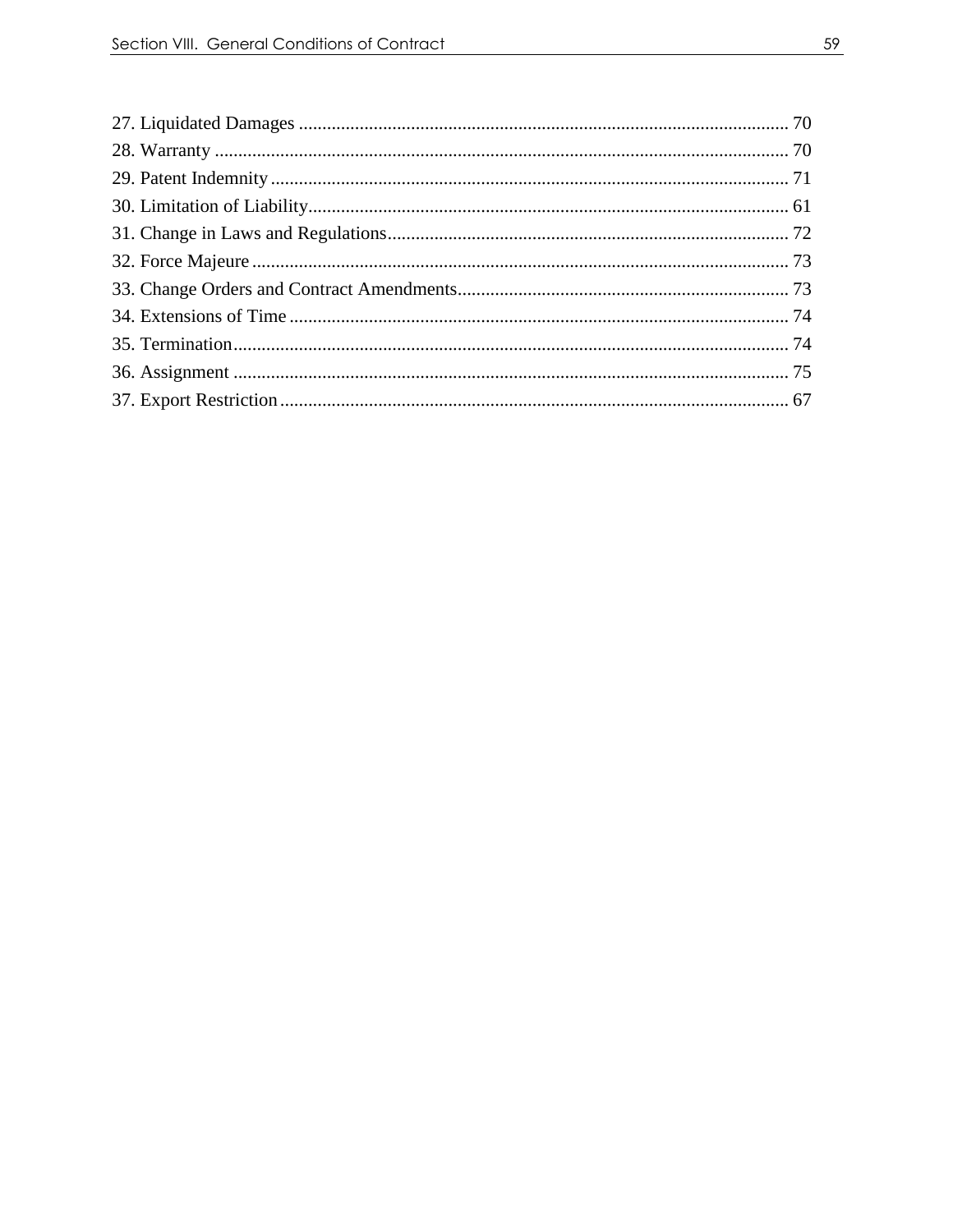### **Section VII. General Conditions of Contract**

- **Definitions** 1.1 The following words and expressions shall have the meanings hereby assigned to them:
	- (a) "Contract" means the Contract Agreement entered between the Procuring Entity and the Supplier, together with the Contract Documents referred to therein, including all attachments, appendices, and all documents incorporated by reference therein.
	- (b) "Contract Documents" means the documents listed in the Contract Agreement, including any amendments thereto.
	- (c) "Contract Price" means the price payable to the Supplier as specified in the Contract Agreement, subject to such additions and adjustments thereto or deductions therefrom, as may be made pursuant to the Contract.
	- (d) "Day" means calendar day.
	- (e) "Completion" means the fulfillment of the Related Services by the Supplier in accordance with the terms and conditions set forth in the Contract.
	- (f) "GCC" means the General Conditions of Contract.
	- (g) "Goods" means all of the commodities, raw material, machinery and equipment, and/or other materials that the Supplier is required to supply to the Procuring Entity under the Contract.
	- (h) "Government" means the Government of the Republic of Zambia, or any other Government agency duly mandated to carry out specialized functions of Government.
	- (i) "Procuring Entity" means the entity purchasing the Goods and Related Services, as specified in the **SCC.**
	- (j) "Related Services" means the services incidental to the supply of the goods, such as insurance, installation, training and initial maintenance and other such obligations of the Supplier under the Contract.
	- (k) "SCC" means the Special Conditions of Contract.
	- (l) "Subcontractor" means any natural person, private or government entity, or a combination of the above, to whom any part of the Goods to be supplied or execution of any part of the Related Services is subcontracted by the Supplier.
	- (m) "Supplier" means the natural person, private or government entity, or a combination of the above, whose bid to perform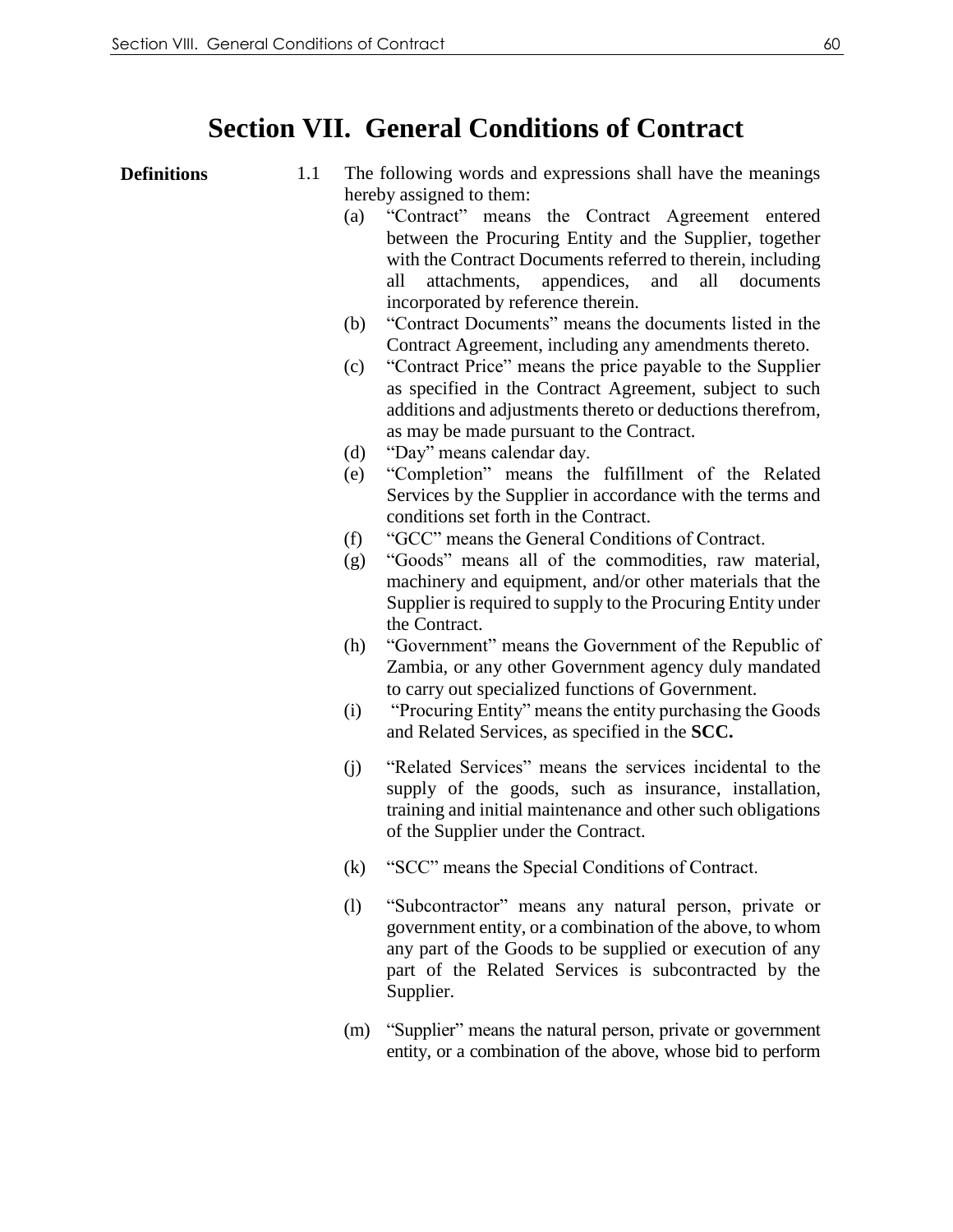**Contract** 

**Fraud and** 

 $\overline{a}$ 

**Documents**

**Corruption** 

the Contract has been accepted by the Procuring Entity and is named as such in the Contract Agreement.

- (n) "The Project Site," where applicable, means the place named in the **SCC.**
- 2.1 Subject to the order of precedence set forth in the Contract Agreement, all documents forming the Contract (and all parts thereof) are intended to be correlative, complementary, and mutually explanatory. The Contract Agreement shall be read.
- 3.1 If the Procuring Entity determines that the Supplier and/or any of its personnel, or its agents, or its Subcontractors, consultants, service providers, suppliers and/or their employees has engaged in corrupt, fraudulent, collusive, coercive or obstructive practices, in competing for or in executing the Contract, then the Procuring Entity may, after giving 14 days' notice to the Supplier, terminate the Supplier's employment under the Contract and cancel the contract, and the provisions of Clause 35 shall apply as if such expulsion had been made under Sub-Clause 35.1.
	- (a) For the purposes of this Sub-Clause:
		- (i) "corrupt practice" means the offering, giving, receiving, or soliciting, directly or indirectly, of anything of value to influence the action of a public official in the procurement process or in contract execution.
		- (ii) "fraudulent practice" is any act or omission, including a misrepresentation, that knowingly or recklessly misleads, or attempts to mislead, a party to obtain a financial or other benefit or to avoid an obligation<sup>5</sup>;
		- (iii) "collusive practice" is an arrangement between two or more parties<sup>6</sup> designed to achieve an improper purpose, including to influence improperly the actions of another party.
		- (iv) "coercive practice" is impairing or harming, or threatening to impair or harm, directly or indirectly, any party or the property of the party to influence improperly the actions of a party<sup>7</sup>;
		- (v) "obstructive practice" is

<sup>&</sup>lt;sup>5</sup> "Party" refers to a public official; the terms "benefit" and "obligation" relate to the procurement process or contract execution; and the "act or omission" is intended to influence the procurement process or contract execution.

<sup>&</sup>lt;sup>6</sup> "Parties" refers to participants in the procurement process (including public officials) attempting to establish bid prices at artificial, non-competitive levels.<br><sup>7</sup> "Party" refers to a participant in the procurement process or contract execution.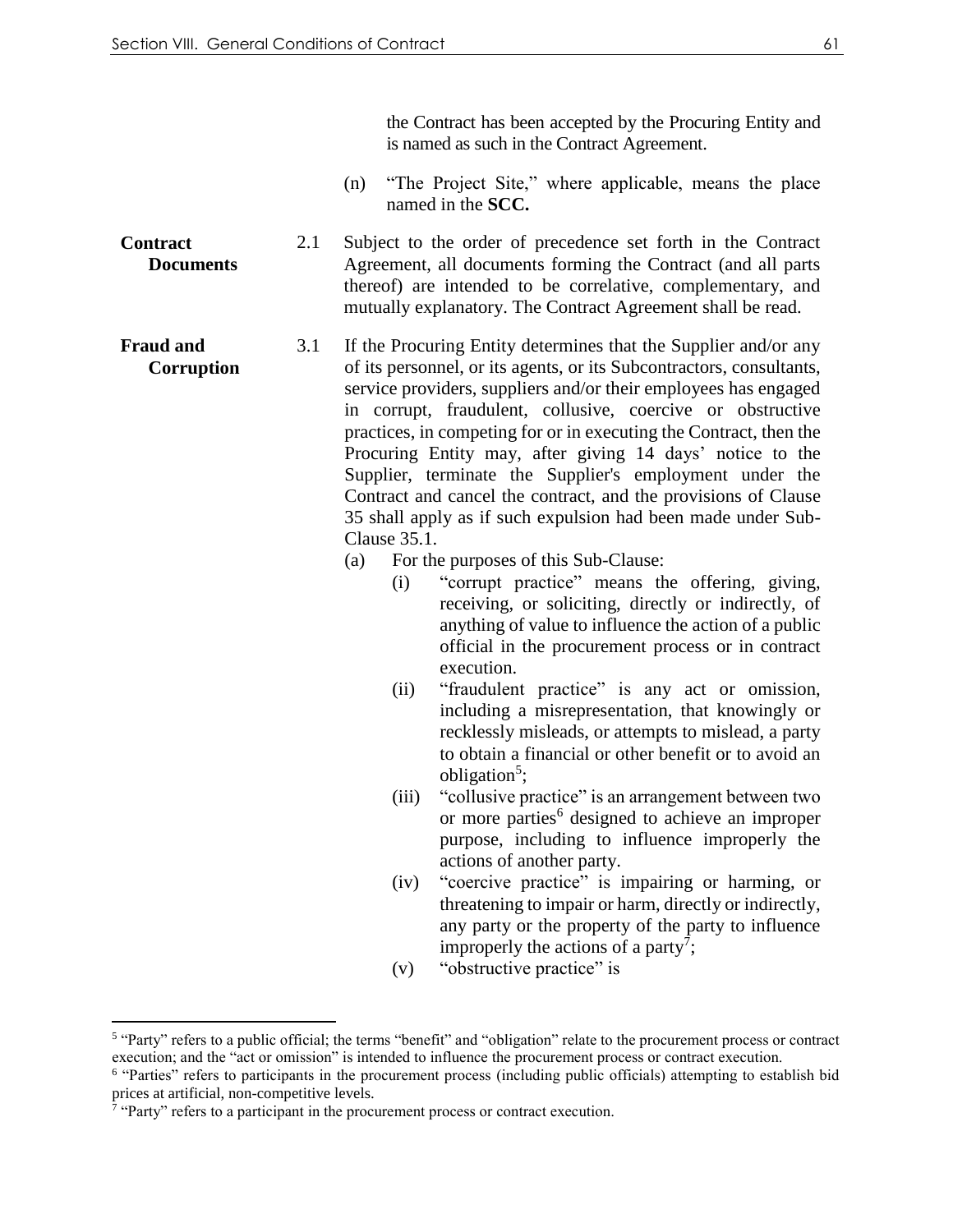- (aa) deliberately destroying, falsifying, altering or concealing of evidence material to the investigation or making false statements to investigators in order to materially impede an investigation into allegations of a corrupt, fraudulent, coercive or collusive practice; and/or threatening, harassing or intimidating any party to prevent it from disclosing its knowledge of matters relevant to the investigation or from pursuing the investigation; or
- (bb) acts intended to materially impede the exercise of the inspection and audit rights provided for under Clause 11 [Inspections and Audits by the Government].
- 3.2 Should any employee of the Supplier be determined to have engaged in corrupt, fraudulent, collusive, coercive, or obstructive practice during the purchase of the Goods, then that employee shall be removed.
- **Interpretation** 4.1 If the context so requires it, singular means plural and vice versa.

#### 4.2 Incoterms

- (a) Unless inconsistent with any provision of the Contract**,** the meaning of any trade term and the rights and obligations of parties thereunder shall be as prescribed by Incoterms.
- (b) The terms EXW, CIP, FCA, CFR and other similar terms, when used, shall be governed by the rules prescribed in the current edition of Incoterms specified in the **SCC** and published by the International Chamber of Commerce in Paris, France.
- 4.3 Entire Agreement

The Contract constitutes the entire agreement between the Procuring Entity and the Supplier and supersedes all communications, negotiations and agreements (whether written or oral) of the parties with respect thereto made prior to the date of Contract.

4.4 Amendment

No amendment or other variation of the Contract shall be valid unless it is in writing, is dated, expressly refers to the Contract, and is signed by a duly authorized representative of each party thereto.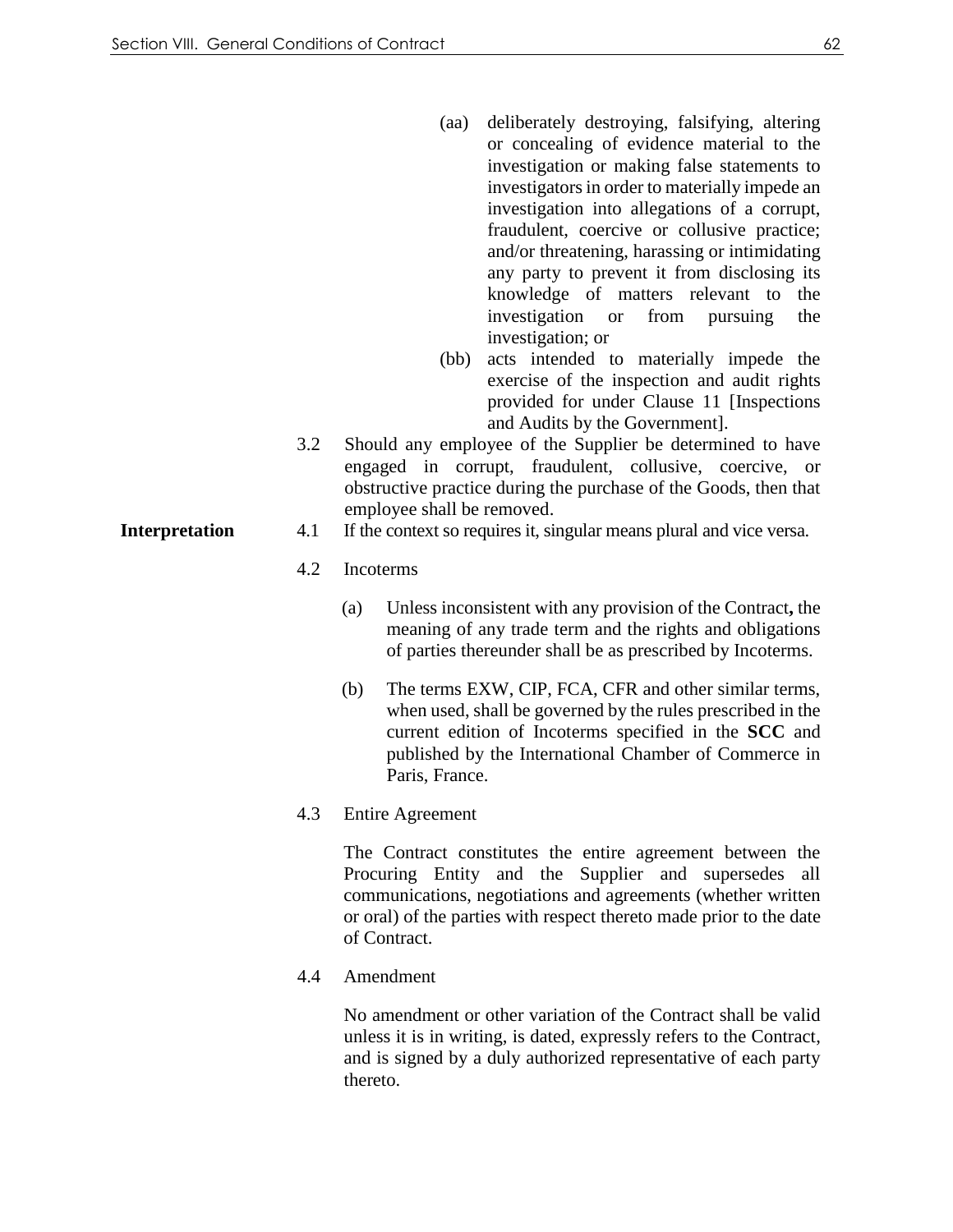4.5 Non-waiver

| (a) | Subject to GCC Sub-Clause 4.5(b) below, no relaxation,        |
|-----|---------------------------------------------------------------|
|     | forbearance, delay, or indulgence by either party in          |
|     | enforcing any of the terms and conditions of the Contract     |
|     | or the granting of time by either party to the other shall    |
|     | prejudice, affect, or restrict the rights of that party under |
|     | the Contract, neither shall any waiver by either party of any |
|     | breach of Contract operate as waiver of any subsequent or     |
|     | continuing breach of Contract.                                |

- (b) Any waiver of a party's rights, powers, or remedies under the Contract must be in writing, dated, and signed by an authorized representative of the party granting such waiver, and must specify the right and the extent to which it is being waived.
- 4.6 Severability

If any provision or condition of the Contract is prohibited or rendered invalid or unenforceable, such prohibition, invalidity or unenforceability shall not affect the validity or enforceability of any other provisions and conditions of the Contract.

- **Language** 5.1 The Contract as well as all correspondence and documents relating to the Contract exchanged by the Supplier and the Procuring Entity, shall be written in the language specified in the **SCC.** Supporting documents and printed literature that are part of the Contract may be in another language provided they are accompanied by an accurate translation of the relevant passages in the language specified**,** in which case, for purposes of interpretation of the Contract, this translation shall govern.
	- 5.2 The Supplier shall bear all costs of translation to the governing language and all risks of the accuracy of such translation, for documents provided by the Supplier.
- **Joint Venture, Consortium or Association** 6.1 If the Supplier is a joint venture, consortium, or association, all of the parties shall be jointly and severally liable to the Procuring Entity for the fulfillment of the provisions of the Contract and shall designate one party to act as a leader with authority to bind the joint venture, consortium, or association. The composition or the constitution of the joint venture, consortium, or association shall not be altered without the prior consent of the Procuring Entity.
- **Eligibility** 7.1 The Supplier and its Subcontractors shall have the nationality of an eligible country. A Supplier or Subcontractor shall be deemed to have the nationality of a country if it is a citizen or constituted, incorporated, or registered, and operates in conformity with the provisions of the laws of that country.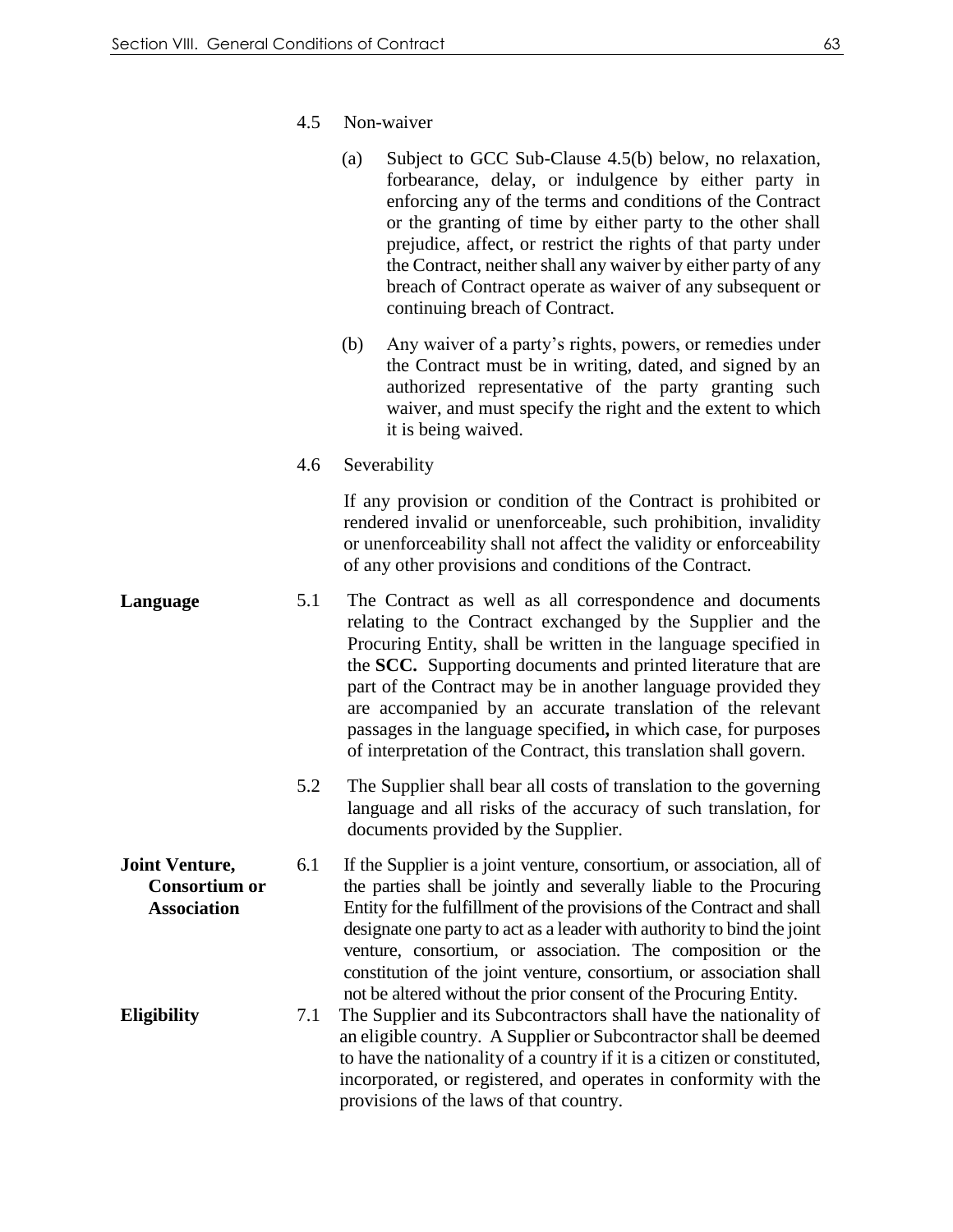| All Goods and Related Services to be supplied under the Contract<br>shall have their origin in Eligible Countries. For the purpose of<br>this Clause, origin means the country where the goods have been<br>grown, mined, cultivated, produced, manufactured, or processed;<br>or through manufacture, processing, or assembly, another<br>commercially recognized article results that differs substantially<br>in its basic characteristics from its components.                                                                                                                                                                                                                                                                                                                                                                                                                                        |
|-----------------------------------------------------------------------------------------------------------------------------------------------------------------------------------------------------------------------------------------------------------------------------------------------------------------------------------------------------------------------------------------------------------------------------------------------------------------------------------------------------------------------------------------------------------------------------------------------------------------------------------------------------------------------------------------------------------------------------------------------------------------------------------------------------------------------------------------------------------------------------------------------------------|
| Any notice given by one party to the other pursuant to the<br>Contract shall be in writing to the address specified in the SCC.<br>The term "in writing" means communicated in written form with<br>proof of receipt.                                                                                                                                                                                                                                                                                                                                                                                                                                                                                                                                                                                                                                                                                     |
| A notice shall be effective when delivered or on the notice's<br>effective date, whichever is later.                                                                                                                                                                                                                                                                                                                                                                                                                                                                                                                                                                                                                                                                                                                                                                                                      |
| The Contract shall be governed by and interpreted in accordance<br>with the laws of the Republic of Zambia, unless otherwise<br>specified in the SCC.                                                                                                                                                                                                                                                                                                                                                                                                                                                                                                                                                                                                                                                                                                                                                     |
| 10.1<br>The Procuring Entity and the Supplier shall make every effort to<br>amicably by direct informal negotiation<br>resolve<br>any<br>disagreement or dispute arising between them under or in<br>connection with the Contract.                                                                                                                                                                                                                                                                                                                                                                                                                                                                                                                                                                                                                                                                        |
| 10.2 If, after twenty-eight (28) days, the parties have failed to resolve<br>their dispute or difference by such mutual consultation, then<br>either the Procuring Entity or the Supplier may give notice to the<br>other party of its intention to commence arbitration, as<br>hereinafter provided, as to the matter in dispute, and no<br>arbitration in respect of this matter may be commenced unless<br>such notice is given. Any dispute or difference in respect of<br>which a notice of intention to commence arbitration has been<br>given in accordance with this Clause shall be finally settled by<br>arbitration. Arbitration may be commenced prior to or after<br>delivery of the Goods under the Contract. Arbitration<br>proceedings shall be conducted in accordance with the rules of<br>procedure specified in the SCC.<br>10.3 Notwithstanding any reference to arbitration herein, |
| the parties shall continue to perform their respective<br>(a)<br>obligations under the Contract unless they otherwise agree;<br>and                                                                                                                                                                                                                                                                                                                                                                                                                                                                                                                                                                                                                                                                                                                                                                       |
| the Procuring Entity shall pay the Supplier any monies due<br>(b)<br>the Supplier.<br>11.1 The Supplier shall permit, and shall cause its Subcontractors and<br>consultants to permit, the Government and/or persons appointed by<br>the Government to inspect the Supplier's offices and all accounts<br>and records relating to the performance of the Contract and the<br>submission of the bid, and to have such accounts and records<br>audited by auditors appointed by the Government if requested by                                                                                                                                                                                                                                                                                                                                                                                              |
| 7.2<br>8.1<br>8.2<br>9.1                                                                                                                                                                                                                                                                                                                                                                                                                                                                                                                                                                                                                                                                                                                                                                                                                                                                                  |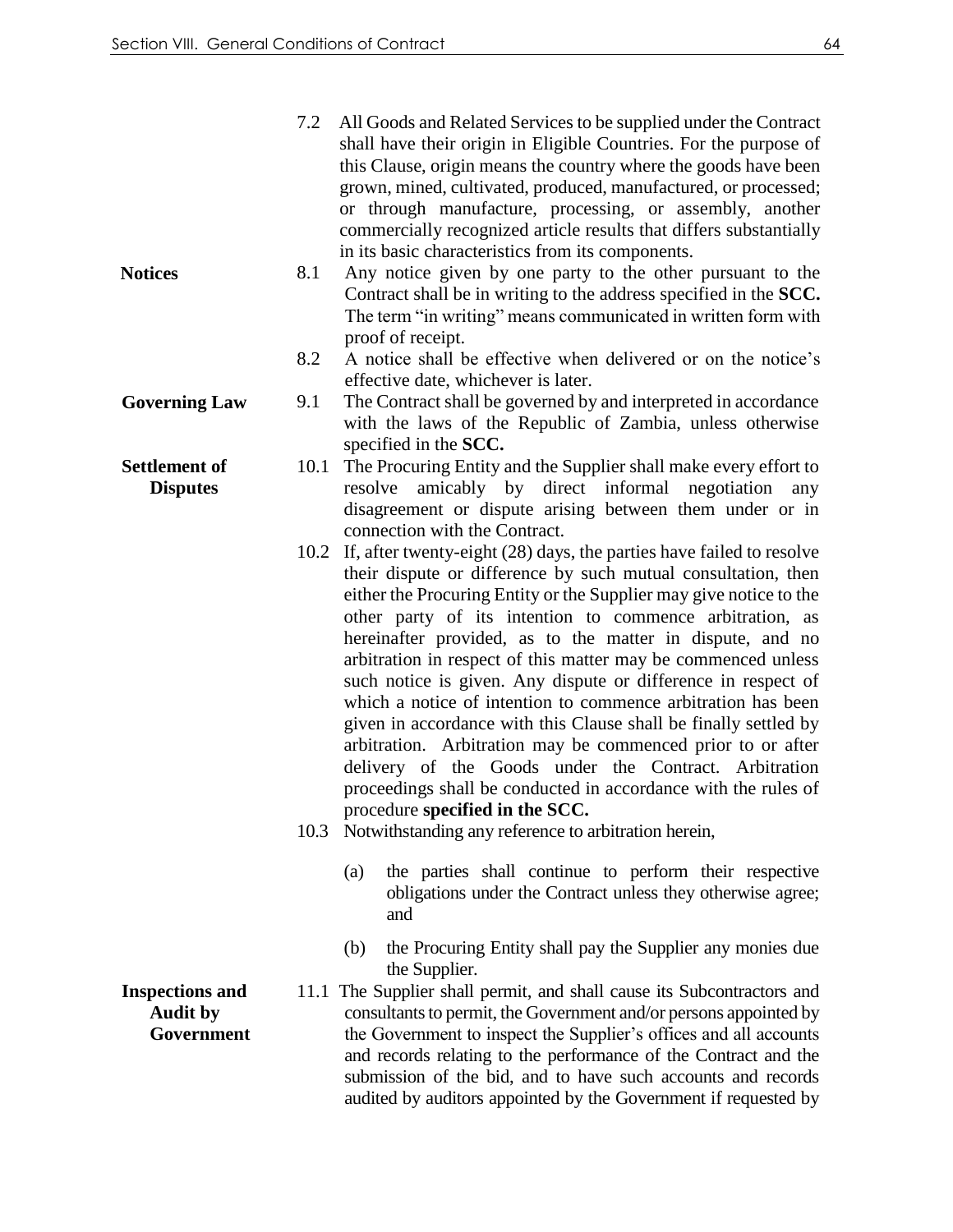|                         |      | the Government. The Supplier's and its Subcontractors and<br>consultants' attention is drawn to Clause 3 [Fraud and Corruption],<br>which provides, inter alia, that acts intended to materially impede<br>the exercise of the inspection and audit rights provided for under<br>this Sub-Clause 11.1 constitute a prohibited practice subject to |
|-------------------------|------|---------------------------------------------------------------------------------------------------------------------------------------------------------------------------------------------------------------------------------------------------------------------------------------------------------------------------------------------------|
|                         |      | contract termination (as well as to a determination of ineligibility<br>pursuant to Zambia Public Procurement Authority's prevailing<br>sanctions procedures).                                                                                                                                                                                    |
| <b>Scope of Supply</b>  | 12.1 | The Goods and Related Services to be supplied shall be as<br>specified in the Schedule of Requirements.                                                                                                                                                                                                                                           |
| <b>Delivery</b> and     | 13.1 | Subject to GCC Sub-Clause 33.1, the Delivery of the Goods and                                                                                                                                                                                                                                                                                     |
| <b>Documents</b>        |      | Completion of the Related Services shall be in accordance with the                                                                                                                                                                                                                                                                                |
|                         |      | Delivery and Completion Schedule specified in the Schedule of                                                                                                                                                                                                                                                                                     |
|                         |      | Requirements. The details of shipping and other documents to be                                                                                                                                                                                                                                                                                   |
|                         |      | furnished by the Supplier are specified in the SCC.                                                                                                                                                                                                                                                                                               |
| Supplier's              | 14.1 | The Supplier shall supply all the Goods and Related Services                                                                                                                                                                                                                                                                                      |
| <b>Responsibilities</b> |      | included in the Scope of Supply in accordance with GCC Clause                                                                                                                                                                                                                                                                                     |
|                         |      | 12, and the Delivery and Completion Schedule, as per GCC                                                                                                                                                                                                                                                                                          |
|                         |      | Clause 13.                                                                                                                                                                                                                                                                                                                                        |
| <b>Contract Price</b>   | 15.1 | Prices charged by the Supplier for the Goods supplied and the                                                                                                                                                                                                                                                                                     |
|                         |      | Related Services performed under the Contract shall not vary                                                                                                                                                                                                                                                                                      |
|                         |      | from the prices quoted by the Supplier in its bid, except for any                                                                                                                                                                                                                                                                                 |
|                         |      | price adjustments authorized in the SCC.                                                                                                                                                                                                                                                                                                          |
| <b>Terms of Payment</b> | 16.1 | The Contract Price, including any Advance Payments, if                                                                                                                                                                                                                                                                                            |
|                         |      | applicable, shall be paid as specified in the SCC.                                                                                                                                                                                                                                                                                                |
|                         | 16.2 | The Supplier's request for payment shall be made to the                                                                                                                                                                                                                                                                                           |
|                         |      | Procuring Entity in writing, accompanied by invoices                                                                                                                                                                                                                                                                                              |
|                         |      | describing, as appropriate, the Goods delivered and Related                                                                                                                                                                                                                                                                                       |
|                         |      | Services performed, and by the documents submitted pursuant                                                                                                                                                                                                                                                                                       |
|                         |      | to GCC Clause 13 and upon fulfillment of all other obligations                                                                                                                                                                                                                                                                                    |
|                         |      | stipulated in the Contract.                                                                                                                                                                                                                                                                                                                       |
|                         |      | 16.3 Payments shall be made promptly by the Procuring Entity, but                                                                                                                                                                                                                                                                                 |
|                         |      | in no case later than sixty (60) days after submission of an                                                                                                                                                                                                                                                                                      |
|                         |      | invoice or request for payment by the Supplier, and after the                                                                                                                                                                                                                                                                                     |
|                         |      | Procuring Entity has accepted it.                                                                                                                                                                                                                                                                                                                 |
|                         | 16.4 | The currencies in which payments shall be made to the Supplier                                                                                                                                                                                                                                                                                    |
|                         |      | under this Contract shall be those in which the bid price is                                                                                                                                                                                                                                                                                      |
|                         | 16.5 | expressed.<br>In the event that the Procuring Entity fails to pay the Supplier                                                                                                                                                                                                                                                                    |
|                         |      | any payment by its due date or within the period set forth in the                                                                                                                                                                                                                                                                                 |
|                         |      | SCC, the Procuring Entity shall pay to the Supplier interest on                                                                                                                                                                                                                                                                                   |
|                         |      | the amount of such delayed payment at the rate shown in the                                                                                                                                                                                                                                                                                       |
|                         |      | SCC, for the period of delay until payment has been made in                                                                                                                                                                                                                                                                                       |
|                         |      | full, whether before or after judgment or arbitrage award.                                                                                                                                                                                                                                                                                        |
|                         |      |                                                                                                                                                                                                                                                                                                                                                   |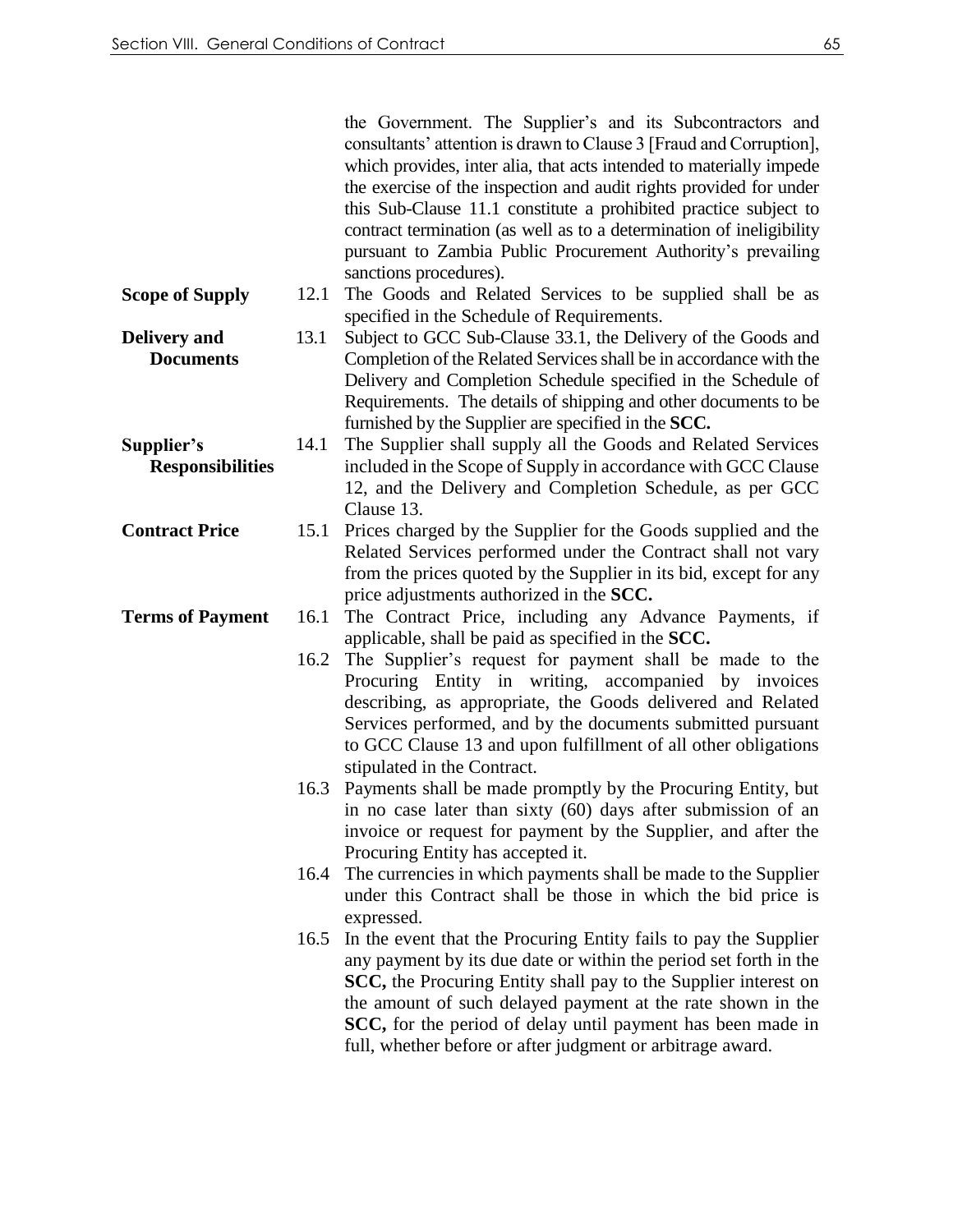| <b>Taxes and Duties</b>                   |      | 17.1 For goods manufactured outside Zambia, the Supplier shall be<br>entirely responsible for all taxes, stamp duties, license fees, and<br>other such levies imposed outside Zambia.                                                                                                                                                                                                                                          |
|-------------------------------------------|------|--------------------------------------------------------------------------------------------------------------------------------------------------------------------------------------------------------------------------------------------------------------------------------------------------------------------------------------------------------------------------------------------------------------------------------|
|                                           |      | 17.2 For goods Manufactured within Zambia, the Supplier shall be<br>entirely responsible for all taxes, duties, license fees, etc.,<br>incurred until delivery of the contracted Goods to the Procuring<br>Entity.                                                                                                                                                                                                             |
|                                           | 17.3 | If any tax exemptions, reductions, allowances, or privileges may<br>be available to the Supplier in Zambia, the Procuring Entity shall<br>use its best efforts to enable the Supplier to benefit from any such<br>tax savings to the maximum allowable extent.                                                                                                                                                                 |
| <b>Performance</b><br><b>Security</b>     |      | 18.1 If required as specified in the SCC, the Supplier shall, within<br>twenty-eight (28) days of the notification of contract award,<br>provide a performance security for the performance of the<br>Contract in the amount specified in the SCC.                                                                                                                                                                             |
|                                           | 18.2 | The proceeds of the Performance Security shall be payable to<br>the Procuring Entity as compensation for any loss resulting from<br>the Supplier's failure to complete its obligations under the<br>Contract.                                                                                                                                                                                                                  |
|                                           | 18.3 | As specified in the SCC, the Performance Security, if required,<br>shall be denominated in the currency(ies) of the Contract, or in<br>a freely convertible currency acceptable to the Procuring Entity;<br>and shall be in one of the formats stipulated by the Procuring<br>Entity in the SCC, or in another format acceptable to the<br>Procuring Entity.                                                                   |
|                                           | 18.4 | The Performance Security shall be discharged by the Procuring<br>Entity and returned to the Supplier not later than twenty-eight<br>(28) days following the date of Completion of the Supplier's<br>performance obligations under the Contract, including any<br>warranty obligations, unless specified otherwise in the SCC.                                                                                                  |
| Copyright                                 | 19.1 | The copyright in all drawings, documents, and other materials<br>containing data and information furnished to the Procuring<br>Entity by the Supplier herein shall remain vested in the Supplier,<br>or, if they are furnished to the Procuring Entity directly or<br>through the Supplier by any third party, including suppliers of<br>materials, the copyright in such materials shall remain vested in<br>such third party |
| <b>Confidential</b><br><b>Information</b> | 20.1 | The Procuring Entity and the Supplier shall keep confidential<br>and shall not, without the written consent of the other party<br>hereto, divulge to any third party any documents, data, or other                                                                                                                                                                                                                             |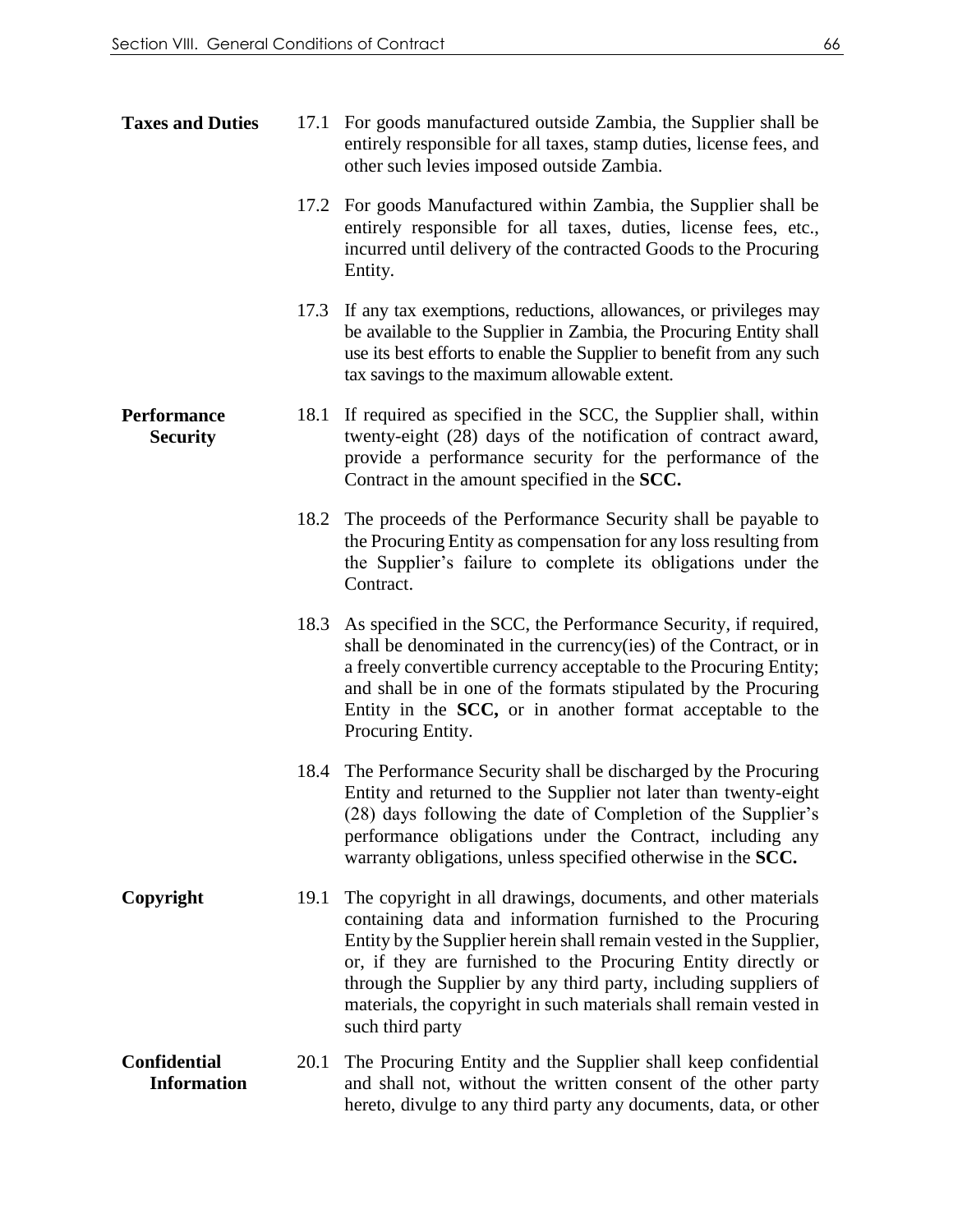information furnished directly or indirectly by the other party hereto in connection with the Contract, whether such information has been furnished prior to, during or following completion or termination of the Contract. Notwithstanding the above, the Supplier may furnish to its Subcontractor such documents, data, and other information it receives from the Procuring Entity to the extent required for the Subcontractor to perform its work under the Contract, in which event the Supplier shall obtain from such Subcontractor an undertaking of confidentiality similar to that imposed on the Supplier under GCC Clause 20.

- 20.2 The Procuring Entity shall not use such documents, data, and other information received from the Supplier for any purposes unrelated to the contract. Similarly, the Supplier shall not use such documents, data, and other information received from the Procuring Entity for any purpose other than the performance of the Contract.
- 20.3 The obligation of a party under GCC Sub-Clauses 20.1 and 20.2 above, however, shall not apply to information that:
	- (a) the Procuring Entity or Supplier need to share with Government or other institutions participating in the financing of the Contract.
	- (b) now or hereafter enters the public domain through no fault of that party.
	- (c) can be proven to have been possessed by that party at the time of disclosure and which was not previously obtained, directly or indirectly, from the other party; or
	- (d) otherwise lawfully becomes available to that party from a third party that has no obligation of confidentiality.
- 20.4 The above provisions of GCC Clause 20 shall not in any way modify any undertaking of confidentiality given by either of the parties hereto prior to the date of the Contract in respect of the Supply or any part thereof.
- 20.5 The provisions of GCC Clause 20 shall survive completion or termination, for whatever reason, of the Contract.
- **Subcontracting** 21.1 The Supplier shall notify the Procuring Entity in writing of all subcontracts awarded under the Contract if not already specified in the bid. Such notification, in the original bid or later shall not relieve the Supplier from any of its obligations, duties, responsibilities, or liability under the Contract.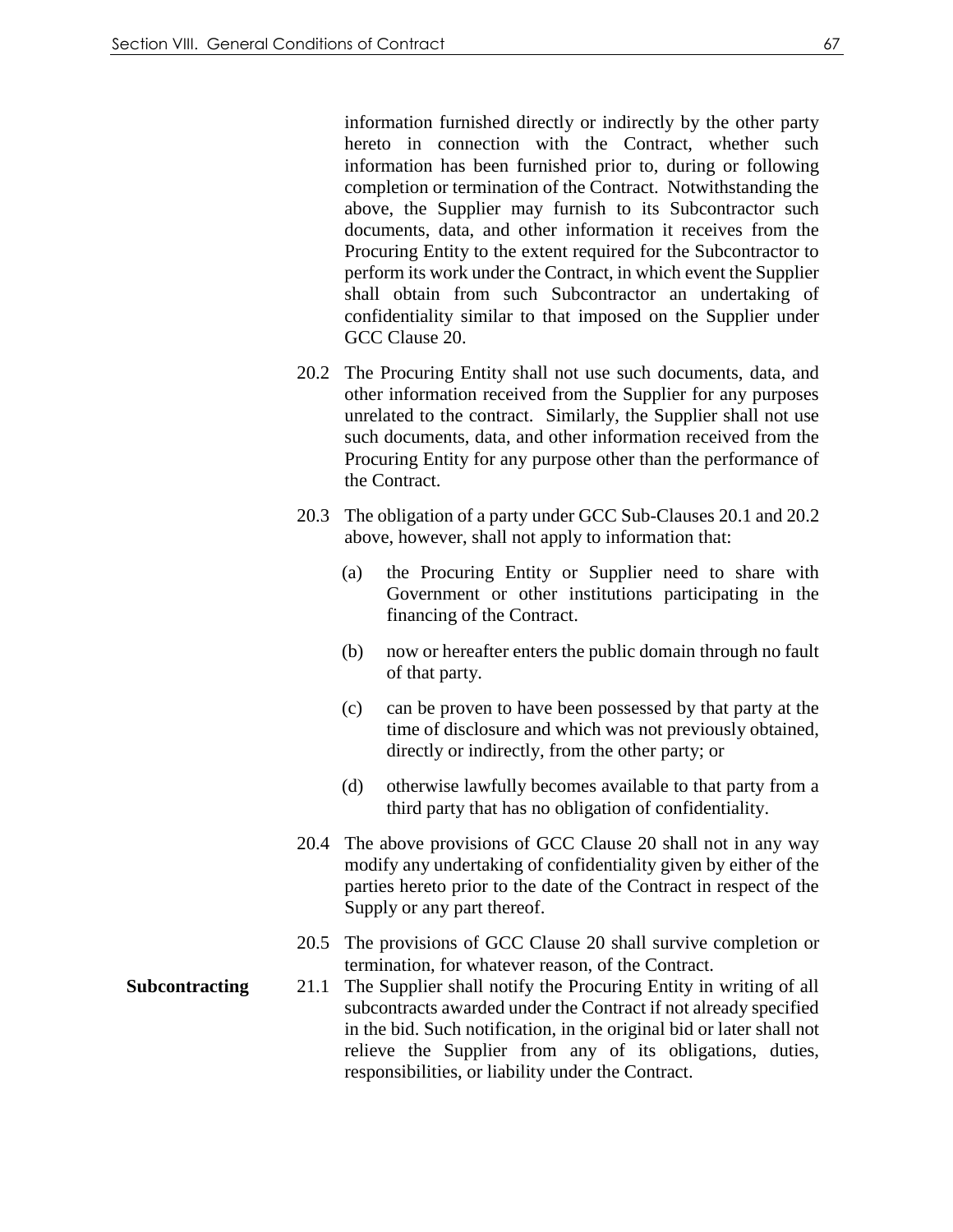21.2 Subcontracts shall comply with the provisions of GCC Clauses 3 and 7.

#### **Specifications and Standards**

- 22.1 Technical Specifications and Drawings
	- (a) The Goods and Related Services supplied under this Contract shall conform to the technical specifications and standards mentioned in Section VI, Schedule of Requirements and, when no applicable standard is mentioned, the standard shall be equivalent or superior to the official standards whose application is appropriate to the goods' country of origin.
	- (b) The Supplier shall be entitled to disclaim responsibility for any design, data, drawing, specification or other document, or any modification thereof provided or designed by or on behalf of the Procuring Entity, by giving a notice of such disclaimer to the Procuring Entity.
	- (c) Wherever references are made in the Contract to codes and standards in accordance with which it shall be executed, the edition or the revised version of such codes and standards shall be those specified in the Schedule of Requirements. During Contract execution, any changes in any such codes and standards shall be applied only after approval by the Procuring Entity and shall be treated in accordance with GCC Clause 33.
- **Packing and Documents** 23.1 The Supplier shall provide such packing of the Goods as is required to prevent their damage or deterioration during transit to their final destination, as indicated in the Contract. During transit, the packing shall be sufficient to withstand, without limitation, rough handling and exposure to extreme temperatures, salt and precipitation, and open storage. Packing case size and weights shall take into consideration, where appropriate, the remoteness of the goods' final destination and the absence of heavy handling facilities at all points in transit.
	- 23.2 The packing, marking, and documentation within and outside the packages shall comply strictly with such special requirements as shall be expressly provided for in the Contract, including additional requirements, if any, specified in the **SCC,** and in any other instructions ordered by the Procuring Entity.
- **Insurance** 24.1 Unless otherwise specified in the **SCC,** the Goods supplied under the Contract shall be fully insured—in a freely convertible currency from an eligible country—against loss or damage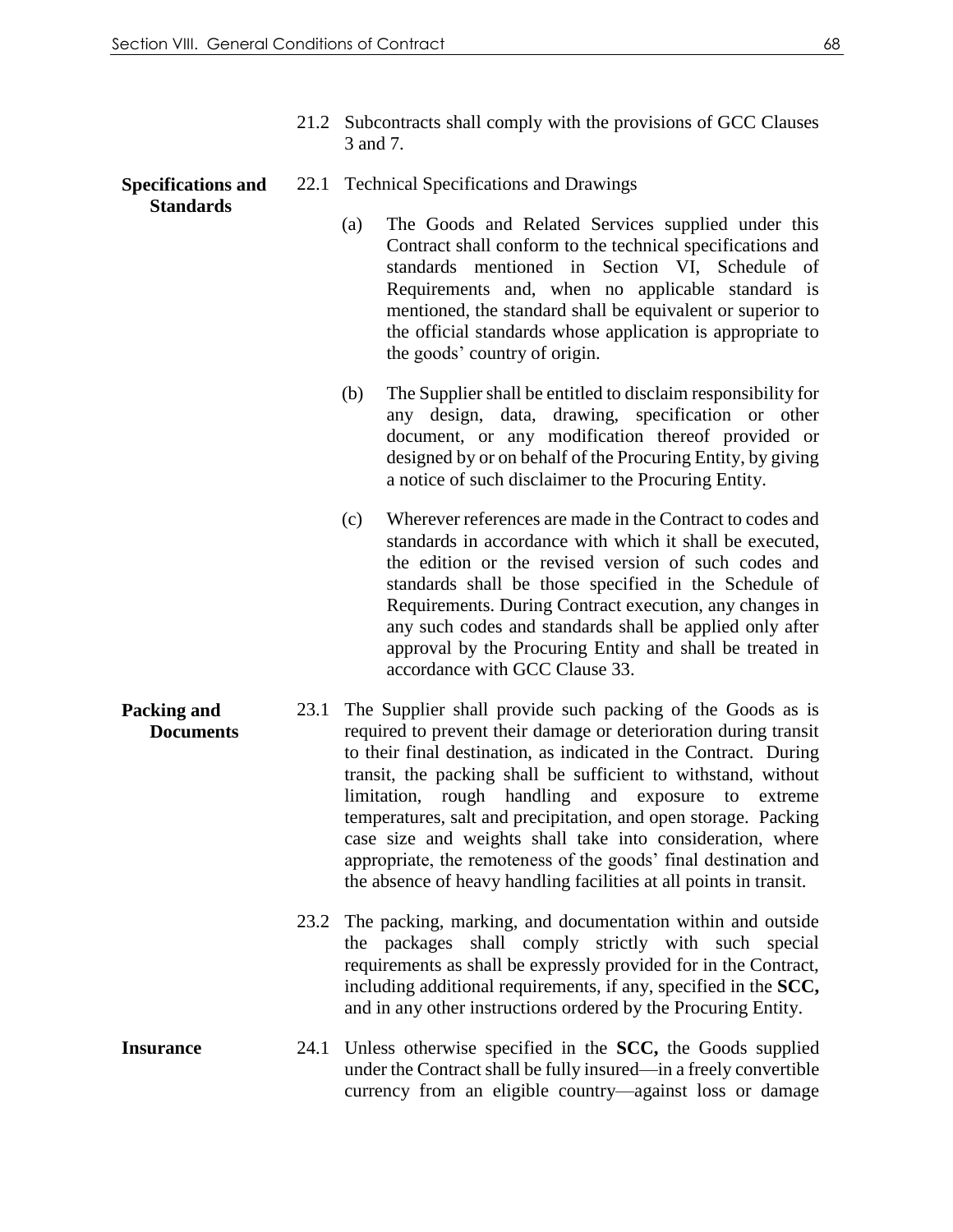incidental to manufacture or acquisition, transportation, storage, and delivery, in accordance with the applicable Incoterms or in the manner specified in the **SCC.**

- **Transportation** 25.1 Unless otherwise specified in the **SCC,** responsibility for arranging transportation of the Goods shall be in accordance with the specified Incoterms.
- **Inspections and Tests** 26.1 The Supplier shall at its own expense and at no cost to the Procuring Entity carry out all such tests and/or inspections of the Goods and Related Services as are specified in the **SCC.**
	- 26.2 The inspections and tests may be conducted on the premises of the Supplier or its Subcontractor, at point of delivery, and/or at the Goods' final destination, or in another place in Zambia as specified in the **SCC.** Subject to GCC Sub-Clause 26.3, if conducted on the premises of the Supplier or its Subcontractor, all reasonable facilities and assistance, including access to drawings and production data, shall be furnished to the inspectors at no charge to the Procuring Entity.
	- 26.3 The Procuring Entity or its designated representative shall be entitled to attend the tests and/or inspections referred to in GCC Sub-Clause 26.2, provided that the Procuring Entity bear all of its own costs and expenses incurred in connection with such attendance including, but not limited to, all traveling and board and lodging expenses.
	- 26.4 Whenever the Supplier is ready to carry out any such test and inspection, it shall give a reasonable advance notice, including the place and time, to the Procuring Entity. The Supplier shall obtain from any relevant third party or manufacturer any necessary permission or consent to enable the Procuring Entity or its designated representative to attend the test and/or inspection.
	- 26.5 The Procuring Entity may require the Supplier to carry out any test and/or inspection not required by the Contract but deemed necessary to verify that the characteristics and performance of the Goods comply with the technical specification's codes and standards under the Contract, provided that the Supplier's reasonable costs and expenses incurred in the carrying out of such test and/or inspection shall be added to the Contract Price. Further, if such test and/or inspection impedes the progress of manufacturing and/or the Supplier's performance of its other obligations under the Contract, due allowance will be made in respect of the Delivery Dates and Completion Dates and the other obligations so affected.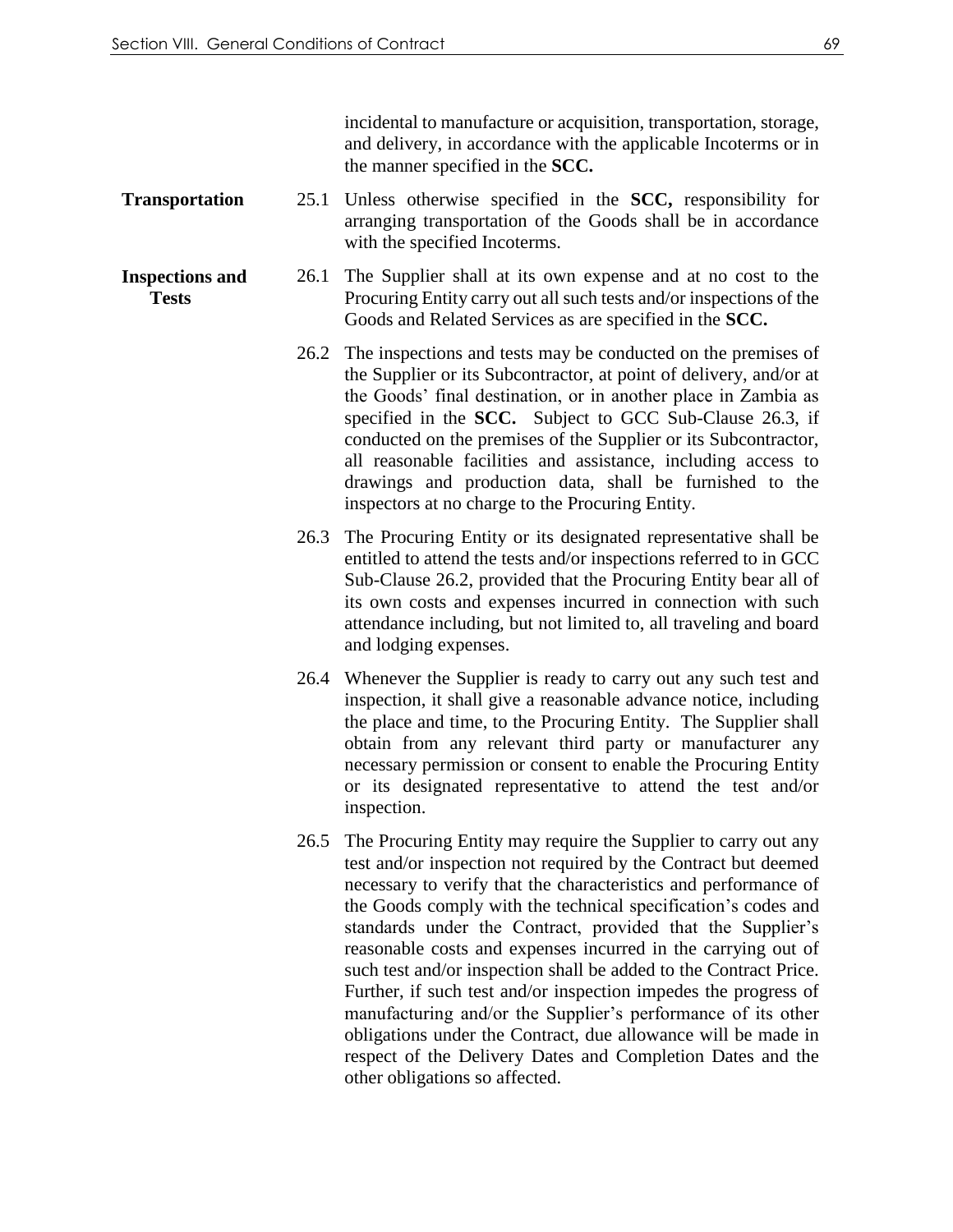- 26.6 The Supplier shall provide the Procuring Entity with a report of the results of any such test and/or inspection.
- 26.7 The Procuring Entity may reject any Goods or any part thereof that fail to pass any test and/or inspection or do not conform to the specifications. The Supplier shall either rectify or replace such rejected Goods or parts thereof or make alterations necessary to meet the specifications at no cost to the Procuring Entity, and shall repeat the test and/or inspection, at no cost to the Procuring Entity, upon giving a notice pursuant to GCC Sub-Clause 26.4.
- 26.8 The Supplier agrees that neither the execution of a test and/or inspection of the Goods or any part thereof, nor the attendance by the Procuring Entity or its representative, nor the issue of any report pursuant to GCC Sub-Clause 26.6, shall release the Supplier from any warranties or other obligations under the Contract.
- **Liquidated Damages** 27.1 Except as provided under GCC Clause 32, if the Supplier fails to deliver any or all of the Goods by the Date(s) of delivery or perform the Related Services within the period specified in the Contract, the Procuring Entity may without prejudice to all its other remedies under the Contract, deduct from the Contract Price, as liquidated damages, a sum equivalent to the percentage specified in the **SCC** of the delivered price of the delayed Goods or unperformed Services for each week or part thereof of delay until actual delivery or performance, up to a maximum deduction of the percentage specified in those **SCC.** Once the maximum is reached, the Procuring Entity may terminate the Contract pursuant to GCC Clause 35.
- **Warranty** 28.1 The Supplier warrants that all the Goods are new, unused, and of the most recent or current models, and that they incorporate all recent improvements in design and materials, unless provided otherwise in the Contract.
	- 28.2 Subject to GCC Sub-Clause 22.1(b), the Supplier further warrants that the Goods shall be free from defects arising from any act or omission of the Supplier or arising from design, materials, and workmanship, under normal use in the conditions prevailing in the country of destination.
	- 28.3 Unless otherwise specified in the **SCC,** the warranty shall remain valid for twelve (12) months after the Goods, or any portion thereof as the case may be, have been delivered to and accepted at the destination indicated in the **SCC,** or for eighteen (18) months after the date of shipment from the port or place of loading in the country of origin, whichever period concludes earlier.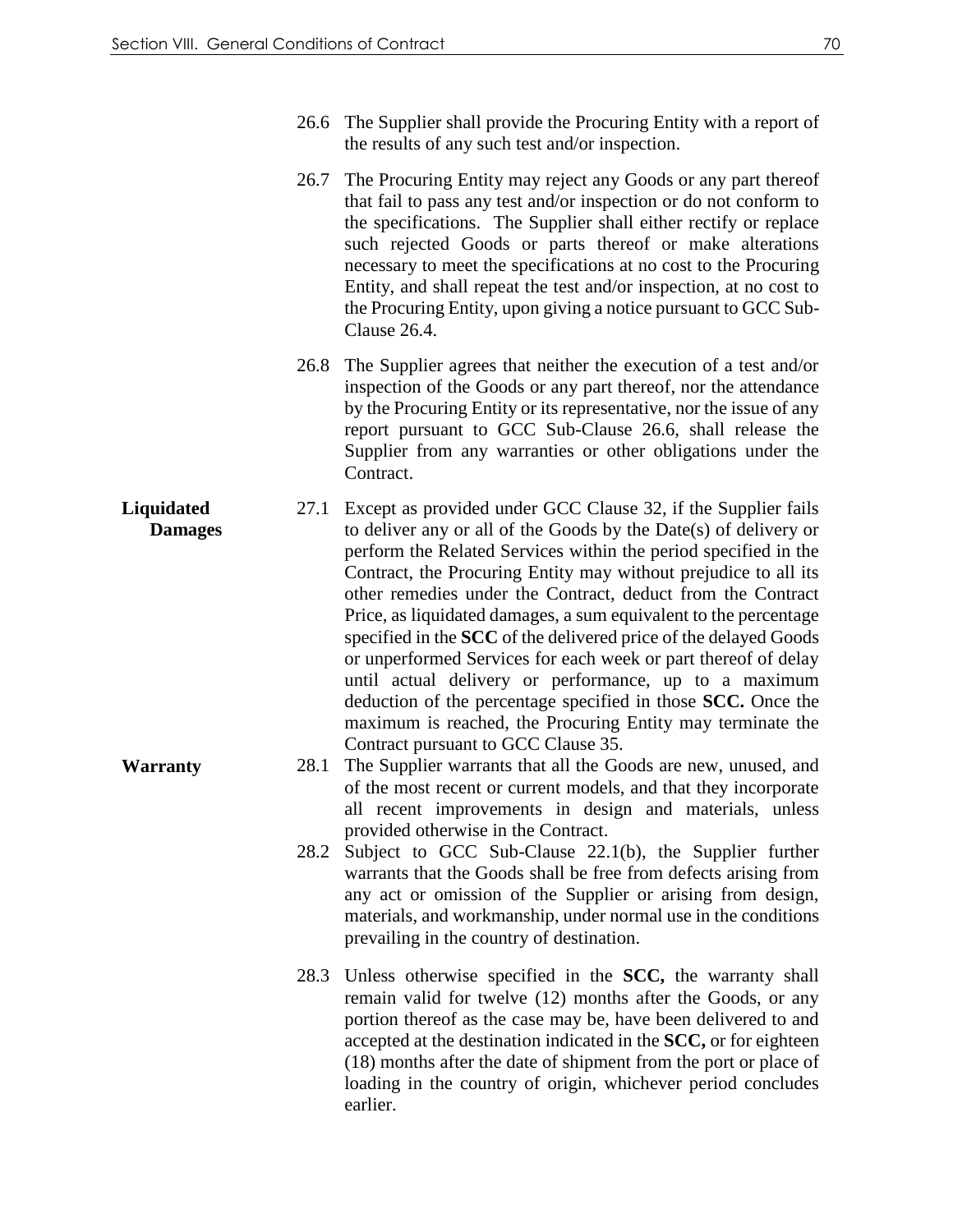- 28.4 The Procuring Entity shall give notice to the Supplier stating the nature of any such defects together with all available evidence thereof, promptly following the discovery thereof. The Procuring Entity shall afford all reasonable opportunity for the Supplier to inspect such defects.
- 28.5 Upon receipt of such notice, the Supplier shall, within the period specified in the **SCC,** expeditiously repair or replace the defective Goods or parts thereof, at no cost to the Procuring Entity.
- 28.6 If having been notified, the Supplier fails to remedy the defect within the period specified in the **SCC,** the Procuring Entity may proceed to take within a reasonable period such remedial action as may be necessary, at the Supplier's risk and expense and without prejudice to any other rights which the Procuring Entity may have against the Supplier under the Contract.
- **Patent Indemnity** 29.1 The Supplier shall, subject to the Procuring Entity's compliance with GCC Sub-Clause 29.2, indemnify and hold harmless the Procuring Entity and its employees and officers from and against any and all suits, actions or administrative proceedings, claims, demands, losses, damages, costs, and expenses of any nature, including attorney's fees and expenses, which the Procuring Entity may suffer as a result of any infringement or alleged infringement of any patent, utility model, registered design, trademark, copyright, or other intellectual property right registered or otherwise existing at the date of the Contract by reason of:
	- (a) the installation of the Goods by the Supplier or the use of the Goods in the country where the Site is located; and
	- (b) the sale in any country of the products produced by the Goods.

Such indemnity shall not cover any use of the Goods or any part thereof other than for the purpose indicated by or to be reasonably inferred from the Contract, neither any infringement resulting from the use of the Goods or any part thereof, or any products produced thereby in association or combination with any other equipment, plant, or materials not supplied by the Supplier, pursuant to the Contract.

- 29.2 If any proceedings are brought or any claim is made against the Procuring Entity arising out of the matters referred to in GCC Sub-Clause 29.1, the Procuring Entity shall promptly give the Supplier a notice thereof, and the Supplier may at its own expense and in the Procuring Entity's name conduct such proceedings or claim and any negotiations for the settlement of any such proceedings or claim.
- 29.3 If the Supplier fails to notify the Procuring Entity within twentyeight (28) days after receipt of such notice that it intends to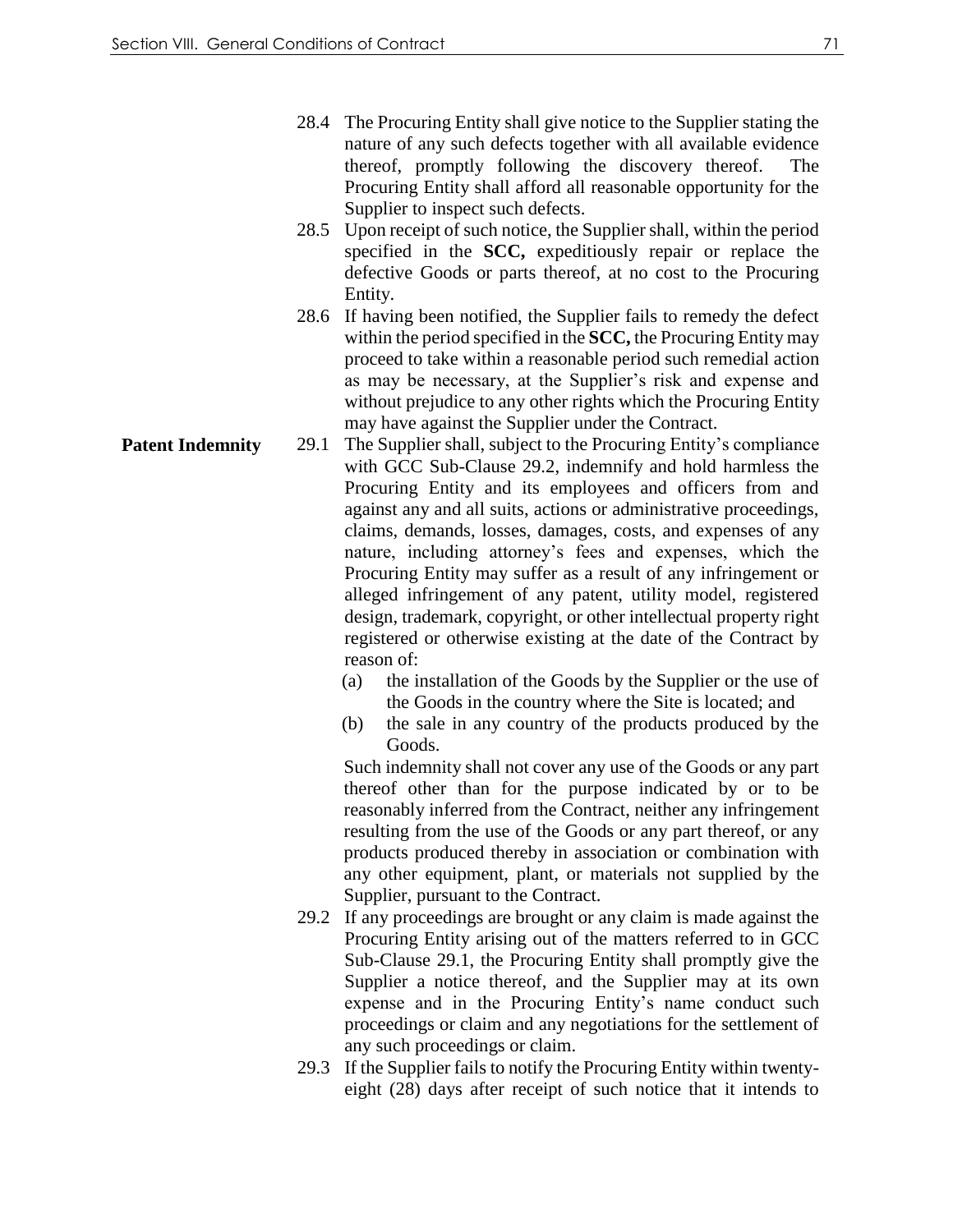conduct any such proceedings or claim, then the Procuring Entity shall be free to conduct the same on its own behalf.

- 29.4 The Procuring Entity shall, at the Supplier's request, afford all available assistance to the Supplier in conducting such proceedings or claim, and shall be reimbursed by the Supplier for all reasonable expenses incurred in so doing.
- 29.5 The Procuring Entity shall indemnify and hold harmless the Supplier and its employees, officers, and Subcontractors from and against any and all suits, actions or administrative proceedings, claims, demands, losses, damages, costs, and expenses of any nature, including attorney's fees and expenses, which the Supplier may suffer as a result of any infringement or alleged infringement of any patent, utility model, registered design, trademark, copyright, or other intellectual property right registered or otherwise existing at the date of the Contract arising out of or in connection with any design, data, drawing, specification, or other documents or materials provided or designed by or on behalf of the Procuring Entity.
- 30.1 Except in cases of criminal negligence or willful misconduct,
	- (a) the Supplier shall not be liable to the Procuring Entity, whether in contract, tort, or otherwise, for any indirect or consequential loss or damage, loss of use, loss of production, or loss of profits or interest costs, provided that this exclusion shall not apply to any obligation of the Supplier to pay liquidated damages to the Procuring Entity and
	- (b) the aggregate liability of the Supplier to the Procuring Entity, whether under the Contract, in tort or otherwise, shall not exceed the total Contract Price, provided that this limitation shall not apply to the cost of repairing or replacing defective equipment, or to any obligation of the supplier to indemnify the Procuring Entity with respect to patent infringement
- **Change in Laws and Regulations** 31.1 Unless otherwise specified in the Contract, if after the date of 28 days prior to date of Bid submission, any law, regulation, ordinance, order or bylaw having the force of law is enacted, promulgated, abrogated, or changed in the place in Zambia where the Site is located (which shall be deemed to include any change in interpretation or application by the competent authorities) that subsequently affects the Delivery Date and/or the Contract Price, then such Delivery Date and/or Contract Price shall be correspondingly increased or decreased, to the extent that the Supplier has thereby been affected in the performance of any of its obligations under the Contract. Notwithstanding the foregoing, such additional or reduced cost shall not be separately paid or credited if the same has already

**Limitation of Liability**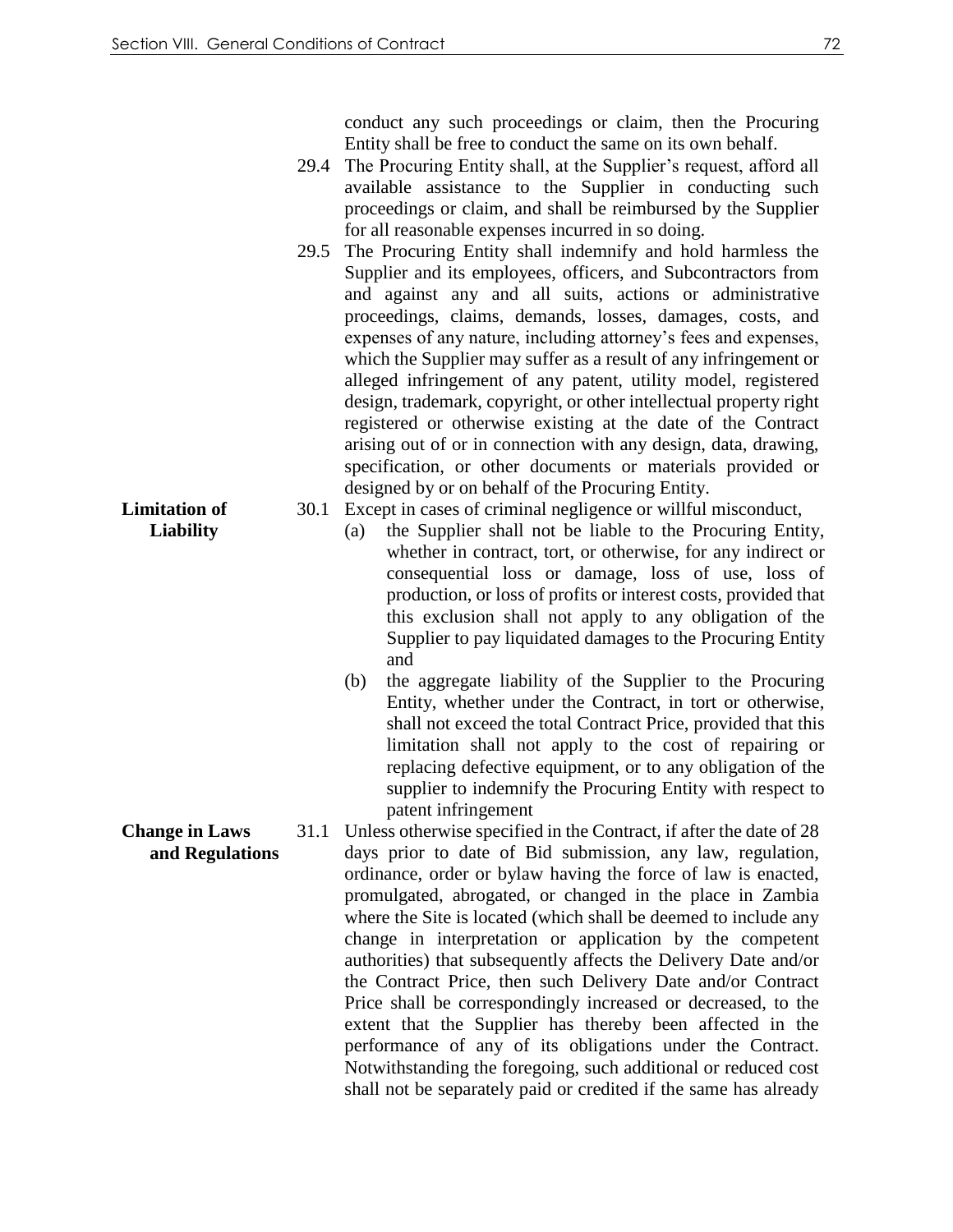been accounted for in the price adjustment provisions where applicable, in accordance with GCC Clause 15.

- **Force Majeure** 32.1 The Supplier shall not be liable for forfeiture of its Performance Security, liquidated damages, or termination for default if and to the extent that its delay in performance or other failure to perform its obligations under the Contract is the result of an event of Force Majeure.
	- 32.2 For purposes of this Clause, "Force Majeure" means an event or situation beyond the control of the Supplier that is not foreseeable, is unavoidable, and its origin is not due to negligence or lack of care on the part of the Supplier. Such events may include, but not be limited to, acts of the Procuring Entity in its sovereign capacity, wars or revolutions, fires, floods, epidemics, quarantine restrictions, and freight embargoes.
	- 32.3 If a Force Majeure situation arises, the Supplier shall promptly notify the Procuring Entity in writing of such condition and the cause thereof. Unless otherwise directed by the Procuring Entity in writing, the Supplier shall continue to perform its obligations under the Contract as far as is reasonably practical and shall seek all reasonable alternative means for performance not prevented by the Force Majeure event.
- **Change Orders and**  33.1 The Procuring Entity may at any time order the Supplier through notice in accordance GCC Clause 8, to make changes within the general scope of the Contract in any one or more of the following:
	- (a) drawings, designs, or specifications, where Goods to be furnished under the Contract are to be specifically manufactured for the Procuring Entity.
	- (b) the method of shipment or packing.
	- (c) the place of delivery; and
	- (d) the Related Services to be provided by the Supplier.
	- 33.2 If any such change causes an increase or decrease in the cost of, or the time required for, the Supplier's performance of any provisions under the Contract, an equitable adjustment shall be made in the Contract Price or in the Delivery/Completion Schedule, or both, and the Contract shall accordingly be amended. Any claims by the Supplier for adjustment under this Clause must be asserted within twenty-eight (28) days from the date of the Supplier's receipt of the Procuring Entity's change order.
	- 33.3 Prices to be charged by the Supplier for any Related Services that might be needed but which were not included in the

**Contract Amendments**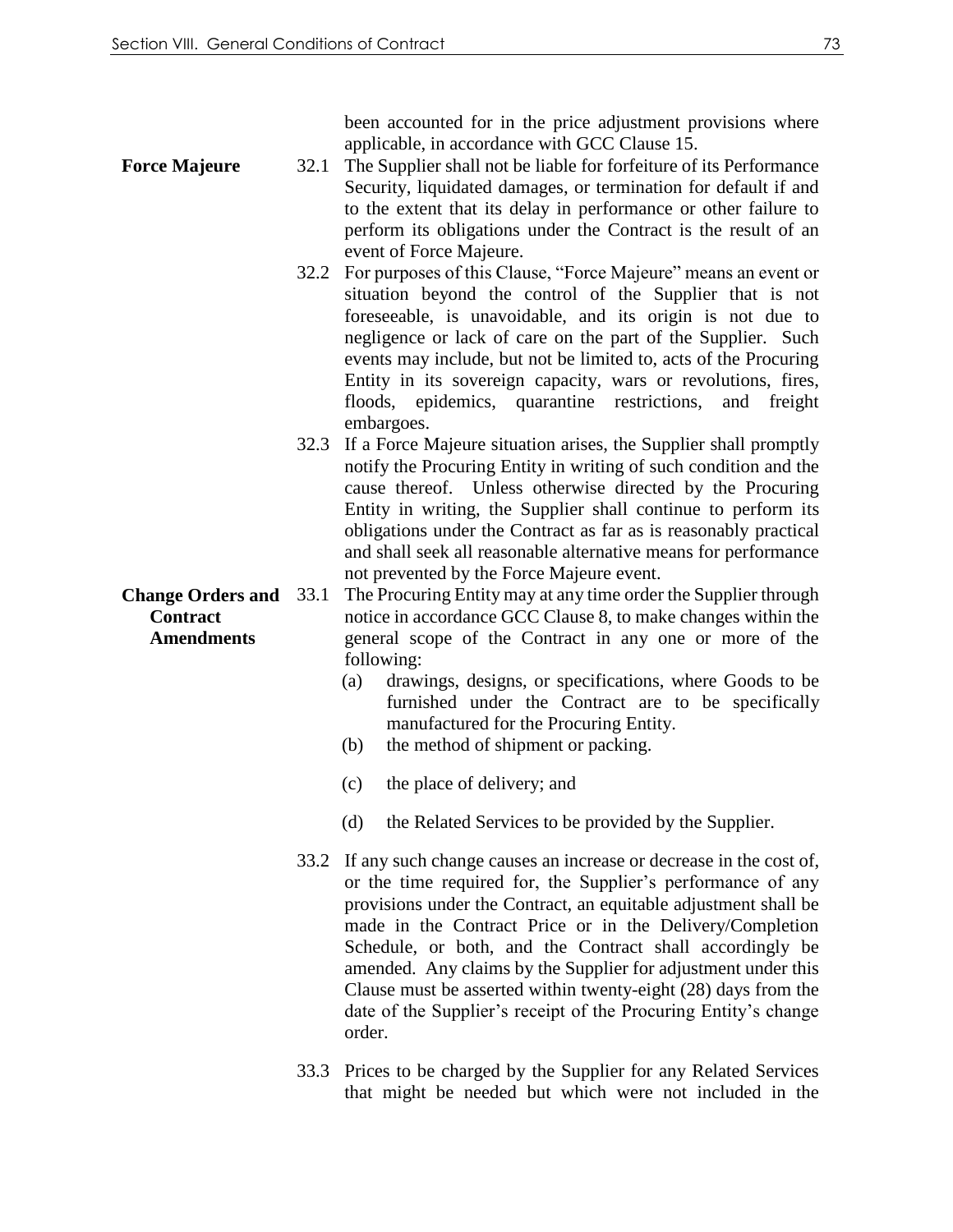Contract shall be agreed upon in advance by the parties and shall not exceed the prevailing rates charged to other parties by the Supplier for similar services.

- 33.4 Subject to the above, no variation in or modification of the terms of the Contract shall be made except by written amendment signed by the parties.
- **Extensions of Time** 34.1 If at any time during performance of the Contract, the Supplier or its subcontractors should encounter conditions impeding timely delivery of the Goods or completion of Related Services pursuant to GCC Clause 13, the Supplier shall promptly notify the Procuring Entity in writing of the delay, it's likely duration, and its cause. As soon as practicable after receipt of the Supplier's notice, the Procuring Entity shall evaluate the situation and may at its discretion extend the Supplier's time for performance, in which case the extension shall be ratified by the parties by amendment of the Contract.
	- 34.2 Except in case of Force Majeure, as provided under GCC Clause 32, a delay by the Supplier in the performance of its Delivery and Completion obligations shall render the Supplier liable to the imposition of liquidated damages pursuant to GCC Clause 26, unless an extension of time is agreed upon, pursuant to GCC Sub-Clause 34.1.

#### **Termination** 35.1 Termination for Default

- (a) The Procuring Entity, without prejudice to any other remedy for breach of Contract, by written notice of default sent to the Supplier, may terminate the Contract in whole or in part:
	- (i) if the Supplier fails to deliver any or all of the Goods within the period specified in the Contract, or within any extension thereof granted by the Procuring Entity pursuant to GCC Clause 34.
	- (ii) if the Supplier fails to perform any other obligation under the Contract; or
	- (iii) if the Supplier, in the judgment of the Procuring Entity has engaged in fraud and corruption, as defined in GCC Clause 3, in competing for or in executing the Contract.
- (b) In the event the Procuring Entity terminates the Contract in whole or in part, pursuant to GCC Clause 35.1(a), the Procuring Entity may procure, upon such terms and in such manner as it deems appropriate, Goods or Related Services similar to those undelivered or not performed, and the Supplier shall be liable to the Procuring Entity for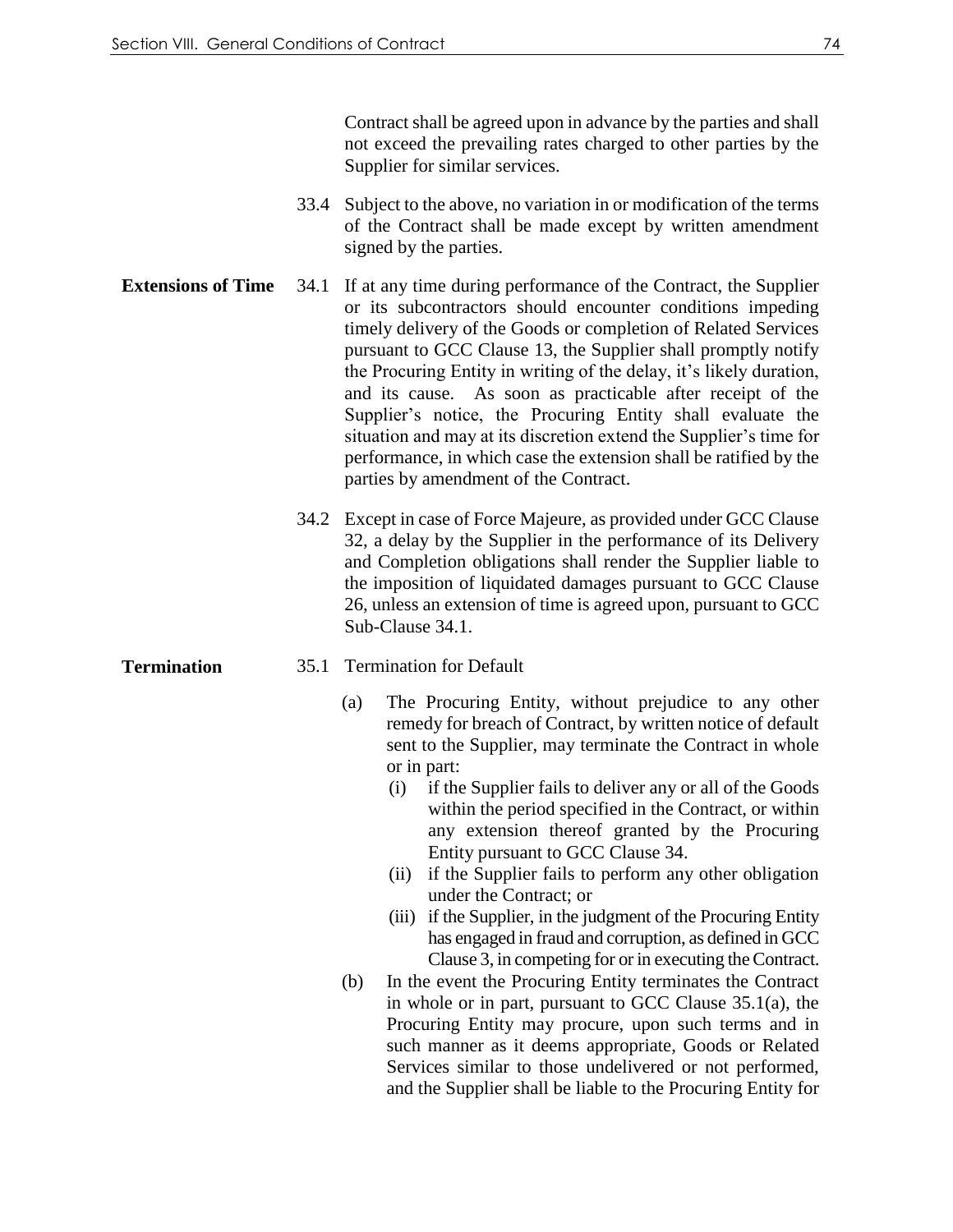any additional costs for such similar Goods or Related Services. However, the Supplier shall continue performance of the Contract to the extent not terminated.

- 35.2 Termination for Insolvency.
	- (a) The Procuring Entity may at any time terminate the Contract by giving notice to the Supplier if the Supplier becomes bankrupt or otherwise insolvent. In such event, termination will be without compensation to the Supplier, provided that such termination will not prejudice or affect any right of action or remedy that has accrued or will accrue thereafter to the Procuring Entity.
- 35.3 Termination for Convenience.
	- (a) The Procuring Entity, by notice sent to the Supplier, may terminate the Contract, in whole or in part, at any time for its convenience. The notice of termination shall specify that termination is for the Procuring Entity's convenience, the extent to which performance of the Supplier under the Contract is terminated, and the date upon which such termination becomes effective.
	- (b) The Goods that are complete and ready for shipment within twenty-eight (28) days after the Supplier's receipt of notice of termination shall be accepted by the Procuring Entity at the Contract terms and prices. For the remaining Goods, the Procuring Entity may elect:
		- (i) to have any portion completed and delivered at the Contract terms and prices; and/or
		- (ii) to cancel the remainder and pay to the Supplier an agreed amount for partially completed Goods and Related Services and for materials and parts previously procured by the Supplier.
- **Assignment** 36.1 Neither the Procuring Entity nor the Supplier shall assign, in whole or in part, their obligations under this Contract, except with prior written consent of the other party.
- **Export Restriction** 37.1 Notwithstanding any obligation under the Contract to complete all export formalities, any export restrictions attributable to the Procuring Entity, to the Republic of Zambia, or to the use of the products/goods, systems or services to be supplied, which arise from trade regulations from a country supplying those products/goods, systems or services, and which substantially impede the Supplier from meeting its obligations under the Contract, shall release the Supplier from the obligation to provide deliveries or services, always provided, however, that the Supplier can demonstrate to the satisfaction of the Procuring Entity that it has completed all formalities in a timely manner, including applying for permits, authorizations and licenses necessary for the export of the products/goods, systems or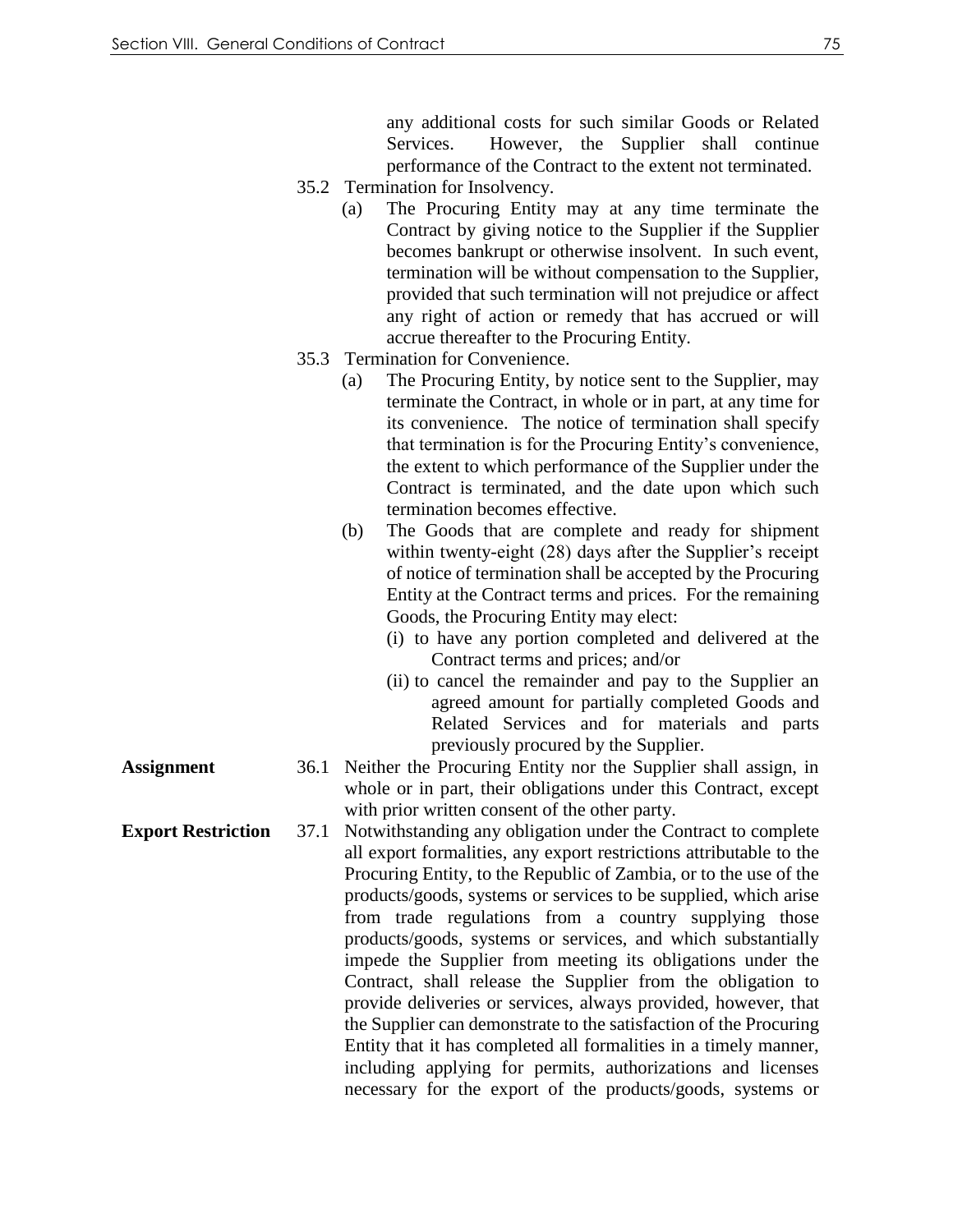services under the terms of the Contract. Termination of the Contract on this basis shall be for the Procuring Entity's convenience pursuant to Sub-Clause 35.3.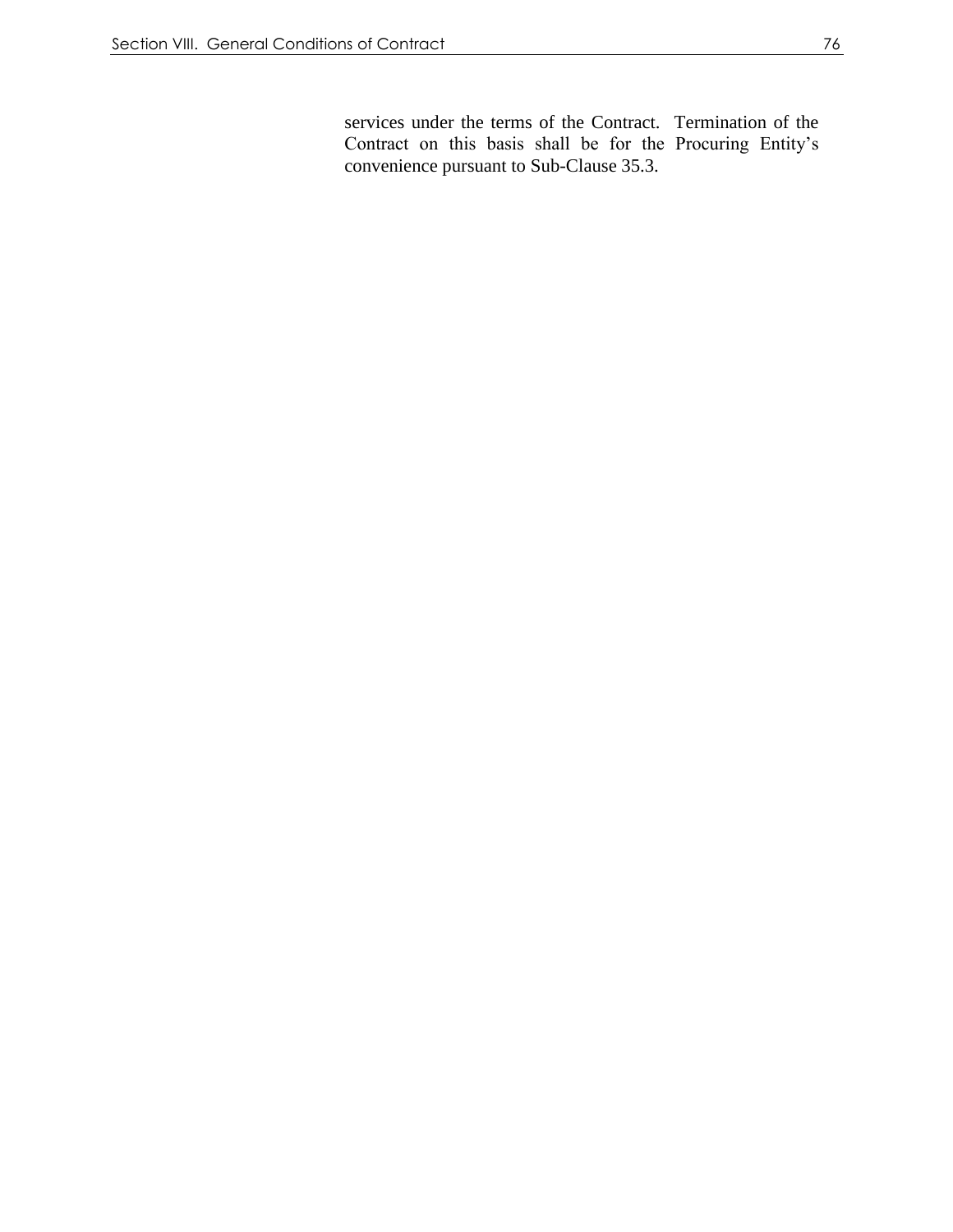# **Section VIII. Special Conditions of Contract**

The following Special Conditions of Contract (SCC) shall supplement and / or amend the General Conditions of Contract (GCC). Whenever there is a conflict, the provisions herein shall prevail over those in the GCC*.* 

| <b>GCC 1.1(i)</b> | The Procuring Entity is: Kwame Nkrumah University (KNU)                                                                                                                                                                                                                                                                                                                                                                                                            |
|-------------------|--------------------------------------------------------------------------------------------------------------------------------------------------------------------------------------------------------------------------------------------------------------------------------------------------------------------------------------------------------------------------------------------------------------------------------------------------------------------|
| GCC 1.1(n)        | The Project Site(s)/Destination(s) is/are: Kwame Nkrumah University, Main<br>Stores at Main Campus, Plot No. 1583, Munkoyo Street, Kabwe, Zambia                                                                                                                                                                                                                                                                                                                   |
| <b>GCC 7.1</b>    | For <b>notices</b> , the Procuring Entity's address shall be:                                                                                                                                                                                                                                                                                                                                                                                                      |
|                   | <b>Attention: The Vice Chancellor</b>                                                                                                                                                                                                                                                                                                                                                                                                                              |
|                   | Street Address: Kwame Nkrumah University, Plot No. 1583, Munkoyo                                                                                                                                                                                                                                                                                                                                                                                                   |
|                   | <b>Street, P. O. Box 80404, Kabwe,</b>                                                                                                                                                                                                                                                                                                                                                                                                                             |
|                   | City: Kabwe, Zambia                                                                                                                                                                                                                                                                                                                                                                                                                                                |
|                   | Cell: 0965-710454                                                                                                                                                                                                                                                                                                                                                                                                                                                  |
|                   | Electronic mail address: <i>david.nsalamba@nkrumah.edu.zm</i>                                                                                                                                                                                                                                                                                                                                                                                                      |
| <b>GCC 11.1</b>   | Details of Shipping and other Documents to be furnished by the Supplier are                                                                                                                                                                                                                                                                                                                                                                                        |
|                   |                                                                                                                                                                                                                                                                                                                                                                                                                                                                    |
|                   | For Goods supplied from abroad:                                                                                                                                                                                                                                                                                                                                                                                                                                    |
|                   | Upon shipment, the Supplier shall notify the Purchaser by cable the<br>full details of the shipment, including Contract number, description<br>of Goods, quantity, the vessel, the bill of lading / or airway bill number<br>and date, port of loading, date of shipment, port of discharge, etc. The<br>Supplier shall mail the following documents to the Purchaser, with a<br>copy to the Insurance Company:                                                    |
|                   | copies of the Supplier's invoice showing goods' description,<br>(i)<br>quantity, unit price, and total amount.<br>original and 2 copies of the negotiable, clean, on-board bill of<br>(ii)<br>lading marked "freight prepaid" and 2 copies of non-<br>negotiable bill of lading.<br>copies of the packing list identifying contents of each package.<br>(iii)<br>insurance certificate.<br>(iv)<br><b>Manufacturers or Supplier's warranty certificate;</b><br>(v) |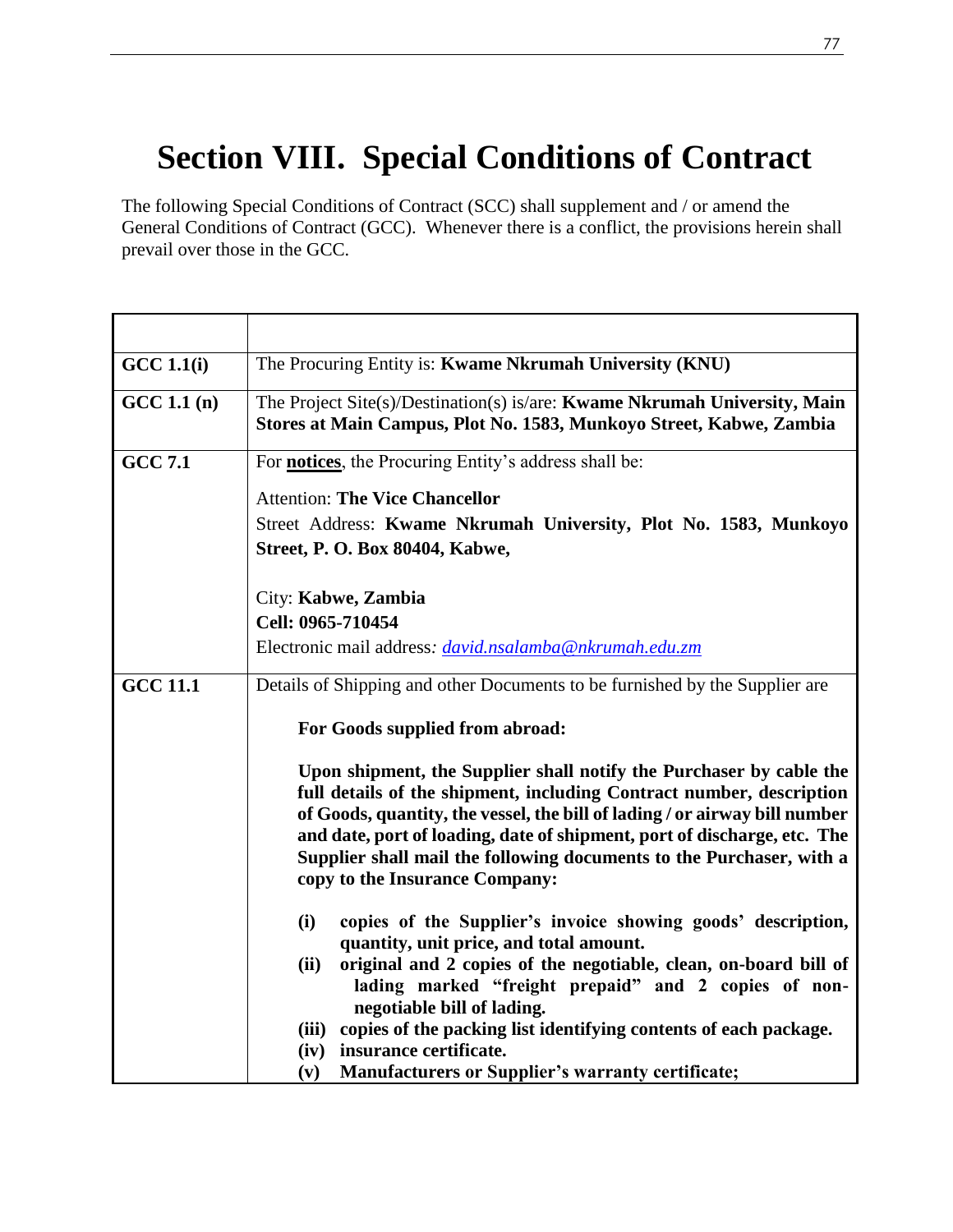|                 | (vi) inspection certificate, issued by the nominated inspection<br>agency, and the Supplier's factory inspection report; and<br>(vii) certificate of origin.                                                                                                                                                                                                                                                 |
|-----------------|--------------------------------------------------------------------------------------------------------------------------------------------------------------------------------------------------------------------------------------------------------------------------------------------------------------------------------------------------------------------------------------------------------------|
|                 | The above documents shall be received by the Purchaser at least one<br>week before arrival of the Goods at the port or place of arrival and, if<br>not received, the Supplier will be responsible for any consequent<br>expenses.                                                                                                                                                                            |
|                 | For Goods from within the Purchaser's country:                                                                                                                                                                                                                                                                                                                                                               |
|                 | Upon delivery of the Goods to the transporter, the Supplier shall<br>notify the Purchaser and mail the following documents to the<br><b>Purchaser:</b>                                                                                                                                                                                                                                                       |
|                 | (i)<br>copies of the Supplier's invoice showing goods' description,<br>quantity, unit price, and total amount.<br>delivery note, railway receipt, or truck receipt.<br>(ii)<br>manufacturers or Supplier's warranty certificate.<br>(iii)<br>inspection certificate issued by the nominated inspection agency,<br>(iv)<br>and the Supplier's factory inspection report; and<br>certificate of origin.<br>(v) |
|                 | The above documents shall be received by the Purchaser before<br>arrival of the Goods and, if not received, the Supplier will be<br>responsible for any consequent expenses.<br>The above documents shall be received by the Procuring Entity before<br>arrival of the Goods and, if not received, the Supplier will be<br>responsible for any consequent expenses.                                          |
| <b>GCC 14.1</b> | GCC 14.1—The method and conditions of payment to be made to the Supplier<br>under this Contract shall be <b>On Supply and Delivery:</b> One hundred (100)<br>percent of the Contract Price shall be paid to the Supplier within thirty (30) days<br>after the date of the acceptance certificate for the respective delivery issued by<br>the Procuring Entity.                                              |
| <b>GCC 14.5</b> | The payment-delay period after which the Procuring Entity shall pay interest<br>to the supplier shall be <b>Not Applicable</b> .                                                                                                                                                                                                                                                                             |
|                 | The interest rate that shall be applied is <b>Zero</b> (0) percent $(\% )$                                                                                                                                                                                                                                                                                                                                   |
| <b>GCC 18.1</b> | A Performance Security shall be required and shall be ten percent (10%) of<br>the contract amount.                                                                                                                                                                                                                                                                                                           |
| <b>GCC 18.3</b> | If required, the Performance Security shall be in the form of: a Bank<br><b>Guarantee</b>                                                                                                                                                                                                                                                                                                                    |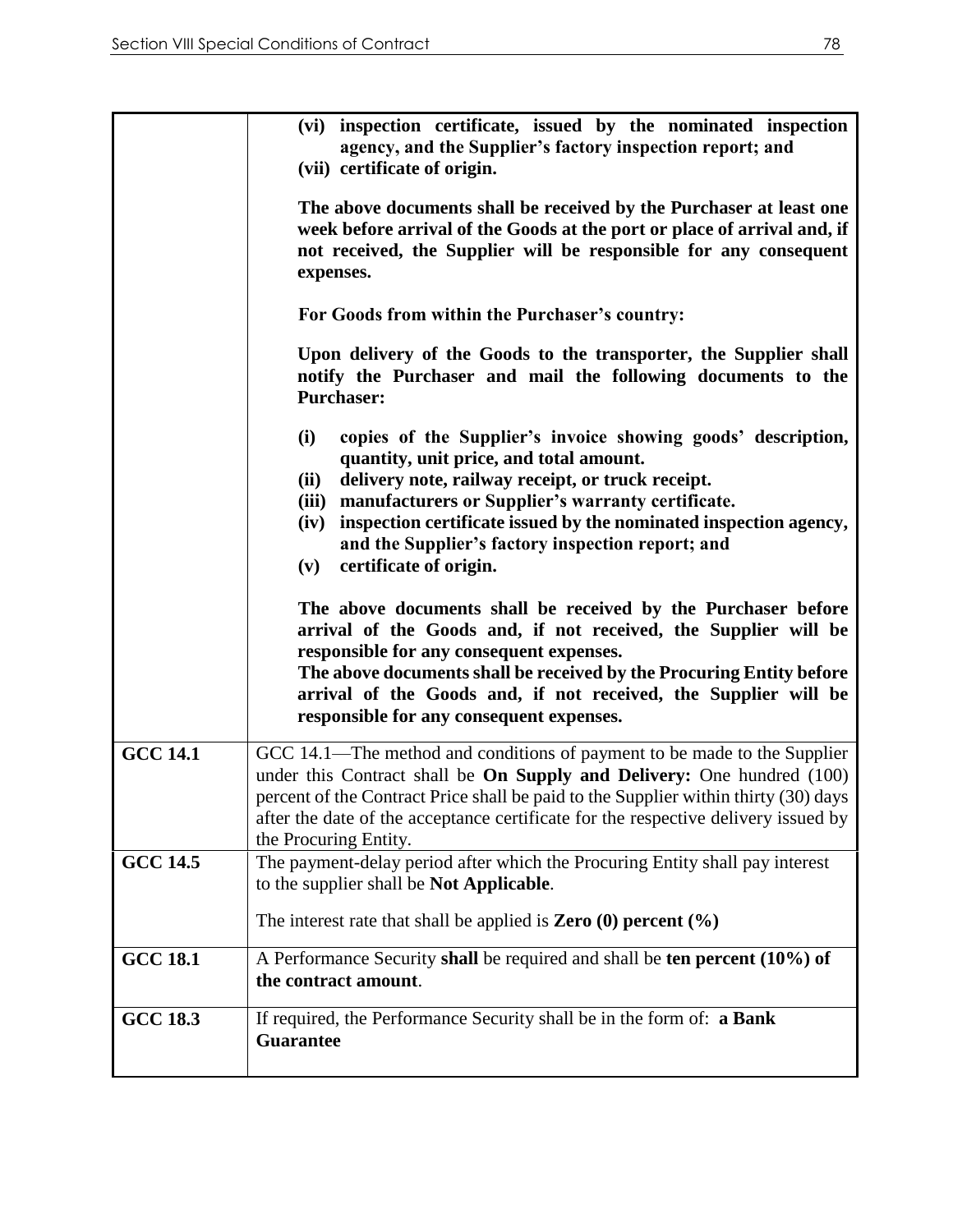| <b>GCC 18.4</b> | Discharge of the Performance Security shall take place: not later than<br>twenty-eight (28) days following the date of Completion of the Supplier's<br>performance obligations under the Contract, including any warranty<br>obligations                                                          |
|-----------------|---------------------------------------------------------------------------------------------------------------------------------------------------------------------------------------------------------------------------------------------------------------------------------------------------|
| <b>GCC 21.2</b> | The packing, marking and documentation within and outside the packages shall<br>be:<br>The goods must be properly and firmly packaged to avoid damage in transit<br>in line with internationally acceptable standard for the goods in question.<br>Goods not properly packaged shall be rejected. |
| <b>GCC 22.1</b> | Insurance for the goods shall be: one hundred and ten percent (110%) of the<br>CIF price at port of entry, in line with the applicable contract.                                                                                                                                                  |
| <b>GCC 23.1</b> | The inspections and tests shall be: Upon delivery                                                                                                                                                                                                                                                 |
| <b>GCC 26.1</b> | The Inspections and tests shall be conducted both pre-shipment<br>(manufacturer's place) and at delivery (at Kwame Nkrumah University Main<br>Stores at Main Campus, Plot No. 1583, Munkoyo Street, Kabwe, Zambia)                                                                                |
| <b>GCC 27.1</b> | The liquidated damage shall be: 0.05% per week of delay.<br>The maximum number of liquidated damages shall be: $10\%$ of the contract<br>amount                                                                                                                                                   |
| <b>GCC 28.1</b> | The period of validity of the Warranty shall be: twelve (12) months after<br>acceptance of the goods<br>For purposes of the Warranty, the place(s) of destination(s) shall be:<br>Kwame<br>Nkrumah University Main Stores at Main Campus, Plot No. 1583, Munkoyo<br><b>Street, Kabwe, Zambia</b>  |
| GCC 25.5        | The period for repair or replacement shall be: twenty-one (21) days.                                                                                                                                                                                                                              |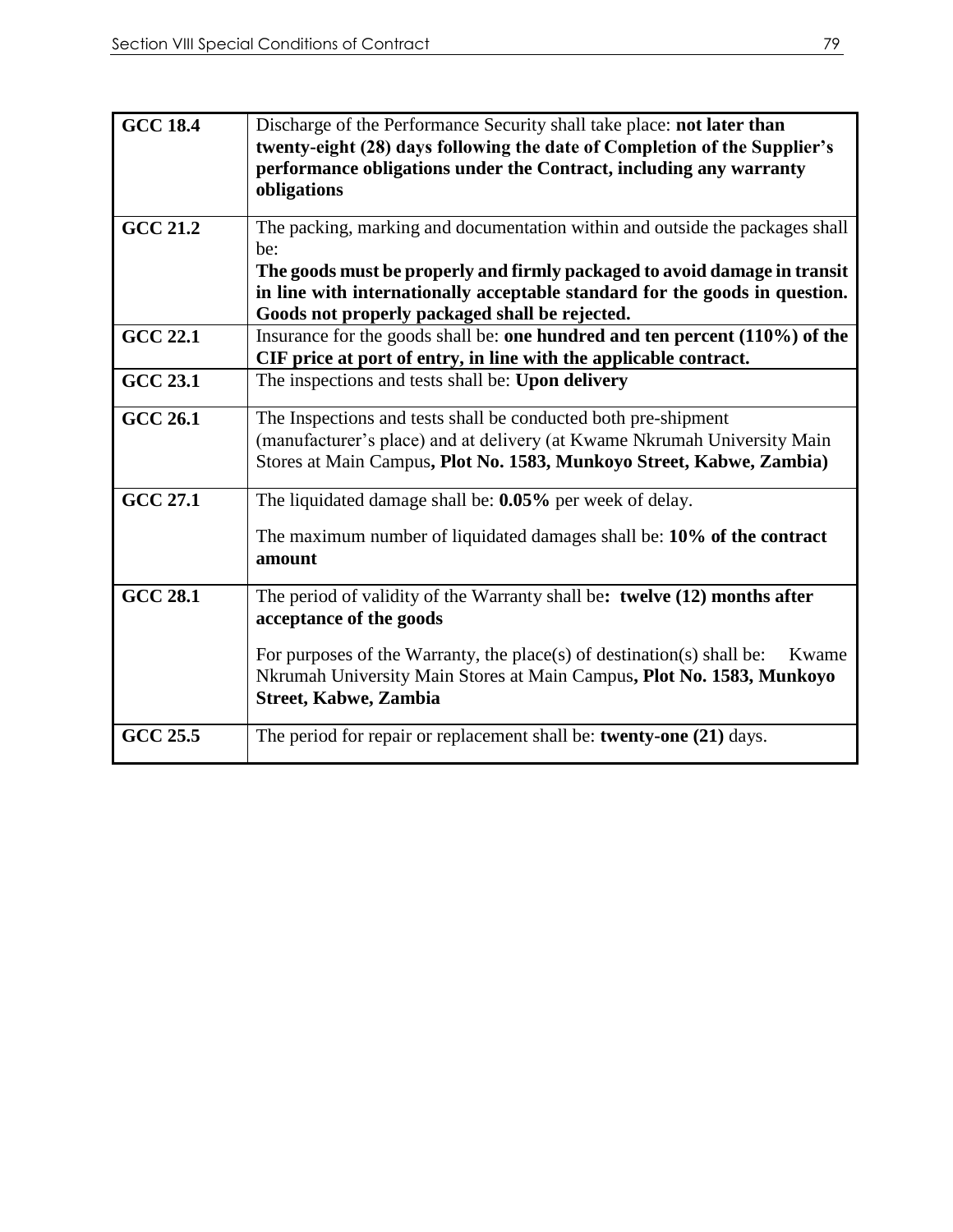# **Section IX. Contract Forms**

### **Table of Forms**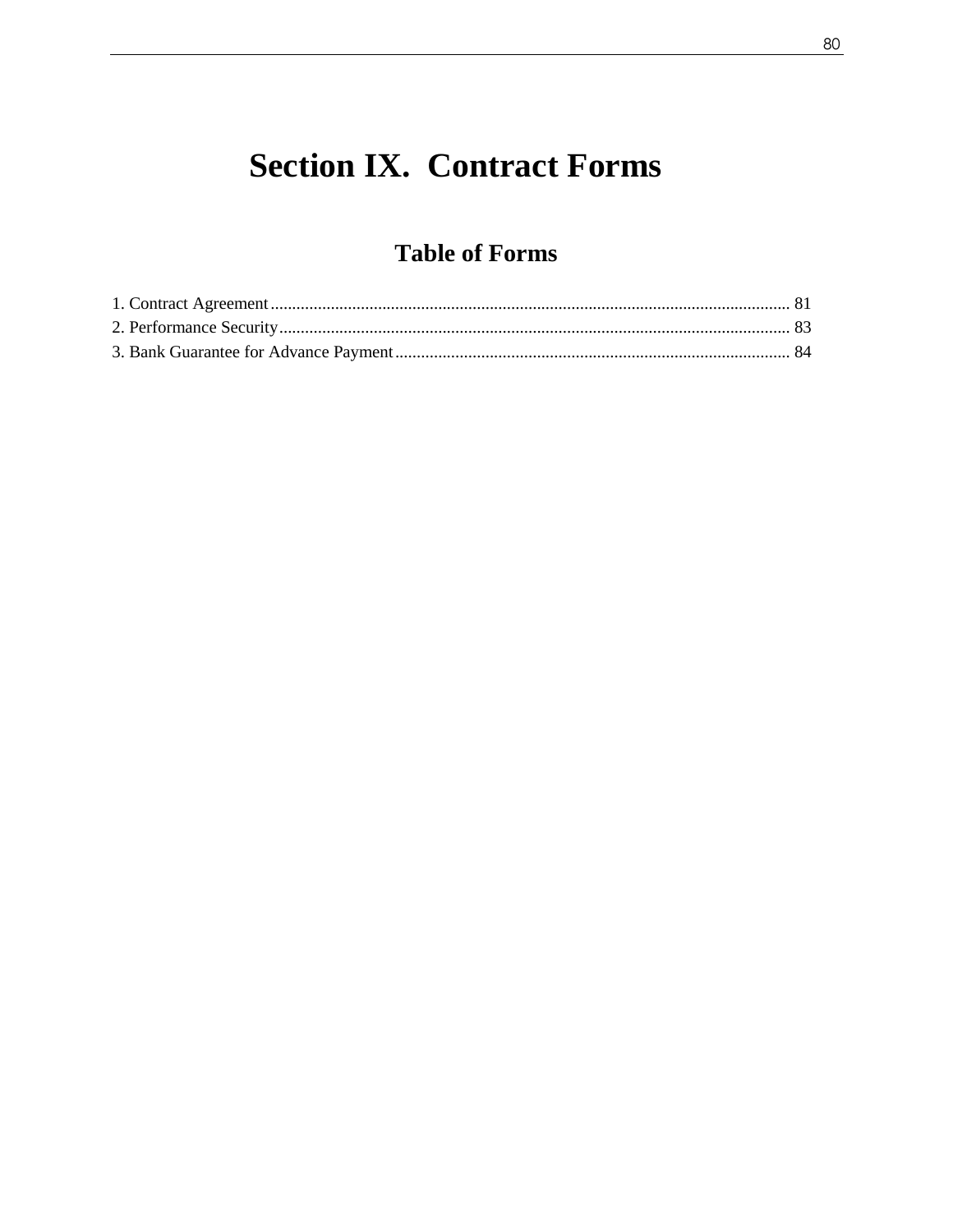## **1. Contract Agreement**

<span id="page-80-0"></span>*[The successful Bidder shall fill in this form in accordance with the instructions indicated]*

#### THIS CONTRACT AGREEMENT is made

the *[ insert number]* day of [ *insert month]*, *[ insert year]*.

#### **BETWEEN**

- (1) *[ insert complete name of Procuring Entity]*, a *[ insert description of type of legal entity, for example, an agency of the Ministry of .... of the Government of {insert name of Country of Procuring Entity}, or corporation incorporated under the laws of {insert name of Country of Procuring Entity}]* and having its principal place of business at *[ insert address of Procuring Entity]* (hereinafter called "the Procuring Entity"), and
- (2) *[ insert name of Supplier]*, a corporation incorporated under the laws of *[ insert country of Supplier]* and having its principal place of business at *[ insert: address of Supplier]* (hereinafter called "the Supplier").

WHEREAS the Procuring Entity invited bids for certain Goods and ancillary services, viz., *[insert brief description of Goods and Services]* and has accepted a Bid by the Supplier for the supply of those Goods and Services in the sum of *[insert Contract Price in words and figures]* (hereinafter called "the Contract Price").

#### NOW THIS AGREEMENT WITNESSETH AS FOLLOWS:

- 1. In this Agreement words and expressions shall have the same meanings as are respectively assigned to them in the Conditions of Contract referred to.
- 2. The following documents shall constitute the Contract between the Procuring Entity and the Supplier, and each shall be read and construed as an integral part of the Contract:
	- (a) This Contract Agreement
	- (b) Special Conditions of Contract
	- (c) General Conditions of Contract
	- (d) Technical Requirements (including Schedule of Requirements and Technical Specifications)
	- (e) The Supplier's Bid and original Price Schedules
	- (f) The Procuring Entity's Notification of Award
	- (g) *[Add here any other document(s)]*
- 3. This Contract shall prevail over all other Contract documents. In the event of any discrepancy or inconsistency within the Contract documents, then the documents shall prevail in the order listed above.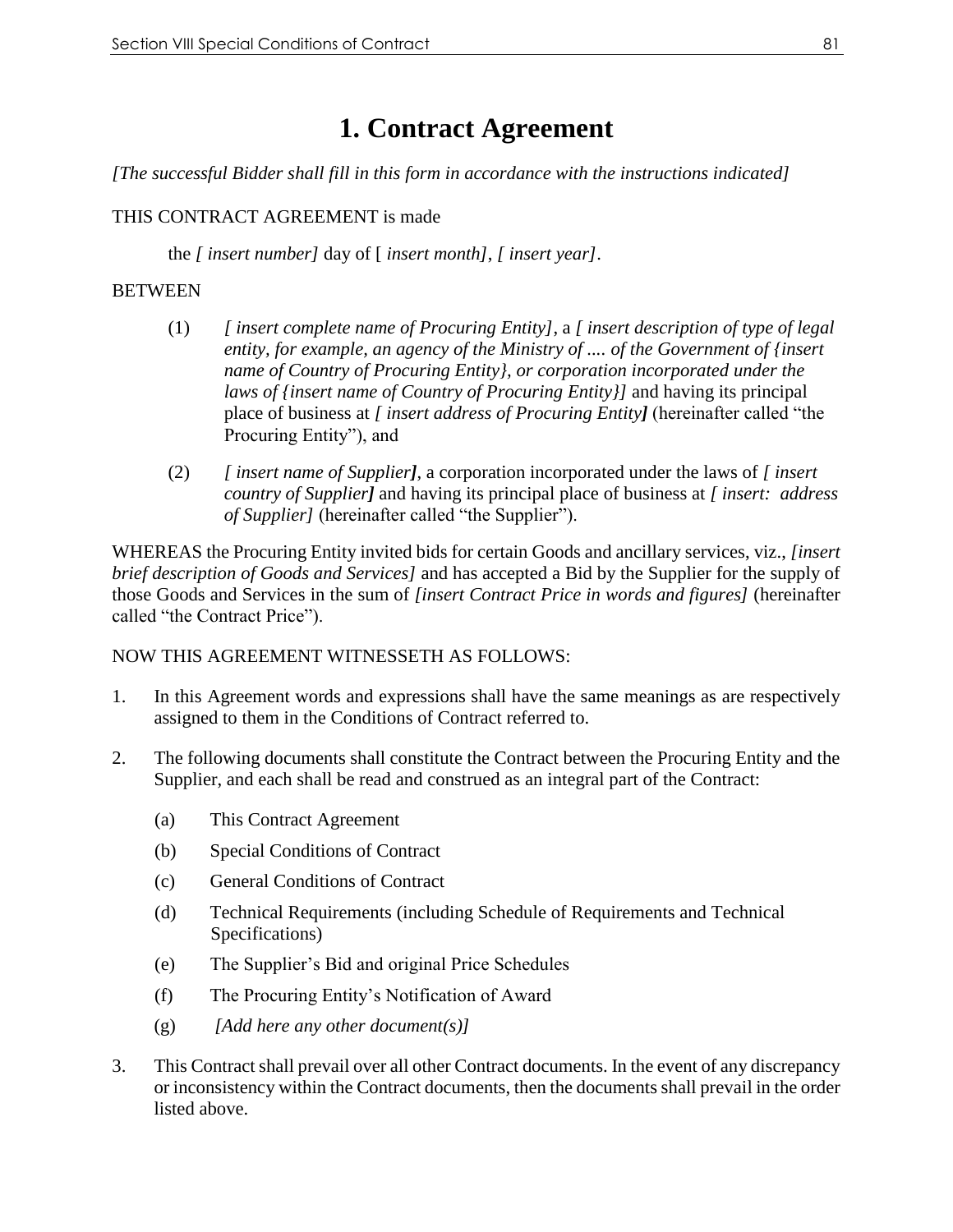- 4. In consideration of the payments to be made by the Procuring Entity to the Supplier as hereinafter mentioned, the Supplier hereby covenants with the Procuring Entity to provide the Goods and Services and to remedy defects therein in conformity in all respects with the provisions of the Contract.
- 5. The Procuring Entity hereby covenants to pay the Supplier in consideration of the provision of the Goods and Services and the remedying of defects therein, the Contract Price or such other sum as may become payable under the provisions of the Contract at the times and in the manner prescribed by the Contract.

IN WITNESS whereof the parties hereto have caused this Agreement to be executed in accordance with the laws of *Zambia* on the day, month and year indicated above.

For and on behalf of the Procuring Entity

Signed: *[insert signature]*  in the capacity of *[ insert title or other appropriate designation]* in the presence of *[insert identification of official witness]*

For and on behalf of the Supplier

Signed: *[insert signature of authorized representative(s) of the Supplier]* in the capacity of *[ insert title or other appropriate designation]* in the presence of *[ insert identification of official witness]*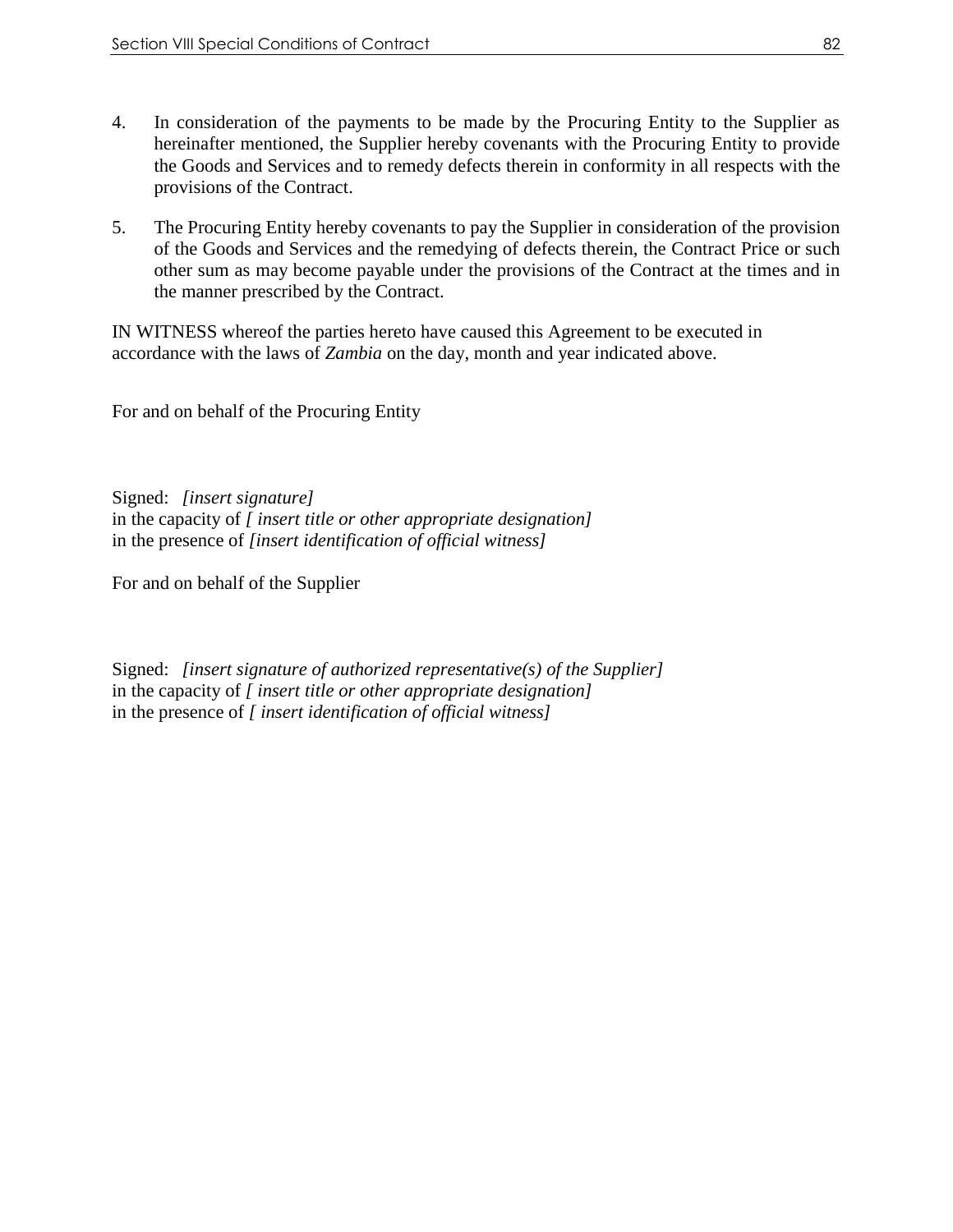## **2. Performance Security**

<span id="page-82-0"></span>*[The bank, as requested by the successful Bidder, shall fill in this form in accordance with the instructions indicated]* 

> Date: *[insert date (as day, month, and year) of Bid Submission]* NCB No. and title*: [insert no. and title of bidding process]*

Bank's Branch or Office: *[insert complete name of Guarantor]*

**Beneficiary:** *[insert complete name of Procuring Entity]*

**PERFORMANCE GUARANTEE No.:** *[insert Performance Guarantee number]*

We have been informed that *[insert complete name of Supplier]* (hereinafter called "the Supplier") has entered Contract No*. [insert number]* dated *[insert day and month], [insert year]* with you, for the supply of *[description of Goods and related Services]* (hereinafter called "the Contract").

Furthermore, we understand that, according to the conditions of the Contract, a Performance Guarantee is required.

At the request of the Supplier, we hereby irrevocably undertake to pay you any sum(s) not exceeding *[insert amount(s<sup>8</sup> ) in figures and words]* upon receipt by us of your first demand in writing declaring the Supplier to be in default under the Contract, without cavil or argument, or you're needing to prove or to show grounds or reasons for your demand or the sum specified therein.

This Guarantee shall expire no later than the *[insert number]* day of *[insert month] [insert year]*, *9* and any demand for payment under it must be received by us at this office on or before that date.

This guarantee is subject to the Uniform Rules for Demand Guarantees, ICC Publication No. 458, except that subparagraph (ii) of Sub-article 20(a) is hereby excluded.

*[signatures of authorized representatives of the bank and the Supplier]*

 $\overline{a}$ *<sup>8</sup> The Bank shall insert the amount(s) specified in the SCC and denominated, as specified in the SCC.*

*<sup>9</sup> Dates established in accordance with Clause 17.4 of the General Conditions of Contract ("GCC"), taking into account any warranty obligations of the Supplier under Clause 15.2 of the GCC intended to be secured by a partial Performance Guarantee. The Procuring Entity should note that in the event of an extension of the time to perform the Contract, the Procuring Entity would need to request an extension of this Guarantee from the Bank. Such request must be in writing and must be made prior to the expiration date established in the Guarantee. In preparing this Guarantee, the Procuring Entity might consider adding the following text to the Form, at the end of the penultimate paragraph: " We agree to a one-time extension of this Guarantee for a period not to exceed [six months] [one year], in response to the Procuring Entity's written request for such extension, such request to be presented to us before the expiry of the Guarantee."*